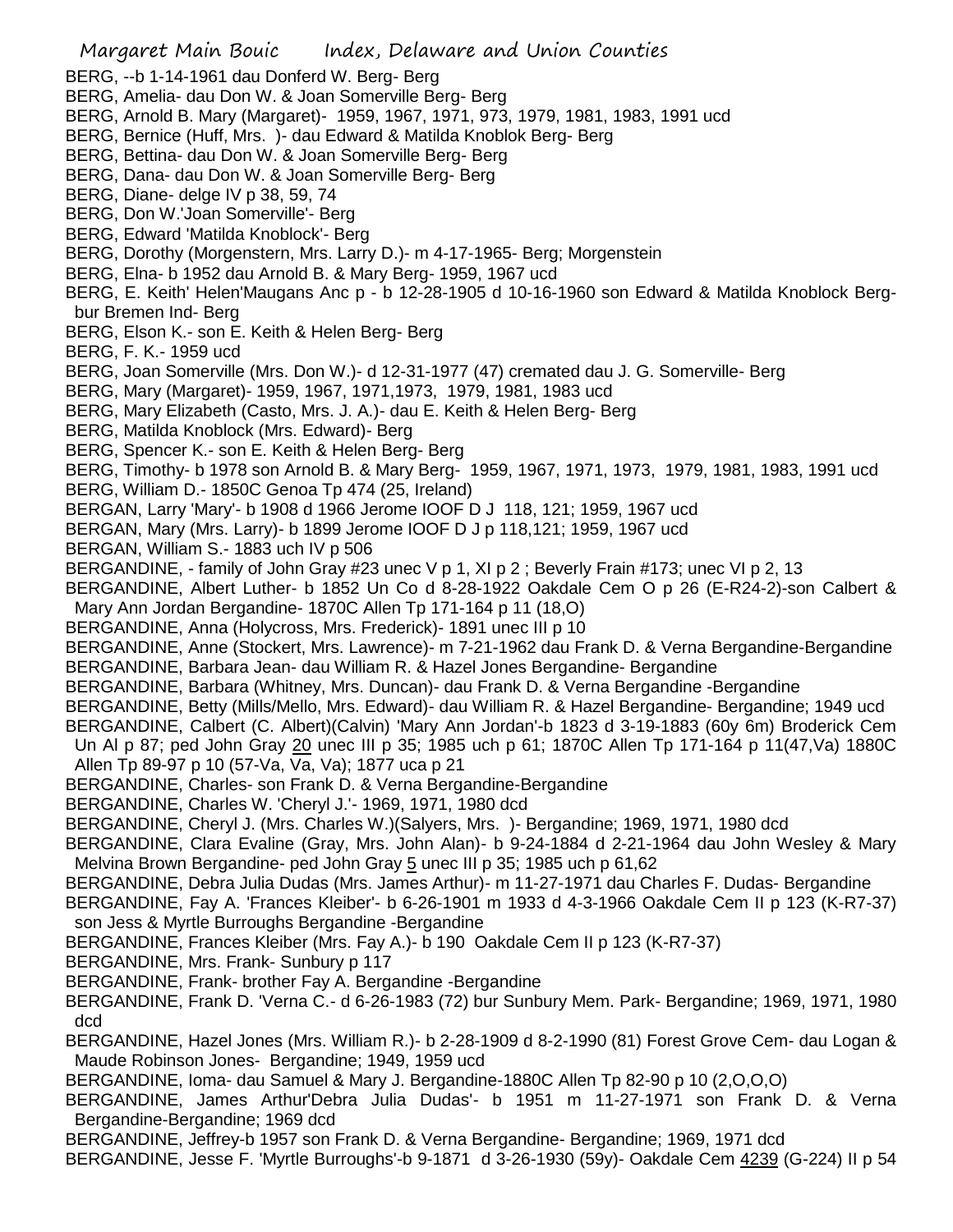(G-R11-13)- son Samuel & Mary Jane Bergandine- 1880C Allen Tp 82-90 p 9 (9,O,O,O); 1900C Allen Tp 45-47 p 213 (28,O,O,O)

BERGANDINE, John- son Frank D. & Verna Bergandine- Bergandine

BERGANDINE, John Wesley 'Mary Melvina Brown'- b 1849 d 1918 son Calvin (Calbert) & Mary Bergandineped John Gray 10; unec III p 35; 1870C Allen Tp 171-164 p 11 (20,O); Broderick Cem Un Al p 86; 1985 uch p 61, 62

BERGANDINE, Josit?- b Nov 1887- 1900C Allen tp 206-211 p 10A (12,O,O,O)

BERGANDINE, Laura (Eaton, Mrs. Omer)- 1915 uch p 1039

BERGANDINE, Mary Ann Jordan (Mrs. Calbert)- b 1829 d 10-13-1888 (59-4-10) Broderick Cem Un Al p 87 dau William Henry & Nancy Westlake Jordan- ped John Gray 21 unec III p 35; 1870C Allen Tp 171-164 p 11 (41,O); 1880C Allen Tp 89-97 p 10 (51,O, Ireland,O)

BERGANDINE, Mary Anne (Minthorn, Mrs. Virgil)(Schamann, Mrs. Rev. Marvin G.)- m 4-16-1977 dau William R. & Hazel Jones Bergandine- Bergandine

BERGANDINE, Mary Jane (Mrs. Samuel)- b 1-1852 -1880C Allen Tp 82-90 p 9 (27,O,O,O); 1900C Allen Tp 45-47 p 2B (48,O,O,O); 3 children

BERGANDINE, Mary J.- 1870C Allen Tp 95-90 p 7 (22,O)

BERGANDINE, Mary J. (Mrs. Bergantine)- 1870C Allen Tp 95-90 p 7 (18,O)?

BERGANDINE, May (Lutz, Mrs. Ray)- b 8-1898 dau Jess & Myrtle Bergandine- Bergandine; 1900C Allen Tp 45-47 p 2B (1,O,O,O)

BERGANDINE, Mary Melvina (Mrs. John Wesley)- b 1854 d 1889 Broderick Cem Un Al p 86- dau Thomas J. & Elizabeth Sego Brown- ped John Gray 11 unec III p 35; 1985 uch p 61, 62

BERGANDINE, Myrtle Burroughs (Mrs. Jesse)- b 8-1878 d 1956 Oakdale Cem II p 54 (G-R11-13); 1900C Allen Tp 45-47 p 2B (21,O,O,O)

BERGANDINE, Nancy- b 1858 d 5-7-1907 (49y8m) Oakdale Cem 2028(131E) I 26 (E-R24-2)

BERGANDINE, Oma (Eaton, Mrs. Chester)- 1915 uch p 1039

BERGANDINE, Opal (Jarvis, Mrs. Clair Sr.)- b 4-29-1906 d 1969 Oakdale Cem II p 115 (K-R4-1) dau Jess & Myrtle Burroughs Bergandine- Bergandine

BERGANDINE, Polly (Mrs. )- Sunbury p 53, 124

BERGANDINE, Richard- son Fay A. & Frances Kleiber Bergandine- Bergandine

BERGANDINE, Robert- b 1953 son Frank D. & Verna Bergandine- Bergandine; 1969, 1971 dcd

BERGANDINE, Samuel 'Mary Jane'- 1880C Allen Tp 82-90 p 9 (33, O, Va,O); 1900C Allen Tp 45-47 p 2B (53,O,Va,O); m 31 y

BERGANDINE, Scott- b 1969 son Charles W. & Cheryl J. Bergandine- 1971 dcd

BERGANDINE, Susan (L.Bryan, Mrs. Edward)- dau Frank D. & Verna Bergandine -Bergandine

BERGANDINE, Verna C. (Mrs. Frank D.)- 1969, 1971, 1980 dcd

BERGANDINE, William L.- son William R. & Hazel Jones Bergandine- Bergancine

BERGANDINE, William R. 'Hazel Jones'- d 2-24-1973 (65) Bergandine; 1949, 1959 ucd

BERGARTINE, John 'Mary M.'- mt 5-13-1889 abstract p 8

BERGARTINE, Mary M. (Mrs. John)- b 3-27-1854 m 9-9-1873 d 3-3-1889 (34-11-6)- mt 5-13-1889, abstract p 8

BERGE, David 'Sarah Mariah Ingham'- b 4-30-1790 m 3-24-1824 d 2-6-1840, delge X p 18- 1880 dch p 678; Pabst 6 p 83

BERGE, Elizabeth (Mrs. William)- 1860C Darby Tp 347-349 p 50 (63, Bav)

BERGE, John- see uccp p 39 (1849);

BERGE, John- son William & Elizabeth Berger- 1860C Darby Tp 347-349 50 (19, Bav)

BERGE, John- b 1853 d 1878 Powell p 427 Oak Grove Cem

BERGE, John F.- 1877 uca p 59

BERGE, Sarah Mariah Ingham (Mrs. David)(Arnold, Mrs. Ira)-m(2) 11-2-1840 dau Abraham Ingham- dcq Mary Arnold Marriott 5; 1880 dch p 678; Pabst 6 p 83; delge X p 19

BERGE, S. E.- 1877 uca p 65

BERGE, S. R.- 1877 uca p 65, 96

BERGE, Taylor- delge V p 300

BERGE, William Elizabeth- 1860C Darby T 347-349 p 50 (57, Bavaria)

BERGEMAN, Benjamin 'Mary Hanawalt'- m 12-12-1871 ucm 5025

BERGEMAN, Mary Hanawalt (Mrs. Benjamin)- m 12-12-1871 ucm 5025

BERGEN, Christine- Genther p 123, 126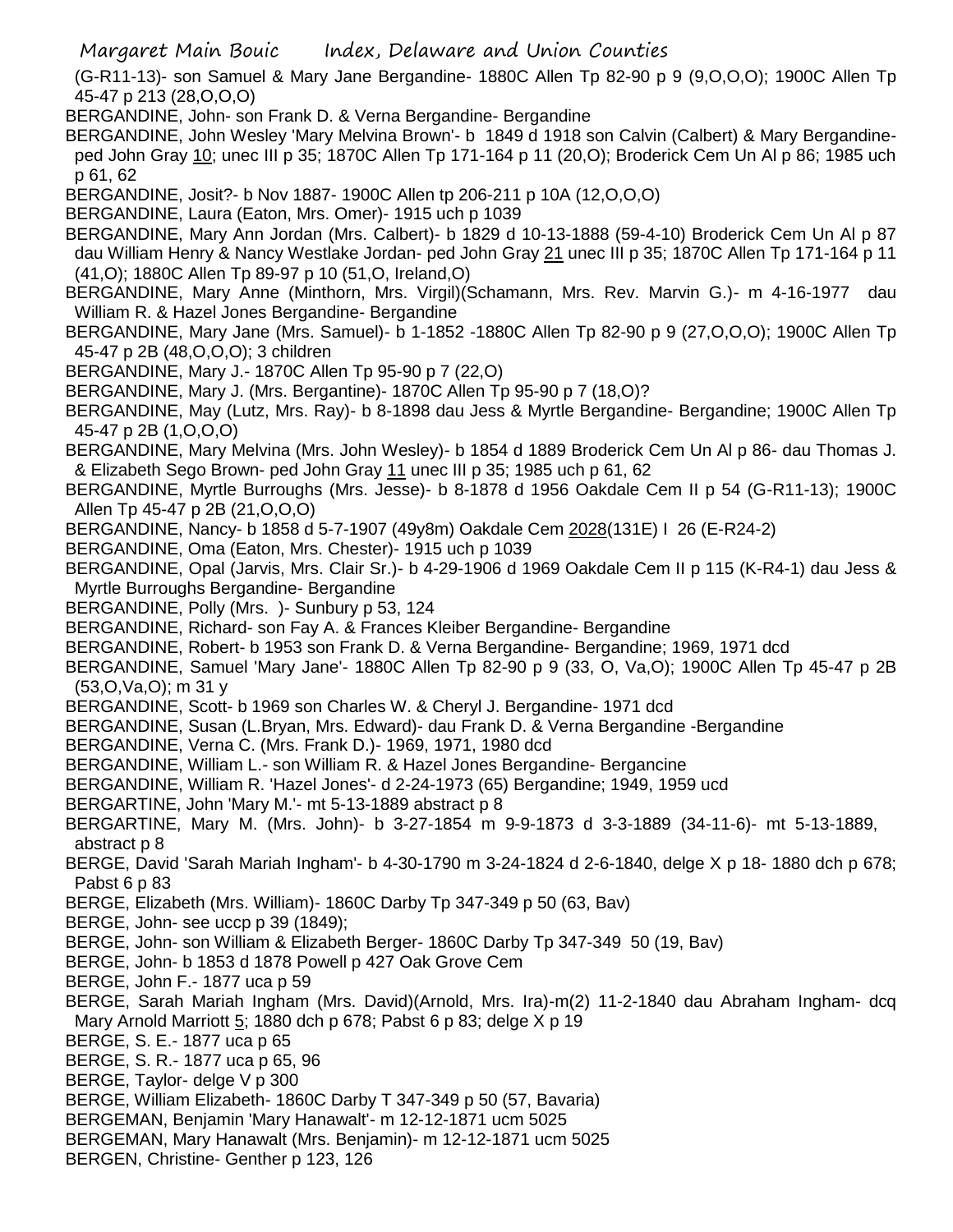- Margaret Main Bouic Index, Delaware and Union Counties
- BERGEN, Edward S. 'Rose Hawley'- m 10-31-1871 ucm 5004
- BERGEN, Jack- son Rev. John H. & Lorene Rowen Bergen- dpc p 64. Bergen
- BERGEN, John- 1880c Thompson Tp p 295A
- BERGEN, Rev. John H. 'Lorene Rowen'- d 1-23-1992 (90); Bergen; dpc p 58; picture 59, 61, 62, 63, 64, 93, 94, 102, 108; 1976 dch p 148
- BERGEN, Lorene Rowen (Mrs. Rev. John H.)- dpc p 58, 85, 93, 102; Bergen
- BERGEN, Mary (Shebok, Mrs. )- dau Rev. John H. & Lorene Rowen Bergen- dpc p 64; Bergen
- BERGEN, Mary Blaney (Mrs. )- b 11-22-1899 d 8-10-1986(86) bur Jerome- dau William & Flora Anderson Blaney- Bergen
- BERGENER, J. F.- dumch p 48
- BERGENS (or Sergens)- Pabst 8 p 61
- BERGER, Mrs.- 1976 dch p 15
- BERGER, --stillborn 2 males b 2-13-1868 Orange Tp sons ira & Lamora Berger- dcb
- BERGER, ---b 3-19-1869 Orange Tp dau Ira & Lamora Berger- dcb
- BERGER, Amos 'Matilda Harpster'- 1880 dch p 726; 1869 wsc p 3; Pabst 8 p 14; Maugans Anc p 106
- BERGER, Andrew Cody- b 1-20-1878 son Thomas Allen & Winifred Snawder Berger- Genther p 85
- BERGER, Anna- 1880C Delaware Town p 535C
- BERGER, Anne- 1908 dch p 43 see Borger
- BERGER, Annette Florence (Feisel, Mrs. George M.)- b 9-16-1903 d 5-26-1959 dau John Calvin & Lucy Carolyn Rausch Berger- Rausch 1764, III p 303
- BERGER, Barbara Jean Williams (Mrs. Donald Ray)- b 4-24-1926 dau Fred J. & Florence Louise Taylor Williams- Genther p 84, 85
- BERGER, Betty L. Mossbarger (Mrs. John Howard)- b 3-12-1916 m 8-3-1938 Oakdale Cem II p 131 (M-RG-1); Rausch (1766), III p 303
- BERGER, Bertha- 1949 ucd
- BERGER, Blanche M.Leonard (Mrs. F. Samuel)- b 1887 m 12-24-1904 d 2-18- 1961 p 141 (M-R7-9); dau Jacob & Jane McGill Leonard- 1915 uch p 917
- BERGER, --(Guy, Mrs. Ralph E.)- dau F. Samuel & Blanche M. Leonard Berger -Berger
- BERGER, Caroline Cox (Mrs. Isaac George)- b 1848 d 1879 ped Dallas Morse 28 unec III p 36
- BERGER, Carolyn Jean Underwood (Mrs. David Lee)- b 2-6-1951- Genther p 85
- BERGER, Charles 'Rebecca'- 1850C Harlem Tp 604 (49, Pa)
- BERGER, Charles J.- son Charles & Rebecca Berger- 1850C Harlem Tp 604 (4,O)
- BERGER, Cyrus- son John & 2nd wife Berger- 1915 uch p 917
- BERGER, Dana J.- b 10-4-1968 ch David Lee & Carolyn J. Underwood Berger- Genther p 85
- BERGER, Daniel- son Charles & Rebecca Berger- 1850C Harlem Tp 604 (15, Pa)
- BERGER, David Lee 'Carolyn Jean Underwood'- b 11-10-1946 son Donald Ray & barbara Jean Williams Berger- Genther p 85
- BERGER, David R.- son Charles & Rebecca Berger- 1850C Harlem Tp 604 (12,O)
- BERGER, Donald Ray 'Barbara Jean Williams'- b 9-24-1925- Genther p 84, 85
- BERGER, Dora Lee- b 9-28-1970 dau David Lee & Carolyn J. Underwood Berger- Genther p 85
- BERGER, Edgar(Edward) G. 'Martha Burroughs'- b 1860 Franklin Co m 9-30-1880 d 12-22-1919 Oakdale
- Cem I p 128 (F-R8-6);son Samuel R. & Rebecca Scheip Berger- 1915 uch p 916, 917; 1880C Dover Tp 117-124 p 31 (20,O,NJ,Va) p 170A
- BERGER, Edna Augusta- b 6-30-1888 Delaware Town dau Jacob C. & Anna Mary Clase Berger- dcb
- BERGER, Edward Charles 'Josephine M.'- d Mar. 1969- Berger
- BERGER, Elizabeth- dau Charles & Rebecca Berger- 1850C Harlem Tp 604 (11,O)
- BERGER, Elizabeth- dau John L.& Mary Berger- 1880C Millcreek Tp 90-94 (14,O,Bav,Bav)
- BERGER, Elizabeth (Mrs. George)- 1880C Mil Tp 90-94 (O,Bav,Bav)
- BERGER, Elizabeth B. (Gundermann, Mrs. Michael)-m 1-27-1857 ucm 2512- dau John W. & Elizabeth B.
- Borger- 1883 uch V p 106; 1915 uch p 1052; mt 2-7-1877; unec XII p 12
- BERGER, Elizabeth B. (Mrs. John W.)- 1883 uch V p 106
- BERGER, Elizabeth C.- dau Jouch(?) & Laura L. Berger- b Mar 1880- 1880C Marysville 14-17 p 2 (3/12,O)
- BERGER, Elizabeth Rebecca (Bedford, Mrs. Lloyd S.) (Miller, Mrs. Max)- b 1-23-1906 d 6-14-1960 Oakdale
- Cem- dau John C. & Lucy Rausch Berger- Berger; Rausch 1765 II p 278
- BERGER, Emma- Marysville p 62
- BERGER, Ephraim- son Charles & Rebecca Berger- 1850C Harlem Tp 604 (17, Pa)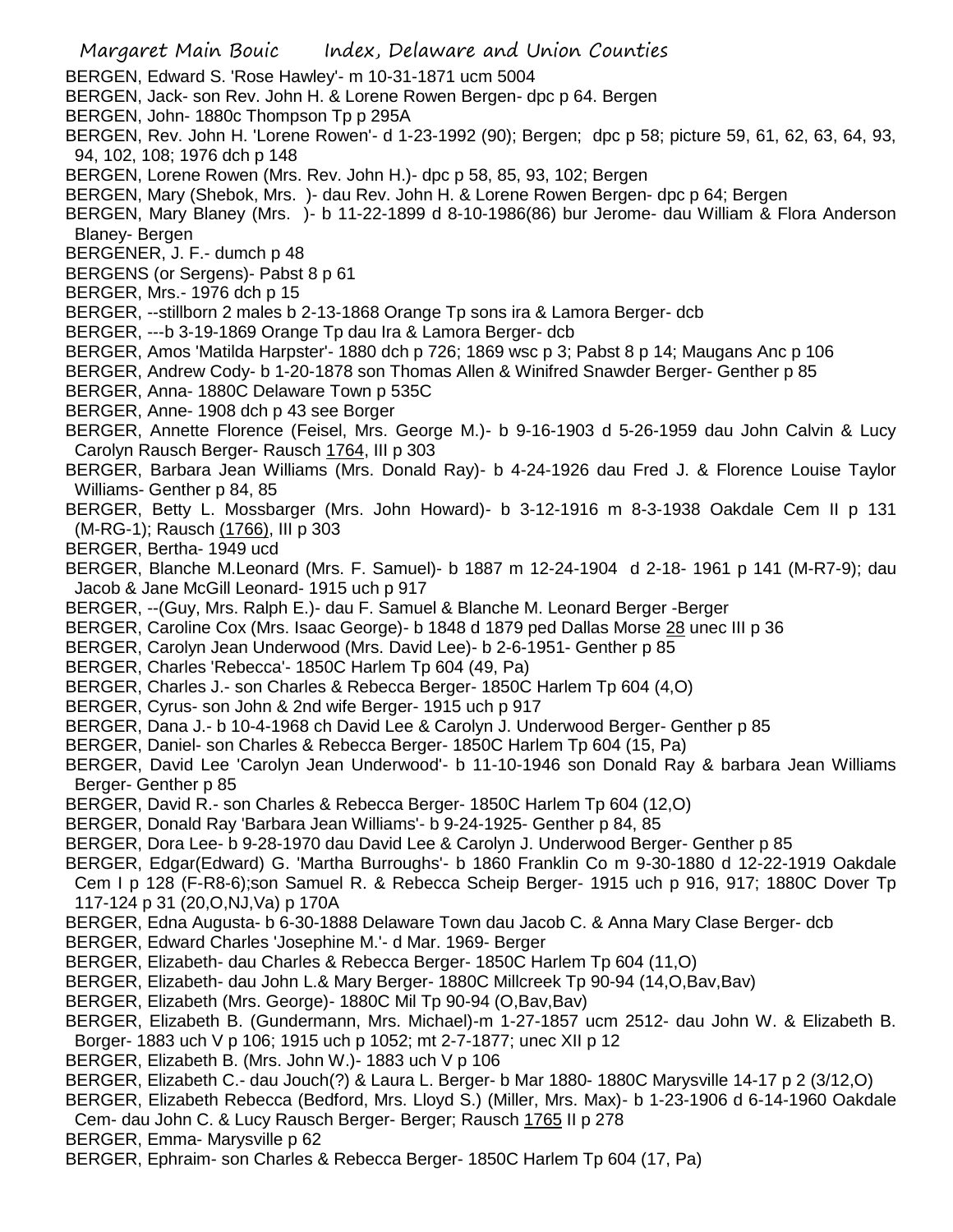BERGER, Ferne- b 7-3-1900 d 1-6-1984 dau Kelton & Mina Filler Berger- Berger; unec III p 18; 1985 uch p 139

- BERGER, Fred L.- b 1894 Un Co d 3-28-1906(11y 7m) Oakdale Cem I p 128 (F-R8-6) 2040 (133F) son Edgar G. & Martha Burroughs Berger- 1915 uch p 917
- BERGER, Garn- ch John & Mary Berger- 1915 uch p 917
- BERGER, Gary- b 6-18-1953 son Robert William & Lucile O'Hearn Berger- Rausch 17672 III 303
- BERGER, George 'Elizabeth'- son John L. Berger-; l860C Darby Tp 348-350 p 50 (3,O); 1880C Mil Tp 90-94 (23,O,Bav,Bav) p 159A
- BERGER, Goldie Ethel (Deven, Mrs. Andrew Jackson)- b 1889 d 1976 dau John Henry H. & Viola Catherine Cooper Berger- ped Dallas Morse 7; unec III p 36
- BERGER, Isaac George 'Caroline Cox'- b 1838- ped Dallas Morse 28 unec III p 36
- BERGER, Jessie (Roney, Mrs. James)- dau Samuel R. & Rebecca Scheip Berger- 1915 uch p 916; 1880C Dover Tp 117-124 p 31 (13,O,NJ,Va)
- BERGER, John- son Charles & Rebecca Berger- 1850C Harlem Tp 604 (9,O)
- BERGER, John- son John Leonard & Mary Denterlein Berger- 1860C Darby Tp 348-350 p 50 (6,O)
- BERGER, John C.- son Samuel R. & Rebecca Scheip Berger- 1915 uch p 916; 1880C Dover Tp 117-124 p 31 (5,O,NJ,Va)
- BERGER, John Calvin 'Lucy Caroline Rausch'- b 1875 d 1956 Oakdale Cem II p 28 (G-R1-9); Rausch (176), II p 278; unec IV p 65
- BERGER, John Henry H. 'Viola Catherine Cooper'- b 1870 d 1955 son Isaac George & Caroline Cox Bergerped Dallas Morse 14 unec III p 36
- BERGER, John Howard 'Betty L.Mossbarger'- b 12-1 1911 m 8-3-1938 d 10-17-1964 Oakdale Cem II p 131 (M-RG-1)- son John C. & Lucy Rausch Berger- Berger; Rausch 1766, III p 303
- BERGER, John K.- 1880C Union Tp p 0076
- BERGER, John K. Jr.- 1880C Paris Tp p 086A
- BERGER, John L/J. 'Mary'- 1915 uch p 917; l860C Darby Tp 348-350 p 50 (33, Bav); 1880C Mil Tp 90-94 (58, Bav,Bav.,Bav) p 159A
- BERGER, John Milton- b 6-24-1943 son John Howard & Betty Mossbarger Berger- Berger; Rausch 17661, III p 303
- BERGER, John S.- 1883 uch V p 557
- BERGER, John W. 'Elizabeth B.'-1883 uch V p 106
- BERGER, Joseph John IV 'Vicki Sue Beer'- b 11-9-1960 m 9-6-1983 St. Pal p 16, 141
- BERGER, John John V- b 3-10-1985 son Joseph John IV & Vicki Sue Beer Berger- St. Paul p 16, 141
- BERGER, Josephine M. (Mrs. Edward Charles)- d 8-2-1983 (62) bur Sylvania- Berger
- BERGER, Jouch(?) 'Laura L.'- 1880C Marysville 14-17 p 2 (25, O, Ger, Ger)
- BERGER, Karen L.- dau Edward Charles & Josephine M. Berger- Berger
- BERGER, Kelton F.'Mina Filler'- b 1859 Un Co d 10-9-1933 Oakdale Cem I p 121 (F-R6-2) son Samuel R. & Rebecca Scheip Berger- 1915 uch p 916; Berger; 1880C Dover Tp 117-124 p 31 (21,O,NJ,Va) p 170A; 1900C Dover Tp 85-87 p 4B (41,O,O,O); m 17y
- BERGER, Keziah (80-1915) Paris Tp- uninf p 16
- BERGER, Laura L. (Mrs. Jouch?)- 1880C Marysville 14-17- 2 (21, O,Ger,Ger)
- BERGER, Lavera (Eister, Mrs. John D,)- Weiser p 391
- BERGER, Lennie- 1880C Paris Tp p 086A
- BERGER, Leonard- son John Leonard & Mary Denterlein Berger- 1860C Darby Tp 348-350 p 50 (1,O)
- BERGER, Lewis- 1880C Concord Tp p 262A
- BERGER, Linda J. (Preston, Mrs. )- dau Edward Charles & Josephine M. Berger- Berger
- BERGER, Lizzie (Field, Mrs. John H.)- m 7-17-1873 dau Amos & Matilda Harpster Berger- 1869 wsc p 3, 11; Pabst 8 p 14, 24; Bean (11261); Maugans Anc p 106
- BERGER, Lucile O'Hearn (Mrs. Robert William)- m 2-6-1943- Rausch (1767) III 303
- BERGER, Lucy Caroline Rausch(Mrs. John Calvin)- b 1-25-1878 d 10-16-1925 Oakdale Cem II p 28 (G-R1-9) 3760(G-3)- dau Johann Peter & Elizabeth Scheiderer Rausch- Rausch 176
- BERGER, Lydia Ellen Weaver Wolford (Mrs. Kelton)- b 8-22-1859 Un Co d 3-31-1958 Oakdale Cem I p 121 (F-R6-2); 1985 uch p 139
- BERGER, Margaret- dau John Leonard & Mary Denterlein Berger- 1860C Darby Tp 348-350 p 50 (7,O)
- BERGER, Margaret James (Mrs. Walter George)- b 1910 Oakdale Cem II p 132 (M-RF-1)-m 8-3-1935; Rausch (1763), II p 278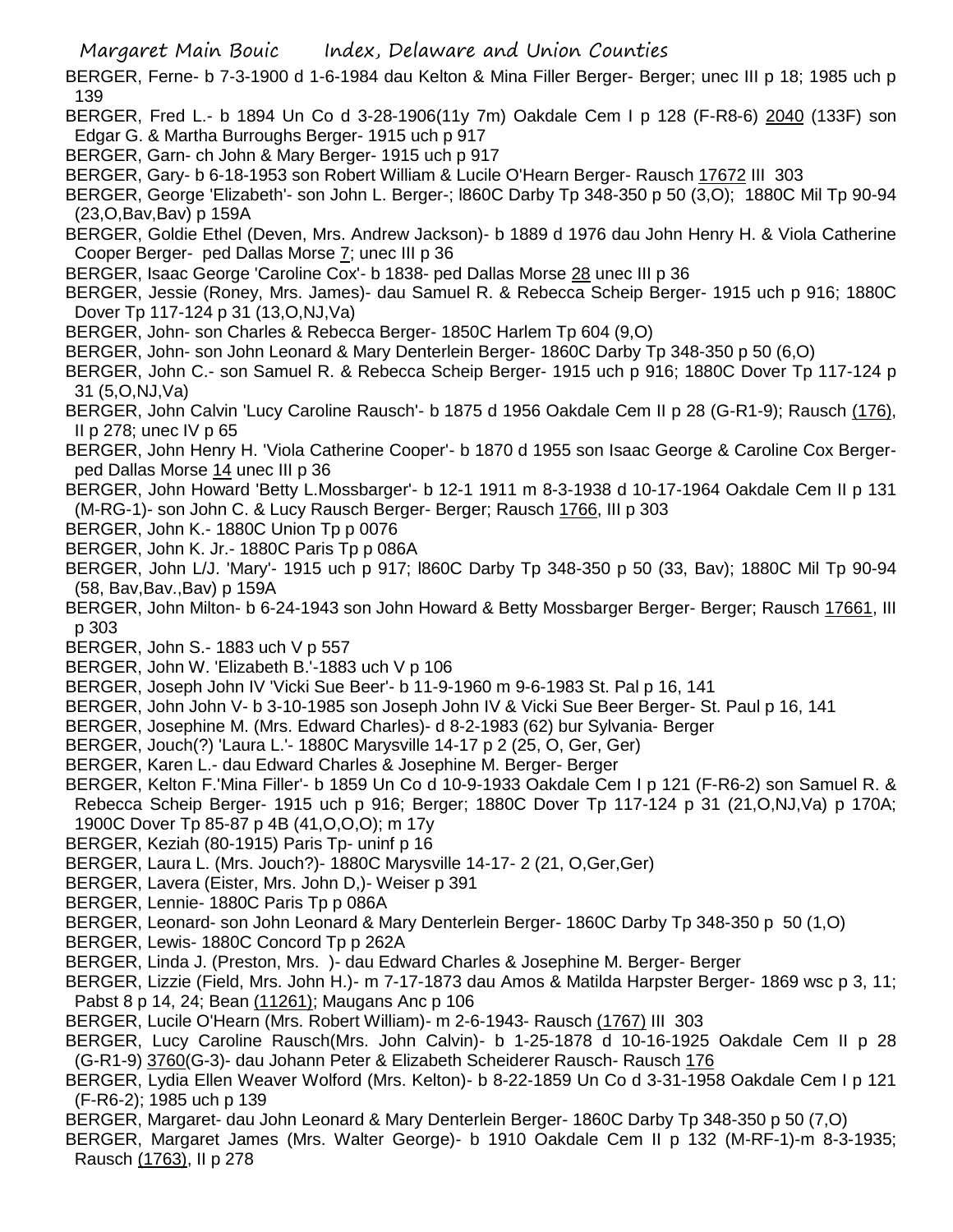BERGER, Martha Burroughs (Mrs. Edgar G.)- b 1860 m 9-30-1880 ucm 6806 d 1941 Oakdale Cem I p 128 (F-R8-6)- dau Thomas & Fannie M. Brees Burroughs- 1915 uch p 917

BERGER, Mary- 1880C Union Tp p 076A

BERGER, Mary A.- dau John & Mary Berger- 1915 uch p 917; 1860C Darby Tp 348-350 p 50 (9,O)

BERGER, Mary Elizabeth (Ferrel, Mrs. Louis)(Pearse, Mrs. Albert V.)- b 5-11-1896 dau John Calvin & Lucy Carolyn Rausch Berger- Rausch 1761 II p 278; Berger

BERGER, Mary (Maitie)(Liggett, Mrs. Calvin)- b 3-15-1864 d 6-3-1947 dau Samuel R. & Rebecca Scheip Berger- Carr (114812); 1915 uch p 916; 1880C Dover Tp 117-124 p 31 (16,O,NJ,Va)

BERGER, Mary (Mrs. John L.)- l860C Darby Tp 348-350 p 50 (33, Ger); 1880C Mil Tp 90-94 (54, Bav,Bav,Bav); 1915 uch p 917

BERGER, Mary (Mrs. )(Loriaux, Mrs. Gus C.)- m 10-17-1962- Berger

BERGER, Mary (Nicol, Mrs. John Conrad)- m 11-29-1853 ucm 2037; unec VIII p 10

BERGER, Matilda Harpster (Mrs. Amos)- 1880 dch p 726; 1869 wsc p 3; Pabst 8 p 14; Maugans Anc p 106

BERGER, Michael- son John L. Berger- 1880C Mil Tp 90-94 (19,O,Bav,Bav)

BERGER, Minnie (Mina) Filler (Mrs. Kelton)-b 2-1861 Dover Tp d 5-21-1904 (43y 4m)- Oakdale Cem 1874 (104E) I p 121 (F-R6-2); dau Blanche Filler- Berger; 1900C Dover Tp 85-87 p 4B (39,O,Va,Va)

BERBER, Mitchell- b 6-23-1991 son Joseph John IV & Vicki Sue Berger- St. Paul p 16

BERGER, Nellie (Millikanb, Mrs. Ed)- dau Edgar G. & Martha Burroughs Berger- 1915 uch p 917

BERGER, Nina Miller- b 2-26-1884 Delaware Town dau Jacob C. & Anna Maria Clase Berger- dcb

BERGER, R.- 1877 uca p 65

BERGER, Ralph Emerson- b 7-4-1898 d 6-2-1918 son John Calvin & Lucy Carolyn Rausch Berger-Rausch 1762; Berger; 1985 uch p 183

BERGER, Rebecca (Mrs. Charles)- 1850C Harlem Tp 604 (37, Pa)

BERGER, Rebecca Scheip (Mrs. Samuel R.)- b 1835 W. Va d 10-29-1901 (67y 3m) Oakdale Cem I p 175 (C-7); 1880C Dover tp 117-124 p 31

BERGER, 1880C Harlen Tp p 438A

BERGER, Robert William 'Lucile O'Hearn'- b 8-6-1913 m 2-6-1943 son John Calvin & Lucy Carolyn Rausch Berger- Berger; Rausch 1767, II p 278

BERGER, Ruth Hilda (Divelbliss, Mrs. George E.)- b 10-25-1914 m 1-24-1937 dau John Calvin & Lucy Carolyn Rausch Berger- Berger; Rausch 1768III p 303

BERGER, S.- 1883 uch V p 368

BERGER, F. Samuel 'Blanche M.Leonard'- b 6-17-1890 m 12-24-1904 d 6-20-1964 Oakdale Cem II p 141 (M-R7-9)-son Edgar & Martha Burroughs Berger

BERGER, Samuel R. 'Rebecca Scheip'- b 1835 Magrier Co, NY d 1-8-1914 son John & Mary Berger-Oakdale Cem I p 175 (C-7) 2614(C168); 1883 uch IV p 511; 1915 uch p 916; 1880C Dover Tp 117-124 p 31 (43,NJ,NJ,NJ) p 0170

BERGER, Samuel Richard- b 4-4-1988 son Joseph John IV & Vicki Sue Beer Berger- St. Paul p 16, 141

BERGER, Susan C. (Brown, Mrs. )- dau Edward Charles & Josephine M. Berger- Berger

BERGER, Susan Lee (Miles, Mrs. Robert Edward)-b 7-25-1946 m 7-25-1969 dau Walter George & Margaret James Berger- Berger; Rausch 17631

BERGER, Susan (Newhouse, Mrs. William)- Newhouse p 102

BERGER, Teresa- dau Robert William & Lucile O'Hearn Berger- Rausch 17673, III 303

BERGER, Thomas Allen 'Winifred Snawder'- b 1-27-1952 son Donald Ray & Barbara Jean Williams Berger-Genther p 85

BERGER, Thomas Allen,Jr.- b 6-30-1975 son Thomas Allen & Winifred Snawder Berger- Genther p 85

BERGER, Timothy- 1835 men 58 #37 p 107 Trenton Tp

BERGER, Vicki Sue Beer (Mrs. Joseph John IV)- b 6-23-1961 m 9-6-1983 dau James & Sally Jean Scheiderer Beer- St. Paul p 16, 141

BERGER, Viola Catherine Cooper (Mrs. John Henry H.)- b 1870 d 1955 dau Alexander & Elizabeth Stoop Cooper- ped Dallas Morse 15 unec III p 36

BERGER, Virginia Dorothy (Jagger, Mrs. Ivan K.)- dau John C. & Lucy Rausch Berger -Berger

BERGER, Virginia Swearengin (Mrs. ) #644, delge X p 78

BERGER, Walter George 'Margaret James'- b 9-27-1900 m 8-3-1935 d 12-21-1969 WW II Oakdale Cem II p 132 (M-RF-1) son John Calvin & Lucy Carolyn Rausch Berger- Berger; Rausch 1763II p 278

BERGER, William- 1880C Union Tp p 076A

BERGER, William Robert- b 9-3-1948 son Robert William & Kycuke O'Hearn Berger- Rausch 17671, III p 303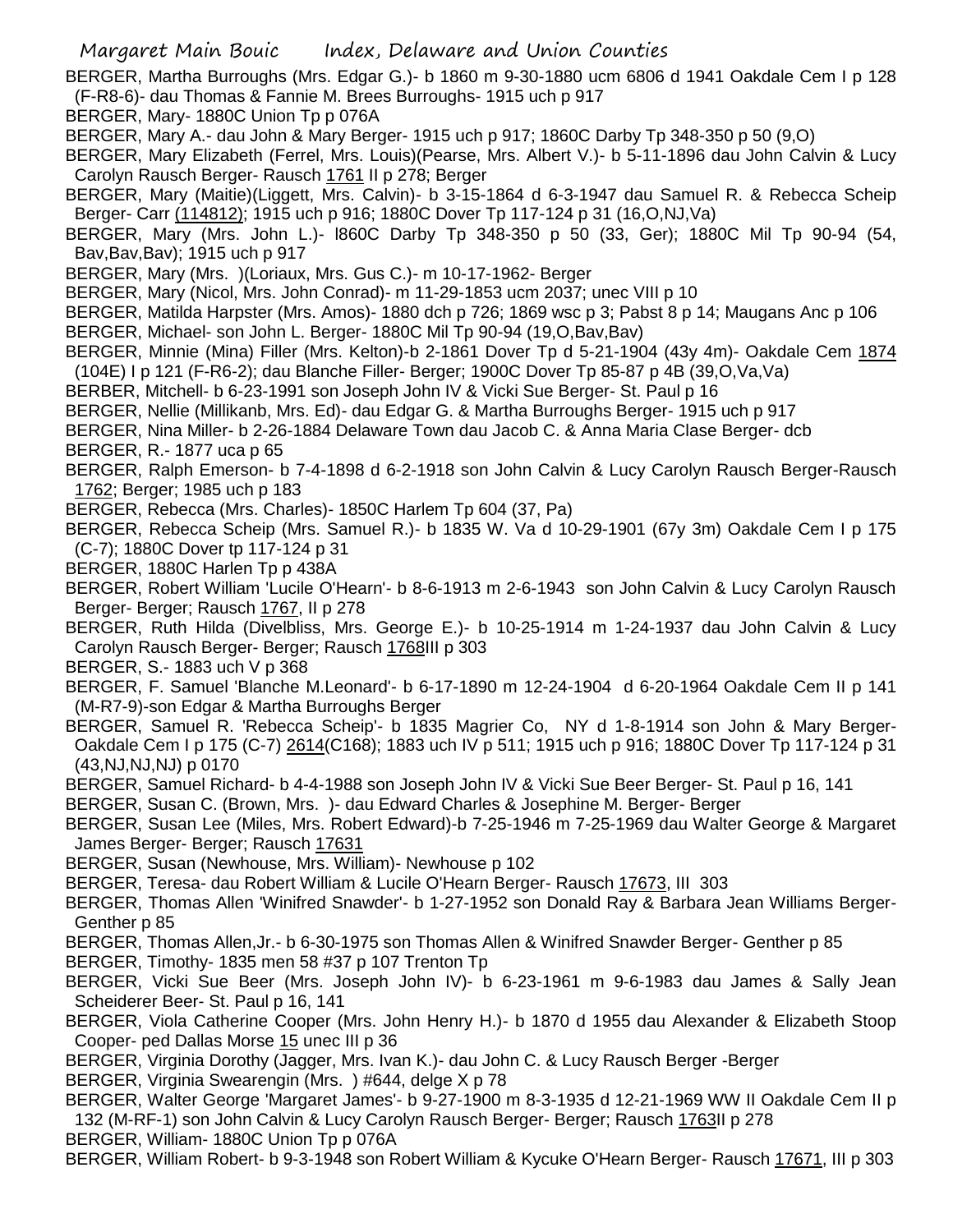Margaret Main Bouic Index, Delaware and Union Counties BERGER, Winifred Snawder (Mrs. Thomas Allen)- b 5-31-1953- Genther p 85 BERGERA, Armando 'Maria Ines Newberry'- Genther p 80, 81 BERGERA, Maria -dau Armando & Maria Ines Newberry de Bergera- Genther p 81 BERGERA, Maria Innes (Mrs. Armando)- b 2-2-1945 dau William & Maria Innes Greve de Newberry- Genther p 80, 81 BERGERA, Sebastian- son Armando & Maria Ines Newberry de Bergera- Genther p 81 BERGERON, Herman 'Nora Deshotels'- son Neal W. & Karla Bergeron- Bergeron BERGERON, Justin- son Neal W. & Karla Bergeron- Bergeron BERGERON, Karla (Johnson, Mrs. )(Mrs. Neal W.)- Bergeron BERGERON, Neal W. 'Karla'- b 12-9-1966 d 7-13-1990 (23) bur La.- Bergeron BERGERON, Nona Deshotels (Mrs. Herman)- Bergeron BERGERON, Sammy Jo- dau Neal W. & Karla Bergeron- Bergeron BERGES, David- 1860C Liberty Tp 931-941 p 126 (10, Eng) lived with Jonathan Wilcox BERGESON, Edna Irene (Lebo, Mrs. Carson Edward, Jr.)- b 10-17-1925 m 8-26-1950- Weiser p 332 BERGEY, Juanita Miriam (Lenker, Mrs. Warren Dean)- b 7-21-1931 m 1-24-1953- Weiser p 329 BERGH, Alexander 'Catherine'- 1870C Milford 14 p 1 (35,O) BERGH, Catherine (Mrs. Alexander)- 1870C Milford 14 p 1 (25,O) BERGHER, Elsie M.- b 3-1-1885 dau Rubin & Emily Caar Bergher- dcb BERGMAN, Benjamin 'Mary Hanawalt'- b 1847 d 3-12-1929 York Cem p 55; l880C Millcreek Tp 18 p 2 (28,O,-,-) p 155A; 1900C Jackson Tp 224-226 p 10A (52,O,Va,O) m 28y BERGMAN, Charlotte (Schreiner, Mrs. Frederick)- 1915 uch p 617 BERGMAN, Clifford 'Ruthann Gehman'- Weiser p 482 BERGMAN, Elida/Clida- n 10-1877- dau Benjamin Bergman- 1880C Millcreek Tp 18 p 2 (3,O,O,O); 1900c Jackson Tp 224-2226 p 10A (22,O,O,O) BERGMAN, Elizabeth- dau Clifford & Ruthann Gehman Bergman- Weiser p 482 BERGMAN, Elizabeth- dau Benjamin Bergman- 1880C Mil Tp 18 p 2 (6,Ind,O,O) BERGMAN, Helma- Pabst Pion II p 253 BERGMAN, Kelly- ch Clifford & Ruthann Gehman Bergman- Weiser p 802 BERGMAN, Madge (Bigley, Mrs. Arley B.)- b 9-1880 dau Benjamin & Mary Hanawalt Bergman- 1900C Jackson Tp 224-226 p 10A (19,O,O,O) m 3 months BERGMAN, Mary Hanawalt (Mrs. Benjamin)- b 1851 d 1928- 1880C Mil Tp 18 p 2 (20,O,O,O); 1900C Jackson Tp 224-226 p 10A ()49,O,O,O) m 28y, 4 ch, 3 liv BERGMAN, Nellie- dau Benjamin Bergman- 1880C Millcreek Tp 18 (5,Ind,O,O) BERGMAN, Owen D. (Weiser, Mrs. Harry Norman Jr.)- m 6-7-1958- Weiser p 802 BERGMAN, Robert C.- 1971, 1980 dcd BERGMAN, Ruthann Gehman (Mrs. Clifford)- b 3-31-1937 dau Samuel & Pearle Gottschall Gehman- Weiser p 482 BERGMAN, Willie- son Benjamin Bergman- 1880C Mil Tp 18 BERGNER, John Q.- 1915 uch p 134 BERGNER, J. F.- 1915 uch p 230 BERGSTETTER, Rev. Gail- 1976 dch p 159 BERGSTRESSER, Alcina A. Coleman (Mrs. George)(Bazter, Mrs. George E.)- dau Henry & Sarah Schultz Coleman- 1880 dch p 789; Schultz p 8 BERGSTRESSER, B. W.- 1880C Radnor Tp p 479C BERGSTRESSER, Corda Maria- b 7-31-1887 Radnor Tp dau George & Alsina A. Coleman Bergstresser- dcb BERGSTRESSER, Daniel Conrad 'Harriet Gingrich''Elmira Ludwig'- b 11-19-1823 m 2-16-1854 (2) 6-16-1854 d 6-23-1904 son Frederick & Maria Barbara Weiser Bergstresser- Weiser p 50 BERGSTRESSER, Elmira Ludwig (Mrs. Daniel Conrad)- b 1-7-1822 m 6-16-1859 d 8-16-1893- Weiser p 50 BERGSTRESSER, Frederick Ludwig 'Emilie Hahn'- b 4-4-1860 m 8-11-1892 d 6-9-1928 son Daniel Conrad & Elmira Ludwig Bergstresser- Weiser p 50 BERGSTRESSER, George 'Alcina A. Coleman'- 1880 dch p 789; 1908 dch p 388; Schultz p 8 BERGSTRESSER, George(or John Frederick?) 'Maria Barbara Weiser'- b 2-2-1766 d 3-26-1811 son Philip & Hellena Heller Bergstresser- Weiser p 38 BERGSTRESSER, Harriet Gingrich (Mrs. Daniel Conrad)- b 12-22-1825 m 2-16-1854 d 8-6-18858- dau Christain & Maria Herr Gingrich- Weiser p 50 BERGSTRESSER, Harriet (Ulrich, Mrs. Jonathan K.)- b 5-11-1817 m 11-21-1833 d 1-3-1898 dau John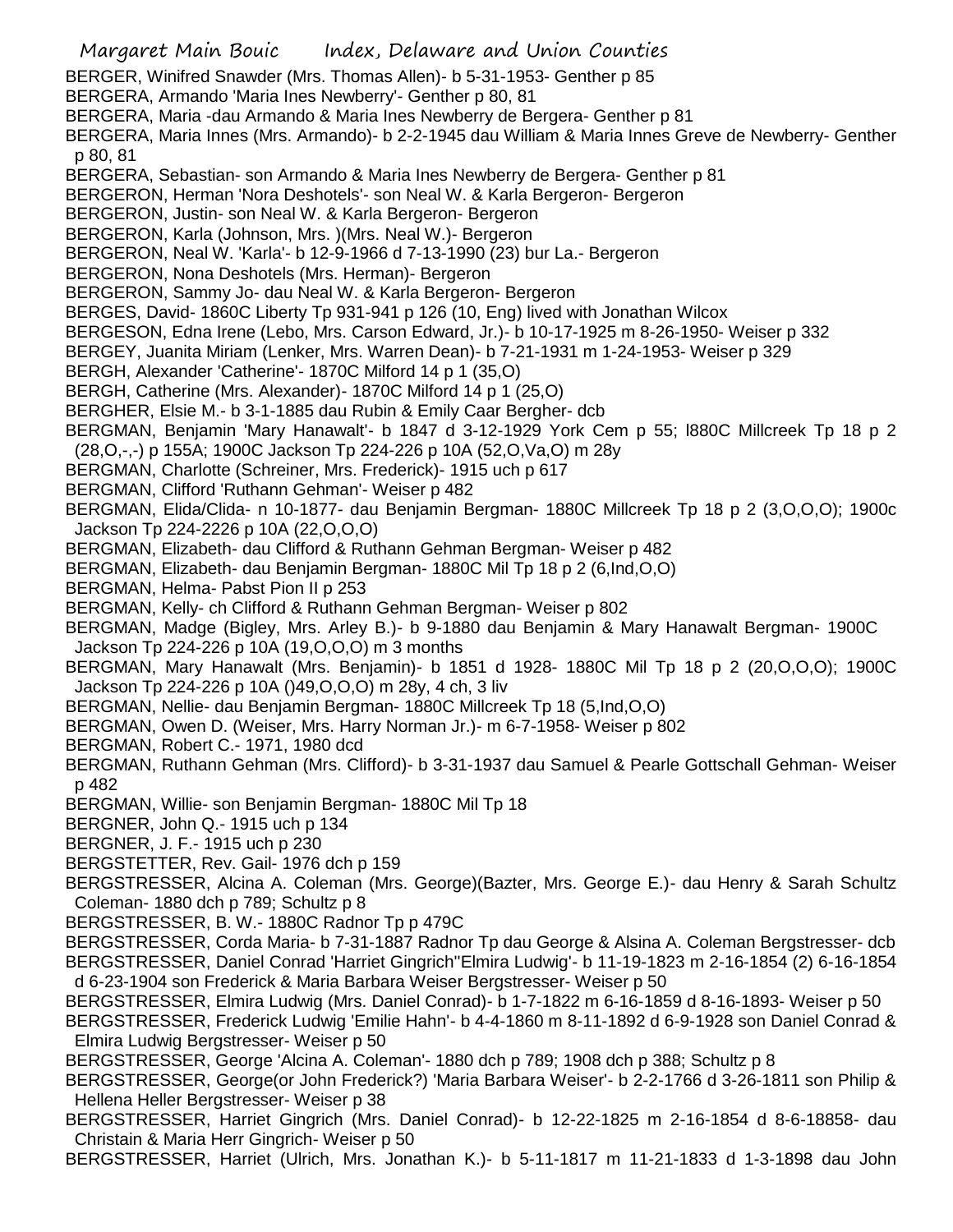Frederick & Maria Barbara Weiser Bergstresser- Weiser p 46 BERGSTRESSER, Katherine- b 10-9-1895 dau Frederick Ludwig & Emilie Hahn Bergstresser- Weiser p 51 BERGSTRESSER, Laura Almira (Havice, Mrs. Rev. Marcus Hill)- b 10-16-1862 m 8-29-1889 d 5-10-1938 dau Daniel Conrad & Elmira Ludwig Bergstresser- Weiser p 51 BERGSTRESSER, Maria Barbara Weiser (Holstein, Mrs. George )(Mrs. John Frederick)- b 7-21-1784 d 1828 dau John Conrad & Barbara Beyer Weiser- Weiser p 38

BERGSTRESSER, Mary Ellen Weiser (Charles, Mrs. James)- b 7-24-1856 m 1-1-1905 d 9-25-1945 dau Daniel Conrad & Harriet Gingrich Bergstresser- Weiser p 50

BERGSTRESSER, Ruth (Leisman, Mrs. Herman H.)- b 8-6-1893 m 9-7-1929- dau Frederick Ludwig & Emilie Hahn Bergstresser- Weiser p 51

BERGUM, Eric- son Richard Bergum- Bergum- engaged to Heather Shuck

BERGUM, Genevieve (McKitrick, Mrs. Robert Archie)- McKitrick p 312

BERGUNZI, Anna L. Forsythe (Mrs. Lester)- d 11-26-1984 (77) Bergunzi

BERGUNZI, Betty (Mrs. Frank)- Bergunzi

BERGUNZI, Betty Jean (Mrs. Fred)- Bergunzi

BERGUNZI, Donald 'Nancy'- son Lester & Anna L. Forsythe Bergunzi-Bergunzi

BERGUNZI, Frank 'Betty'- son Lester & Anna L. Forsythe Bergunzi-Bergunzi

BERGUNZI, Fred 'Betty Jean'- son Lester & Anna L. Forsythe Bergunzi-Bergunzi

BERGUNZI, Lester 'Anna L. Forsythe'- Bergunzi

BERGUNZI, Lester Jr.- son Lester & Anna L. Forsythe Bergunzi-Bergunzi

BERGUNZI, Nancy (Mrs. Donald)- Bergunzi

BERGWITZ, Dorothea- Pabst 2 p 79

BERHANCE, Alexander- 1880C Concord Tp 267C

BERIES, Audrey E.(Mrs. Fay D.)- 1967 ucd

BERIES, Fay D.'Audrey E.'- 1967 ucd

BERINGER, Patricia Ann (Williamson, Mrs. David E.)- m 6-28-1980 dau Robert E. Beringer- Beringer

BERINGER, Robert E.- Beringer

BERINGTON, John II- Powers Pat p 21

BERISH, Anna Agnes (Rabold, Mrs. Raymond Franklin)- b 8-20-1908 m 12-26-1941- Weiser p 709

BERK, J. Arthur- Nash p 346

BERK, Bonnie (Mrs. Charles M.)- 1969 dcd

BERK, Brenda- b 1954 dau Charles M. & Bonnie Berk- 1969 dcd

BERK, Carol b 1959 dau Charles M. & Bonnie Berk- 1969 dcd

BERK, Charles M. 'Bonnie'- 1969 dcd

BERK, Debbie- b 1957 dau Charles M. & Bonnie Berk- 1969 dcd

BERK, Diane b 1965 dau Charles M. & Bonnie Berk- 1969 dcd

BERK, Janie- b 1964 dau Charles M. & Bonnie Berk- 1969 dcd

BERK, Jimmie- b 1951 son Charles M. & Bonnie Berk- 1969 dcd

BERK, Judy- b 1958 dau Charles M. & Bonnie Berk- 1969 dcd

BERK, Ronnie- b 1956 son Charles M. & Bonnie Berk- 1969 dcd

BERK, Violet Allen Porter (Mrs. )- d 11-19-1980 (58) bur Marengo- sister William Allen- Berk

BERKABILE, J.- 1877 uca p 75

BERKE, William-1915 uch p 499

BERKELEY, Governor- Nash p 421

BERKELEY, Ralph- Nash p 236

BERKELY, Martha (Dye, Mrs. Martin)- 1908 dch p 533

BERKEPILE, Ruth Roush (Mrs. )(Shaver, Mrs. )- dau Elmer & Clara Godfrey Roush- Graham 174414 BERKEY, Marcia Gail (Kucera, Mrs. Daniel Allen)- m 6-24-1961 dau Mildrum W. Berkey- Kucera

BERKHEART, C. (Williams, Mrs. Jonathan)- m 1-1843- unec VII p 55

BERKHUST, Samuel- unclaimed letter- 1844 unec X p 54

BERKIRCHER, Emma- b 1861 d 1864 Oak Grove Cem Powell p 427

BERKIRCHER, Flora- b 4-2-1875 Delaware Town- dau John & Mary Arnold Berkircher- dcb

BERKIRCHER, John- 1880C Delaware Town p 545A

BERKLEY, Col. -Pabst 7 p 102

BERKLEY, Harry W. 'Julie'- 1979, 1981, 1983 ucd

BERKLEY, Julie (Mrs. Harry W.)- 1979, 1981, 1983 ucd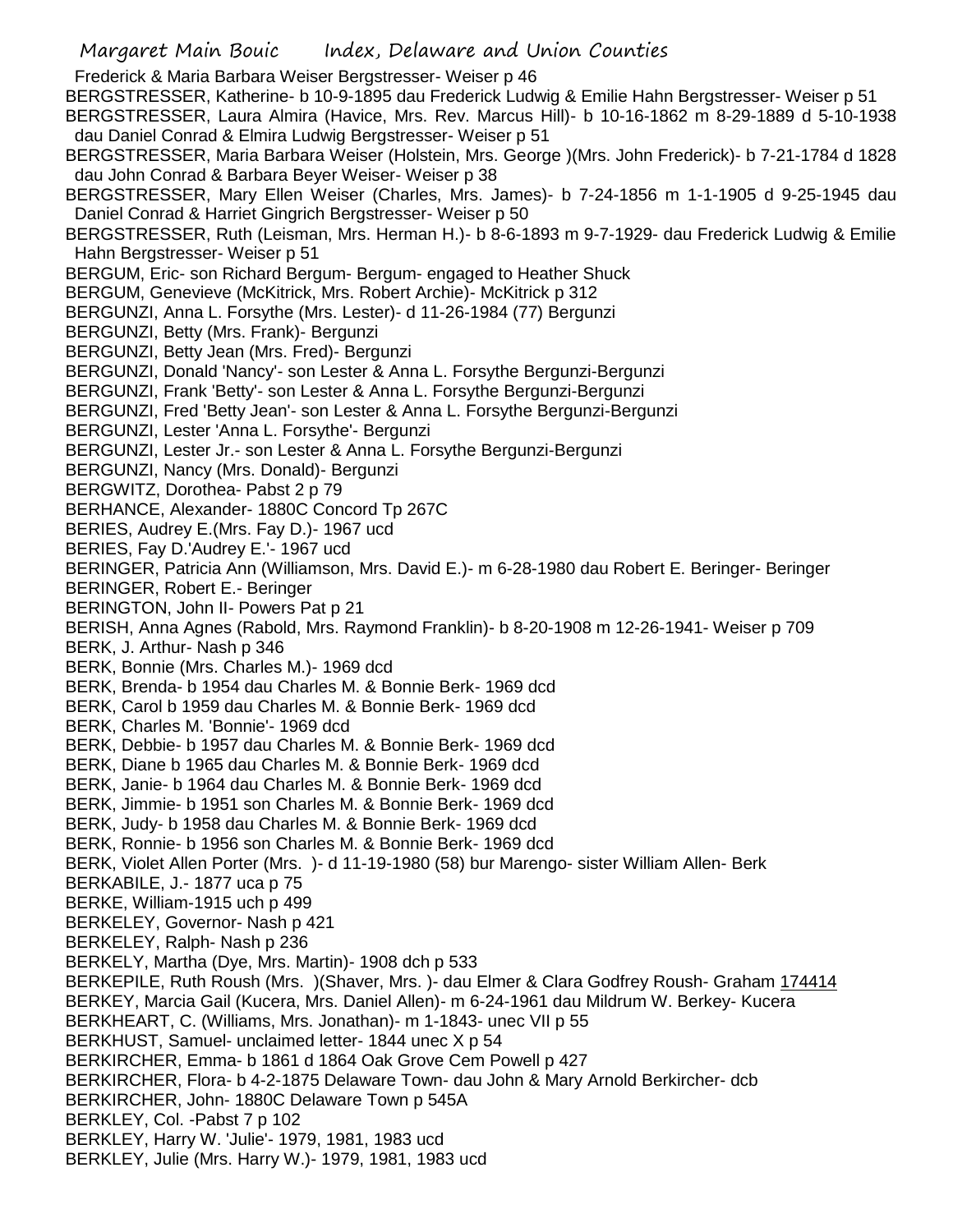- Margaret Main Bouic Index, Delaware and Union Counties BERKLEY, Leslie- 1981, 1983 ucd BERKLEY, Paul- 1979, 1981, 1983 ucd BERKLEY, W.- 1877 uca p 58 BERKLIE, John- 1880C Belin Tp p 364A BERKOWITZ, Hanng? (Mrs. Samuel)- b 11-1863 1900C Richwood 182-191 p 7B (36,Austria, Aus,Aus) m 13y 2ch 1 living BERKOWITZ, Mark- b 3-1883 son Samuel & Hanng Berkowitz- 1900C Richwood 182-191 p 7B (17,O,Austira, Aus) BERKOWITZ, Michael Nathaniel- b 7-17-1977 son Dr. Richard L. & Trudy Svala Berkowitz- Berkowitz BERKOWITZ, Dr. Richard L. 'Trudy Svala'- son Dr. & Mrs. Sidney S. Berkowitz- Berkowitz BERKOWITZ, Samuel 'Hanng'- b 6-1853 1900C Richwood 182-191 p 7B (46,Austria, Aus,Aus) BERKOWITZ, Dr. Sidney S.- Berkowitz BERKOWITZ, Trudy Svala (Mrs. Dr. Richard L.)- dau Gunnar Svala- Berkowitz BERKOWITZ, Willie- b 1-1888 son Samuel & Hanng Berkowitz- 1900C Richwood 182-191 p 7B (12,O,Austris, Aus) BERKSHIRE, Amy- b 1980 dau Barry & Cindy S. Berkshire- 1980 dcd BERKSHIRE, Barry 'Cindy S.'- 1980 dcd BERKSHIRE, Cindy S. (Mrs. Barry)- 1980 dcd BERKSHIRE, Dorthy (Haschel, Mrs. Cledith)- Weiser p 162 BERKSKIRCHER (Berkircher) Jacob 'Caroline Schreyer'- m 10-4-1856 dcm BERKSKUICHER, Caroline Schreyer (Mrs. Jacob)- m 10-4-1856 dcm BERLAGE, V. James 'Vera Flavin'- Berlage BERLAGE, Vera Flavin (Mrs. V. James)- Berlage BERLE, Gwendolyn (McKinney, Mrs )- (Kasper, Mrs. Robert)- dau Mrs. Estelle M. Kane- Rausch (16511), (14(12)11) BERLEEN, Mary Ann (Barrows, Mrs. Solomon)- m 3-26-1855 dcm BERLENE, D.- delge VII p 39 BERLET, Miss- dpc p 83 BERLET, ---(Aumend, Mrs. Ray)- dau Harry T. & May A. Berlet- Berlet BERLET, (Berlett), Annie Eliza McFarland (Mrs. John)- dau William G. McFarland- 1908 dch p 799 BERLET, Amy Hart David(s) (Mrs. John J.)- b 1819 m 1849 d 1877 dcq Eugene David 27, Ella Richey Wells 15; Ethel Richey Wells 7; 1880 dch p 521, 799; Powell p 427 Oak Grove Cem BERLET, Augusta (Freese, Mrs. Walter Isaac)- dau John & Annie Eliza McFarland Berlett- Beckley 3,4; 1908 dch p 772, 799 BERLET, Edith- dau Peter & Mary Berlet- 1860C Sc Tp 880 BERLET, Elizabeth (Vergon, Mrs. John G.)- 1908 dch p 519 see Burlett BERLET, Ella Susan (Richey, Mrs. James McClure)- b 2-7-1854 m 8-3-1873 d 4-15-1915 dau John & Amy Hart Davis Berlet- dcq Eugene David 13; Ella Richey Wells 7, Ethel Richey Wells 3 BERLET, Florence- 1863 Oak Grove Cem Powell p 427 BERLET, Florence- dau George & Sarah Sophronia Healy Berlett- 1908 dch p 679 BERLET, Florence- dau Peter & Mary Berlet- 1860C Sc Tp 880 BERLET, Frederick 'Margaret Vergon'- 1850C Concord Tp 2079 p 25 (34, France); 1860C Sc Tp 881; 1880C Sc T0 334 (66, France) p 293C; 1908 dch p 519 BERLET, George- d 1863 Powell p 427 Oak Grove Cem BERLET, George- son Frederick Berlett- 1860C Sc Tp 880 BERLETT, George N.- b 10-8-1893 Scioto Tp son G. N. & Gladius Nelive Berlet- dcb BERLET, George 'Sarah Sohronia Healy'- son Peter Berlett- 1880C Sc Tp 335 (13,O); 1908 dch p 677 BERLET, Harry Thurston'May A.'-d 1957 son John & Annie Eliza McFarland Berlett- 1908 dch p 799; Berlet BERLET, Helen- dau George & Sarah Sophronia Healy Berlett- 1908 dch p 679 BERLET, James- d 1863 Powell p 427 Oak Grove Cem BERLET, James- b 1819 d 1849 Oak Grove Cem Powell p 4BERLETT, James- b France naturalized 9-20- 1844, delge VIII p 57 BERLET, James'Lydia Owens'- m 5-28-1849 dcm BERLET, James- son Frederick Berlett- 1860C Sc Tp 880BERLETT, John- delge X p 55, sold horses, 1888 BERLET, John- son Harry T. & May A. Berlet- Berlet
- BERLET, John J. 'Amy Davis'- b 1826 d 1880 son Peter Berlett- dcq Ethel Richey Wells 6, Ella Richey Wells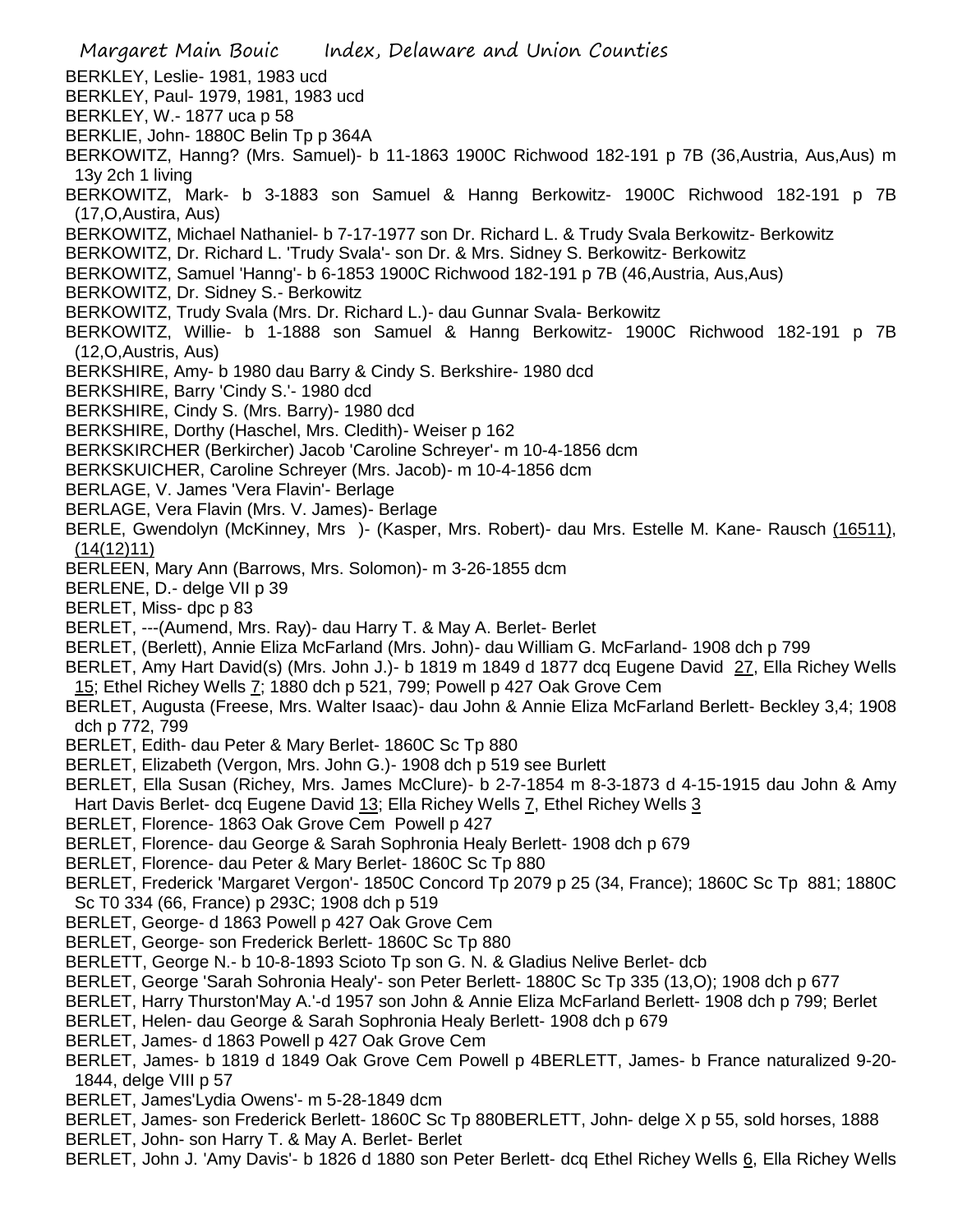- 14 Oak Grove Cem Powell p 427
- BERLET, John 'Annie Eliza McFarland'- son Peter & Mary Ann Rup- 1908 dch p 521, 799; 1860C Sc Tp 880 BERLET, John 'Edith Willella Felkner'- Felkner 5; Hutchisson p 23 Liggett 4
- BERLET, Johnston C.- 1908 dch p 388
- BERLET, Lydia Owens (Mrs. James)- m 5-28-1849 dcm
- BERLET, M. Alzoa 1876 Oak Grove Cem Powell p 427

BERLET, Margaret Vergon (Mrs. Frederick)- dau John G. & Elizabeth Berlet Vergon- 1908 dch p 519;1850C Concord Tp 2079 p 125 (26, France); 1860C Sc Tp 881; 1880C Sc Tp 334 (56, France)

BERLET, Mary Ann Rupp (Mrs. Peter)- b 1790 d 1852 Oakdale Cem Powell p 427; 1908 dch p 799; 1880C Sc Tp 335 (54, Penn)

BERLET, Mary (Mrs. Peter)- b 1790 d 1858 1908 dch p 799; dcq Eugene David 53; 1908 dch p 799; 1850C Concord Tp 2080 p 125 (60, France)

- BERLET, Mary- dau Frederick & Margaret Vergon Berlett-1850C Concord Tp 207 p 125 (4,O); 1860C Sc Tp 881; 1880C 358 (33,O)
- BERLET, May A. (Mrs. Harry T.)- d 12-10-1968 (83)- Berlet
- BERLET, Peter 'Mary'- b 1788 d 1848- dcq Eugene David 52, Ethel Richey Wells 28
- BERLET, Peter, Sr. 'Mary'- b 1790 d 1858 Oak Grove Cem Powell p 427; 1850C Concord Tp 2080 p
	- 125 (68, France)

BERLETT, Peter Jr.- b France naturalized 9-20-1844, delge VIII p 57

BERLET, Peter 'Mary Ann Rupp'- son Peter Berlett- 1908 dch 799; hadc p 22; 1850C Concord Tp 2080 p 125 (30, France) 1860C Sc Tp 880 ; 1880C Sc Tp 335 (64, France) p 293C

BERLET, Peter- 1908 dch p 799; 1860C Sc Tp 880

BERLET, Sarah Sophronia Healy (Mrs. George)- dau Eram J. & Mary J. Freshwater Healy- 1908 dch p 677; dpc p 85

- BERLET, Sohia- d 1841- Powell p 427 Oak Grove Cem
- BERLET, Sophia- dau Peter Berlett- 1860C Sc Tp 880; 1880C Sc Tp 335 (23,O);

BERLET, Edith Willela Felkner (Mrs. John)- dau william & Ella Jones Felkner- Felkner 5; Hutchisson p 23; Liggett 4

BERLIN, Jon'a- 1820C Big Rock Tp

BERLIN, Garland- 1967 ucd

BERLINER, Dr. Abraham- Berliner

BERLINER, Andrew- 1976 dch p 377

BERLINER, Ellen Jane (Patel, Mrs. Shori Shashikant Ishwarlal)- m 1-23-1977 dau Dr. Abraham Berliner-Berliner; 1976 dch p 377

BERLS, Amy- b 1979 dau Kevin Berls- 1980 dcd

BERLS, Kevin- 1980 dcd

BERLS, Timothy- b 1973 son Kevin Berls- 1980 dcd

BERLY, Stanley (Hartman, Mrs. Preston Warfield)- Maugans Anc p 61

BERMAN, Jacob- delge X p 52

BERMUDEZ, Amelia (Heckert, Mrs. Bruce John)- b 1-26-1931 m 12-31-1855- Weiser p 397

BERNARD, Rev.- 1908 dch p 273

BERNARD, Anne (Mrs. Richard)- Bernard

BERNARD, Arther E.- grad Delaware HS 1885 delge VII p 6

BERNARD, Charles- son Charles & Mary Harbaugh Bernard- Bernard

 BERNARD, Charles 'Mary Harbaugh'- b 6-13-1920 d 1-24-1993 (72) Bershire Cem son Bernard & Elsie Finnegan Bernard- Bernard

BERNARD, Dale Allen (Squirrel)- b 1954 d 9-2-1984 (29) bur Berkshire Cem - son Irene Chadwick- Bernard; 1969 dcd

BERNARD, Dolly (Stephens, Mrs. )- dau Ralph & Elsie Finnegan Bernard- Bernard

- BERNARD, Don- b 1956 lived with Gerald S. & Irene Chadwick- 1961, 1969 dcd; 1976 dch p 353
- BERNARD, Elias- 1880C Delaware Town p 501C
- BERNARD, Elsie Finnegan (Mrs. Ralph)- Bernard
- BERNARD, Gina- b 1964 dau Joseph A. & Stella F. Bernard- 1971 dcd
- BERNARD, James- son Charles & Mary Harbaugh Bernard- Bernard

BERNARD, John- Powers Pat p 27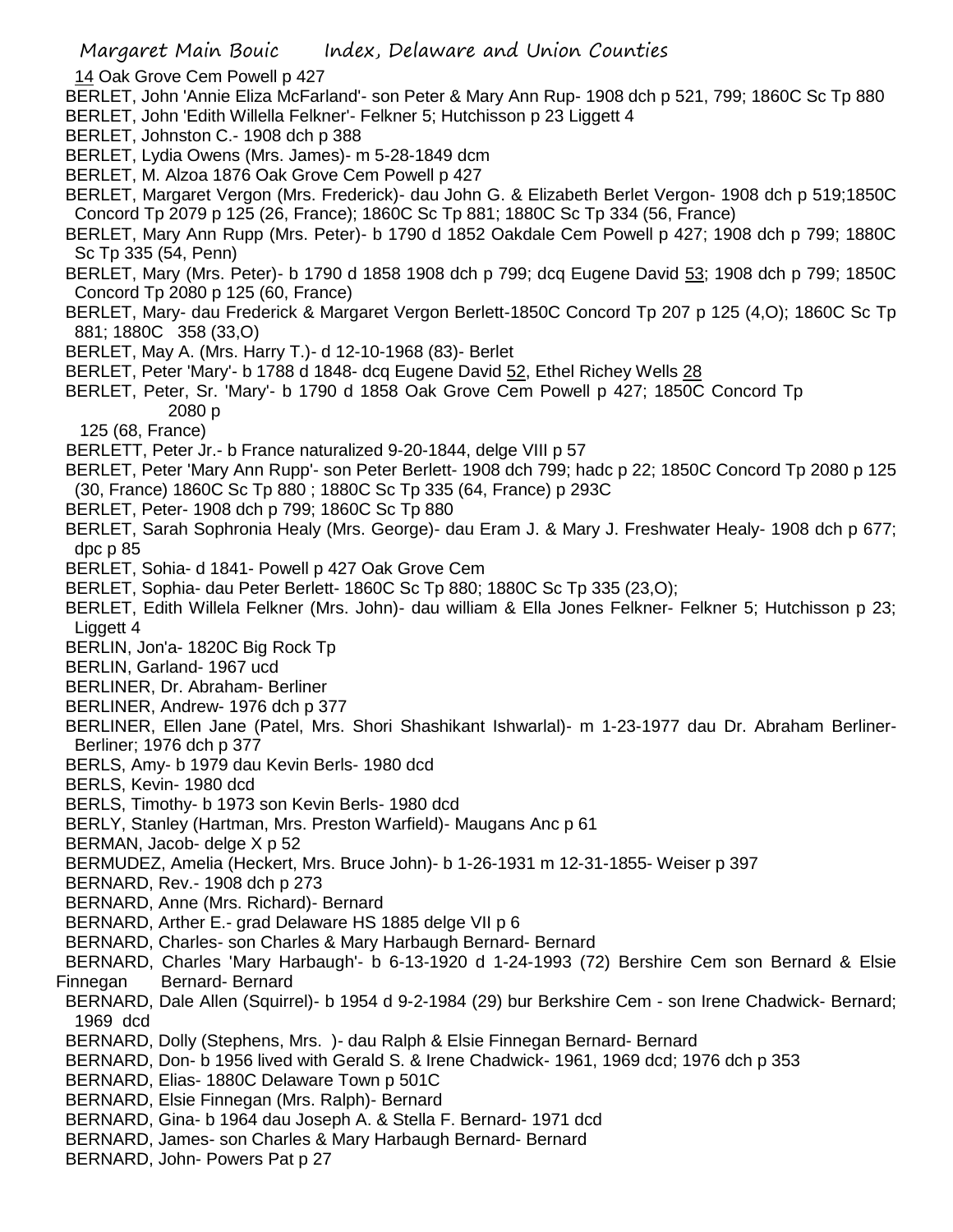Margaret Main Bouic Index, Delaware and Union Counties BERNARD, John- son Ralph & Elsie Finnegan Bernard- Bernard BERNARD, Joseph A. 'Mary''Stella F.'- 1971, 1980 dcd BERNARD, Leigh (Mrs. Pat)- Bernard BERNARD, Marie (Colley, Mrs. )- dau Ralph & Elsie Finnegan Bernard- Bernard BERNARD, Mary Harbaugh (Mrs. Charles)- Bernard BERNARD, Mary (Mrs. Joseph A.)- 1980 dcd BERNARD, Michael 'Priscilla McCloud'- b 12-7-1924 m 9-15-1948- Weiser p 235 BERNARD, Michael- son Ralph & Elsie Finnegan Bernard- Bernard BERNARD, Mike- son Charles & Mary Harbaugh Bernard- Bernard BERNARD, Pat 'Leigh'- son Charles & Mary Harbaugh Bernard- Bernard BERNARD, Priscilla McCloud (Mrs. Michael)- b 12-17-1928 m 9-15-1948 dau Donald F. & Dorothy Fox McCloud- Weiser p 235BERNARD, Ralph 'Elsie Finnegan'- Bernard BERNARD, Ralph- son Ralph & Elsie Finnegan Bernard- Bernard BERNARD, Richard 'Anne'- son Charles & Mary Harbaugh Bernard- Bernard BERNARD, Rita (Smith, Mrs. )- dau Ralph & Elsie Finnegan Bernard- Bernard BERNARD, Shelly Lynn- b 6-4-1958 dau Michael & Priscilla McCloud Bernard- Weiser p 235 BERNARD, Stella F. (Mrs. Joseph A.)- 971 dcd BERNARD, Theresa- dau Charles & Mary Harbaugh Bernard- Bernard BERNARD, Tina- b 1964 dau Joseh A. & Stella F. Bernard- 1971 dcd BERNARDO, Daniel 'Mary'- 1969, 1980 dcd BERNARDO, Danny- son Daniel & Mary Bernardo- 1969 dcd BERNARDO. Donna- dau Daniel & Mary Bernardo- 1969 dcd BERNARDO, Jennifer Lynne (Peck, Mrs. Michael Dale- m 7-24-1993 dau Larry & Mary Bernardo- Bernardo BERNARDO, Kenneth- son Lawrence & Mary Bernardo- Bernardo- engaged to Lori Williams BERNARDO, Lawrence 'Mary'- Bernardo BERNARDO, Mary (Mrs. Daniel)- 1969, 1980 dcd BERNARDO, Mary (Mrs. Lawrence)- Bernardo BERNARDO, Tony- son Daniel & Mary Bernardo- 1969 dcd BERNAZZOLI, J.- 1980 dcd BERNDSEN, Arnold- 1971 dcd BERNDT, Barry- son William & Margaret Chambers Berndt- McKitrick p 229 BERNDT, Judy- delge IV p 18, V p 58, VI p 61 BERNDT, Kim- dau William & Margaret Chambers Berndt- McKitrick p 229 BERNDT, Margaret Chambers (Mrs. William)- dau Glen Sherman & Edna McCormick Chambers- McKitrick p 312 BERNDT, William 'Margaret Chambers- McKitrick p 312 BERNER, Charles F.- Pabst 3 p 16 BERNER, Ellen Dean (Mrs. M.)- dau George & Mary Henderson Dean- dumch 280 BERNER, M. 'Ellen Dean'- dumch p 280 BERNER, William- 1880C Genoa Tp p 402B BERNES, Allie M.- b 11-24-1870 Oxford Tp dau James & Malinda Hounworth Bernes- dcb BERNHARD, ---'Elizabeth'- 1900C Richwood 438-469 (23,O,O,O) BERNHARD, Bonnie (Mayes, Mrs. Wayman)- dau Jess & Frances A. Morgan Bernhard- Bernhard BERNHARD, Clifford- son Jess & Frances A. Morgan Bernhard- Bernhard BERNHARD, Dolores L.- b 1937 Maskill Cem lptw p 101 BERNHARD, Elizabeth (Mrs. )- 1900C Richwood 438-469 (23,O,O,O)- 1ch BERNHARD, Frances A. Morgan (Mrs. Jess)- b 12-4-1904 m 1932 d 2-16-1981 bur Maskill Cem dau Horace & Grace Wise Morgan- Bernhard-1959, 1967, 1971, 1973,1975, 1979, 1981, 1983 ucd BERNHARD, Jess 'Frances A. Morgan'- m 1932 d 1951- Bernhard BERNHARD, Kami- b 1979 ch Martin & Shelly Bernhard- 1981, 1983 ucd BERNHARD, Martin 'Shelly'- 1981, 1983 ucd BERNHARD, Matthew A.- 1979 ucd BERNHARD, Melinda 2- d 8-3-1957 Maskill Cem lptw p 101 BERNHARD, Michael J.- b 1938 Maskill Cem lptw p 100 BERNHARD, Michael J.- b 1955 d 1958 Maskill Cem lptw p 101 BERNHARD, Michael- son Jess & Frances A. Morgan Bernhard- Bernhard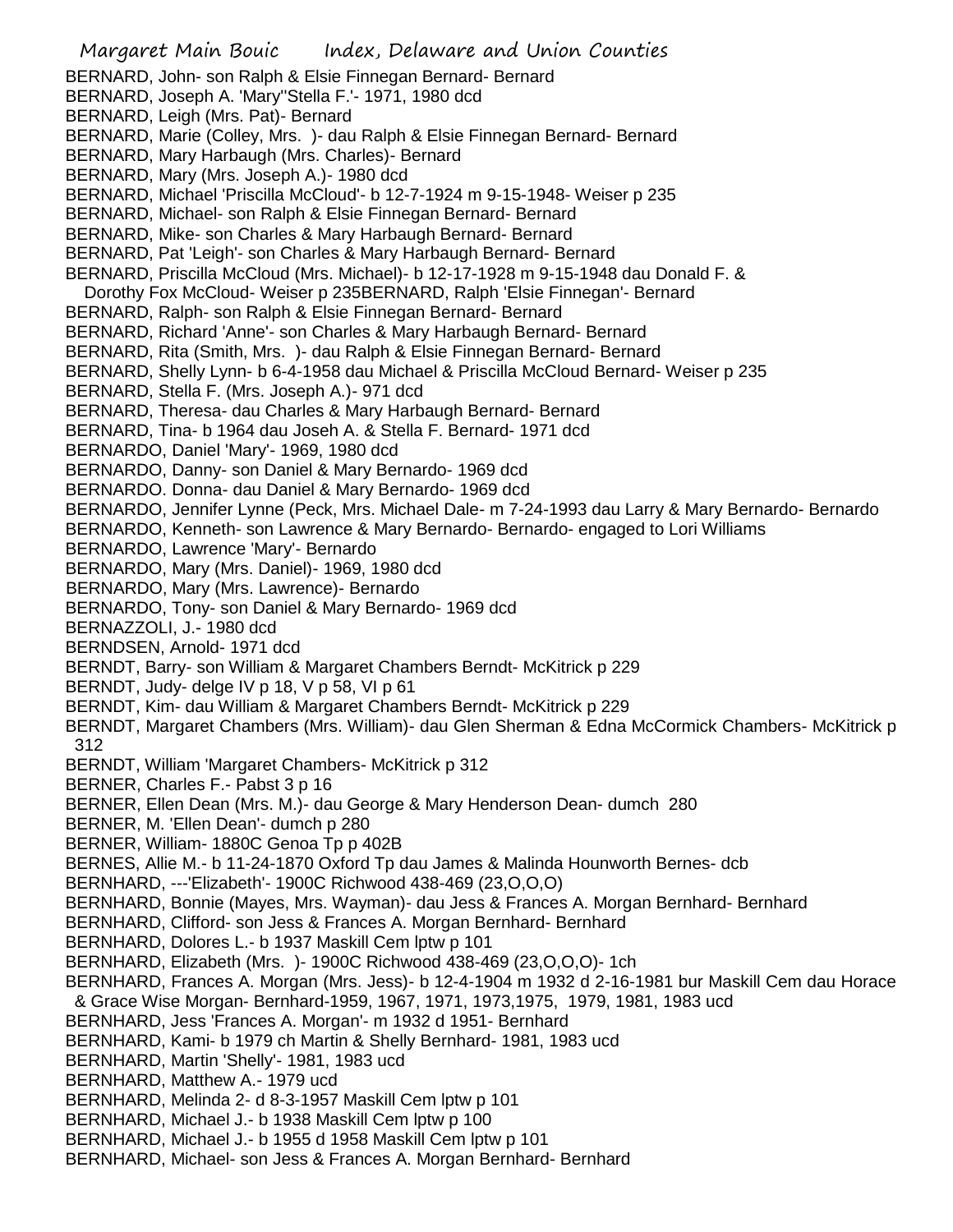Margaret Main Bouic Index, Delaware and Union Counties BERNHARD, Murrel- b 2-1900 son ---Elizabeth Bernhard- 1900C Richwood 438-467 (3/12,O,O,O) BERNHARD, Pat- dau Jess & Frances A. Morgan Bernhard- Bernhard BERNHARD, Shelly (Mrs. Martin)- 1981, 1983 ucd BERNHARDT, Betsy- dau Thomas & Sally Bernhardt- Bernhardt BERNHARDT, Beverly (Dodson, Mrs. Barney)- dau Rachel S. Sarroiw Bernhardt- Bernhardt BERNHARDT, Edward- son Thomas & Sally Bernhardt- Bernhardt BERNHARDT, Rachel S. Sparrow (Mrs. )-b 2-2-1901 d 9-11-1983 bur Union Cem- Bernhardt BERNHARDT, Sally (Mrs. Thomas)- Bernhardt BERNHARDT, Thomas 'Sally'- son Rachel S. Aarrow Bernhardt-Bernhardt BERNHEIM, ---Gaumer (Mrs. Jack)- Gaumer; Bernheim BERNHOLD, Gregg Patrick 'Linda Sue Woodard'- b 7-18-1962 m 4-28-1990 son Roland & Patricia Bernhold-Bernhold; St. Paul p 101 BERNHOLD, Linda Sue Woodard (Mrs. Gregg Patrick)- b 1-22-1960 m 4-28-1990 dau Gerald & Edna Wuerta Woodard- Bernhold; St. Paul p 101 BERNICE, Eleanor June (Stahl, Mrs. Donald Keiper)- m 2-26-1949- Weiser p 379 BERNLOHR, Bertha Emily Keck (Mrs. Dr. Fred A.)- d 12-13-1977 (81) bur Forest Lawn- 1969, 1971 dcd BERNLOHR, Bobbi- b 1954 dau William & Rose M. Bernlohr- Bernlohr; 1971 dcd BERNLOHR, Cindy R. (Miller, Mrs. James L.)- m 4-11-1987 dau William K. 8 Rose M. Bernlohr- Bernlohr BERNLOHR, Dr. Fred A. 'Bertha Keck'- d 7-8-1972 (78)- Bernlohr- 1969, 1971 dcd BERNLOHR, Fred- son Fred A. & Bertha Keck Bernlohr- Bernlohr BERNLOHR, George L.- brother Dr. Fred A. Bernlohr- Bernlohr BERNLOHR, Lucinda(Cindy) - dau William K. & Rose Bernlohr- b 1957; 1961, 1969, 1971 dcd BERNLOHR, Mary (Cunningham, Mrs. Louis)- dau Dr. Fred A. & Bertha Bernlohr- Bernlohr BERNLOHR, Paul K.- son Dr. Fred A. & Bertha Bernlohr- Bernlohr BERNLOHR, Roberta- dau William K. & Rose Bernlohr- b 1954- 1961, 1969 dcd BERNLOHR, (Drews, Mrs. )- sister Dr. Fred A. Bernlohr- Bernlohr BERNLOHR, Rosemary (Mrs. William K.)- 1961, 1969, 1971, 1980 dcd BERNLOHR, Teresa (Smock, Mrs. Eric)- dau William K. & Rose Bernlohr- Bernlohr; 1961 dcd (11), l969, l971 dcd BERNLOHR, William C. - brother Dr. Fred A. Bernlohr- Bernlohr BERNLOHR, William K. 'Rose Mary'- b 1-14-1926 d 1-4-1994 (67) Marlborough Cem- son Dr. Fred A. & Bertha Keck Bernlohr- Bernlohr; 1961, 1969, 1971, 1980 dcd BERNOW, Heidi (La Folette, Mrs. )- dau Robert Bernow- bernow BERNOW, Margaret Kaelber (Mrs. )- Bernow BERNOW, Robert- Bernow BERNSDEN, Emma (Mrs. )- Bernsden BERNSTORF, Lawrence B.- engaged to Ntalie Ann Nauman- Bernstorf BERNTHOLD, Cheryl (Carpenter, Mrs. )- dau George J. & Minnie Bernthold- Bernthold BERNTHOLD, Emma (Backus, Mrs. )- dau George J. & Minnie Bernthold- Bernthold BERNTHOLD, George J. 'Minnie'- b 5-14-1925 d 8-17-1988 bur Bethel Cem- Bernthold BERNTHOLD, Harriet (Wise, Mrs. )- sister George J. Bernthold- Bernthold BERNTHOLD, Herman- brother George J. Bernthold- Bernthold BERNTHOLD, Luke- son George J. & Minnie Bernthold- Bernthold BERNTHOLD, Mark- son George J. & Minnie Bernthold- Bernthold BERNTHOLD, Minnie (Mrs. George J.)- d 1980- Bernthold BERQUITZ, Francis- delge V p 34, VIII p 37; b Ger, naturalized 1-25-1847 BERRIAN heirs- 1877 uca 57 BERRIAM, John- Powers Pat p 27 BERRIDGE, Bessie M. (Mrs. Glenn)- 1981, 1983 ucd BERRIDGE, Cindy S. (Mrs. Glenn A.)- 1991 ucd BERRIDGE, Flora Emma Wells (Mrs. John)- b 9-6-1905 dau Albert Harper & Emma Jane Longberry Wells-1985 uch p 145 BERRIDGE, Freda Pauline (Russell, Mrs. Lester Curtis)- b 2-1-1932 m 8-25-1850 Weaver (129496) BERRIDGE, Glenn Allen 'Cindy S.'- 1979, 1981, 1983, 1991 ucd BERRIDGE, Glenn F. 'Bessie M.'- 1981, 1983 ucd BERRIDGE, Jeffrey Thomas- son Thomas Berridge- Berridge- engaged to Leslie Anne Glassburn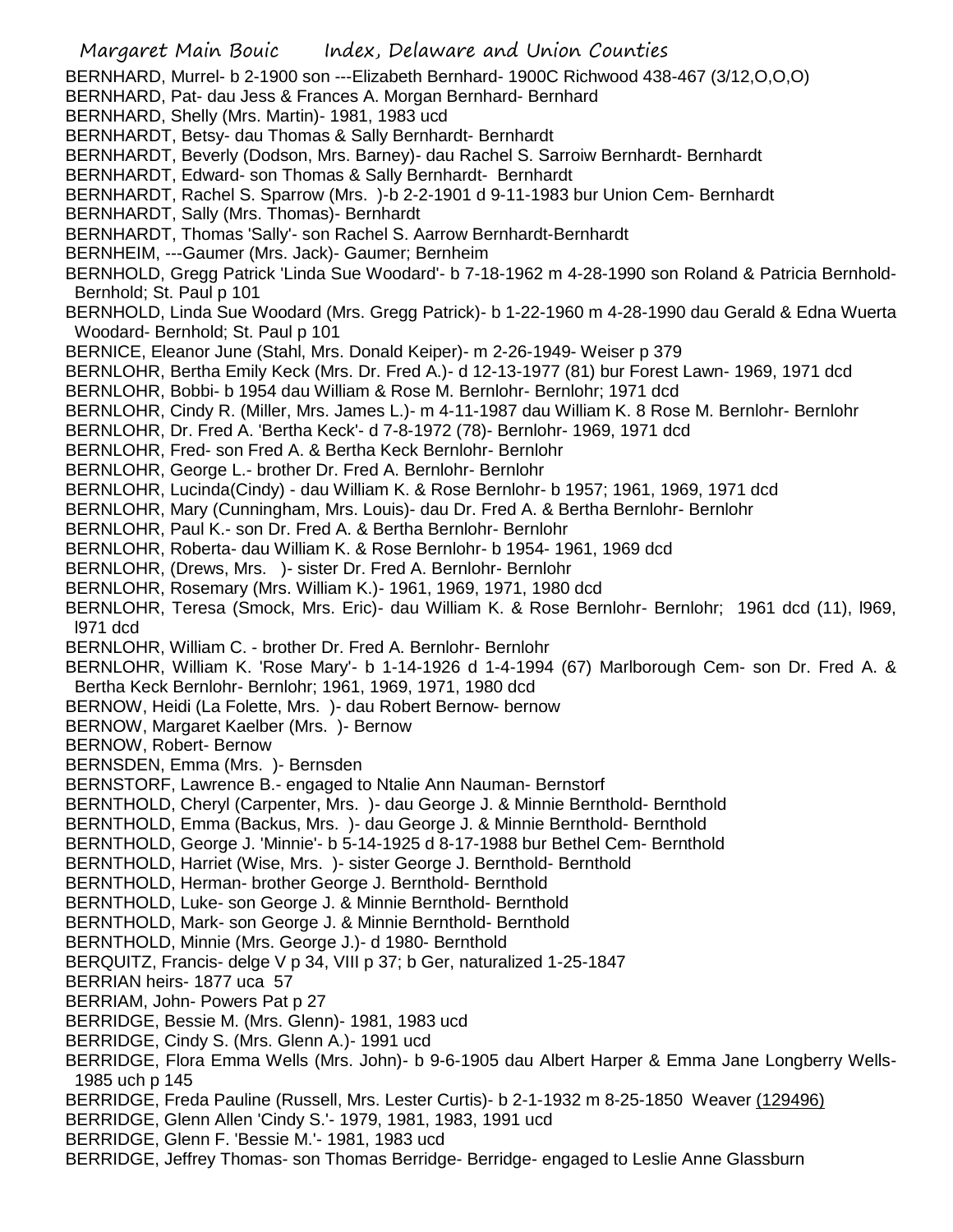- Margaret Main Bouic Index, Delaware and Union Counties BERRIDGE, John 'Flora Emma Wells'- 1985 uch p 145; 1979 ucd BERRIDGE, Mildred Meddles- b 1924 d 1945 Claibourne Cem p 85 BERRIDGE, Thomas- Berridge BERRIE, Rachel- 1880C Paris Tp p 114A BERRIER, Vera P. (McKitrick, Mrs. Archie Alexander)- b 6-2-1902 m 6-22-1927- McKitrick p 312 BERRINGER, Christian (female) b 9-1838 wid 7 ch 1900C Claibourne Tp 89-95 p B4 (61, O,Ger,Ger) BERRINGER, Edward W.- b 1-1887 son Samuel & Jennie Berringer- 1900C Claibourne Tp 246-262 p 11A  $(13, 0, 0, 0)$ BERRINGER, Frank- b 2-1871 son Christian Berringer- 1900C Claibourne Tp 89-95 p B4 (29,O,O,O) BERRINGER, Jennie (Mrs. Samuel)- b 5-1865 1900C Claibourne Tp 89-95 p B4 (35,O,O,O) 4 ch 3 living BERRINGER, Minnie (Hoskins, Mrs. Fred)- Hoskins p 25; Hoskins 4,5; 1915 uch p 826 BERRINGER, Myrtle Erhard (Mrs. Ray)- b 12-25-1899 dau Allen C. & Anna Wert Erhard- Weiser p 580 BERRINGER, Ray 'Myrtle Erhard'- b 5-18-1901- Weiser p 580 BERRINGER, Rosco O.- b 2-1891 son Samuel & Jennie Berringer- 1900C Claibourne Tp 246-262 p 11A (9,O,O,O) BERRINGER, Ruth M.- b 2-1890 dau Samuel & Jennie Berringer- 1900C Claibourne Tp 246-262 p 11A (10,O,O,O) BERRINGER, Samuel 'Jennie'- b 2-1860 1900C Claibourne Tp 246-262 p 11A (40,O,O,O) BERRINGER, widow- Powers p 208 BERRY, ---CCC p 59; Nash p 44 BERRY, Abram- 1820C Big Rock Tp BERRY, Aden- 1820C Big Rock Tp BERRY, Alexander- 1820C Big Rock Tp BERRY, Alpha- ch Louis & Mary Crawford Berry- 1915 uch p 710 BERRY, Amanda- Pabst 8 p 59, 68 BERRY, Amelia M. (Mrs. Samuel A.)- b 1860 d 1-20-1936 York Cem p 85 BERRY, Amos 'Phebe E. Knox'- m 5-6-1869 ucm 4547; 1883 uch IV p 521 BERRY, Ancel- b 6-7-1869 Logan Co d 1-12-1897 Oakdale Cem I p 68 (D-R1-2) BERRY, Anissa- dau Kenneth & Esther Berry- Berry- engaged to Chuck Holtsberry BERRY, Anna Anthony (Mrs. Willis)- m 11-8-1879 ucd 6582; 1900C Liberty Tp Un Co 176-180 (40,Pa,Pa,Pa) m 21y, 9 ch, 7 living BERRY, Annette- b 1960 lived with Edward W. & Patrcia L. Hay- 1977, 1979 ucd BERRY, Ann Harpole (Mrs. John)- m 2-9-1815 Madison Co unec IV p 22 BERRY, Arkinson 'Louisa J. Winchell'- m 6-1-1871 ucm 4940 BERRY, Arnold John- b 4-18-1941 son Lamar T. & La Rue Myrtle Bland Berry- Weiser p 372 BERRY, Arthur Sr.'Cora Thompson'- d 4-7-1981 (91) Oak Grove Cem BERRY, Arthur Jr.' Evelyn A.'son Arthur Sr. & Cora Thompson Berry- Berry; 1961, 1969, 1971, 1980 dcd BERRY, Atkinson- hadc p 22 (concord Tp 1849) BERRY, Augustus C.- son John L. & Mary M. Berry- 1870C York Tp 170-167 p 23 (16,O); 1880C Liberty Tp Un Co 192-202 p 30 (26, O, O,?) p 048A BERRY, Austin- son William H. & Theadosia Berry- 1880C Liberty Tp 9-10 p 2 (19, O, Va, O) BERRY, Ava- b 3-30-1885 Delaware Town dau Theodore B. & Jennie Carmichael Berry- dcb BERRY, Barbara (Mrs. James)- Berry BERRY, Beatrice (Greene, Mrs. Morton W.)- dau Arthur Sr. & Cora Thompson Berry- Berry; Greene BERRY, Belva Fox (Mrs. Charles)- Berry BERRY, Ben- b 8-25-1880 Berlin Tp son William S. & Rosa B. Smith Berry- dcb BERRY, Bennie J.- d 2-11-1874 ((7-9-10) Powell p 62 Kilb Cem p 11 son W. H. & M. Berry BERRY, Bert- half-brother Arthur Berry Sr- Berry BERRY, Besse T.- b 2-17-1874 Trenton Tp dau Evan & M. M. Berry- dcb BERRY, Bessie Jane Embry (Mrs. Isaac)- Berry BERRY, Bethany- b 1968 dau William L. & Nancy Griggs Berry- Berry; 1975 ucd BERRY, Bill- 1980 dcd BERRY, Bonnie (Howard, Mrs. )- dau Arthur Sr. & Cora Thompson Berry- Berry BERRY, Brian James- son Jim & Barbara Berry- Berry-engaged to Schwona Hollon BERRY, Brian- son Ray & Patricia Berry- Berry
- BERRY, Bruce- b 1959- son Stanley B. & Norma N. Berry- 1975 ucd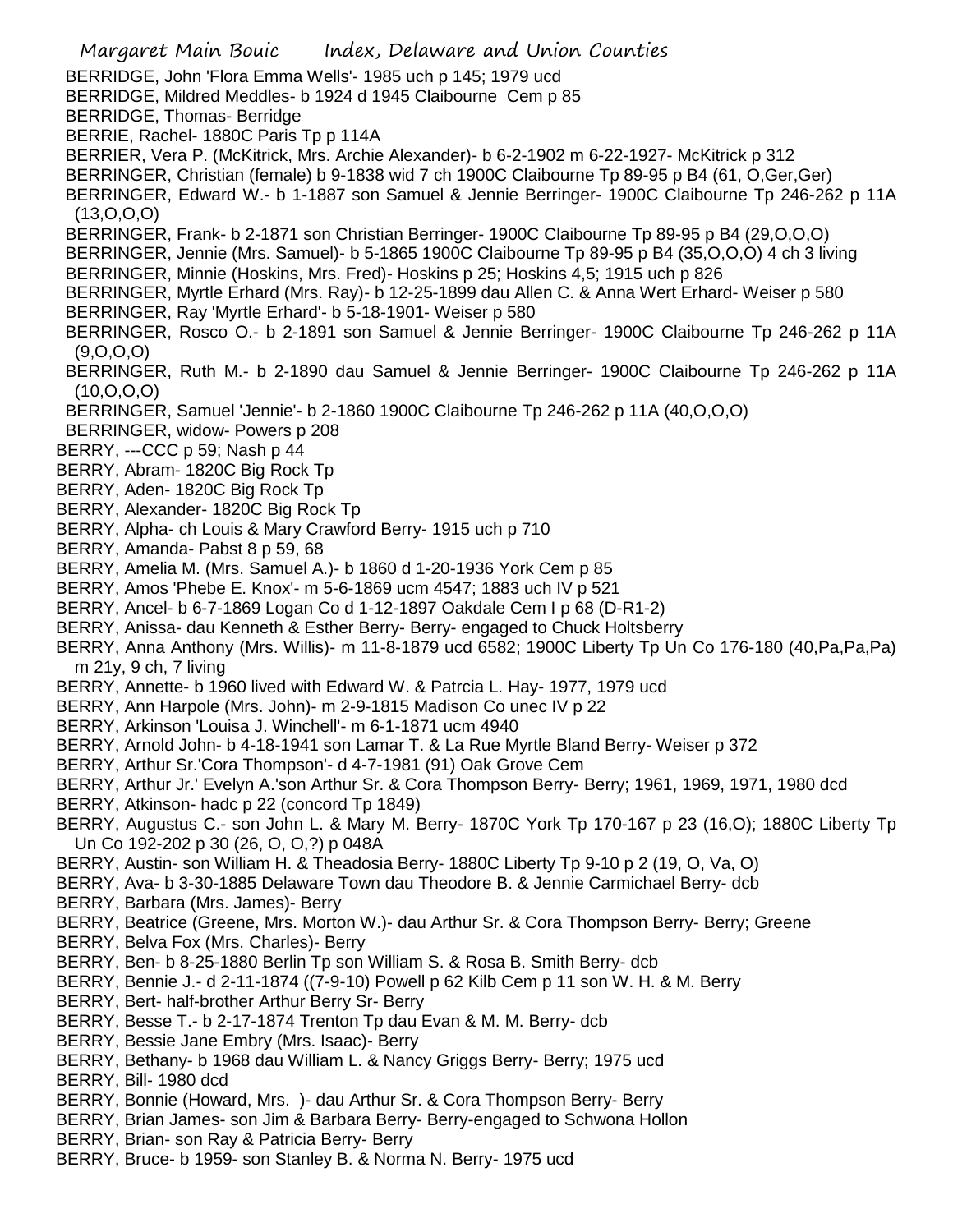- BERRY, Carl- b 1937 son Everett & Evelyn Romine Berry- Weaver 1254212
- BERRY, Carl B. 'Dorothy'- 1961 dcd
- BERRY, Carol (Sherwood, Mrs. )- dau Milo C. & Helen Marmon Berry- Berry
- BERRY, Catherine- b 5-12-1812 d 5-11-1877 (65y) Broadway Cem lptw p 173; 1870C York Tp 96-94 p 13 (58, Va)
- BERRY, Catherine M.- dau William H. & Theodosia Berry- 1870C Claibourne Tp 264-260 p 34 (16,O)
- BERRY, Catherine (Seitz, Mrs. Daniel)- b 1808 d 1904 ped Virgil Krouse #340 23- unec XI p 65
- BERRY, Cecil- ch Hensel & Marie Berry- 1949 ucd
- BERRY, Cecil- ch Louis & Mary Crawford Berry- 1915 uch p 710
- BERRY, Celia F. (Mrs. Samuel D.)- 1967, 1971 ucd
- BERRY, Challman- son George W. & Isabella J. Berry- 1870C Liberty Tp 48 p 6 (1,O)
- BERRY, Charles 'Belva Fox'- Berry
- BERRY, Charles- son Hensel & Marie Berry- 1949 ucd
- BERRY, Charles 'Prudence'- Cowgill p 19
- BERRY, Charles R.- son Charles & Belva Fox Berry- Berry
- BERRY, Charles- b 4-1887 son Samuel & Elizabeth Berry- 1900C Jerome Tp 281-290 p 12B (23,O,O,O)
- BERRY, Charles W.- son Jacob & Hannah Berry- 1880C Jackson Tp 7 p 234 (6,O,O,O)
- BERRY, Charlotte- dau Hensel & Marie Berry- 1949 ucd
- BERRY, Clara B.- b 1870 d 1952 Byhalia Cem lptw p 127
- BERRY, Clara Johnston (Mrs. John E.)- Berry; 1949 ucd
- BERRY, Clarence B.- b 6-1891 son Samuel & Elizabeth Berry- 1900C Jerome Tp 281-290 p 12B (8,O,O,O)
- BERRY, Clarence J.- b 5-3-1871 Oxford Tp son Samuel W. & Manerva Sanders- dcb
- BERRY, Clyde A.- son Clyde F. & Elizabeth G. Katzenbach Berry- Berry
- BERRY, Clyde F. 'Elizabeth G. Katzenbach'- b 2-3-1913 m 1938 d 12-21-1993 (80) bur Sparta- son Isaac & Bessie Jane Embry Berry- Berry
- BERRY, Cora Thompson (Mrs. Arthur Sr.)- d 1977 (78)- Berry
- BERRY, Curtis M.- son Isaac & Bessie Jane Embry- Berry
- BERRY, Cynthia Dell- b 1-31-1956 dau James Marshall & Priscilla Dell Warner Berry- Weiser p 639
- BERRY, Daniel- b 1974 son William L. & Nancy Griggs Berry- Berry; 1975 ucd
- BERRY, David A.- author- delge VI p 16
- BERRY, Dawn Marie Danielson (Mrs. Stephen Craig)- m 10-4-1986 dau Betty Danielson- Berry
- BERRY, Debbie- b 1961 dau Samuel D. & Karen L. Berry- 1967, 1971 ucd
- BERRY, Deborah Diane (Clevenger, Mrs. James)- b 1951 m 8-29-1970 dau Arthur Jr. & Evelyn Berry- Berry; 1961, 1969 dcd
- BERRY, Debra Jean Sanderson (Mrs. Robert R.)- dau Patricia Sanderson- Berry; 1973 ucd
- BERRY, Debra Lynne Arnold (Mrs. Randy Lee)- m 12-5-1971 dau Ronald Eugene & Earleen Arnold- Arnold; Berry
- BERRY, Debra Sue- dau Sam & Doris Berry- Berry
- BERRY, Della (Mrs. Jack)- Berry
- BERRY, Delmar- son Arthur & Cora Thomson Berry, Sr.- Berry
- BERRY, Delores (Price, Mrs. )- dau William G. Berry- Berry
- BERRY, Denham M. 'Josephine L. Dorsey'- b 9-22-1906 m 4-25-1944 d 12-22-1993 (87) Milford Cem- son Isaac & Bessie Embry Berry- Berry
- BERRY, Dolly (Scheller, Mrs. )- dau Arthur Berry, Sr.- Berry
- BERRY, Donald E. 'Linda M.'- b 1942 Claibourne Cem p 97
- BERRY, Donald- son William G. Berry- Berry
- BERRY, Donna- dau John & Donnalee Seeley Berry- 1971 ucd
- BERRY, Donna (Schwartz, Mrs. Leroy)- m 8-1-1962 dau Mrs. Irene Adams- Berry
- BERRY, Donnalee Seeley (Mrs. John)- 1971 ucd
- BERRY, Dora (Vickers, Mrs. Elmer Calvin)- m 1929- Genther p 211
- BERRY, Doris (Mrs. Sam)- 1949 ucd
- BERRY, Doris (Mrs. )- 1961, 1969 dcd; Berry
- BERRY, Dorothy (Mrs. Carl B.)- 1961 dcd
- BERRY, Dorothy (Downs, Mrs. )- dau William G. Berry- Berry
- BERRY, Dunham- son Isaac & Bessie Jane Embry Berry- Berry
- BERRY, Earnest- b 8-1887 son Willis & Anna Anthony Berry- 1900C Liberty Tp Un Co 176-180 p 8A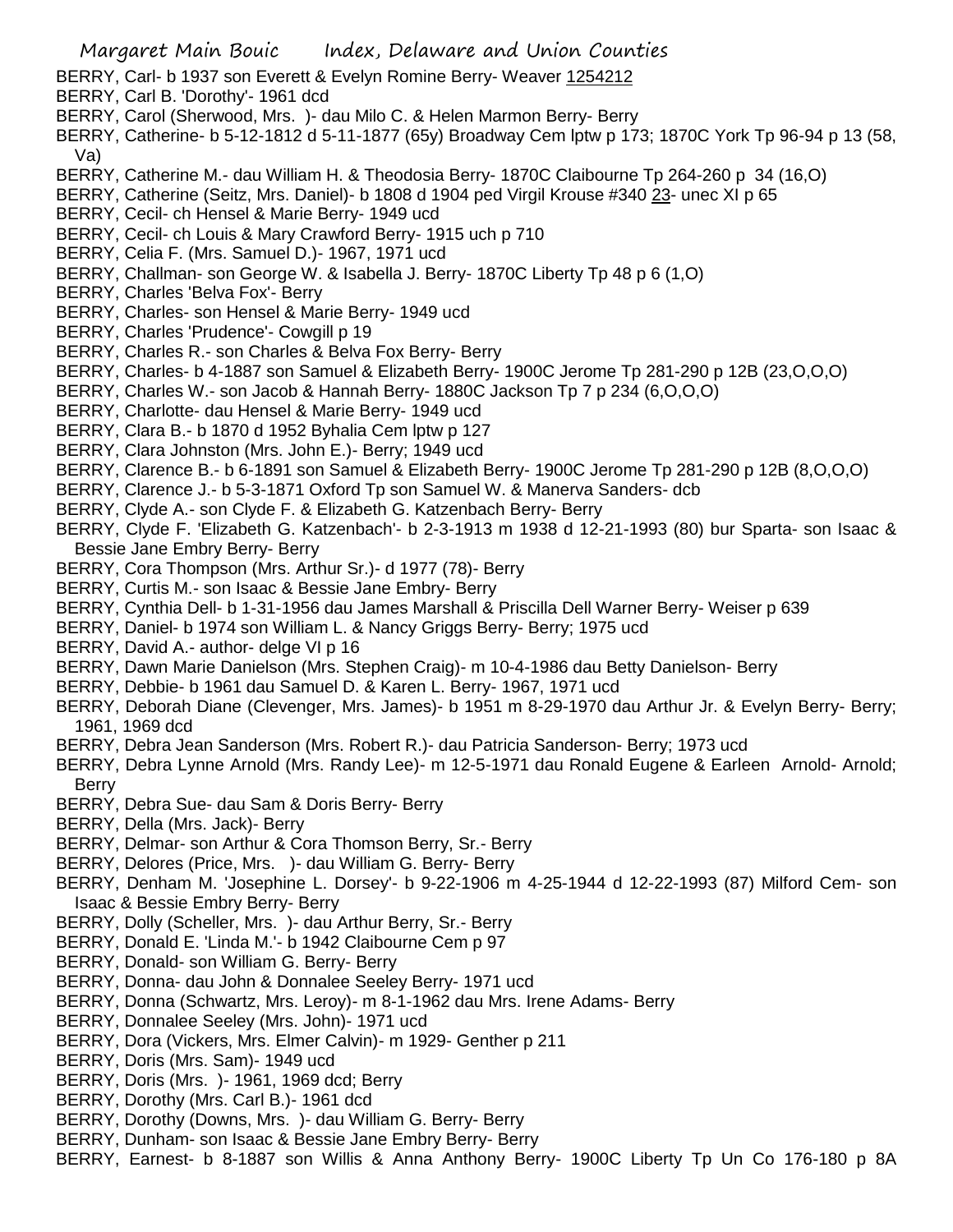(12,O,O,Pa)

- BERRY, Edward- Pabst O; 1980 dcd
- BERRY, Electa Jane (Coonfair, Mrs. William)- b 10-27-1855 dcm
- BERRY, Elizabeth Ann Tilden (Mrs. Michael E.)- m 5-1-1965 dau H. E. Tilden- Berry
- BERRY, Elizabeth G. Katzenbach (Mrs. Clyde F.)- b 11-7-1916 d 2-10-1992 (76) bur St. Bloomfield- dau John & Esther Rackham Katzenbach- Berry
- BERRY, Elizabeth Harpole (Mrs. Michael)- m 1-21-1840 Madison Co unec IX p 32
- BERRY, Elizabeth (Mrs. Rev. H. K.)- d 8-10-1866 (35y) Powell p 196
- BERRY, Elizabeth (Hooks, Mrs. Thomas)- ped Andrew Hooks 17,Polly Hooks Welch 15 delge III p 69, 70
- BERRY, Elizabeth/Betty I. (Wilson, Mrs. Fred J.)- b 7-7-1907 Ind d 9-27-1989/78 bur Prospect- dau Charles & Belva Fox Berry- Berry
- BERRY, Elizabeth Kindley (Snell, Mrs. Dr. David Snavely)- b 3-18-1802 m 6-3-1824 d 1860 unec II p 28 or d 11-28-1882; dau George & Margaret Green Berry; ped Maxine Burkepile Burlile 27; 1883 uch V p 437;1985 uch p 130
- BERRY, Elizabeth (Mrs. Samuel)- b 6=1850; 1900C Jerome Tp 281-290 p 12B (49,O,O,O) 6 ch
- BERRY, Ella J. Crawford (Mrs. Frank)- b 1866 d 1953 Broadway Cem lptw p 78; dau John & Sarah Pettigrove Crawford- 1915 uch p 710; 1900C Richwood 196-206 p 8A (34,O,Eng,O); m 19y 3ch 1 living
- BERRY, Ella Mullen (Mrs. Willard)- Berry
- BERRY, Ellen T.- author- delge VI p 16; uec XII p 19
- BERRY, Ellis 'Marie Bugg'- m 8-9-1940 Berry
- BERRY, Elmer Edward 'Faye Henrietta McDowell'- b 1913 d 1967 son Don Leroy Martin Berry (adopted) & Rosa Ellen Hodges Berry- ped Marquita Marie Berry Reeves 2 #359, unec XII p 16
- BERRY, Elmer R.'L. Florine Mayer'- m 8-5-1935 son John D. & Clara Johnston Berry- Berry; 1949, 1959, 1967, 1971, 1973, 1975, 1979, 1981, 1983, 1991 ucd
- BERRY, Elsie E. (Sisson, Mrs. )- dau Theodore & Garnet Thompson Berry- b 9-7-1930 d 12-10-1987 (57) bur Wolf Creek Cem, Mt. Victory- Berry
- BERRY, Ema?- b 2-1893 dau Willis & Anna Anthony Berry- 1900C Liberty Tp Un Co 176-180 p 8B (7,O,O,Pa)
- BERRY, Emma A. (Pitcher, Mrs. Edward Taylor)- Asp (399-7)
- BERRY, Emma B.- dau William H. & Theadosia Berry- 1870C Claibourne Tp 264-260 p 34 (4,O); 1880C Liberty Tp 9-10 p 2 (14, O, Va,O); unec III p 3
- BERRY, Emma D. Dickey (Mrs. Philemon)- dau David & Rachel Cook Dickey- dumch p 498
- BERRY, E.Pearl- 1980 dcd
- BERRY, Ernest 'Lottie'- b 1889 d 1956 Raymond Cem lptw p 34
- BERRY, Esther Searles (Mrs. Joshua)- m 5-8-1844 dcm; 1850C Brown Tp 2937 (37,O)
- BERRY, Etta C. (Herriott, Mrs. Samuel Cora)- b 7-9-1854 d 12-19-1932; m 3-26-1874 ucm 5467; Herriott (114); 1880C Millcreek Tp 76
- BERRY, Eva- 1880C Delaware Town p 507C
- BERRY, Evelyn A. (Mrs. Arthur, Jr.)- 1961, 1969, 1971 dcd
- BERRY, Evelyn Margretta Romine (Mrs. Everett)(Van Gorden, Mrs. Gail)- b 1910 dau George B. & Effie J. Teets Romine- Weaver 125421
- BERRY, Everett 'Evelyn Margretta Romine'- Weaver (125421)
- BERRY, Faye Henrietta McDowell (Mrs. Elmer Edward)- b 1920 d 1967 dau Earl Eugene & Tresa Agnes Vogt McDowell- ped Marquita Marie Berry Reeves 3 #235, unec XII p 16
- BERRY, Florence Zimmerman (Mrs. John Martin)- Berry
- BERRY, L. Florine Mayer (Mrs. Elmer R.)- 1949, 1959, 1967, 1971, 1973, 1975, 1979, 1981, 1983, 1991 ucd
- BERRY, Frances (Mrs. Victor H.)- 1969, 1971 dcd
- BERRY, Frank- 1880C Genoa Tp p 400B
- BERRY, Dr. Frank- McKitrick p 398
- BERRY, Frank L.'Ella J. Crawford'- b 7-1863 d 1928 Broadway Cem- 1915 uch p 710; lptw p 78; 1900C Richwood 196-206 p 8A (36,O,O,O) m 19y
- BERRY, --twins of Frank L. & Ella J.- Broadway Cem lptw p 73
- BERRY, Frank L.- son William H. & Theodosia Berry- 1870C Claibourne Tp 264-260 p 34 (6,O)
- BERRY, Frank 'Mary O.' d 8-25-1930 (64y) Oakdale Cem 4274(D251) I p 68 (D-R1-2)
- BERRY, Franklin C. 'Mary O. Turner'- m 8-29-1888 mt 8-29-1888 abstract p 1
- BERRY, Franklin- son George & Isabell Berry- 1870C Liberty Tp 48 p 6 (5,O); 1880C Liberty Tp Un Co 89-90 p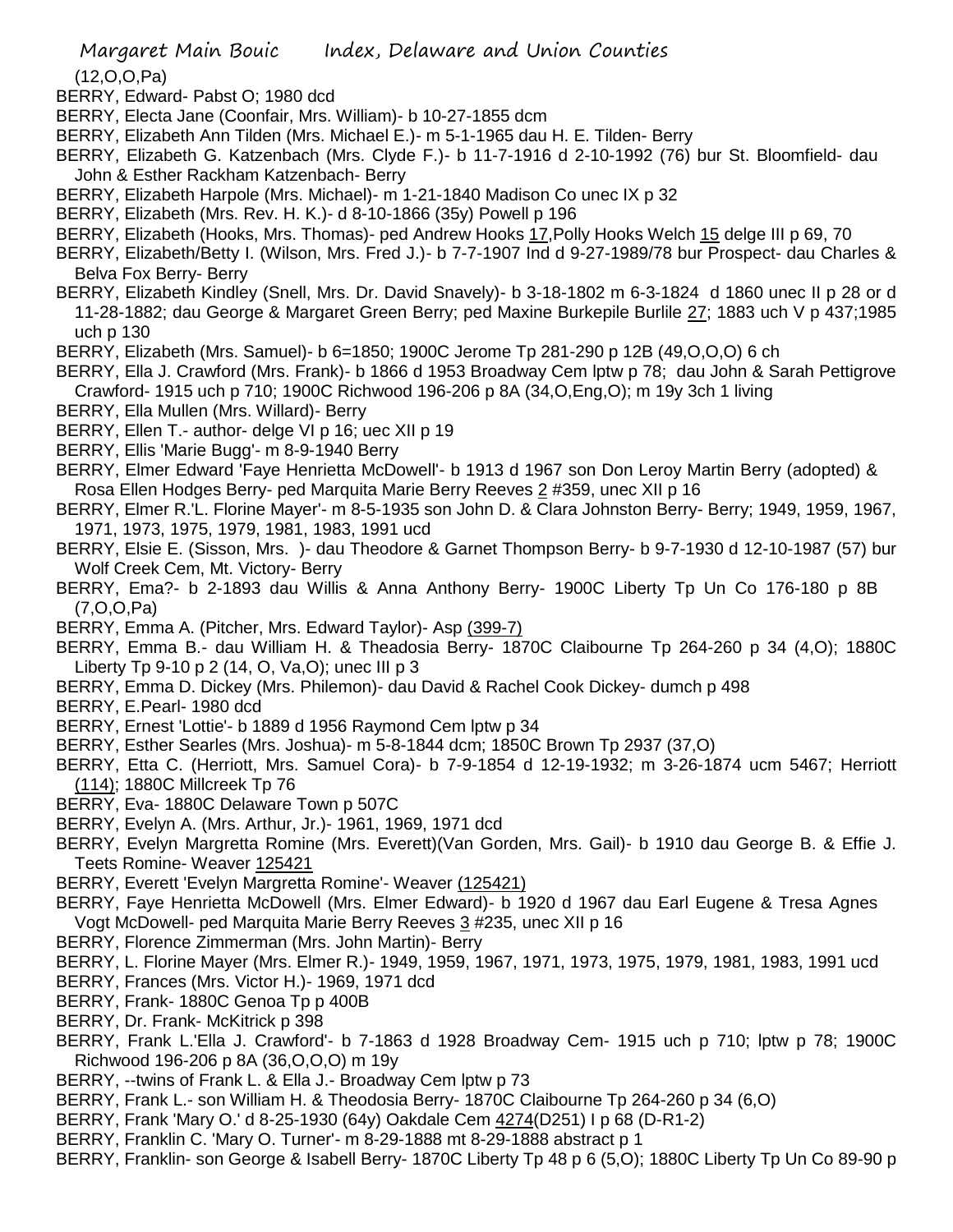Margaret Main Bouic Index, Delaware and Union Counties 10 (14,O,O,O) BERRY, Fred- b 1953 son Berry H. J. & Kathleen F. Berry- 1971 dcd BERRY, Freddie M.- son L. H. & M. L.- Broadway Cem lptw p 73 BERRY, Mrs. G.- dpc 81 BERRY, Gail- Berry BERRY, Garnet Thompson (Mrs. Theodore)- Berry; Sisson BERRY, George- d 10-20-1882 (1y 2m Westfield Cem Powell p 361 son S. W. & M. E. BERRY, George E. 'Isabella'-b 8-5-1831 d 10-23-1890 (59) Oakdale Cem 615 (D25) I p 68 (D-1-2); 1877 ucd p 58, 83; 1870C Liberty Tp 48 p 6 (38,O); 1880C Liberty Tp Un Co 89-90 p 10 (48, O, O, Md) p 038A BERRY, George 'Margaret Green;- 1985 uch p 130 BERRY, Glenda (Croy, Mrs. L. C.)- Berry; Croy BERRY, Hannah- 1880C Jackson Tp p 0234 BERRY, Hannah Mrs. Jacob)- b 1834 d 1907 Price Cem djlm p 42; 1883 uch V p 503; 1880C Jackson Tp 7 p 234 (45,O,O,O) BERRY, Hannah (McMannis, Mrs. William)- b 2-19-1841 m 11-17-1861 dau Zachariah & Rachel Berry- 1883 uch V p 124; 1880C Paris Tp 15 (39,O,O,Penn) BERRY, Harriet (McPherson, Mrs. )- dau Charles & Belva Gox Berry- Berry BERRY, Harvey- son Louis & Mary Crawford Berry- 1915 uch p 710 BERRY, Hattie- dau Louis & Mary Crawford Berry- 1915 uch p 710 BERRY, Hensel 'Marie'- 1949 ucd BERRY, Herbert- b 5-1-1881 Berkshire Tp son Joseph Berry- dcb BERRY, H. J. 'Kathleen'- 1971,1980 dcd BERRY, Rev. H. K.'Elizabeth'- d 10-18-1871 (36-8-8) Liberty Cem Powell p 196; Pabst 8 p 50 BERRY, Homer- half-brother Arthur Berry Sr.- Berry BERRY, Hubbard- Pabst 1 p 11 BERRY, Isaac 'Bessie Jane Embry'- Berry BERRY, Isabella (Mrs. George)- b 6-7-1839 Guernsey Co, O. d 5-8-1896 Oakdale Cem I p 68 (D-1-2); 1870C Liberty Tp Un Co 48 p 6 (30,O) BERRY, Isa Jane (inf) d 1-29-1876 Price Cem djlm p 42 BERRY, J. 'Margaret Keis'- Powell p 317 BERRY, Jack L.'Della'- son Ellis C. & Marie Bugg Berry- Berry BERRY, Jacob- 1860C Scioto Tp 867 (20) BERRY, Jacob- b 10-12-1871 d 8-2-1886 Price Cem djlm p 42 son Jacob & Hannah Berry- 1880C Jackson Tp 7 p 234 (9,O,O,O) BERRY, Jacob 'Hannah'- 1883 uch V p 503 BERRY, James- 1880C Delaware Tp p 545A BERRY, James- delge VIII p 26, dg 5-31-1895, 96th OVI BERRY, James- 1908 dch p 388; Powell p 103; Nash p 241 BERRY, James B.- 1908 dch p 388 BERRY, ---b 3-15-1873 Delaware Town son James & Chrishana Berry- dcb BERRY, James E.'Barbara'- son Ellis C. & Marie Bugg Berry- Berry BERRY, James- son Jacob & Hannah Berry- 1880C jackson Tp 7 p 234 (22,O,O,O) BERRY, James Marshall 'Priscilla Dell Warner'- b 12-4-1924 m 6-10-1951- Weiser p 639 BERRY, James Martin- son John Martin & Florence Zimmerman Berry- Berry BERRY, James M.- son Clyde f. & Elizabath G. Katzenbach Berry- Berry BERRY, James Whitney- b 8-25-1958 son James Marshall & Priscilla Dell Warner Berry- Weiser p 639 BERRY, Lila Jane Long (Mrs. Joseph Eugene)- m 6-30-1966 dau Frank & Alice Long- 1973, 1975, 1979, 1981, 1983 ucd BERRY, J. D.- brother-in-law of Maggie McClung Miller- mt 7-10-1889, abst. p 9 BERRY, Jean (Creasy, Mrs. ) dau Arthur & Cora Thompson Berry Sr.- Berry BERRY, Jean Frances- dau Clyde F. & Elizabeth G. Katzenbach Berry- Berry BERRY, Jean (Montgomery, Mrs. John)- dau Milo C. & Helen Marmon Berry- Berry BERRY, Jerry E. 'Margaret Anderson'- m 9-15-1831 Madison Co unec V p 48 BERRY, Jesse A.- b 10-1883 son Samuel & Elizabeth Berry- 1900C Jerome Tp 281-290 p 12B (16,O,O,O) BERRY, Jesse M.- b 5-16-1878 Delaware Town dau James & Cariedna Carmichael Berry- dcb

BERRY, Jesse R.- Berry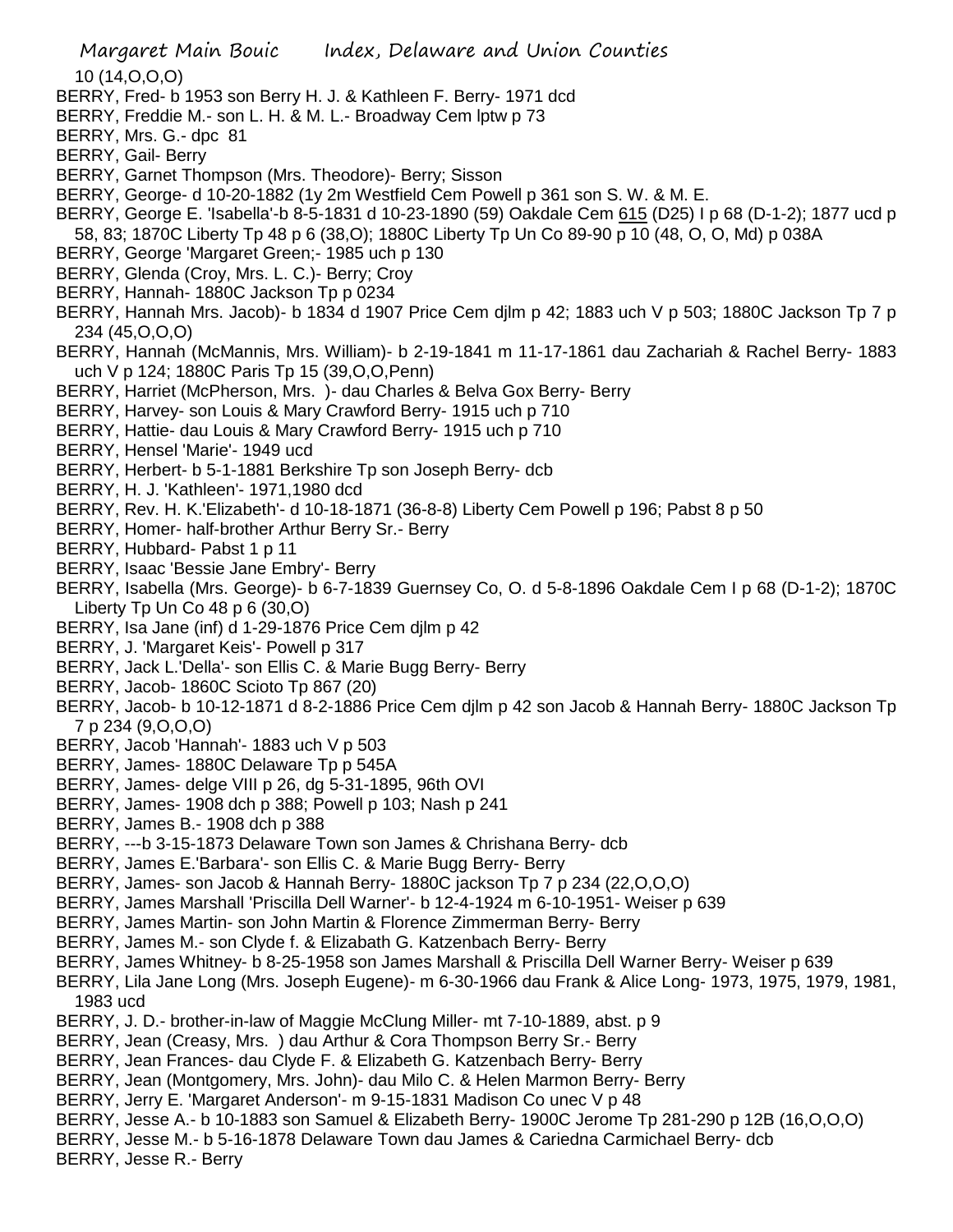BERRY, Jessie (Crebs, Mrs. F. W.)- dau John E. & Clara Johnston Berry- Berry

- BERRY, Jim 'Barbara'- Berry
- BERRY, J. L.- 'Ruth'- 1880C Claibourne Tp 97-103 p 9 (21,O,O,O) p 0214

BERRY, Jo Ann- 1961 dcd

- BERRY, Joan- d 9-13-1929 (5m) Oakdale Cem 4170 (ESG)
- BERRY, John- Monnett p 13; Nash p 431
- BERRY, Rev. John A.- 1880 dch p 383; 1908 dch p 264
- BERRY, John- 1840C Radnor Tp p 104 (30-40); delge IV p 4
- BERRY, John- b 11-1882- 1900C Liberty Tp Un Co 110-111 p 5B (17,O,O,O)
- BERRY, John 'Ann Harpole'- m 2-9-1815 Madison Co unec IV p 22
- BERRY, John D. 'Clara Johnston'- Berry
- BERRY, John D- b 1859 d 1939 Byhalia Cem R9 lptw p 126- son William & Theadosia Berry- 1860C Claibourne Tp 712-695 p 94 (1,O); 1870C Claibourne Tp 264-262 p 346 (10,O)
- BERRY, John E.- b 12-3-1807 d 4-28-1886 (78-4-25) Broadway Cem lptw p 73; 1870C York Tp 96-94 p 13 (62, Va); 1880C Liberty Tp 9-10 p 1 (72, Va,Va,Va)
- BERRY, John E. 'Clara Johnston;- Berry
- BERRY, John G. 'Mary K. Watkins'- Berry
- BERRY, John- son Jacob & Hannah Berry- 1880C Jackson Tp 7 p 234 (20,O,O,O)
- BERRY, John L.- 1883 uch IV p 490, 518
- BERRY, John L. 'Mary M.'- 1870C York Tp 170-167 p 23 (40, Va)
- BERRY, John- b 1964(2) son Paul E. & Thelma Berry- 1971, 1980 dcd
- BERRY, John 'Magdalene'- div 3-11-1830- delge IX p 36
- BERRY, John Martin 'Florence Zimmerman'-b 3-18-1902 d 2-23-1974 (71) cremated son John E. & Clara Johnston Berry- Berry
- BERRY, ----(Goldhammer, Mrs. Ed)- dau John Martin & Florence Zimmerman Berry- Berry
- BERRY, John 'Susannah Runnels'- b 12-12-1773 m 2-2-1809 d 1-12-1831- dcc Ivan Hedges 30
- BERRY, Jonathan- b 1972 son Joseph Eugene & Lila Jane Long Berry- 1973, 1975, 1979, 1981, 1983, 1991 ucd
- BERRY, Jonathan Mark- b 3-1978 son William L. & Griggs Berry- Berry
- BERRY, Joretta- b 1955 ch H. J. & Kathleen F. Berry- 1971 dcd
- BERRY, Joseph- 1880C Berkshire Tp p 423A
- BERRY, Joseph- son Carl B. & Dorothy Berry- 1961 dcd (3)
- BERRY, Joseph Eugene 'Lila Jane Long'- m 6-30-1966 son Sam & Doris Berry- 1949, 1973, 1975, 1979,1981, 1983, 1991 ucd
- BERRY, Josephine L. Dorsey (Mrs. Denham M.)- b 7-6-1913 Milford m 4-25-1944 d 10-1-1987 dau William C. & Jennie M. huffman Dorsey- Berry
- BERRY, Josia- dau William & Theadosia Berry- 1860C Claibourne Tp 712-695 p 94 (16,O)
- BERRY, Josiah- 1883 uch IV p 518
- BERRY, Joshua 'Esther Searles'- m 5-8-1844 dcm; 1850C Brown Tp 1958 (31,O)
- BERRY, Joy Ann (Hill, Mrs. Ronald Edwin)- m 7-7-1959 dau Arthur & Cora Thompson Berry, Sr.- Berry
- BERRY, Julie- dau Dr. Robert E. Berry-(9-1967) Berry
- BERRY, Karen L.- 1967, 1971 ucd
- BERRY, Kate- 1983 ucd
- BERRY, Katharyn M.- 1991 ucd
- BERRY, Kathryn L.- 1961 dcd
- BERRY, Kathleen (Mrs. H. J.)- 1971, 1980 dcd
- BERRY, Kelly- b 1959 ch Samuel D. & Karen L. Berry- 1967, 1971 ucd
- BERRY, Kenneth A. 'Mary S.- b 1887 Byhalia Cem lptw p 128
- BERRY, Kenneth- son John D. Berry-Berry
- BERRY, Kenneth- son William G. Berry- Berry
- BERRY, Kimberlee- dau Ray & Patricia Berry- Berry
- BERRY, Lamar T. 'La Rue Myrtle Bland'- b 5-4-1916 n 7-25-1936- Weiser p 372
- BERRY, La Rue Myrtle Bland (Mrs. Lamar T.)- b 12-27-1913 m 7-25-1936 dau John & Rebecca Hepner Bland-Weiser p 372
- BERRY, Lawrence- delge II p 10
- BERRY, Lela/Lila Jane Long (Mrs. Joseph E.)- 1991 ucd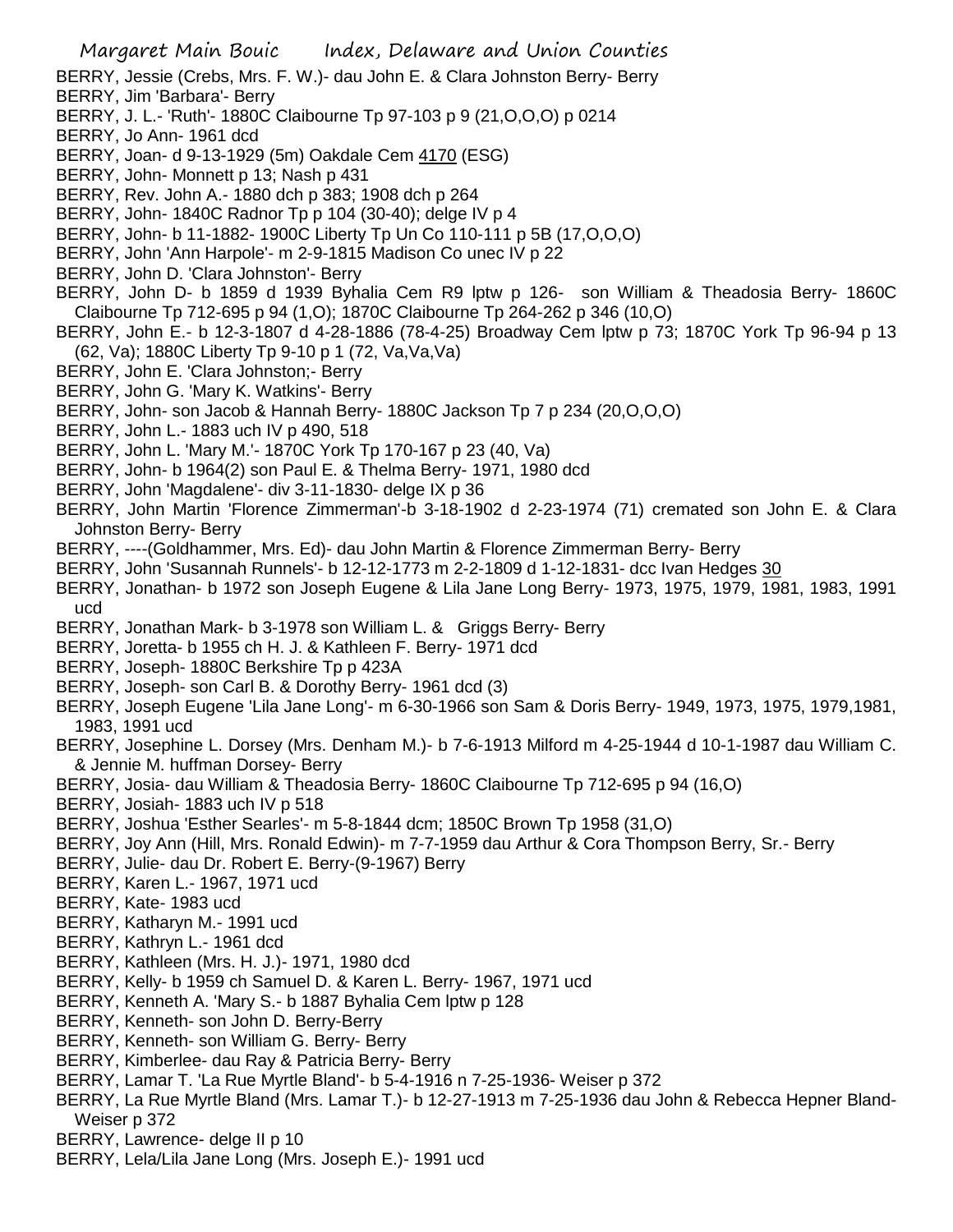- BERRY, Leo Ira'Louie'- b 1884 d 1951 Broadway Cem lptw p 78 son Frank & Ella Crawford Berry- 1915 uch p 710; 1900C Richwood 196-106 p 8A (16,O,O,O)
- BERRY, Lester- b 12-1898 son Willis & Anna Anthony Berry- 1900C Liberty Tp Un Co p 8B (1,O,O,Pa)
- BERRY, Lewis H.- son William & Theadosia Berry- 1860C Claibourne Tp 712-695 p 94 (4,O); 1870C Claibourne Tp 264-260 p 34 (13,O)
- BERRY, Linda M. (Mrs. Donald E.)- b 1945 d 1983 Claibourne Cem p 97
- BERRY, Linda- b 1959 dau Paul E. & Thelma Berry- 1971, 1980 dcd
- BERRY, Linda Sue- dau Jessie R. Berry- Berry
- BERRY, Loren M. (philanthropist)-(founder Yellow pages) Berry
- BERRY, Lois Elizabeth McKitrick (Park, Mrs. Joseph Kina )(Mrs. Ray Orvis)-m 6-22-1917 dau Reuben & Louise Marie Codding McKitrick- McKitrick p xi, 31, 44, 312, 322 picture, 324, 326, 334
- BERRY, Lorin A.- b 3-1882 son Samuel & Elizabeth Berry- 1900C Jerome Tp 281-290 p 12B (18,O,O,O)
- BERRY, Lottie (Mrs. Ernest)- b 1891 d 1966 Raymond Cem lptw p 34
- BERRY, Louie (Mrs. Leo I.)- b 1889 d 1923 Broadway Cem lptw p 78
- BERRY, Louis 'Mary Crawford'- m 1-24-1879 ucm 6398
- BERRY, Louisa J. Winchell (Mrs. Arkinson)- m 6-1-1871 ucm 4940
- BERRY, Lowell Maronon 'Mary Gooch'- b 2-4-1913 m 5-1-1938 d 2-9-1984 Byhalia Cem lptw p 123
- BERRY, Lulua Marie Bugg (Mrs. Ellis)- b 11-5-1918 m 1940 d 12-7-1994 (76) Forest Grove Cem- dau George & Maria louise Bigelow Bugg- Berry
- BERRY, Luzetia- dau George & Isabell Berry- 1880C Liberty Tp Un Co 89-90 p 10 (16,O,O,O)
- BERRY Lydia Pickering (Mrs. Samuel)- bc 1823 m 1-25-1844 d 4-1906 delge VII p 13
- BERRY, M.- b 5-16-1878 Delaware Town dau James & Criestna Carmichael Berry- dcb
- BERRY, M.- dau William & Theadosia Berry- 1860C Claibourne Tp 712-695 p 94 (6,O)BERRY, Magdalene (Mrs. John)- div 3-11-1830, delge IX p 36, Reed Abstr.
- BERRY, Maggie A. (Chapman, Mrs. John W.)- m 9-17-1880 ucm 6792; 1880C Richwood 331-348 p 30 (20,O,O,O) p 0206
- BERRY, Mancil- b 6-7-1869 Logan Co d 1-12-1897 Oakdale Cem I 68 (D-R1-2); 1880C Liberty Tp Un Co 89-90 p 10 (11,O,O,O)
- BERRY, Margaret- 1850C Brown Tp 2958 (4,O)
- BERRY, Margaret A.- dau Jacob & Hannah Berry- 1880C Jackson Tp 7 p 234 (17,O,O,O)
- BERRY, Margaret Anderson (Mrs. John E.)- m 9-15-1831 Madison Co unec V p 48
- BERRY, Margaret Green (Mrs. George)- 1985 uch p 130
- BERRY, Margaret Kees (Mrs. J.)- dau Samuel & Margaret Hadley Rees- Powell p 317
- BERRY, Margaret (Marsh- sister Thomas Marsh- Nash 392
- BERRY, Maria Pattan (Mrs. Thomas)- m 4-4-1845 dcm dau William & Mary Harden Patten- dumch p 371
- BERRY, Marie Bugg (Mrs. Ellis)- m 8-9-1940- Berry
- BERRY, Marie (Mrs. Hensel)- 1949 ucd
- BERRY, Marilyn (Evans, Mrs. Kenneth)- b 1934 dau Everett & Evelyn Margretta Romine Berry- Weaver 1254211
- BERRY, Mark D.- d 6-15-1965 (2 mos)Oak Grove Cem son Robert & Scottie Berry-Berry
- BERRY, Marquita Marie (Reeves, Mrs. )- b 1940 dau Elmer Edward & Faye Henrietta McDowell Berry- ped Marquita 1 #359, unec XII p 16
- BERRY, Martha A. (Sensibaugh, Mrs. )- dau Isaac & Bessie Ambrey Berry- Berry
- BERRY, Marroe- 1908 dch p 427
- BERRY, Martha (14/1967) dau Dr. Robert Eddy Berry- Berry
- BERRY, Martha A.- 1914 (9d) Oakdale Cem I p 68 (D-R1-2)
- BERRY, Martha Ann (McKitrick, Mrs. Andrew James)- b 2-13-1842 m 4-10-1859 d 6-12-1883 Wis.- McKitrick p 107, 108, 110
- BERRY, Martha M. (Herd, Mrs. Howard V.)- b 1918 Oakdale Cem II p 129 (M-RC-16)
- BERRY, Mary Angeline (Mrs. William)- 1880C Liberty T Un Co 211-217 (19,Pa,Pa,Pa)
- BERRY, Mary (Cowgill, Mrs. Francis Marion)- b 7-1857 d 3-31-1922 bur Marion- dau Charles & Prudence Berry- Cowgill p 19; 1985 uch p 34
- BERRY, Mary Crawford (Mrs. Louis)- m 1-24-1879 ucm 6398 dau John & Sarah Pettigrove Crawford- 1915 uch p 710
- BERRY, Mary (Cummins, Mrs. William)- b 7-21-1824 m 2-29-1843 d 6-12-1881 dau John & Susannah Runnels Berry- dcc Ivan Hedges15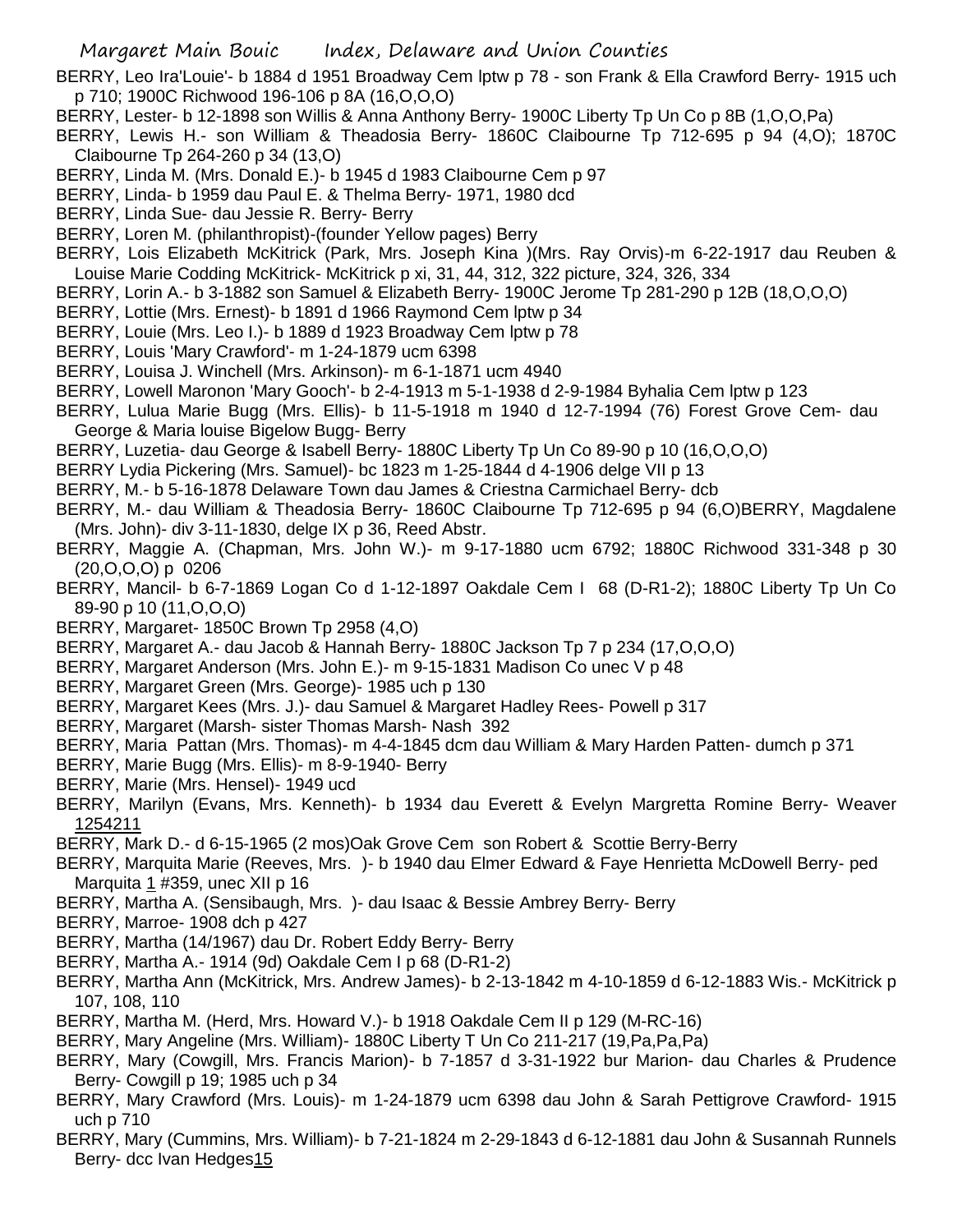- BERRY, Mary E. (Chapman, Mrs. Jason S.)- m 2-16-1882 ucm 7132
- BERRY, Mary E.- dau Jacob & Hannah Berry- 1880C Jackson Tp 7 p 234 (15,O,O,O)
- BERRY, Mary Elizabeth- dau Sam & Doris Berry-Berry; 1949 ucd
- BERRY, Mary (Giffen, Mrs. Joseph)- Giffen (135)
- BERRY, Mary Gooch (Mrs. Lowell Marmon)- b 8-25-1919 m 5-1-1938 Byhalia Cem- lptw p 123
- BERRY, Mary (Herd, Mrs. )- b 8-5-1811 d 2-3-1980 (68) Oakdale Cem dau Willard & Ella Mullen Berry- Berry; **Herd**
- BERRY, Mary K. Watkins (Mrs. John G.)- Berry
- BERRY, Mary L- dau William & Thadosia Berry- 1860C Claibourne Tp 712-695 (l8, Ill)
- BERRY, Mary M. (Mrs. John L.)- 1870C York Tp 170-167 p 23 (35, Va)
- BERRY, Mary-b Oct 1869 dau William H. & Theadosia Berry- 1870C Claibourne Tp 264-260 p 34 (8/12,O)
- BERRY, Mary O. (Mrs. Frank)- b 1869 m 8-29-1888 d 1943 Oakdale Cem II p 68 (D-R1-2); abstract p 7
- BERRY, Mary S. (Mrs. Kenneth A.)- b 1888 d 1948 Byhalia Cem lptw p 128
- BERRY, Mary (Thompson, Mrs. John)- mother of James Thompson- unec VII p 29
- BERRY, Mary (Young, Mrs. Jerry Lee)- m 9-24-1965 Young; Berry
- BERRY, Micahel 'Elizabeth Harpole'- m 1-21-1840 Madison Co unec IX p 32
- BERRY, Michael E. 'Elizabeth Tilden'- m 5-1-1965 son Doris Berry- 1961 dcd
- BERRY, Milo C. 'Helen Marmon'- b 2-18-1891 m 12-24-1919 d 7-2-1981 Wolf Creek Cem- son John & Mary K. Watkins Berry- Berry
- BERRY, Mina- unec III p 8
- BERRY, Miranda- dau William H. & Theadosia Berry- 1880C Liberty Tp Un Co 9-10 (10, O,Va,O)
- BERRY, M. L. (Mrs. L. H.)- lptw p 73
- BERRY, Myrtle (Short, Mrs. )- sister Robert L. Berry- Berry
- BERRY, Nancy (Dunham, Mrs. Elijah)- m 12-22-1835 dcm; delge VIII p 46
- BERRY, Nancy E. (Hull, Mrs. John)- m 11-2-1869 ucm 4635
- BERRY, Nancy G. (Mrs. William L.)- 1975 ucd
- BERRY, Nancy Jane (Richeson, Mrs. Isiah)- b 8-1833 m 12-26-1858 d 11-11-1914 dau Rachel--- ped Maxine Allen Kennedy 15- delge V p 70
- BERRY, Naomi (Fisher, Mrs. )- sister Robert L. Berry- berry
- BERRY, Norma N. (Mrs. Stanley B.)- 1975 ucd
- BERRY, O.- d 3-25-1863 (26?y) Civil War- Westfield Tp Cem Powell p 361
- BERRY, Ovida L. (Mrs. Robert)- 1971 dcd
- BERRY, Pam (James, Mrs. )- dau Arthur Sr. & Cora Thompson Berry- Berry
- BERRY, Patricia- dau Hensel & Marie Berry- 1949 ucd
- BERRY, Patricia Lou- dau Sam & Doris Berry- Berry; 1949 ucd 1961 dcd (14)
- BERRY, Patricia (Mrs. Ray)- Berry
- BERRY, Paul E. 'Thelma'- 1971, 1980 dcd
- BERRY, Pearl- b 2-1890 son Willis & Anna Anthony Berry- 1900C Liberty Tp Un Co 176-180 p 8A (10,O,O,Pa)
- BERRY, Phebe E. Knox (Mrs. Amos)- m 5-6-1869 ucm 4547
- BERRY, Philemon 'Emma D. Dickey'- dumch p 498
- BERRY, Philip- b 1955 son Arthur Jr. & Evelyn Berry- 1961, 1969, 1971 dcd
- BERRY, Phyllis (Johnson, Mrs. Willis Eugene)- m 1963- dau Ellis C. & Marie Bugg Berry; Berry; 1985 uch p 46,47
- BERRY, Preston- Nash p 241
- BERRY, Preston J.- son John L. & Mary M. Berry- 1870C York Tp 170-167 p 23 (12,O)
- BERRY, Priscilla Dell Warner (Mrs. James Marshall)- b 3-3-1929 m 6-10-1951 dau Henry Whitney & Evalyn Ruth Courtright Warner- Weiser p 639
- BERRY, Prudence (Mrs. Charles)- Cowgill p 19
- BERRY, Rachel (Mrs. Zachariah)- )-b 1800 Pa d 4-8-1886 (86y4m) Oakdale Cem 254 II p 68 (D-1-2); 1883 uch V p 124; 1870C Paris Tp 128-129 p 18 (70, Pa); 1880C Paris Tp 15 (80, Penn, \_, \_)
- BERRY, Ralph E.- 1980 dcd
- BERRY, Ralph- b 10-1879 son J. L. & Ruth Berry- 1880C Claibourne Tp 98-104 p 10 (6/12,O,O,O)
- BERRY, Ralph- b 6-27-1891 Delaware Town son Theo & Jennie Carmicheal Berry- dcb
- BERRY, Randal- son Arthur Sr. & Cora Thompson Berry- Berry
- BERRY, Randy- b 1958 son Samuel D. & Karen L. Berry- 1967, 1971 ucd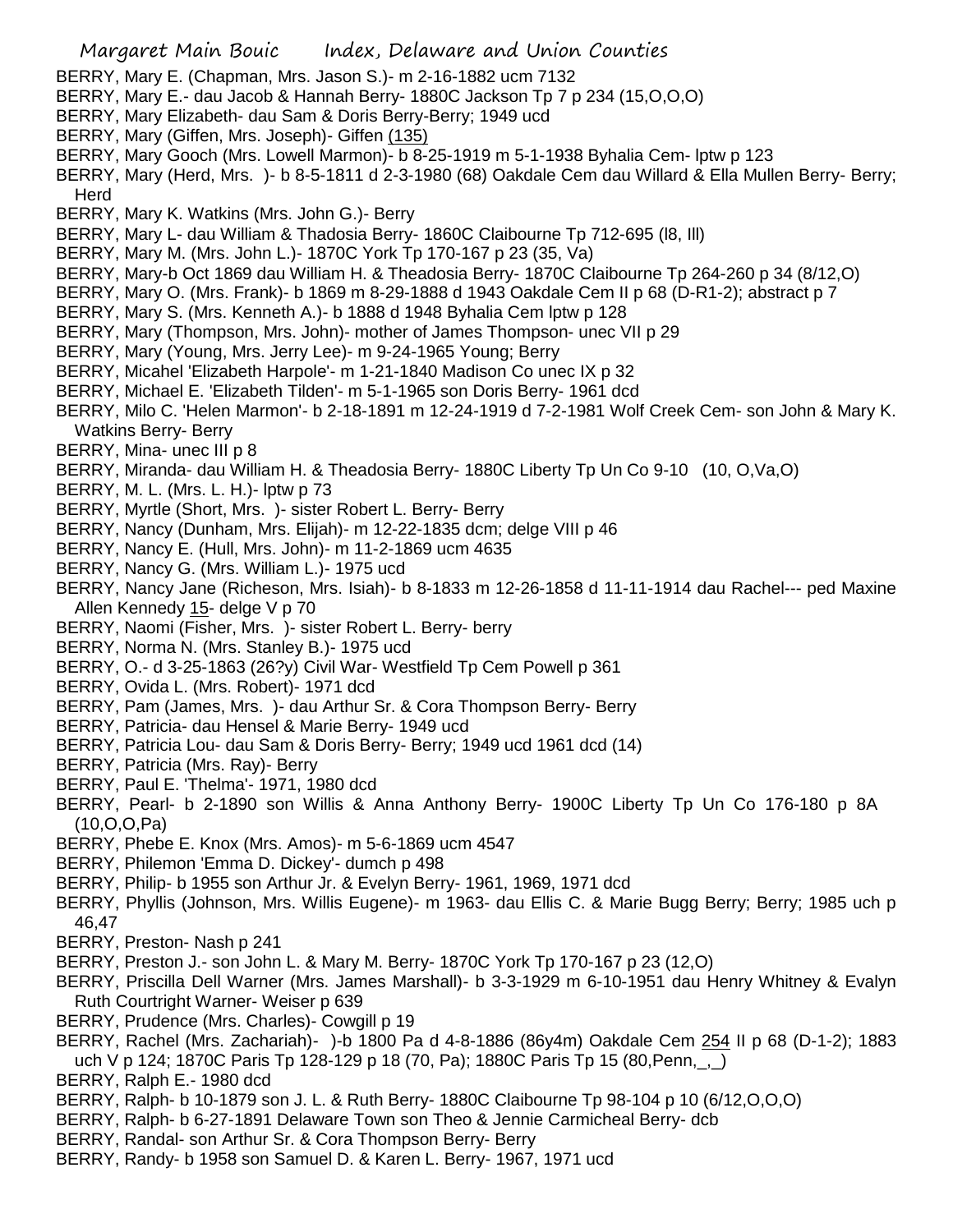- BERRY, Randy Lee 'Debra Lynne Arnold'- m 12-5-1971 son Jesse R. Berry- Berry
- BERRY, Ray- son Arthur Sr. & Cora Thompson Berry- Berry
- BERRY, Ray 'Patricia'- Berry
- BERRY, Raymond- son Ray & Patricia Berry- Berry
- BERRY, Ray Orvis 'Lois Elizabeth McKitrick'- b 3-25-1892 m 9-8-1936 d 6-26-1974- McKitrick p 324
- BERRY, Rebecca Louise (Bixby, Mrs. Bruce Raymond)- b1-30-1945 dau Ray Orvis & Lois Elizabeth McKitrick Berry- McKitrick p 324
- BERRY, Rev.- unec VII p 25
- BERRY, Richard- b 1956 son Samuel D. & Karen L. Berry- l967, l971 ucd
- BERRY, Richard- son William G. Berry- Berry
- BERRY, Rita Marie (Hay, Mrs. )- dau Clyde F. & Elizabeth G. Katzenbach Berry- Berry
- BERRY, Robert- 1991 ucd, Richwood
- BERRY, Robert- 1840C Radnor Tp p 104 (50-60)
- BERRY, Robert E.- son John L. & Mary M. Berry- 1870C York Tp 170-167 p 23 (5,O)
- BERRY, Robert,Jr.- delge IV p 66
- BERRY, Robert- b 1974 son Joseph Eugene & Lila Jane Long Berry- Berry; 1979, 1981, 1983, 1991 ucd
- BERRY, Robert- son Elmer R. & Florine Mayer Berry- 1959, 1971 ucd
- BERRY, Robert 'Ovida L.'- 1971 dcd
- BERRY, Robert- son William G. Berry- Berry
- BERRY, Robert L.-b 1-31-1900 d 1-29-1990 (89) Oller Cem- Berry; 1961, 1971, 1980 dcd
- BERRY, Robert 'Debra'- 1973 ucd
- BERRY, Robert Eddy II- b 9-11-1967 son Dr. Robert Eddy Berry- Berry
- BERRY, Robert ' Scottie'- son Doris Berry- Berry; 1961 dcd (16), 1969 dcd
- BERRY, Robert R. 'Debra Jean Sanderson'- m 3-30-1971- son Elmer R. & Florine Berry- Berry
- BERRY, Rosa- dau George & Isabell Berry- 1870C Liberty Tp 48 p 6 (7,O); 1880C Liberty Tp Un Co 89-90 p 10 (5,O,O,O)
- BERRY, Rose- dau Elmer R. & Florine Mayer Berry- 1949 ucd
- BERRY, Roy- son Arthur Sr. & Cora Thompson Berry- Berry
- BERRY, Ruth Ellen (Cook, Mrs. Richard)- dau Ellis C. & Marie Bugg Berry- Berry
- BERRY, Ruth (Mrs. J. L.)- 1880C Claibourne Tp 98-104 p 9 (21,O,O,O) p 214A
- BERRY, Ruth L.- b 8-25-1899 d 2-3-1972 bur Byhalia dau John E. & Clara Johnston Berry; 1949, 1959, 1971 ucd; lptw p 127
- BERRY, Ruth (Mautz, Mrs. )- dau Charles & Belva Fox Berry- Berry
- BERRY, Sadie- dau Louis & Mary Crawford Berry- 1915 uch p 710
- BERRY, Sam 'Doris'- d 10-19-1960 (37) bur. W. Jefferson- Berry; 1949 ucd
- BERRY, Samuel- 1880C Berlin Tp p 372C
- BERRY, Samuel- 1908 dch p 388; Nash p 404
- BERRY, Samuel A. 'Amelia M.- b 1861 d 8-20-1941 son William H. & Theadoxia Berry- 1860C Claibourne Tp 264-262 p 34 (8,O); York Cem p 85
- BERRY, Samuel D. 'Celia F.'- 1967, 1971 ucd
- BERRY, Samuel 'Elizabeth'- b 5-1850; 1900C Jerome Tp 281-290 p 12B (50,O,O,O) m 28y
- BERRY, Samuel 'Lydia Pickering'- m 1-25-1844 delge VII p 13
- BERRY, Sandra- dau Hensel & Marie Berry- 1949 ucd
- BERRY, Sarah F. (Keller, mrs. Ford)- m 4-24-1861 dcm
- BERRY, Sarah (Mrs. Joseph John)- d 8-10-1843 (24) Kilbourne Cem p 11; Powell p 62
- BERRY, Scott- b 1962 son Samuel D. & Karen L. Berry- 1967, 1971 ucd
- BERRY, Sheryl Lee- dau Stanley B. Berry- Berry
- BERRY, Shirley Anne (Allen, Mrs. Ames Fortner)- m 6-16-1967 dau Elmer R. Berry- Berry; 1949, 1959 ucd
- BERRY, Simon S.- b 2-1880 son Samuel & Elizabeth Berry- 1900C Jerome Tp 281-290 p 12B (20,O,O,O)
- BERRY, Stanley B.'Norma N.'- son Charles & Belva Fox Berry; 1975 ucd; Berry
- BERRY, Stella B.- b 5-1888 son Samule & ELizabeth Berry- 1900C Jerome Tp 281-290 p 12B (12,O,O,O)
- BERRY, Stephen Craig- son Ray Berry- Berry engaged to Dawn Marie Danielson
- BERRY, Susan LaRue- b 3-27-1947 dau Lamar T. & La Rue Myrtle Bland- Weiser p 372
- BERRY, Susannah Runnels (Mrs. John)- b 11-5-1788 m 2-2-1809 d 9-24-1833- dcc Ivan Hedges 31
- BERRY, Sylvia (Lawson, Mrs. )- dau William G. Berry- Berry
- BERRY, Tebey- York Cem p 40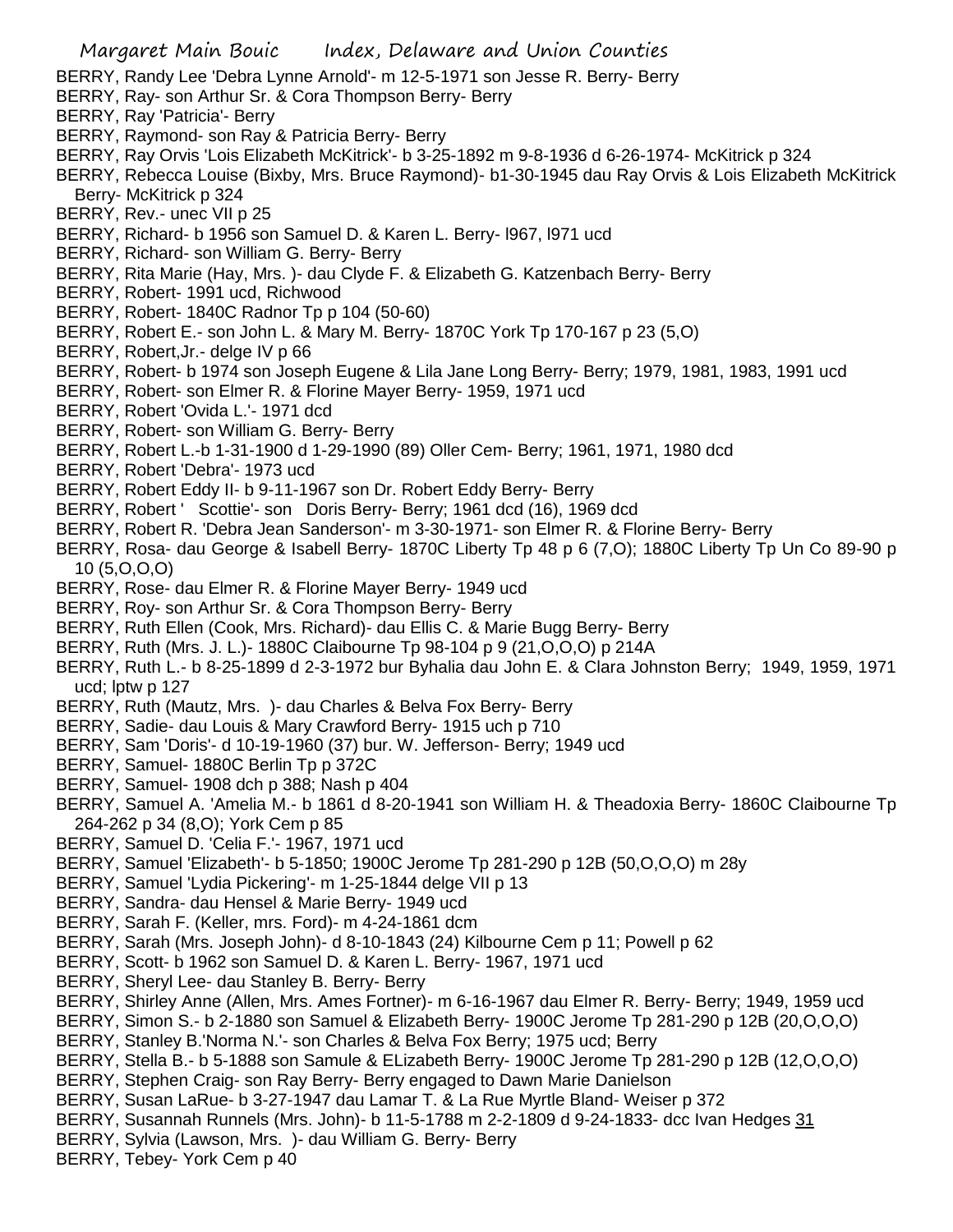Margaret Main Bouic Index, Delaware and Union Counties BERRY, Theodore- 1880C Delaware Town p 545A BERRY, Theadosia (Mrs. William H.)- 1-2-1824 d 1-23-1905 (81y 21d) Byhalia Cem- 1860C Claibourne Tp 712-695 p 94 (36,O); 1870C Claibourne Tp 264-260 p 34 (46,O); 1880C Liberty Tp Un Co 9-10 p 1 (56, O,Pa,Pa); lptw p 113 BERRY, Thebe (Matney, Mrs. Elisha)- m 3-30-1843 dcm BERRY, Thelma (Mrs. Paul E.)- 1971, 1980 dcd BERRY, Thomas- Nash p 428 BERRY, Thomas- 1850C Brown Tp 2958 (2,O) BERRY, Thomas C.- unec XII p 6, 1842 BERRY, Thomas Lamar- b 2-28-1939 son Lamar T. & LaRue Myrtle Bland Berry- Weiser p 372 BERRY, Thomas 'Maria Pattan'- m 4-4-1845 dcm; dumch p 371 BERRY, Tracy- b 1968 ch Robert & Ovida L. Berry- 1971 dcd BERRY, Troy- b 1969 son Robert & Ovida L. Berry- 1971 dcd BERRY, Velma (Mrs. Lester H.)- Milligan (45) BERRY, Victor H. 'Frances'- 1969, 1971 dcd BERRY, Victor- b 2-1895 son Willis & Anna Anthony Berry- 1900C Liberty Tp Un Co p 8B (5,O,O,O) BERRY, Walda (Cordial, Mrs. )- d 1976- dau Arthur Sr. & Cora Thompson Berry- Berry BERRY, Walt J.- 1980 dcd BERRY, Warren- b 1963 son Paul E. & Thelma Berry- 1971, 1980 dcd BERRY, Washington- Pabst 1 p 11 BERRY, ----Mitchell (Mrs. W. D.)- dau Thomas J. & Mary A. Mitchell- delge IV p 63 BERRY, Will- grad Delaware HS 1878- delge VI p 72 BERRY, Willard 'Ella Mullen'- Berry BERRY, William Jr.- Nash p 422 BERRY, William- 1880C Claibourne Tp 98-104 (39,O,Md,O) BERRY, -----b 12-30-1867 Kingston Tp dau William & Musy Berry- dcb BERRY, William- 1880C Leesburg Tp p 187 (36,Pa,Pa,Pa) BERRY, William- 1880C Oxford Tp p 389A BERRY, William- 1840C Radnor Tp p 104 (20-30) BERRY, William- b Ireland naturalized 3-30-1876, delge VIII p 59 BERRY, William- son William C. Berry- Berry BERRY, William Jr.- son William G. Berry- Berry BERRY, William A.-1915 uch p 472 BERRY, William G.- 1908 dch p 388 BERRY, William G.- d 10-19-1982 (82) bur Caledonia- Berry BERRY, William H.'Theadosia'- b 3-3-1832 d 6-30-1911 Byhalia Cem lptw p 113; 1860C Claibourne Tp 712-695 p 94 (28, Va); 1870C Claibourne Tp 264-260 p 34 (46,O);1880C Liberty Tp Un Co 9-10 p 1 (48, Va,Va,Va) p 0034/044A; 1877 uca p 23 BERRY, William L. 'Nancy Griggs- son William C. Berry- Berry 1975 ucd BERRY, William-b 3-1978 son William L. & Nancy Griggs Berry- Berry BERRY, William 'Mary Angeline'- 1880C Liberty Tp Un Co 211-217 (22, O,O,Pa) BERRY, William 'Mary Shultz' dcm BERRY, Willis L. 'Anna Anthony'- m 11-8-1879 ucm 6582 son John L. & Mary M. Berry- 1870C York Tp 170-167 p 23 (13,O); 1900C Liberty Tp 176-180 943,o,O,O) m 21y BERRY, Wilma (Lame, Mrs. Byron LaRue)- m 8-1933- Graham (127311) BERRY, Zachariah 'Rachel'- 1883 uch V p 124 BERRYHILL, Chalrene M.- query- Spain, Cole- unec XIII p 28 BERRYHILL, Mary A. (Price, Mrs. William)(Brown, Mrs. Adam)- m(2) 10-1861 dau Samuel Berryhill- 1883 uch V p 244 BERRYHILL, Samuel- 1883 uch V p 244 bERRYMAN, Emma R.- b 6-1889 niece of Isaac Welshimer- 1900C Claibourne Tp 348-366 p 14B (10,O,Eng,O) BERRYMAN, Margaret (Mrs. Richard)- b 1856 d 1891 York Cem p 52 BERS, Susanna W.- b 9-13-1778 d 1-26-1881 Trinity Lutheran Cem D J p 85 BERSTON, Dandly- 1880C Jackson Tp p 0223 (6,O,Pa O)

BERTHOLD, Charlotte Asman (Mrs. Leonard)- dau Samuel & Margaretta Beldsner Asman- 1915 uch p 795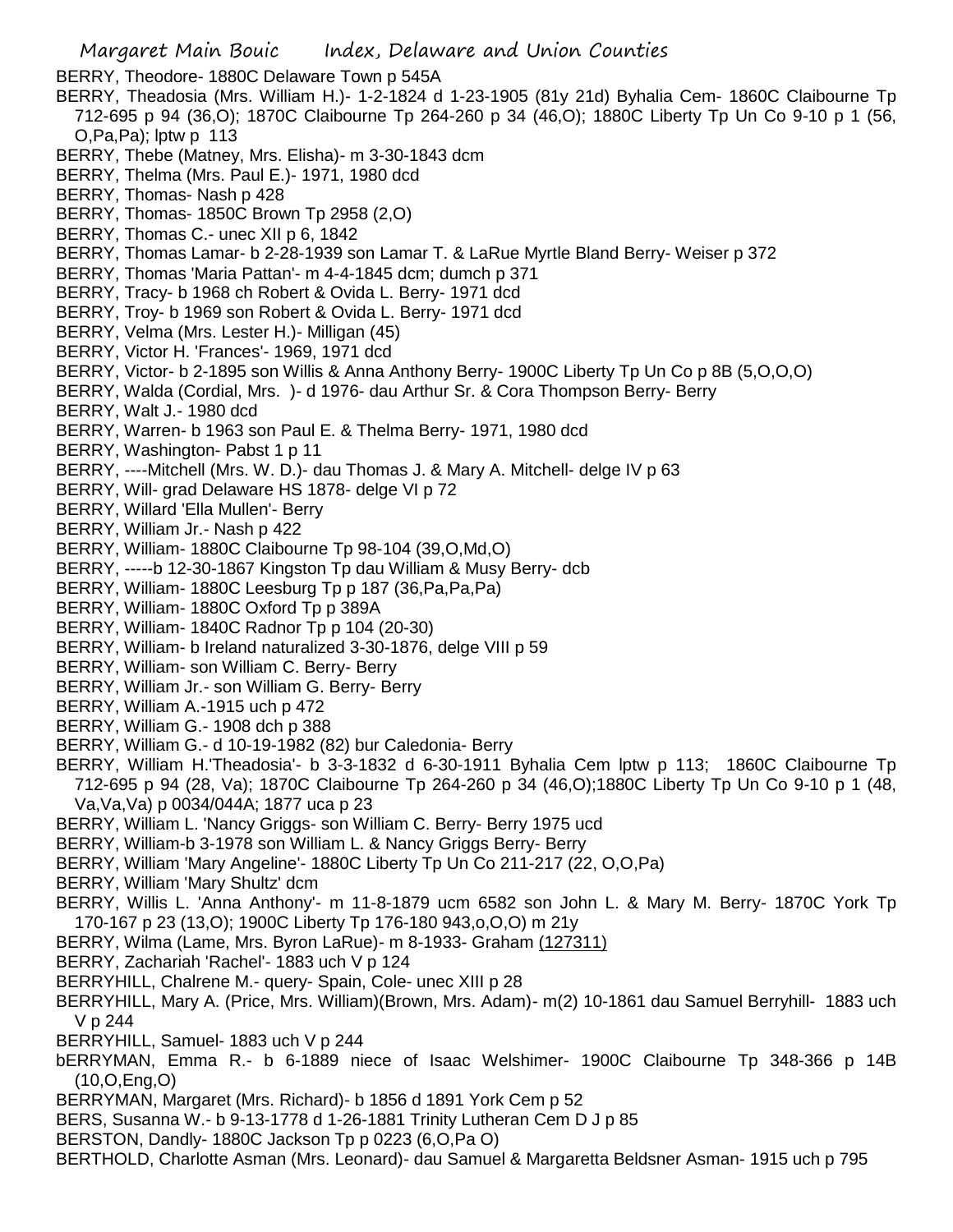BERTHOLD, Anna Sophia (Schultz, Mrs. Godfrey)- m 5-20-1855 dcm

BERTHOLD, Freda Geraldine Fleming (Mrs. Henry Galen)- b 1899 m 11-13-1919 dau Oliver Crawford & Pearl Leona Fife Fleimg- Giffen 167711

BERTHOLD, Galen- b 1-8-1921 son Henry Galen & Freda Geraldine Fleming Berthold- Giffen 1677111

BERTHOLD, Henry Galen 'Freda Geraldine Fleming'- m 11-13-1919- Giffen (167711)

BERTHOLD, Leonard 'Charlotte Asman'- (See Partalt)-1915 uch p 695

BERTHOLD, Robert Vernon- b 10-8-1923 son Henry Galen & Freda Geraldine Fleming Berthold- Giffen 1677112

BERTHOLF, Sara (Demarest, Mrs. David)- dcq Robert Lacher 385

BERTINE, Barbara A. (Mrs. Brian J.)- 1980 dcd

- BERTINE, Brian J. 'Barbara A.'- 1980 dcd
- BERTINE, Brian- b 1972 son Brian J. & Barbara A. Bertine- 1980 dcd
- BERTINE, Dorothy Wilkerson- author **BENNETT**, unec XII p 20
- BERTINE, Gertie E. (Mrs. Rudolph M.)- 1961 dcd
- BERTINE, Rudolph M. 'Gertie E.'- 1961 dcd
- BERTON, Julia- dg 1-7-1988, delge VIII p 12
- BERTRAM, Bobbie (Larcom, Mrs. )- dau Dr. Robert O. & Jean Bertram- Bertram
- BERTRAM, David- son Dr. Robert O. & Jean Bertram- Bertram
- BERTRAM, Emanuel Mearl 'Estella'- d 8-19-1973 bur Versailles- Bertram
- BERTRAM, Estella (Mrs. Mearl)- d 5-21-1970 (74) Bertram
- BERTRAM, Grace (Miller, Mrs. )- dau Emanuel Mearl & Estella Bertram- Bertram
- BERTRAM, Jean (Mrs. Dr. Robert O.)- Bertram
- BERTRAM, Dr. Robert O.'Jean'- d 5-16-1982 (60) Oak Grove Cem son Meral & Estella Bertram- Bertram
- BERTRAM, Toni Lynn (Murphy, Mrs. William Edward)(Darvy, Mrs. ) m 11-4-1972 dau Dr. Robert O. Bertram-Bertram
- BERTRAND, David P.- 1991 ucd
- BERTSCH, Dora (Marie)- b 1-23-1899 d 4-12-1912 Delaware Mausoleum- dau Joseph F. & Dora E. Albert Bertsch; delge III p 57
- BERTSCH, Dora E. Albert (Mrs. Joseph F.)- delge III p 57; Delaware Mausoleum
- BERTSCH, June (Stockton, Mrs. Dale Everett)- m 2-13-1943- Graham (18(11)24)
- BERTSCH, Joseph F. 'Dora E. Albert'- delge III p 57 Delaware Mausoleum
- BERTSCHY, Ada Kirkland (Bouic, Mrs. Fred) div. (Mrs. )- Pabst 8 p 41; Bouic (11341); Lakin (1286341); Kiriland; Thompson; Trusler (13541); Wells(11541)
- Bertt, McCussium- delge X p 52; Ekelberry Ledger
- BERUERLEIN, Heather- b 1979 dau Mike Beruerlein- 1981 ucd
- BERUERLEIN, Mary Kay- 1981 ucd
- BERUERLEIN, Mike- 1981 ucd
- BERWELL, Horris J.- 1835 men 37 #58 p 65 Liberty Tp
- BERWELL, Phylaster E.- 1835 men 37 #56 p 65 Liberty Tp
- BERWICK, James- (17-1839) 1883 uch V p 658; uccp p 48; 1877 uca p 101
- BERWICK, William- 1883 uch IV p 533
- BERWIN, W.- 1883 uch IV p 535
- BERY, Elizabeth Coberly (Mrs. John)- m 9-1840 Madison Co unec IX p 31
- BERY, John 'Elizabeth Coberly)- m 9-1840 Madison Co unec IX p 31
- BERYL, Edna (Woods, Mrs. John D.)- b 1886 d 1973, internment 12-29-1973 Unionville Cem D J 44, 48
- BERYTON---Powers Pat p 21
- BESANT, Johanna- Nash p 171
- BESANT, Thomas- Nash p 171
- BESCH, Lilliam Moody Impson #153- unec XI p 5, XIII p 2, 7
- BESCHER, Anthony- brother Baltzer Bescher- unec IX p 4
- BESCHER, Baltzer- d 12-1879 (47) unec IX p 4
- BESCHER, Jacob- brother Baltzer Bescher- unec IX p 4
- BESCHOFF, Brenda A. (Mrs. Edward A.)- 1980 dcd
- BESCHOFF, Edna- b 1968 dau Edward A. & Brenda A. Beschoff- 1980 dcd
- BESCHOFF, Edward A. 'Brenda A.'- 1980 dcd
- BESCHOFF, Edwin- b 1968 son Edward A. & Brenda A. Beschoff- 1980 dcd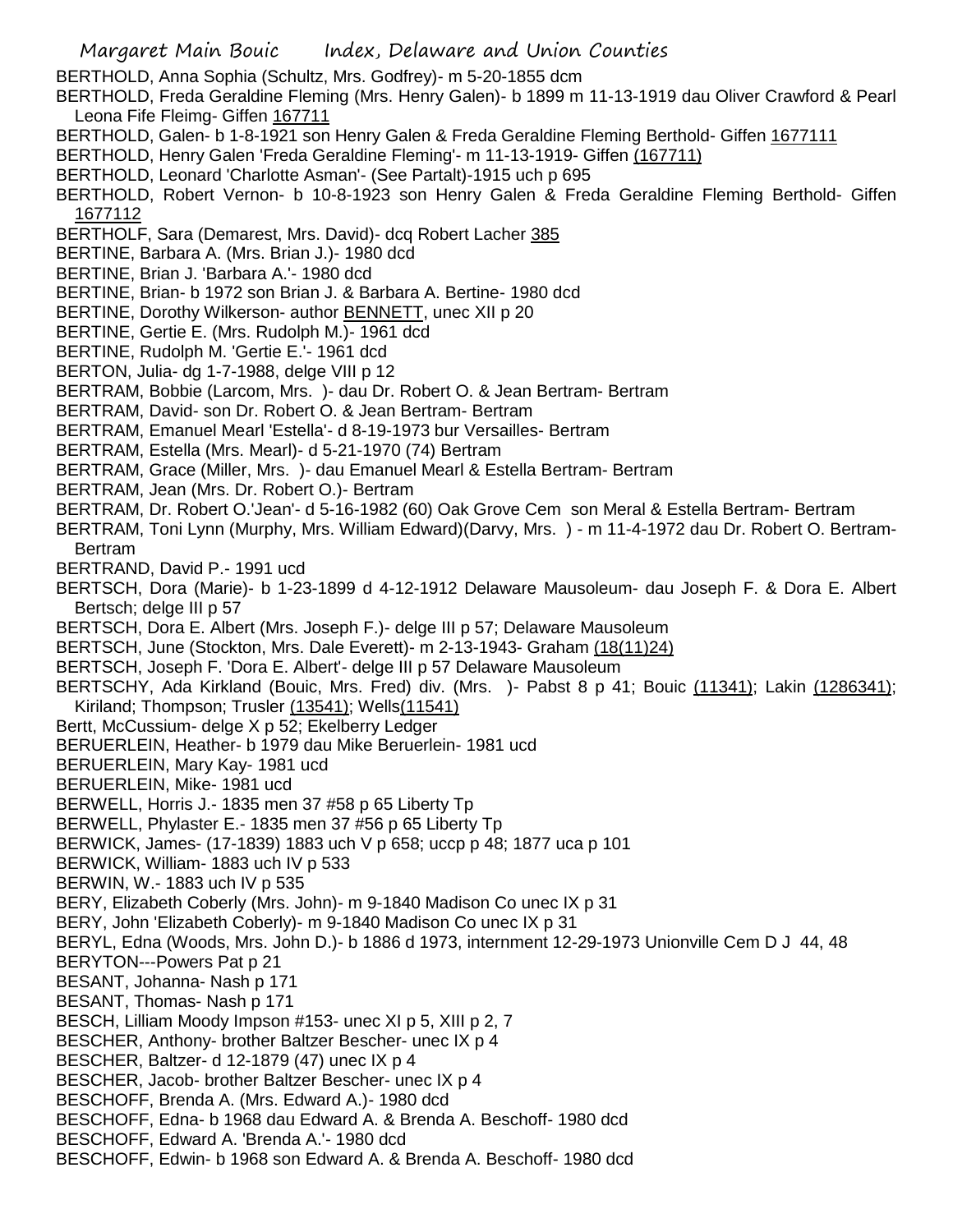Margaret Main Bouic Index, Delaware and Union Counties BESCHTEDT, Inez Turner (Mrs. Jose Antonio)- Genther p 90 BESCHTEDT, Jose Antonio 'Inez Turner'- Genther p 90 BESCHTEDT, Virginia Julia Taylor (Mrs. Domingo)- b 12-30-1943 m 9-10-1964- Genther p 90 BESEL, Annette Garringer- dau Jacob G. & Harriett Lewis Garringer- Pabst 1 p 22; Pabst Pion II p 158 BESFORD, Joan de Harley (Mrs. John)- b c 1320- McKitrick p 137 BESFORD, John 'Joan de Harley'- McKitrick p 137 BESGROVE, Dora V. Rean(m)y (Mrs. Walter A.)- b 4-18-1889 m 2-19-1912 d 1-27-1967 Milford Cem Un Al p 55- dau John & Alice Johnson Reany- Besgrove 1949, 1959 ucd BESGROVE, Elizabeth Masters (Mrs. James)- Besgrove BESGROVE, Hartzel W. 'Marian B.'-b 4-29-1918 m 10-9-1938 d 1-29-1991 (72) Milford Cem Un Al p 55 son Walter A. & Dora Reamy Besgrove- 1949, 1959, 1967, 1971, 1973, 1975, 1979, 1981, 1983, 1991 ucd; Besgrove BESGROVE, James 'Elizabeth Masters'- Besgrove BESGROVE, Marian Boyer (Mrs. Hartzel W.)-b 1-8-1921 m 10-9-1938 Milford Cem Un Al p 55 - dau Rufus B. & Lena M. Wyer Boyer- Boyer; Besgrove; 1949, 1959, 1967, 1971, 1973, 1975, 1979, 1981, 1983 ucd BESGROVE, Melanie Lynn (Mann, Mrs. James)- dau Hartzel W. & Marian B. Besgrove- 1949, 1959 ucd; Besgrove BESGROVE, Roy- son James & Elizabeth Besgrove- Besgrove BESGROVE, Sally Jeannine. (Cummings, Mrs. Marc Andrew)(Gadd, Mrs. David Allen)- b 1952 m(1) 10-29-1975 (2) 7-3-1983 dau Hartzell W. & Marian B. Boyer Besgrove- 1959, 1967, 1971, 1973 ucd BESGROVE, Susan (King, Mrs. )- dau Hartzel W. & Marian B. Boyer Besgrove- 1949, 1959 ucd BESGROVE, Walter A. 'Dora Reany'-b 8-14-1888 m 1913 d 2-28-1980 Milford Cem Un Al p 55- 1949, 1959, 1971, 1973 ucd; Besgrove BESHARA, John- son Joseph P. & Marilou Beshara- 1980 dcd BESHARA, Joseph P. 'Marilou'- 1980 dcd BESHARA, Julie- 1980 dcd BESHARA, Marilou (Mrs. Joseph P.)- 1980 dcd BESHARA, Mark- 1980 dcd BESHORE, Lucetta Eppley Fetrow (Mrs. Walter)- b 2-16-1912 m 1-29-1943- Weiser p 460 BESHORE, Lucretia Ella (Killinger, Mrs. Robert Adams)- b 2-16-1912 m 1-29-1943- Weiser p 460 BESHORE, Walter 'Lucetta Eppley Fetrow'- b 3-22-1896- Weiser p 460 BESIL, John- ucc-j2-p 95 p 17 BESIL, John- (3-1839)-son John Besil uccp-j2-p 95 p 17; unec III p 46 BESIL, Nicholas-(10-1839) son John Besil- uccp-j2-p 95 p 17; unec III p 46 BESKE, Bryan Scott- son Louis Beske- Beske BESKE, Louis- Beske BESORE, Jane A. (Hamilton, Mrs. Alexander)- dcq Hammond Crawford 27 BESS, Mr.- Powers Pat p 268 BESS, Deborah Jean Mazzie (Mrs. Michael James)- m 7-3-1992 dau Rev. Robert & Marty Mazzie- Bess BESS, Debra- b 1970 dau James A. & Renata A. Bess- 1980 dcd BESS, Denise- b 1963 dau James A. & Renata A. Bess- 1980 dcd; engaged to Michael R. Brudzinski BESS, James A. 'Renate A.'- Bess; 1980 dcd BESS. Jeffery- b 1966 son James A. & Renata A. Bess- 1980 dcd BESS, John G.- son Ruth A. Pfeil- Bess BESS, Melissa (Taylor, Mrs. D. J.)- m 4-13-1865 ucm 3714 BESS, Michael James 'Deborah Jean Mazzie'- b 1965 m 7-3-1992 son James A. & Renata A. Bess- Bess; 1980 dcd BESS, Renate A. (Mrs. James A.)- Bess; 1980 dcd BESSE, Amanda Whitehead (Mrs. Benjamin)- Shipps p 30 BESSE, Ambrose 'Sarah Holmes'- b 1829 son Andrew B. & Jerusha Philbrook Bessee- Shipps p 30 BESSE, Andrew B. 'Jerusha Philbrook'- m 10-1-1821- Shipps p 30 BESSE, Andrew 'Harriet McCracken'- b 1825 son Andrew B. & Jerusha Philbrook Bessee- Shipps p 30 BESSE, Benjamin 'Amanda Whitehead'- b 1827 son Andrew B. & Jerusha Philbrook Bessee- Shipps p 30 BESSE, Drusilla Van Sickle (Mrs. Henry)- b 1830 m 11-25-1849 dcm d 1881 Oak Grove Cem 427- dau John & Susannah Wicker Van Sickle- Shipps p 30; l850C Porter Tp 3080 (19); 1880 dch p 563; 1908 dch p 3c71,

461; Pabst 3 p 28 6 p 7; Fowler p 79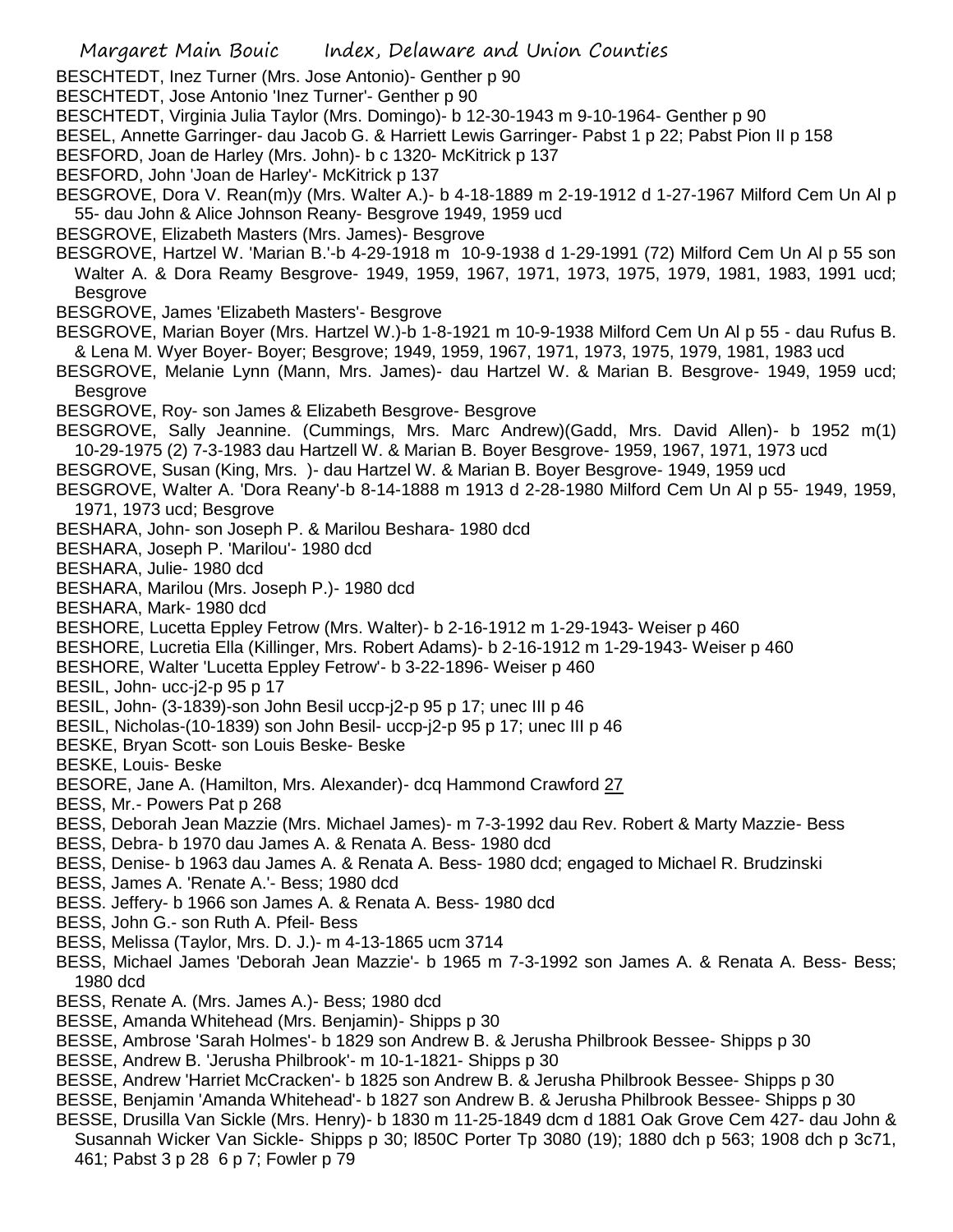BESSE, Ella May (Crumb, Mrs. Lyman Jerome)- dau Dr. Henry Besse- 1908 dch p 638; Fowler p 80

BESSE, Elmina Rachel Perry (Mrs. Henry)(Wigton, Mrs. Sylvester)- b 10-11-1819 (dg)-b 1879 d 1916 Kilb Cem p 9 1908 dch p 643; Fowler p 80; 1880 dch p 816; delge VI p 48

BESSE, Harriet McCracken (Mrs. Andrew)- Shipps p 30

BESSE, Dr. Henry 'Drusilla Van Sickle''Emoina Perry'-b 1823 m 11-25-1849 dcm son Andrew B. & Jerusha Philbrook Besse- 1880 dch p 203, 238, 239, 302, 563, 577, 584; 1908 dch p 371, 388, 460, 480, 481, 638. 643; Pabst 3 p 28 6 p 7; Cherington p 3; Fowler picture p 43, 51, 79, 128; dpc p 76, 77; 1850C Porter Tp 3080 (27,O); 1880C Delaware Town p 510C; dcw Bk 4 p 373(39)(secur); 1976 dch p 114, 352; delge VI p 48; dg 1-3-1902 delge VII p 23 , VIII p 43, IX p 55

BESSE, Isabel (Beaver, Mrs. Peter)- b 1837 dau Andrew B. & Jerusha Philbrook Besse- Shipps p 31

BESSE, Jerusha Philbrook (Mrs. Andrew B.)- b 3-26-1799 m 10-1-1821 d 8-7-1857 dau Joel & Mary Leadbetter Philbrook- Shipps p 30

BESSE, Jerusha (Price, Mrs. William)- b 1833 dau Andrew B. & Jerusha Philbrook Bessee- Shipps p 30

BESSE, Madison 'Rosa Wilson'- b 1840 d 7-1865 Oak Grove Cem Powell p 427 son Andrew B. & Jerusha Philbrook Bessee- Shipps p 31

- BESSE, Marion- 1908 dch p 388
- BESSE, Rosa (Westbrook, Mrs. William)- m 1873- Powell p 370
- BESSE, Rosa Wilson (Mrs. Madison)- Shipps p 31
- BESSE, Sarah Holmes (Mrs. Ambrose)- Shipps p 30
- BESSE, Susanna P. (Shannon, Mrs. Robert)- dau Andrew B. & Jerusha Philbrook Besse- Shipps p 31
- BESSE, Washington- b 1831 d 12-31-1850 son Andrew B. & Jerusha Philbrook Bessee- Shipps p 30
- BESSER, M. Louis (Mrs. Myrl W.)- 1961 dcd
- BESSER, Myrl W. 'M. Louis'- 1961 dcd
- BESSERT, John- Powers p 264
- BESSIE, Isabella (Beaver, Mrs. Peter)- m 1-28-1861 dcm
- BESST, Bradley 'Deborah Pfister'- b 1961 son Carl Besst- Besst; 1971, 1973, 1975, 1979, 1981 ucd
- BESST, Carl O.'Joy L. Cooper'- m 6-12-1955- son Harold & Lois Nowels Besst- Besst; 1971,1973, 1975, 1979, 1981, 1983, 1991 ucd
- BESST, Debbie Lynn (Rowland, Mrs. Mark Edward)- m 8-21-1983 Besst; Rowland
- BESST, Debroa Pfister (Mrs. Bradley D.)- 1991 ucd
- BESST, Doris (Sheridan, Mrs. )- dau Charles & Mary Smith Besst- Besst
- BESST, Charles 'Mary Smith'- Besst
- BESST, Debbie b 1958 dau Carl O. & Joy L. Cooper Besst- 1971, 1973, 1975, 1979 ucd
- BESST, Harold C. 'Lois Nowels'- b 12-13-1899 m 7-5-1928 d 3-21-1984 bur Warsaw son Charles & Mary Smith Besst- Besst; 1959, 1967, 1971, 1973, 1975, 1979, 1981, 1983 ucd
- BESST, Joy L. Cooper (Mrs. Carl O.)- m 6-12-1955; 1971, 1973, 1975, 1979, 1981, 1983, 1991 ucd
- BESST, Lois Nowels (Mrs. Harold)- m 7-5-1928- Besst; 1971, 1973, 1975, 1979, 1981, 1983, 1991 ucd
- BESST, Mary Smith (Mrs. Charles)- Besst
- BESST, Mildred (Eberwine, Mrs. James)- dau Harold & Lois Nowels Besst- Besst
- BESST, Roxanna (Warnock, Mrs. )- b 1957 dau Carl O. & Joy L. Cooper Besst- 1971, 1973, 1975 ucdengaged to Robert Nauman-
- BEST, Albert L. Jr.- d 1-1-1969 bur Marion- son A. L. Best- Best
- BEST, Albert- brother William George Best- Best
- BEST, Ambrose 'Amelia Reed'- Weiser p 831
- BEST, Amelia Reed (Mrs. Ambrose)- dau John Jacob & Elizabeth Weiser Reed- Weiser p 831
- BEST, Anna Marie (Stanforth, Mrs. Harold Jr.)- dau William George & Florence Best- Best
- BEST, Bonnie- dau Dr. Ernest Best- Best
- BEST, Brad 'Debbie'- 1983 ucd
- BEST, Bridget (Shaw, Mrs. Abraham)- Pabst Pion II p 230
- BEST, Bronwyn- dau Dr. Ernest Best- Best
- BEST, Clarence- b 5-13-1904 Delaware Town son Fred & Mary Ackermen Best- dcb
- BEST, Debbie (Mrs. Brad)- 1983 ucd
- BEST, Dorothy Glenn (Mrs. )- dau Martha Fern Best- Best
- BEST, Edwin- b 2-17-1902 Delaware Town son Fred & Mary Ecerman Best- dcb
- BEST, Dr. Ernest- Best Mrs. Ernest- Pabst 8 p 41
- BEST, Essay Ann- 1883 uch V p 582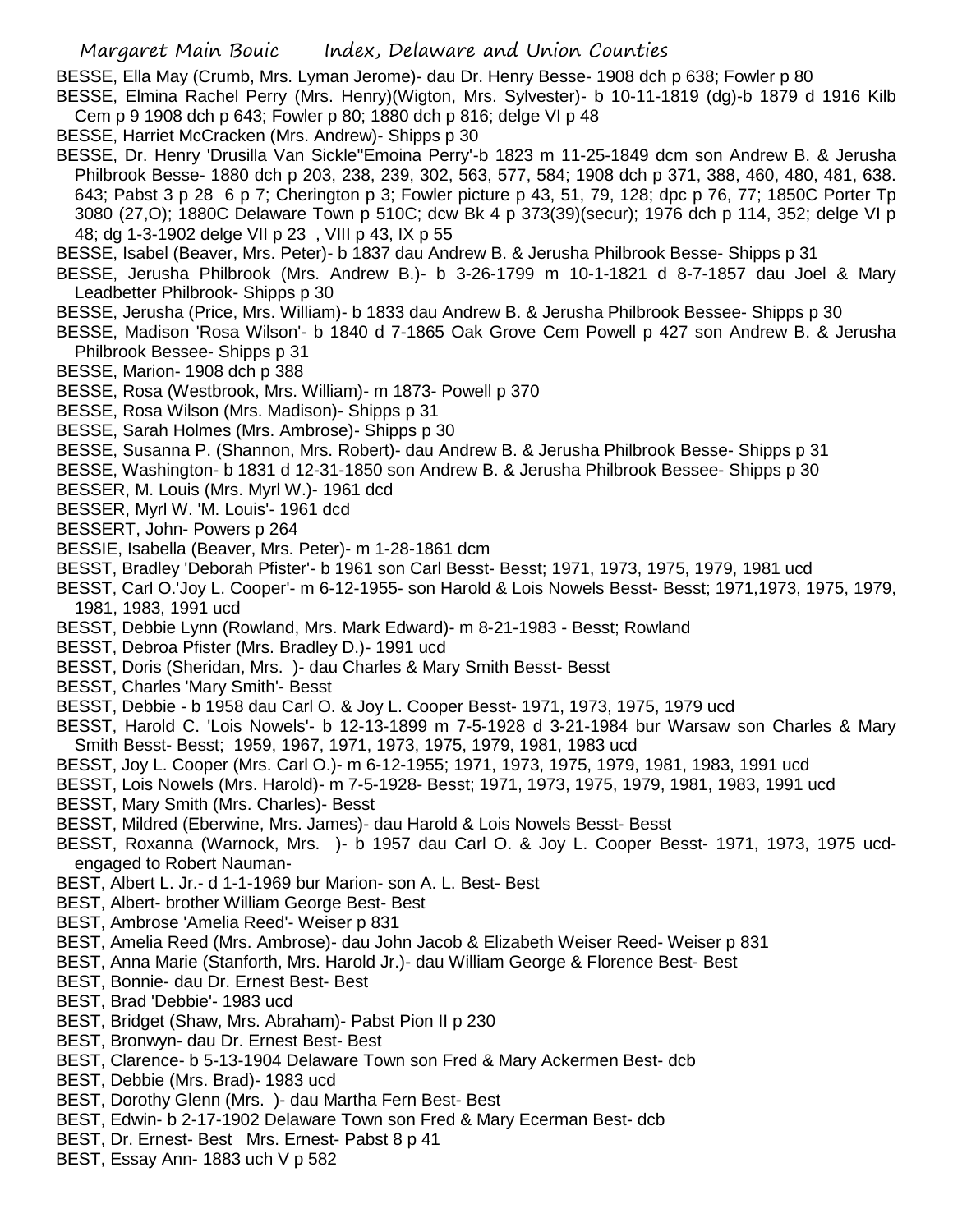- BEST, Flora (Cryder, Mrs. Allen)- sister William George Best- Best
- BEST, Florance- b 1-18-1896 Delaware Town dau Fredrich & Mary Ackerman Best-dcb
- BEST, Florence Rodenfels (Mrs. William George)- d 5-25-1982 (76) bur Cheshire Cem-dau Herman & Ethel Ann Chambers Rodenfels- Best; Maugans Anc p 138
- BEST, Frederick- b Ger, to US 6-17-1882 naturalized 10-31-1888, delge VIII p 57
- BEST, Gary Allen- son Albert L. Best, Jr.- Best
- BEST, Gladys Marie (Mrs. Albert L.)- d 8-18-1970 (68) bur. Mar- Best
- BEST, Harry- brother William George Best- Best
- BEST, Rev. J.- 1908 dch p 278, 283; Pabst 5 14; hmp 76, 78, 321
- BEST, Jessie M.- Pabst 1 p 102
- BEST, John Fred- b 6-5-1890 Delaware Town son John Fred & Mary Ackerman Best- dcb
- BEST, Kathryn- dau Martha Fern Best- best
- BEST, Kathryn L.- 1969, 1980 dcd
- BEST, Laura Jo- dau Albert L. Best, Jr.- Best
- BEST, Lenita (Arnold, Mrs. Duane)- dau William George & Florence Rodenfels Best- Best; Maugans Anc p 138
- BEST, Lillie- b 4-30-1899 Delaware Town dau Fredrick & Mary Ackerman Best- dcb
- BEST, Martha Fern (Mrs. )- d 11-5-1963- Best
- BEST, Mary- b 10-15-1887 Delaware Town dau Frederick & Mary Ackerman Best- dcb
- BEST, Mary Barbara (Arnold, Mrs. Norbert)- dau William George & Florence Rodenfels Best- Best
- BEST, Mary Jane- 1883 uch V p 582
- BEST, Mary (Swain, Mrs. )- sister William George Best- best
- BEST, Michael Albert- son Albert L. Best, Jr.- Best
- BEST, Rachel Jane- granddau Isaac Harrison- dcw Bk 4 p 11
- BEST, Randy Joe- son Albert L. Best, Jr.- Best
- BEST, Samuel- unec XII p 3; 1860
- BEST, Tina Marie- dau Albert L. Best Jr.- Best
- BEST, Valentine- delge IX p 62; 1836
- BEST, Victor- b 10-30-1897 Delaware Town- son Fredrick & Mary Ackerman Best- dcb
- BEST, William F.- b 12-28-1888 son Charles F. & Mary B. Ackerman Best- dcb
- BEST, William George 'Florence Rodenfels'- b 9=26-1900 d 9-3-1975 (74) bur. Cheshire- son Fred & Mary Ackerman Best- dcb; Best
- BEST, William- brother Mary Swain- Best
- BESTER, John- delge II p 9
- BESTROVER, Walter A.- 1979 ucd
- BESWICK- 1880C Paris Tp p 099A
- BESWICK, Emma- d 6-1901; mt 6-5-1901
- BESWICK, James- b 1982 son Paul E. Hewitt & Terri J. Beswick- 1991 ucd
- BESWICK, Melissa (Mrs. William P.)- b 1834 Un Co d 1-27-1920 Oakdale Cem I p 22 (E-R19-4)
- BESWICK, William A.- d 5-9-1902 (1y 1m) Oakdale Cem I p 22 (E-R19-4)
- BESWICK, William P. 'Melissa'- b 1836 Morgan Co d 8-24-1894 (54y 8m) Oakdale Cem O p 22 (E-R19-4)
- BESWICK, Zeall- b 1882 Licking Co d 5-30-1901 (19y 6m) Oakdale Cem O p 22 (E-R19-4)a2
- BETANCOURT, Rebecca (Mrs. Robert)- 1980 dcd
- BETANCOURT, Robert 'Rebecca'- 1980 dcd
- BETCHTOLD, Frederick- Ekelberry Ledger- delge X p 52
- BETCHTOLD, John- Ekelberry Ledger- delge X p 52
- BETCHTOLD, Lineder- Ekelberry Ledger- delge X p 52
- BETER, Lucretia (McComb, Mrs. Jonathon)- 1880 dch p 709
- BETHARD, ----hjt p 10; 1915 uch p 414; family of Verl Nash unec IX p 25; Carl Ingwalson #288- unec X p 37 BETHARD, A. C. 'M.'- djlm p 8
- BETHARD, Albert G. 'Mary Roberts'- m 3-26-1863 dcm son William & Elizabeth Richey Bethard- 1883 uch IV p 485; 1860C Dover Tp 231 (19,O)
- BETHARD, Alexander 'Diana Clark''Sarah J. Lake'- m(1) 10-26-1833 ucm 315; m(2) 4-25-1857 dcm; 1883 uch V p 368, 371, 372; 1850C Dover Tp 815-832 p 123 (39,O); 1860C Dover Tp 212 (49,O); uccp p 36, 38; unec III p 8
- BETHARD, Ann (Canon, Mrs. Byard)- m 9-5-1851 ucm 1714, unec XIV p 52
- BETHARD, Ann- 1850C Dover Tp 812-829 (50)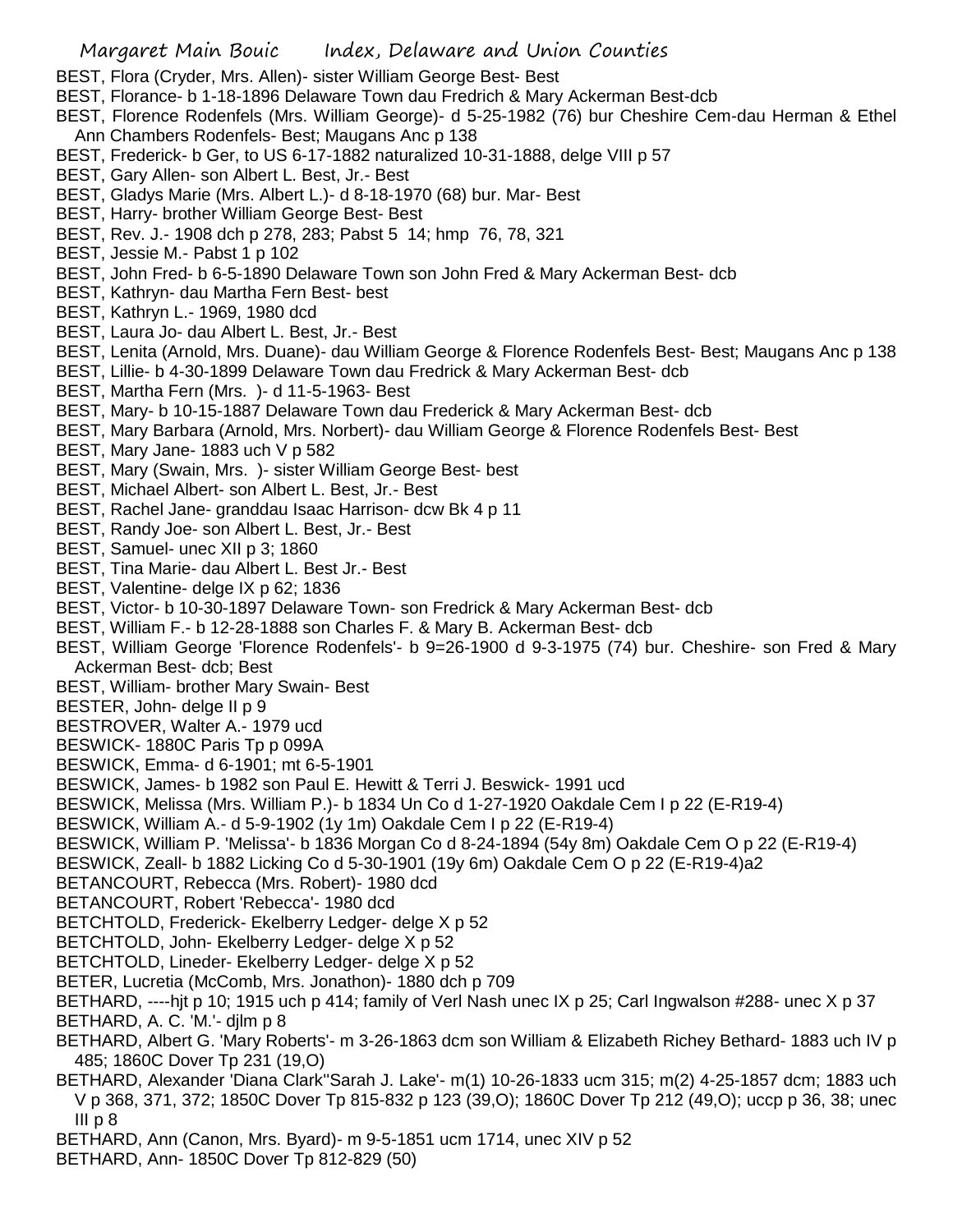BETHARD, Charles W.- son William Jr. & Dorothy Wasson Bethard- 1870C Claibourne Tp 73-71 (21,O); 1908 dch p 388; hjt p 199; 1883 uch IV p 521

- BETHARD, C. W.- 1880C Orange Tp p 350C
- BETHARD, David R.- son William & Elizabeth Richey Bethard- 1860C Dover Tp 231 (15,O)
- BETHARD, Diana Clark (Mrs. Alexander)-m 10-26-1833 d 10-9-1856 (44) NM p 12; ucm 315; 1850C Dover Tp 815-832 (38); unec III p 8
- BETHARD, Dorothy Wasson(Mason) (Mrs. William)- m 5-27-1841 ucm 721; dau Thomas & Keziah Noble Wasson- 1870C Claibourne Tp 73-71 (54, NY); 1880C Claibourne Tp 103-109 p 10 (64, NY,NY,VT); unec V p 38
- BETHARD, Ebenezer 'Nancy'- d 3-18-1841 (73-8-17) NM p 12; 1883 uch V p 361; 1840C Dover Tp 1406 (60-70)
- BETHARD, Elijah- Jerome Tp unec X p 65 delinquent land
- BETHARD, Elin M. (Clemmens, Mrs. William)- m 10-28-1846 Madison Co unec X p 28
- BETHARD, Elizabeth A.- d 2-13-1864 (5m2d) dau A. C. & M. Bethard- Buxton Cem p 1; djlm p 8
- BETHARD, Elizabeth E.- dau Alexander & Diana Clark Bethard- 1850C DoverTp 815-832 p 123 (2,O); 1860C Dover Tp 212 (12,O)
- BETHARD, Elizabeth Richey (Mrs. William)-m 11-23-1837 ucm 468 dau William Jr. & Massie Badley Richey; Richey; unec III p 30; 1840C Dover Tp 1407 (20-30)
- BETHARD, Elizabeth (Tomlinson, Mrs. Vincent)- m 3-25-1847 Madison Co unec X p 64
- BETHARD, Halley- d 12-14-1867 (4m28d) dau A. C. & M. Bethard- Buxton Cem p 1

djlm p 8

- BETHARD, Harvey- son William & Elizabeth Richey Bethard 1860C Dover Tp 171-164 p 22 (18,O), 231 (16,O)
- BETHARD, James H.- 1880C Delaware Town p 535C
- BETHARD, James son Alexander & Diana Clark Bethard-1850C Dover Tp 815-832 p 123 (12,O)
- BETHARD, James F.- hjt p 196
- BETHARD, James H.- 'Roxey Longbrake- m 9-14-1865 ucm 3791 d 3-18-1910 (66y 3m) Oakdale Cem 2275 (33f) or d 11-18-1910 Oakdale Cem I p 109 (F-R3-1); 1883 uch IV p 485, 494, V p 348; hjt p 196; 1883 uch IV p 494; 1915 uch p 769; Farnum 2; Longbrake p 42, 45, 48, 49; l830C Jerome Tp (20-30); 1840C Millcreek Tp p 56 (30-40);
- BETHARD, Jonathan- son Alexander & Diana Clark Bethard- 1850C Dover Tp 815-832 p 123 (14,O)
- BETHARD, Jonathan's heirs- unec XII p 66, 1842 Dover Tp
- BETHARD, Josiah- son William Bethard- 1883 uch V p 275
- BETHARD, Keziah (Cahill, Mrs. Norman)- dau William Jr. & Dorothy Wasson Bethard- 1870C Claibourne Tp 73-71 (17,O)
- BETHARD, Keziah (Coil, Mrs. Norman)- lic 4-10-1876 ucm 5866; mt 3 p 25
- BETHARD, M. (Mrs. A. C.)- djlm p 8
- BETHARD, Maranda (Cox, Mrs. Joseph)- m 2-4-1847 Madison Co unec X p 28
- BETHARD, Margaret J. Cusic (Mrs. Thomas M.) m 3-16-1871 ucm 4892
- BETHARD, Margaret- dau William & Elizabeth Richey Bethard- 1860C Dover Tp 231 (8,O)
- BETHARD, Margaret (Hawn, Mrs. Marcellius)- m 11-21-1849 ucm 1474; unec IV p 14, VII p 59, XIII p 20
- BETHARD, Martha (Hawn, Mrs. David)- m 9-30--1847 ucm 1252; unec VII p 26
- BETHARD, Martha Roxey (Wiley, Mrs. Sanford)- dau William J. & Dorothy Wasson Bethard- 1870C Claibourne Tp 73-71 (20,O)
- BETHARD, Mary- dau Alexander & Sarah J. Lake Bethard- 1850C Dover Tp 212 (1,O)
- BETHARD, Mary Jane (Farnum, Mrs. Henry) m 3-2-1858 ucm 2699- Longbrake p 84; unec VIII p 29, XIII p 29
- BETHARD, Mary Roberts (Mrs. Albert G.)- m 3-26-1863 dcm
- BETHARD, Nancy (Mrs. E.)- d 12-8-1844 (64y9d); 1840c Dover Tp 1406 (50-60)
- BETHARD, Nancy E.- dau Alexander & Diana Clark Bethard- 1840C Dover Tp 1406 (50-60); 1850C Dover Tp 815-832 p 123 (10,O); 1860C Dover Tp 212 (20,O)
- BETHARD, Ottie O. d 9-15-1867 (2-3-7) Buxton Cem djlm p 8
- BETHARD, Polly Stickles (Mrs. William)- m 10-25-1813 Madison Co unec VII p 10
- BETHARD, Roxey A. Longbrake (Mrs. James)- b 4-1-1838 m 9-14-1865 d 9-16-1907 (69y5m) Oakdale Cem 2065 (33F) I p 109 (F-R3-1); dau Jacob & Susan Farnum Longbrake- Farnum 2; Longbrake p 42, 45, 46, 48, 49; 1883 uch V p 348; 1915 uch p 769
- BETHARD, Roxy (Wiley, Mrs. Sanford)- m 11-13-1876 ucm 5972
- BETHARD, S.- 1840C Dover Tp 1405 (20-30)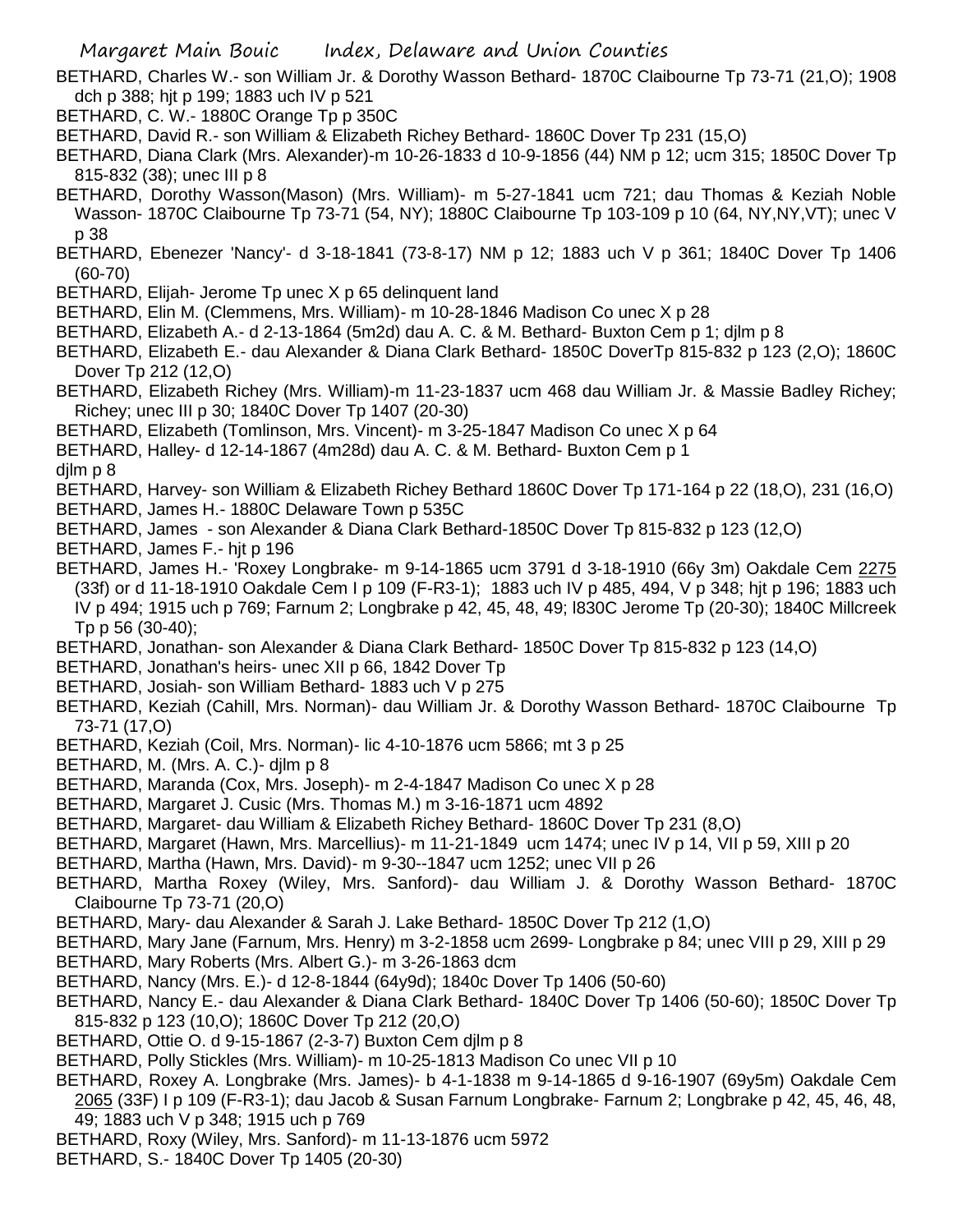BETHARD, Sarah- unec XII p 21, unclaimed letter, 1842

- BETHARD, Sarah J. Lake (Mrs. Alexander)- m 4-25-1857 dcm; 1860C Dover Tp 212 (29, NY)
- BETHARD, Thomas- 1883 uch IV p 535
- BETHARD, Thomas H.- son Alexander & Diana Clark Bethard- 1850C Dover Tp 815-832 p 123 (7,O)
- BETHARD, Thomas M. 'Margaret J. Cusic'- m 3-16-1871 ucm 4892 son Thomas & Dorothy Wasson Bethard-1870C Claibourne Tp 73-71 (26,O); 1883 uch IV p 449
- BETHARD, William- 1820C Darby Tp 287 (26-45); 1830C Darby Tp 11 (50-60); 1840C Darby Tp; unec XII p 65
- BETHARD, William 'Dorothy Wasson (Mason)'- m 5-27-1841 ucm 721; unec V p 38, 49; 1830C Darby Tp (45)
- BETHARD, William 'Elizabeth Richey'- m 11-23-1837 d 5-1-1859 (44) mt 6-29-1859; hjt p 196; 1883 uch V p 371; uccp p 36 (1848); 1840C Dover Tp 1407 (20-30); unec III p 30
- BETHARD, William 'Polly Stickles'- m 10-25-1813 Madison Co unec VIII p 10; 1883 uch V p 275; unec VI p 26 BETHARD, William- 1820C Darby ; 1830C Jerome Tp; 1840C Millcreek Tp p 56 (40-50)
- BETHARD, William- 1840C Jerome Tp 213 (60-70)
- BETHARDS, Elizabeth (Satterlee, Mrs. Samuel)- m 9-19-1841 dcm
- BETHARDS, Rev. Joseph H.- 1880 dch p 488; 1908 dch p 245; wsc Grah p 48, 61; 1869 wsc p 3; 1883 uch IV p 680, 681; Pabst 8 p 14
- BETHARD, Thomas- d 9-7-1878- unec XII p 33
- BETHEL, Adam Richard- b 3-21-1990 son Richard Dewey & Cindy Lou Burns Bethel- Bethel; Rausch 1445221; St. Paul p 4, 49, 91, 98
- BETHEL, Amanda D.- dau William & Anna Bethel- d 11-7-1876 (22-2-10) Powell p 131
- BETHEL, Anna (Mrs. William)- Powell p 131
- BETHEL, Arlene (Ferryman, Mrs. Albert Wayne)- m 9-4-1949- Bethel; Ferryman
- BETHEL, Carole (Shaffer, Mrs. )- dau Hazel E. Bethel- Bethel
- BETHEL, Charles 'Katherine Thompson'- Bethel
- BETHEL, Cindy Lou Burns (Mrs. Richard Dewey III) b 12-6-1956 m 8-15-1981 dau Richard William Oscar & Betty Florence Schmidt Burns- Burns; Bethel; Rausch 144522; St. Paul p 24, 49, 91, 98
- BETHEL, David- son William & Mary Bethel- 1850C Jerome Tp 1743-1763 p 257 (23,O)
- BETHEL, Elnetta (Frisbie, Mrs. Rev. J. W.)- m 6-1918- Bethel
- BETHEL, Erin Renee- b 10-24-1982 dau Richard Dewey III & Cindy Burns Bethel- Bethel; St. Paul p 24, 49, 91, 98
- BETHEL, George- unclaimed letter- unec VIII p 44
- BETHEL, Hazel E.- d 11-11-1987 (77) bur Ferncliff Cem- Bethel
- BETHEL, Helen (Dhume, Mrs. Donald)- dau Hazel E. Bethel- Bethel
- BETHEL, Jacob Dewey- b 5-30-1987 son Richard Dewey III & Cindy Lou Burns Bethel- St. Paul p 24, 49, 91, 98
- BETHEL, Katherine Thompson (Mrs. Charles)- Bethel
- BETHEL, Lavina- dau William & Mary Bethel- 1850C Jerome Tp 1743-1763 p 257 (39, Md)
- BETHEL, Margaret (Juzwiak, Mrs. Stanley)- b 10-16-1928 m 10-10-1946 d 3-29-1992 (63) Claibourne Cem dau Charles & Katherine Thompson Bethel- Bethel; Juzwiak
- BETHEL, Mary (Mrs. William)- 1850C Jerome Tp 1743-1763 p 256 (65, Md); unec VI p 26
- BETHEL, Polly- dau William & Mary Bethel- 1850C Jerome Tp 1743-1763 p 257 (30,O)
- BETHEL, Richard Dewey III'Cindy Burns'- m 8-15-1981- son Richard Bethel- Bethel; Burns; Bethel; Rausch (144522); St. Paul p 24, 49, 91, 98
- BETHEL, Walter- son Hazel E. Bethel- Bethel
- BETHEL, William 'Anna'- Powell p 131
- BETHEL, William 'Mary'- 1850C Jerome Tp 1743-1763 p 256 (66, Md)
- BETHELL, Adeline Elizabeth Maris (Mrs. Nelson George)- b 8-25-1909 dau Jesse & Evelyn St. James Maris-Graham 183532
- BETHELL, Gerald Lance- b 7-16-1939- son Nelson George & Adeline Maris Bethell- Graham 1835321
- BETHELL, Nelson George 'Adeline Elizabeth Maris'- Graham (183532)
- BETHERD, William 'Dorothy'- 1880C Claibourne Tp 103-109 p 10 (60, O,M,Scotland) p 214A
- BETHRORD, William- 1880C Claibourne Tp p 214A
- BETIVAS Gust- b 1888 d 1953 Claibourne Cem p 87
- BETLUS, L. F.- 1877 uca p 65
- BETSCH, Catharine Delp (Mrs. Edwin)- m slip unec VII p 58
- BRETSCH Everil- dau Peter Farnk & D Edith Lyle Gabriel Betsch- Betsch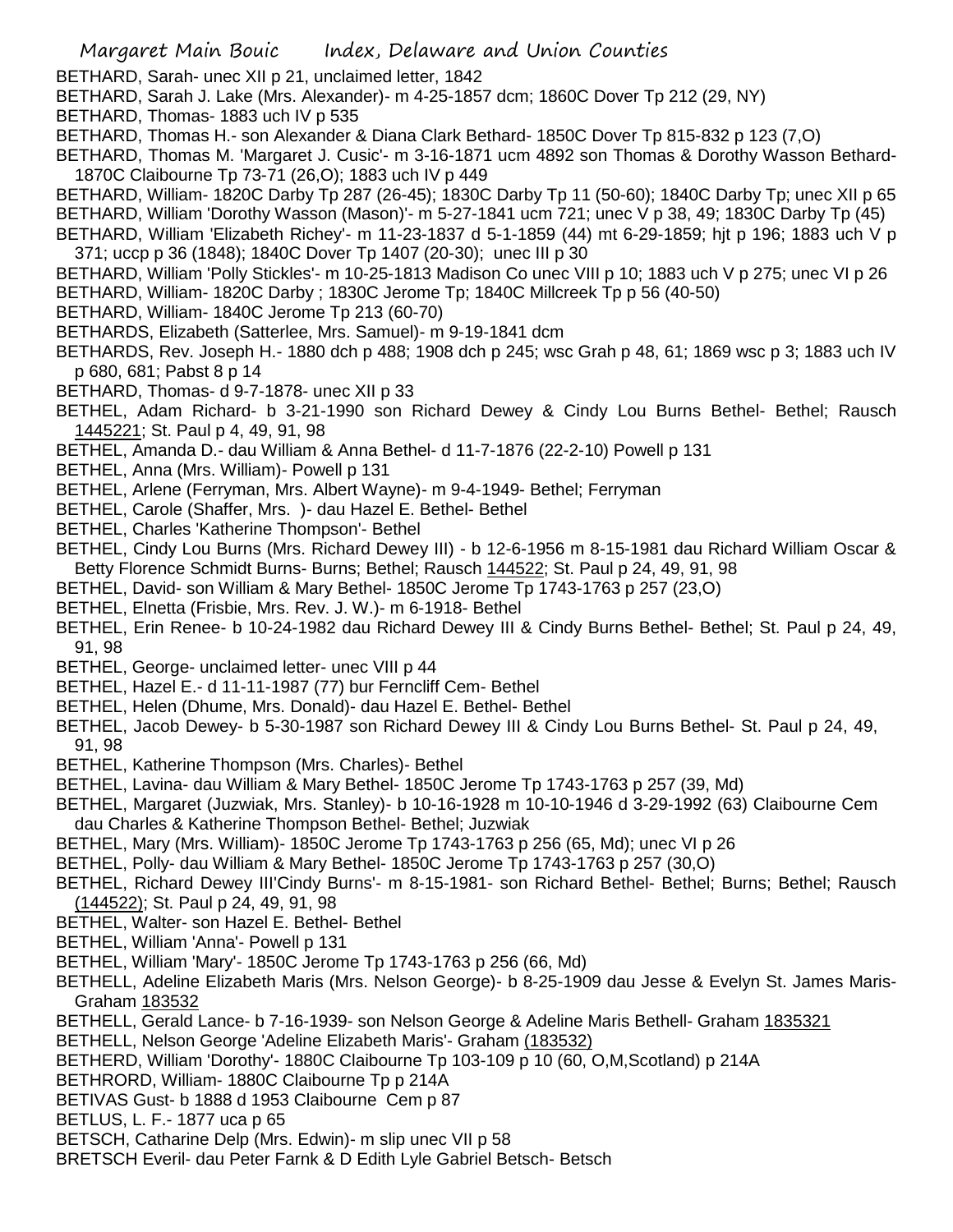- BETSCHE.BETSCH, Edith Lyle Gabriel (Chapman, Mrs. )(Mrs. Peter Frank)- b 1886 d 1967 Milford Cem Un Al p 46; dau Elmer E. & Charlotte M. Wood Gabriel- ped Harold A. Betsche 3; unec VI p 19
- BETSCHE, Edwin 'Catharine Delp'- m 4-15-1852 unec VII p 58
- BETSCHE, Harold A.'Leora Hatton'.- d 6-21-1989 (80)-son Peter Frank & Edith Lyle Gabriel Betsche- ped 1 #65; unec VI p 19, VIII p 1, IX p 13; delge III p 19, IV p 18, VIII p 1
- BETSCHE, Laryn- son Harold A. & Leora Hatton Betsch- Betsch
- BETSCH, Leora Hatton (Mrs. Harold)- b 8-23-1912 m 1-16-1930 dau Willard E. & Anna l. George Hattondelge III p 19 #166; delge IV p 18
- BETSCHE, Maria Barbara (Holzmuller, Mrs. Johann Wilhelm)- dcq Marguerite Hoffman Buxton 41
- BETSCHE, Peter Frank 'Edith Lyle Gabriel'- b 1881 d 1926 Milford Cem Un Al p 46; unec VI p 19; ped Harold A. Betsche 2
- BETSCH, Sondra- dau Harold A. & Leora Hatton Betsch- Betsch
- BETSKO, Erin- dau Stephen & Jacqueline Scott Betsko
- BETSKO, Jacqueline Scott (Mrs. Stephen)- dau Orbert & Dorene Scott -Betsko
- BETSKO, Kathy (Mrs. Stephen)- Betsko
- BETSKO, Robert Scott- b 4-14-1994 d 5-21-1994 (5wks) twin son Stephen & Jacqueline Scott Betsko- Betsko
- BETSKO, Stephen 'Jacqueline Scott'- son Stephen & Kathy Betsko- Betsko
- BETSKO, Stephen 'Kathy'- Betsko
- BETSKO, Stephen- b 4-14-1994 twin son Stephen & Jacqueline Scott Betsko- Betsko
- BETSON, Charles 'Harriet Newhouse Mealy'- Newhouse p 65 (1331)
- BETSON, Harriet Newhouse (Mealy, Mrs. Michael) (Mrs. Charles)- b 12-6-1823 m(1) 1-21-1841 (2) 12-2-1895 d 5-31-1907 bur Ill.- Newhouse p 65 1331
- BETT ?, Andrew- 1840C Allen Tp 771 (40-50)
- BETT, George F.- 1880C Millcreek Tp p 0155
- BETT, Joseph- nephew of Joseph & Sophia Crop- dcw Bk 2 p 354
- BETT, Levin- mayor Chillicothe- unec II p 11
- BETT, Moresham- heir of Joseph & Sophia Crop- dcw Bk 2 p 354
- BETT, Osborne- nephew of Joseph & Sophia Crop- dcw Bk 2 p 354
- BETTES, Mary Jane (Minshall, Mrs. Gideon)- unec XII p 7; ped Lynn Baldwin #344 25
- BETTES, Mary (Lewis, Mrs. Tilman)- m 12-12-1839 Madison Co unec IX p 18
- BETTHUREE, William- uccp p 2 (sec. 1823)
- BETTICE, Donna (Swain, Mrs. )- dau Charles K. & Nola D. Ferrell Bettice- Bettice
- BETTICE, Nola D. Ferrell (Mrs. Charles K.)- b 2-15-1913 d 6-13-1989 (76) Union Cem- sister of Willard Ferrell-**Bettice**
- BETTILYON, Alice Smith (Mrs. Gordon L.)- Weiser p 416
- BETTILYON, Alonzo Glen- b 7-20-1937 son Glen Weiser & Ruth Imajean Fuqua Bettilyon Weiser p 414
- BETTILYON, Aline Ruth (Webb, Mrs. Keneth Thomas)- b 7-17-1916 m 6-2-1939 son Verden Allen & Sarah Janet Winward Bettilyon -Weiser p 415
- BETTILYON, Allen Kyle 'Corrine Lael Smith'- b 3-6-1915 m 2-18-1938 son Verden Allen & Sarah Janet Winward Bettilyon - Weiser p 415
- BETTILYON, Bernard Elliot- b 7-20-1943 son Bernard Luther & Hope Sanford Bettilyon Weiser p 415
- BETTILYON, Bernard Luther 'Hope Sanford'- b 8-3-1910 m 12-28-1938 son Verden Allen & Sarah Janet Winward Bettilyon - Weiser p 415
- BETTILYON, Bertha Anna (Bordner, Mrs. Walter G.)- b 1877 d 9-4-1936 dau Carey & Mary Catharine Weiser-Weiser p 415
- BETTILYON, Betty Slates (Mrs. Charles D.)- b 12-20-1921 m 4-8-1938- Weiser p 414
- BETTILYON, Bonnie Lael- b 7-17-1940 dau Allen Kyle & Corrine Lael Smith Bettilyon Weiser p 415
- BETTILYON, Brint Allen- b 11-8-1943 son Verden E. & Julia Nadine Brinton Bettilyon Weiser p 416
- BETTILYON, Bruce Barton- b 8-23-1941 son Glen Weiser & Ruth Imajean Fuqua Bettilyon Weiser p 414
- BETTILYON, Calvert Leslie 'Ethel Estella Cook'- b 12-1-4-1903 m 5-30-1928 son George Barton & Jennie Eva McLaughlin Bettilyon - Weiser p 414
- BETTILYON, Carey 'Mary Catherine Weiser'- b 10-10-1847 d 2-11-1928- Weiser p 413
- BETTILYON, Charles D. 'Betty Slates'- b 8-19-1917 m 4-8-1938 son George Barton & Jennie Eva McLaughlin Bettilyon - Weiser p 414
- BETTILYON, Charles Rex- b 7-23-1941 son Charles D. & Betty Slates Bettilyon Weiser p 415
- BETTILYON, Chester William 'Grace Knouff'- b 7-19-1902 m 1-20-1927 son George Barton & Jennie Eva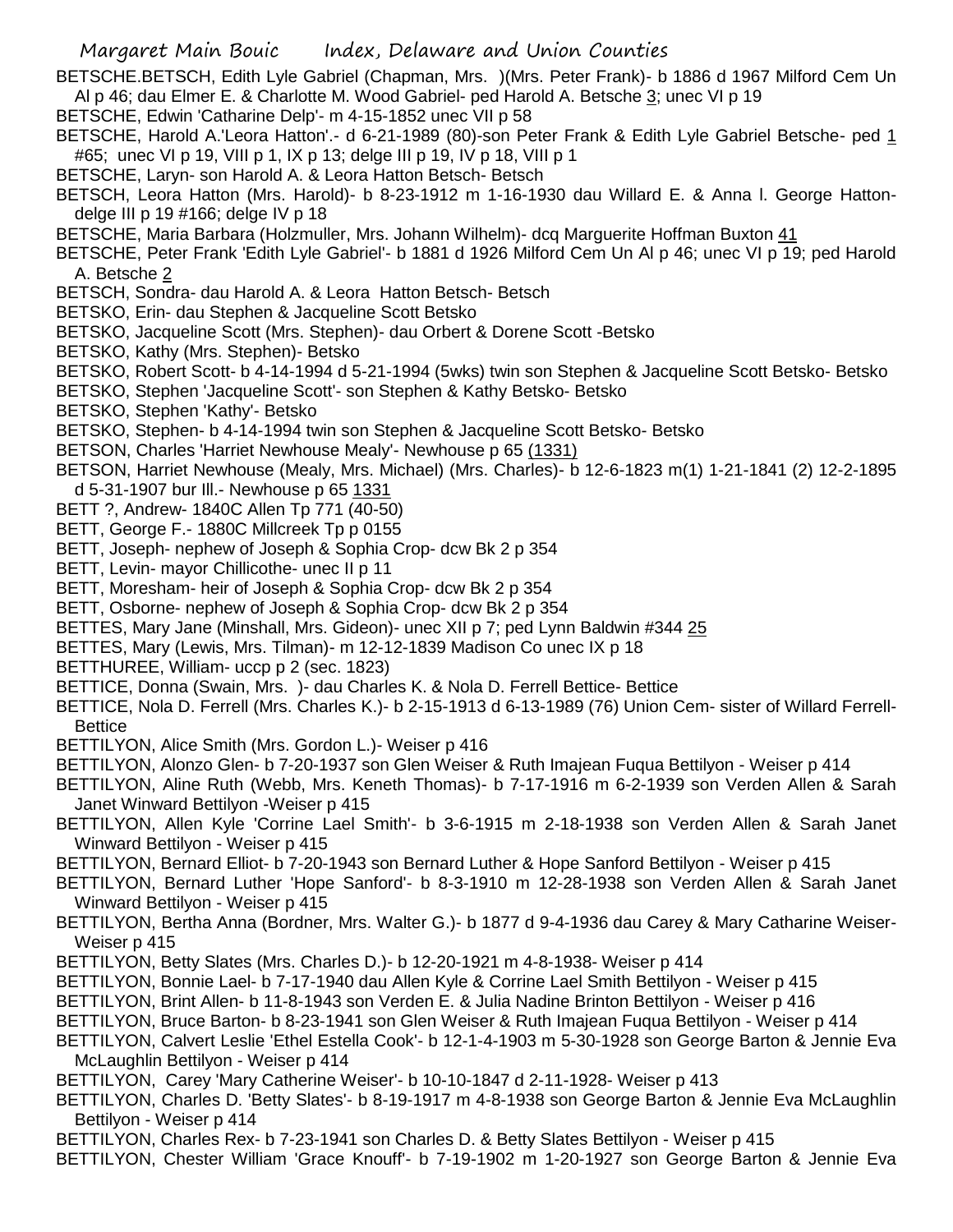McLaughlin Bettilyon - Weiser p 414

BETTILYON, Corrine Lael Smith (Mrs. Allen Kyle)- b 5-25-1915 m 2-18-1938- Weiser p 415

BETTILYON, Deloris Ann (Cavatta, Mrs. Anthony)- b 12-3-1939 m 8-1958 dau Charles D. & Betty Slates Bettilyon - Weiser p 414

BETTILYON, Donald Calvert 'Kay Elenor Townsend'- b 2-6-1931 m 11-1-1956 son Calvert Leslie & Ethel Estella Cook Bettilyon - Weiser p 414

BETTILYON, Ethel Estella Cook (Mrs. Calvert Leslie)- b 1-8-1903; m 5-30-1928- Weiser p 414

BETTILYON, Eva Mae (Lawson, Mrs. Denzel)- b 9-19-1935 m 8-5-1955- Weiser p 414

BETTILYON, George Barton 'Jennie Eva McLaughlin'- b 11-7-1875 m 2-23-1898- son Carey & Mary Catherine Weiser Bettilyon - Weiser p 413

BETTILYON, Glen Weiser 'Ruth Imajean Fuqwa'- b 11-29-1907 m 11-4-1934 son George Barton & Jennie Eva McLaughlin Bettilyon - Weiser p 414

BETTILYON, Gordon L. 'Alice Smith'- b 11-23-1884 son Carey & Mary Catherine Weiser Bettilyon - Weiser p 416

- BETTILYON, Grace Mildred (Cancila, Mrs. Anthony)(Shields, Mrs. H. Raymond)- b 1-21-1899 m 1-21-1922 div m 1-22-1930- dau George Barton & Jennie Eva McLaughlin Bettilyon - Weiser p 413
- BETTILYON, T. Grace Knouff (Mrs. Chestr William)- b 5-27-1908 m 1-20-1927- Weiser p 414
- BETTILYON, Hope Sanford (Mrs. Bernard Luther)- b 2-19-1912 m 12-28-1938- Weiser p 415
- BETTILYON, Janet Geneve- b 7-13-1956 dau Verden E. & Julia Nadine Brinton Bettilyon Weiser p 416
- BETTILYON, Jemima Jane- b 5-28-1882 dau Carey & Mary Catherine Weiser Bettilyon Weiser p 416

BETTILYON, Jennie Eva McLaughlin (Mrs. George Barton)- b 5-11-1874 m 2-23-1898- Weiser p 413

- BETTILYON, Judith Elizabeth- b 11-19-1944 dau Chester William & T. Grace Knouff Bettilyon Weiser p 414
- BETTILYON, Julia Nadine Brinton (Mrs. Verden E.)- b 3-24-1923 m 10-30-1942- Weiser p 415
- BETTILYON, Julia Nadine- b 1-31-1951 dau Verden E. & Julia Nadine Brinton Bettilyon Weiser p 416
- BETTILYON, Kay Elenor Townsend (Mrs. Donald Calvert)- b 12-21-1936- Weiser p 414
- BETTILYON, Linda Jane- b 11-9-1942 dau Charles D. & Betty Slates Bettilyon Weiser p 415
- BETTILYON, Mark Milton- b 11-16-1958 son Verden E. & Julia Nadine Brinton Bettilyon Weiser p 416
- BETTILYON, Mary Alice (Groh, Mrs. James Lawrence, Jr.)- b 10-7-1928 m 7-8-1948 dau Chester William & T. Grace Knouff Bettilyon - Weiser p 414
- BETTILYON, Mary Catharine Weiser (Mrs. Carey)- b 11-30-1851 m 11-1-1874 d 5-15-1921- dau George & Margaret Melick Weiser- Weiser p 413
- BETTILYON, Mary (Silvius, Mrs. Paul L.)(Shiffer, Mrs. John C.)- b 11-7-1886 m 11-7-1912, 2-20-1933 dau Carey & Mary Catharine Weiser Bettilyon - Weiser p 416
- BETTILYON, Michael James- b 10-2-1950 son Charles D. & Betty Slates Bettilyon Weiser p 415

BETTILYON, Minnie Mabel (Crawford, Mrs. Fred)- b 8-26-1880 m 10-22-1924 d 12-5-1956- dau Carey & Mary Catharine Weiser Bettilyon - Weiser p 416

BETTILYON, Miriam June (Steed, Mrs. Donald Robert)- b 6-10-1932 m 6-10-1953 dau Calvert Leslie & Ethel Estella Cook Bettilyon - Weiser p 414

- BETTILYON, Norman Patricia- b 5-31-1937 dau Chester William & T. Grace Knouff Bettilyon Weiser p 414 BETTILYON, Patricia Jean- b 8-7-1947 dau Charles D. & Betty Slates Bettilyon - Weiser p 414
- BETTILYON, Reed Lymon- b 2-5-1950 d 2-6-1950 son Verden & Julia Nadine Brinton Bettilyon Weiser p 416
- BETTILYON, Robert Elliott- b 1-17-1949 son Verden E. & Julia Nadine Brinton Bettilyon Weiser p 416
- BETTILYON, Ruth Elizabeth (Rinehart, Mrs. Donald Lee)- b 1-19-1929 m 12-24-1946- Weiser p 414

BETTILYON, Ruth Reary (Mrs. Walter C.)- b 7-10-1876- Weiser p 416

- BETTILYON, Sarah Janet Winward (Mrs. Verden Allen)- b 9-16-1886- Weiser p 415
- BETTILYON, Verden Allen 'Sarah Janet Winward'- b 11-10-1878 son Carey & Mary Catharine Weiser Bettilyon - Weiser p 414
- BETTILYON, Verden Allen II- b 6-12-1945 son Allen Kyle & Corrine Lael Smith Bettilyon Weiser p 415
- BETTILYON, Verden E. 'Julia Nadine Brinton'- b 12-18-1918 m 10-30-1942 son Verden Allen & Sarah Janet Winward Bettilyon - Weiser p 415
- BETTILYON, Verden Lee- b 3-18-1946 son Verden E. & Julia Nadine Brinton Bettilyon Weiser p 416

BETTILYON, Vicki Ann- b 6-5-1950 dau Allen Kyle & Corrine Lael Smith Bettilyon - Weiser p 415

- BETTILYON, Walter C. 'Ruth Reary'- b 1-26-1888 d 6-10-1958 son Carey & Mary Catharine Weiser Bettilyon Weiser p 416
- BETTIN, Dawn (Scheiderer, Mrs. Carl Walter)- b 10-1-1956 m 11-29-1986 dau Wayne Bettin- Bettin; Scheiderer; St. Paul p 33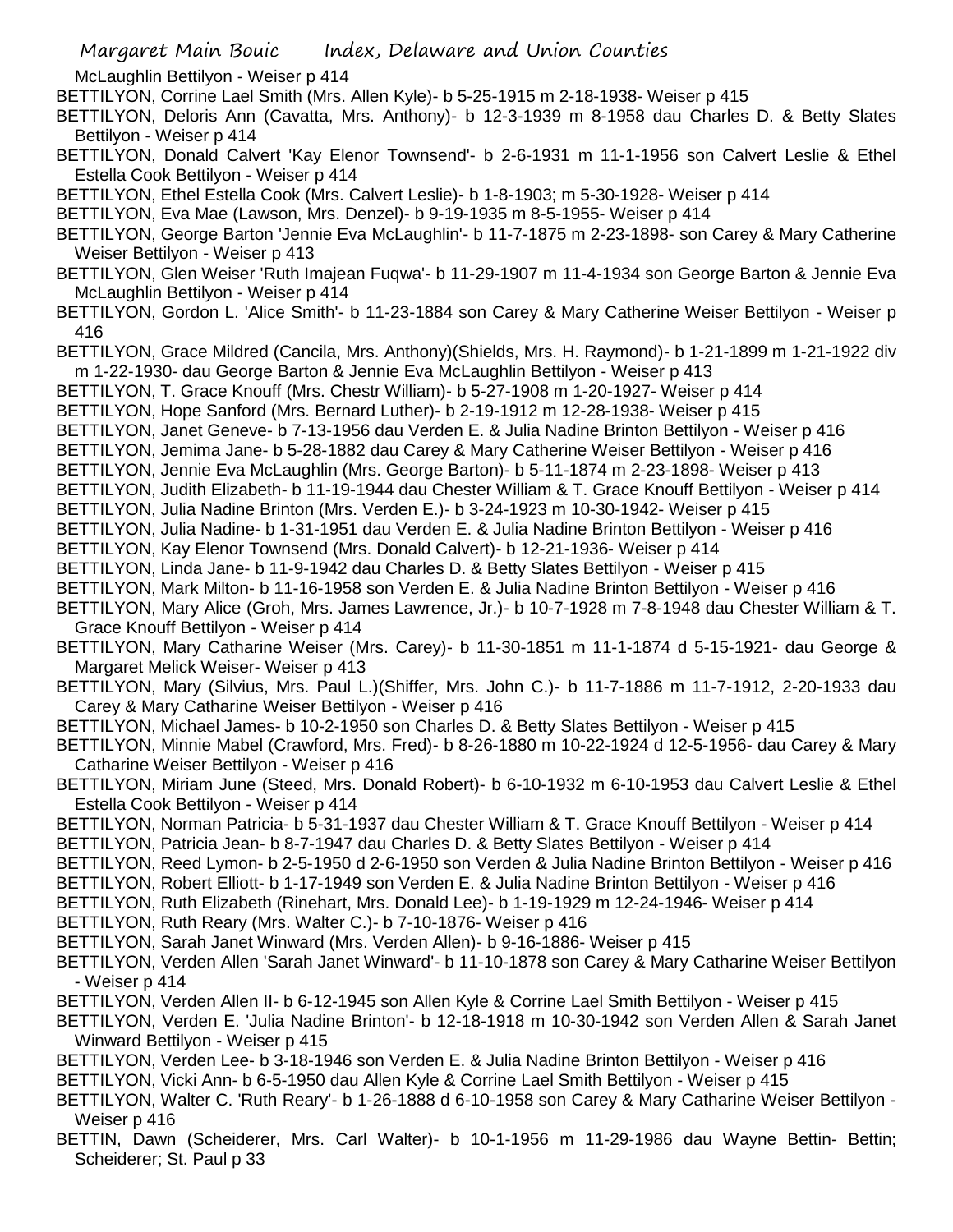- Margaret Main Bouic Index, Delaware and Union Counties
- BETTINGER, Connie (Mrs. Ronald H.)- 1971 dcd
- BETTINGER, Dennis 'Debbie'- son Wayne W. & Vera Bettinger- Bettinger
- BETTINGER, Ronald H. 'Connie'- 1971 dcd
- BETTINGER, Russell- brother Wayne Bettinger- Bettinger
- BETTINGER, Vera (Mrs. Wayne W.)- Bettinger-
- BETTINGER, Wayne W. 'Vera'- d 4-5-1985 (66) bur Alton Cem- Bettinger
- BETTIS, Albert 'Julia A. Main'- Asp (1488)
- BETTIS, Betty G. (Mrs. Edward)- 1975, 1979 ucd
- BETTIS, Edward 'Betty G.- 1975, 1979 ucd
- BETTIS, Flora (White, Mrs. George)- dau Albert & Julia A. Main Bettis- Asp 2196
- BETTIS, Gatty Timmons (Mrs. James)- m 8-19-1838 Madison Co unec IX p 17
- BETTIS, Greg- b 1959 son Edward & Betty G. Bettis- 1975, 1979 ucd
- BETTIS, James 'Gatty Timmons'- m 8-19-1838 Madison Co unec IX p 17
- BETTIS, Joseph 'Rebecca McKinney'- m 1-21-1841 Madison Co unec IX p 32
- BETTIS, Julia A. Main (Mrs. Albert)(Blythe, Mrs. Edward)- dau John Van Rensselaer & Jemima Harvey Main-Asp 1488
- BETTIS, Leonard- son Albert & Julia A. Main Bettis- Asp 2195
- BETTIS, Nancy (Nixon, Mrs. Allen)- m 1-16-1845 Madison Co unec X p 17
- BETTIS, Rebecca McKinney (Mrs. Joseph)- m 1-21-1841 Madison Co unec IX p 32
- BETTIS, Wilhemina- dau Albert & Julia A. Main Bettis- Asp 2197
- BETTLEYON, David Bryne- b 1-28-1957 son Lee & Doris Bollinger Bettleyon- Weiser p 565
- BETTLEYON, Doris Bollinger (Mrs. Lee)- dau Clarnece E. & Lena Elizabeth Fenton Bollinger- Weiser p 565
- BETTLEYON, Lee 'Doris Bollinger'- b 4-18-1934- Weiser p 565
- BETTLEYON, Lee Ann- dau Lee & Doris Bollinger Bettleyon- Weiser p 565
- BETTS & WOOLRING- delge V p 35
- BETTS, Aaron 'Margaret'- b 2-1845- 1900C Allen Tp 97-101 p 5A (55,O,Va,O); m 12y
- BETTS, Alexander H. 'Elizabeth E. Nash'- b c 1835- Nash p 259
- BETTS, Angeline Alder (Mrs. John)- b 1828 d 1871 dau Jonathan & Mary Blont Alder- unec II p 23
- BETTS, Anna (Weiser, Mrs. Henry)- Weiser p 85
- BETTS, Bert 'Edna Viola Hager'- m 12-18-1912- Genther p 204
- BETTS, Bertha- 1959 ucd
- BETTS, Carolyn- dau Emerson & Hazel Betts- 1949 ucd
- BETTS, Charles D. 'Myrtle A. Miller'- b 1893 d 1913- NM p 28
- BETTS, Cliffe Willoughby (Mrs. E. A.)- dau James & Rebecca Postle Willoughby- 1915 uch p 1091
- BETTS, Cyrus 'Flora Protsman'-d 1857 son William & Susan Andrews Betts- Nash 295, 301
- BETTS, Daniel b 1978 son Daniel F. & Margaret L. Betts- 1979, 1981 ucd
- BETTS, Daniel F. 'Margaret L.'- 1979, 1981 ucd
- BETTS, Donna- b 1969 dau Daniel F. & Margaret L. Betts- 1979, 1981 ucd
- BETTS, E. A. 'Cliffe Willoughby'- 1915 uch p 1091
- BETTS, Edythe Beagle (Mrs. Frank)- b 2-25-1914 d 1-7-1992 (77) bur Nelsonville- dau George & Oma Martin Beagle- Betts
- BETTS, Edna Viola Hager (Mrs. Bert)- b 3-27-1896 m 1-17-1926 dau Charles Onlynthius & Martha Wolford Hager- Genther p 204
- BETTS, Elizabeth E. Nash (Mrs. Alexander H.)- b 11-19-1837 d 1-26-1922 dau George B. & Elizabeth McDaniel Nash- Nash p 259
- BETTS, Ella (Hain, Mrs. John b.)- unec VIII p 30
- BETTS, Emerson 'Hazel'- 1949 ucd
- BETTS, Emery 'Nellie'- 1949 ucd
- BETTS, Emma Adeline McIntire (Mrs.Pern)- b 1883 m 1900 d 1918- dau Jerome & Margaret Caroline Phillips McIntire- Phillips p 102, 103
- BETTS, Eris- son Larry & Pamela McAllister Betts- James Bell 12551112
- BETTS, Fanny- b 6-14-1873 Delaware Town dau C. F. & Sarah Billingsley Betz- dcb
- BETTS, Flora (McClintock, Mrs. )- dau Cyrus & Flora Protsman Nash- Nash p 297, 300
- BETTS, Flora Protsman (Mrs. Cyrus) (Morrison, Mrs. James B.)- Nash p 295
- BETTS, Frank 'Edythe'- d 1956- Betts
- BETTS, George- d Tuesday, mt 1-30-1889, abstract p 5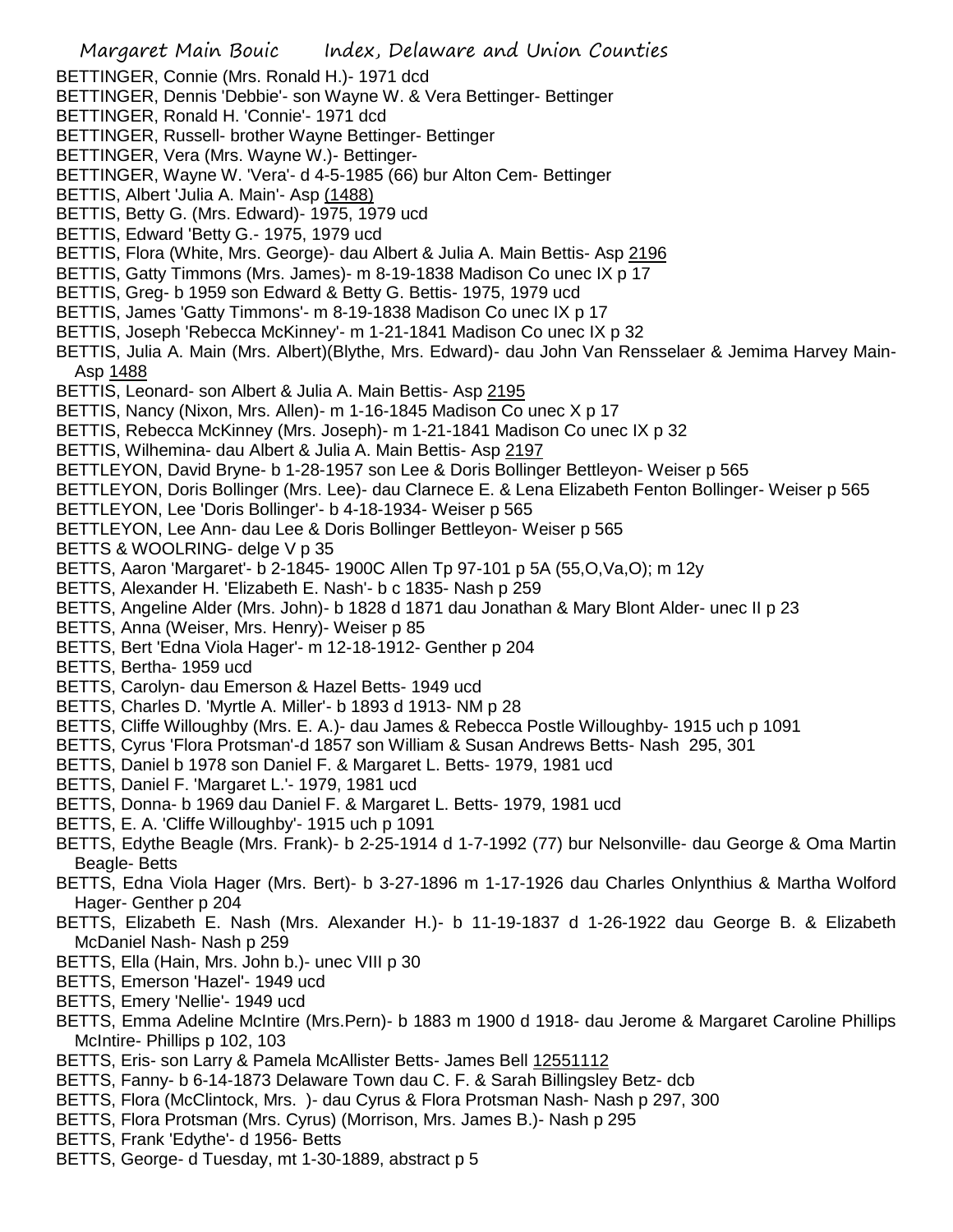BETTS, Glenn Scott- b 1911 d 1913- son Pern & Emma Adeline McIntire Betts- Phillips p 103

- BETTS, Hazel (Mrs. Emerson)- 1949 ucd
- BETTS, Heidi Leigh- b 5-29-1976 dau Larry & Pam McAllister Betts- Betts; James Bell 12551111
- BETTS, Henry O. 'Jane A. Lang'- b 6-29-1844 d 12-8-1911- dcc Daniel Bowen 30
- BETTS, Jane A. Lang (Mrs. Henry O.)- b 6-30-1844 d 2-10-1927- dcc Daniel Bowen 31
- BETTS, Jeanette- b 1974 dau Daniel F. & Margaret L. Betts- 1979, 1981 ucd
- BETTS, Joan- dau John J. & Martha L. Mercer Betts- Betts
- BETTS, John- Powers Pat p 47
- BETTS, John- Betts
- BETTS, John 'Angeline Alder'- unec II p 23, VIII p 29
- BETTS, John J. 'Martha L. Mercer'- m 1950- Betts
- BETTS, Joseph A.-1850C Delaware Town 1004 (16,O)
- BETTS, Joshua Lee- b 5-3-1973 son Larry & Mary Kathe Betts- Longbrake p 95
- BETTS, Juan Mercer- b 4-5-1960- son John Betts- Betts
- BETTS, Julia (Rider, Mrs. James)- (77-1894)-1908 dch p 762; dumch p 488; dcc Leonard Smart 15
- BETTS, Larry 'Mary Kathe'- m 7-3-1968- Longbrake p 95
- BETTS, Larry 'Pam McAllister'- Betts; James Bell (1255111)
- BETTS, Lee- son Emery & Nellie Betts- 1949 ucd
- BETTS, Lee- son Alexander H. & Elizabeth E. Nash Betts- Nash p 260
- BETTS, Lee A.- b 3-29-1925 d 10-26-1963 son Thomas & Nellie Betts- Betts; 1959 ucd
- BETTS, Margaret (Mrs. Aaron)- b 9-1854 m 12y, no ch 1900C Allen Tp 97-101 p 5A (-,O,O,O)
- BETTS, Margaret L. (Mrs. Daniel F.)- 1979, 1981 ucd
- BETTS, Margaret Jane (Weaver, Mrs. Charles Oscar)-b 1869 m 1903 d 1940- Weaver (126(12))
- BETTS, Marion 'Vera Harden'- b 9-1913 m 8-23-1935 son Bert & Viola Hager Betts- Genther p 204
- BETTS, Marsha Lou (Keefer, Mrs. James F.)- dau Frank & Edythe Betts- Betts
- BETTS, Martha L. Mercer (Mrs. John J.)- b 4-11-1931 m 1950 d 6-23-1975 Oakdale Cem dau Chester & Ocie Carpenter Mercer- Betts
- BETTS, Mary C- b 1912 d 1922 NM p 28 dau Charles C. & Myrtle Miller Betts
- BETTS, Mary Gertrude (Widdowson, Mrs. Joseph C.)- b 11-23-1869 d 5-19-1911 dau Henry O. & Jane A. Lang Betts- dcc Daniel Bowen 15
- BETTS, Mary Kathe (Mrs. Larry)- b 6-10-1948 m 7-3-1968 dau Bernard & Roberta Loveless Kathe- Longbrake p 95
- BETTS, Nancy- dau Emery & Nellie Betts- 1949 ucd
- BETTS, Nellie (Mrs. Emery)- 1949 ucd
- BETTS, Nellie (Mrs. Thomas)- 1959 ucd
- BETTS, Oscar- son Alexander H. & Elizabeth E. Nash Betts- Nash p 260
- BETTS, Pam McAllister (Mrs. Larry)- Betts; James Bell 1255111
- BETTS, Pern 'Emma Adeline McIntire'- b 1900- Phillips p 103
- BETTS, Sandra Jean La Hugh (Mrs. Terry Flynn)- m 8-21-1970 dau Betty La Hugh- Betts
- BETTS, Sharon Kay- d 1959 (16) bur Nelsonville- dau Frank & Edythe Betts -Betts
- BETTS, Susan Andrews (Mrs. William)(Nash, Mrs. Isaac)- Nash p 294
- BETTS, Susan Ann- b 4-14-1975 dau Larry & Mary Kathe Betts- Longbrake p 95
- BETTS, Suzzanne- b 1974 dau Daniel F. & Margaret L. Betts- 1979, 1981 ucd
- BETTS, Terry Flynn 'Sandra Jean La Hugh'- m 8-21-1970 son John J. & Martha L. Mercer Betts- Betts
- BETTS, Thomas 'Nellie'- Betts
- BETTS, Bera Harden (Mrs. Marion)- m 8-23-1935- Genther p 204
- BETTS, Victoria- b 1967 dau Daniel F. & Margaret L. Betts- 1979, 1981 ucd
- BETTS, Viola- b 1863 dau Alexander H. & Elizabeth E. Nash Betts- Nash p 260
- BETTS, Viola May- b 8-24-1937 dau Marion & Vera Harden Betts- Genther p 204
- BETTS, William 'Susan Andrews'- Nash p 295
- BETTS, William C.- b 1865 son Alexander H. & Elizabeth E. Nash Betts- Nash p 260
- BETTY, Adam 'Hannah'- 1860C Allen Tp 776-783 p 107 (61, Va)
- BETTY, Frederick- son Adam Betty- 1860C Allen Tp 776-783 p 107 (15,O)
- BETTY, Hannah (Mrs. Adam)- 1860C Allen Tp 776-783 p 107 (39, NJ)
- BETTY, Jenette- dau Adam & Hannah Betty- 1860C Allen Tp 776-783 p 107 (1,O)
- BETTZ, Caroline (Milligan, Mrs. Samuel)- m 11-7-1850 ucm 1598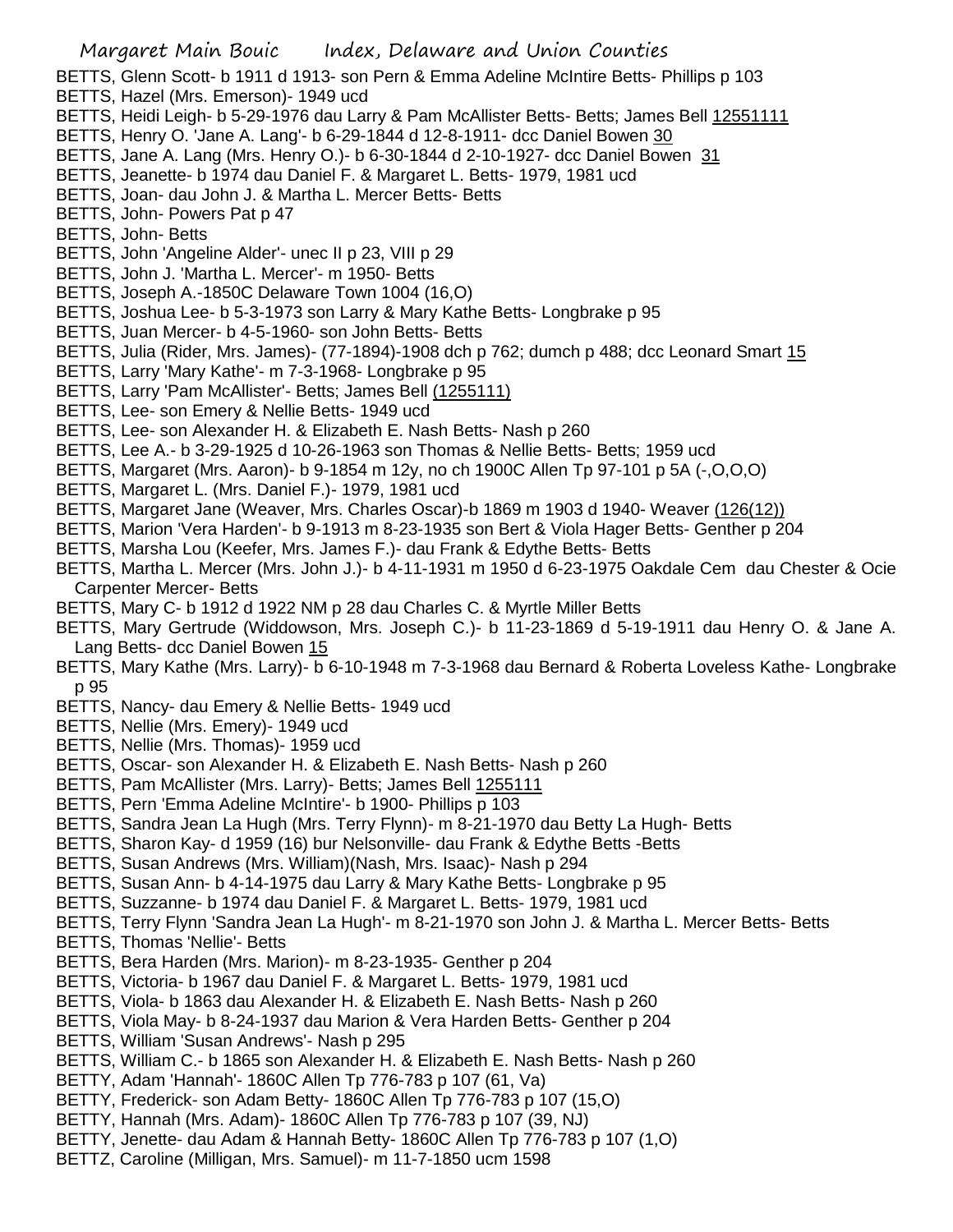BETZ & WOOLRING- Delge V p 35

- BETZ, Ada Kehl (Mrs. Pierce)(Musser, Mrs. Thomas O.)- dau Peter & Ellen Beck Kehl- Weiser p 621
- BETZ, Bertha- 1959 ucd
- BETZ, Betty K. (Schmelzer, Mrs. Homer Edsel)- b 11-30-1922 m 10-22-1939 d 11-21-1989 Claibourne Cemdau Grover L. & Florence Naomi Byers Betz- Schmelzer; Betz
- BETZ, Beulah- unec III p 20
- BETZ, Carmi- son Pierce & Ada Kehl Betz- Weiser p 621
- BETZ, Carry Luella Maxwell (Mrs. Otto Christian)- b 6-23-1886 m 8-22-1912- dau Charles Aquilla & Sallie Rabold Maxwell- Weiser p 732
- BETZ, C. F.- 1876 Oak Grove Cem Powell p 427
- BETZ, Cheryl Kay- b 9-3-1948 dau James Robert & Naomi Marie Cadle Betz- Weiser p 732
- BETZ, Cynthia Darlene- b 10-8-1946 dau James Robert & Naomi Marie Cadle Betz- Weiser p 732
- BETZ, Denver- son Pierce & Ada Kehl Betz- Weiser p 621
- BETZ, Donna (Porter, Mrs. L. A.)- dau Grover L. & FLorence Naomi Byers Betz- Betz
- BETZ, Fanny- b 6-14-1873 Delaware Town dau C. F. & Sarah Billingsley Betz- dcb
- BETZ, Florence Naomi Byers (Mrs. Grover L.)- Betz
- BETZ, Grace- unec III p 20
- BETZ, Grover L. 'Florence Naomi Byers'- Betz
- BETZ, inf dau 1967 Maskill Cem lptw p 94
- BETZ, Irma Louise (Weiser, Mrs. Herbert Raymond)- b 11-16-1899 m 6-2-1919 d 3-18-1953- Weiser p 267
- BETZ, James Robert 'Naomi Marie Cadle''Margie Jean Myers'- b 4-19-1919 m 12-16-1945 (2) 5-16-1953- son Otto Christian & Carry Luella Maxwell Betz- Weiser p 732
- BETZ, Judy Marie- b 10-28-1955 dau James Robert & Margie Jean Myers Betz- Weiser p 732
- BETZ,June (Greathouse, Mrs. Thomas)- dau Grover L. & Florence Naomi Byers Betz- Betz
- BETZ, Lillian Margaret Longberry (Mrs. William)- dau Thomas Jefferson & Blanche Tonguet Longberry- 1985 uch p 92
- BETZ, Margie Jean Myers (Mrs. James Robert)- b 11-24-1930 m 5-16-1953- Weiser p 732
- BETZ, mother 1876 Oak Grove Cem Powell p 427
- BETZ, infant 1873 Oak Grove Cem Powell p 427
- BETZ, infant 1876 Oak Grove Cem Powell p 427
- BETZ, infant dau 1967 Maskill Cem- lptw p 94
- BETZ, Naomi Marie Cadle (Mrs. James Robert)- b 2-8-1924 m 12-16-1945- Weiser p 732
- BETZ, Otto Christian 'Carry Luella Maxwell'- b 1-15-1881 m 8-22-1912 d 2-25-1957- Weiser p 732
- BETZ, Paula Hentze (Mrs. )- dau Dan & Dorothy Hentze- 1985 uch p 23
- BETZ, Ruth (Wright, Mrs. Jay W.)- dau Grover L. & FLorence Naomi Byers Betz- Betz
- BETZ, Vera Viola (McDaniel, Mrs. John)- b 1-28-1914 m 4-5-1944 dau Otto Christian & Carry Luella Maxwell Betz- Weiser p 732
- BETZ, William 'Lillian Margaret Longberry'- 1985 uch p 92
- BETZER, Agnes- dau Leander & Elizabeth Black Betzer- Newhouse p 10 12324
- BETZER, Charles E.- son Leander & Elizabeth Black Betzer- Newhouse p 10 12322
- BETZER, Elizabeth Black (Mrs. Leander)- b 10-10-1818 dau Joseph & Pleasant Newhouse Black- Newhouse p 10 1232
- BETZER, George W.- son Leander & Elizabeth Black Betzer- Newhouse p 10 12321
- BETZER, Leander 'Elizabeth Black'- Newhouse p 10 (1232)
- BETZER, William- son Leander & Elizabeth Black Betzer- Newhouse p 10 12323
- BETZING, Eva (Johnson, Mrs. Guy)- b 1880 d 1957- 1985 uch p 82
- BEUCHLE, Carolyn- b 2-23-1952 dau Fred & Louise Muggio Beuchle- Weiser p 828
- BEUCHLE, Fred 'Louise Muggio'- m 11-27-1946- Weiser p 827
- BEUCHLE, Louise Muggio (Mrs. Fred)- dau Cataldo & Violet Dressler Muggio- Weiser p 827
- BEUCHLE, Rebecca Ann- b 5-19-1956 dau Fred & Louise Muggio Beuchle- Weiser p 828
- BEUERLEIN, Heather- b 1979 ch Michael J. Beuerlein- 1983 ucd
- BEUERLEIN, Michael J.- 1983 ucd
- BEULAN, Caroline (Mrs. Henry)- 1870C Jerome Tp 232-223 p 30 (22, Ger)
- BEULAN, Christena (Mrs. George)- 1870C Jerome Tp 231-222 p 30 (67, Ger)
- BEULAN, Emma- dau Henry & Caroline Beulan- 1870C Jerome Tp 232-223 p 30 (1.O)
- BEULAN, Frederick- son George & Christena Beulan- 1870C Jerome Tp 231-222 p 30 (21, Ger)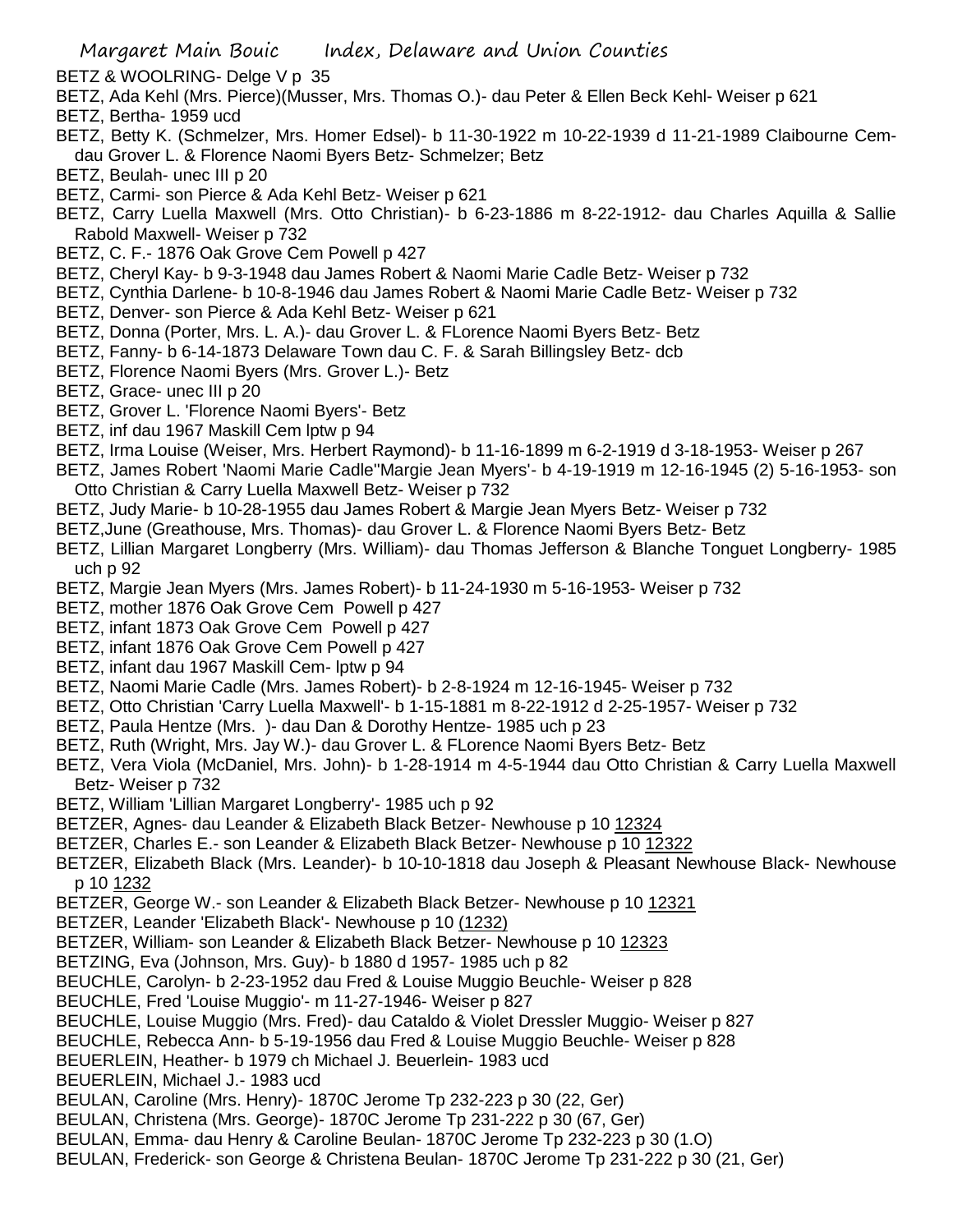- BEULAN, George 'Christena'- 1870C Jerome Tp 231-222 p 30 (61, Ger)
- BEULAN, Henry 'Caroline'- 1870C Jerome Tp 232-223 p 30 (30, Ger)
- BEUM---b 3-1-1887 Berkshire Tp son John F. & Lilly Tuttle Beum- dcb
- BEUM, Byron b 4-18-1887 Berkshire Tp son Douglas & Flora McNutty Beam- dcb
- BEUMAN, Jacob- delge X p 52; Ekelberry Ledger
- BEURET, Jules Wayne 'Patricia Louise Benton'- Newhouse (131432)
- BEURET, Kathleen Marie (Paquette, Mrs. Rudolph George)- b 1943 dau Jules Wayne & Patricia Louise Benton Beuret- Newhouse 13114322
- BEURET, Kevin Paul- b 1945 son Jules Wayne & Patricia Louise Benton Beuret- Newhouse 13114323
- BEURET, Dr. Lawrence John- b 1942 son Jules Wayne & Patricia Louise Benton Beuret- Newhouse 13114321
- BEURET, Mary Ann- b 1952 dau Jules Wayne & Patricia Louise Benton Beuret- Newhouse 13114324
- BEURET, Mary Louise- b d 1952 dau Jules Wayne & Patricia Louise Benton Beuret- Newhouse 13114325
- BEURET, Patricia Louise Benton (Mrs. Jules Wayne)- dau Dwight Omar & Gertrude Harris Benton- Newhouse 1311432
- BEUTEL (or Beniel)- b 6-16-1836 d 4-9-1948 St. John's Cem- D J Cem p 86
- BEUTELL, Cora D. (Mrs. )- d 12-6-1968 (84) bur Thompson Chapel- 1961 dcd; Beutell
- BEUTELL, Frank- b 5-1877; 1900C Leesburg Tp 252-255 p 11A (23,Ger,Ger,Ger)
- BEUTELL, Opal (Rea, Mrs. )- dau Cora D. Beutell- Beutell
- BEVAN, Mrs. delge X p 37; 1896
- BEVAN, Ann- dau Mary R. Evans- 1880C Sc Tp 345 (14,O)
- BEVAN, Anna May Stotts (Mrs. Wendel L. Sr.)- b 5-1-1920 m 1939- dau Roy & Laura Gruenbaum Stotts-Rausch 18232 II p 279, III 306
- BEVAN, Ann (Murphy, Mrs. Samuel Beatty)- dcc Christina Courter Ealy 61
- BEVAN, Anna- dau C. & M. d 2-11-1890 (23)- Old Welsh Churchyard Powell p 210
- BEVAN, Arthur C. 'Mary Edna Arthur'- b 8-8-1888 dcb m 6-1914-son Willard & Mollie Evans Bevan- Arthur; dpc p 101; Powers p 89
- BEVAN, Charles 'Mary R. Powell'- m 6-11-1865 dcm
- BEVAN, Charles -d 11-18-1875 (38-4-26) Old Welsh Churchyard Powell p 21- son David Sr. & Margaret Lewis Bevan-1908 dch p 536, 667; rtc p 8; 1850C Delaware Tp 1315 (12, Wales)
- BEVAN, Cheryl Ann- b 9-30-1952 dau Wendel L. Sr. & Anna May Stotts Bevan- Rausch 182322, II p 306
- BEVAN, Chester'Violet May Winston'- son Mollie Evans Bevan- Powers p 89; Bevan
- BEVAN, David- b 1964 son Paul Arthur & Nancy Nell Rose Bevan- 1969, 1971, 1980 dcd; engaged to Teri Mitchell
- BEVAN, David Sr. 'Margaret Lewis'-d 4-11-1879 (83y 1m) Old Welsh Churchyard Powell p 210- 1880 dch p 615, 616; 1908 dch p 536, 666 picture, 667; rtc p 8; rccp p 2; 1850C Delaware Tp 1315 (50, Wales); CCC Del Tp 1875; hadc p 117
- BEVAN, David Jr. 'Eliza Davis'- b 4-20-1829 d 1-12-1913 Powell p 210 Old Welsh Churchyard- son David Sr. & Margaret Lewis Bevan- 1880 dch p 615, 616; 1908 dch p 535, 667; rtc p 1,2,3,4,5,6,7,8,9,10; CCC Delaware Tp p 103( 1875); hadc p 119; 1850C Delaware Tp 1315 (21, Wales); 1880C Delaware Tp p 322A- delge III p 59
- BEVAN, David Willard- son David Jr. & Elizabeth Davis Bevan- 1908 dch p 668; hadc p 119
- BEVAN, Diana (Dinah)-b 1842 d 1926 Old Welsh Churchyard Powell p 210 dau David Sr. & Margaret Lewis Bevan- 1880 dch p 615; 1908 dch p 536, 667; rtc p 8,9,10; 1850C Delaware Tp 1315 (8, Wales)
- BEVAN, Edna (Pool, Mrs. Earl B.)- b 9-30-1903 m 7-3-1928- sister Everitt M. Bevan- Weiser p 19
- BEVAN, Edward James- son David Jr. & Eliza Davis Bevan- 1908 dch p 668; rtc p 8,9,10
- BEVAN, Eliza Davis (Mrs. David Jr.)- b 12-16-1829 d 10-25-1909 Old Welsh Churchyard Powell p 210- dau Thomas Davis- 1880 dch p 615; 1908 dch p 536, picture 666, 667; rtc 7,8,9
- BEVAN, Elizabeth Emma- dau David Jr. & Eliza Davis Bevan- 1908 dch p 688; rtc 7,8,9
- BEVAN, Emily- 1880C Delaware Tp p 326A
- BEVAN, Emma A.- d 4-13-1887 (22-10-7)- Old Welsh Churchyard-Powell p 210 dau David & Eliza Davis Bevan
- BEVAN, Emma E. grad Delaware HS 1882 delge VII p 6
- BEVAN, Emma May Tuite (Mrs. James)- b 9-4-1912 d 2-25-1993 (80)- Oak Grove Cem- dau William & Ada Brownsburger Tuite- Bevan
- BEVAN, Everett- b 1-11-1905 d 7-29-1989 (84) son Edward J. & Ethel Mooney Bevan dcb; Delaware Tp-Bevan; 1961 dcd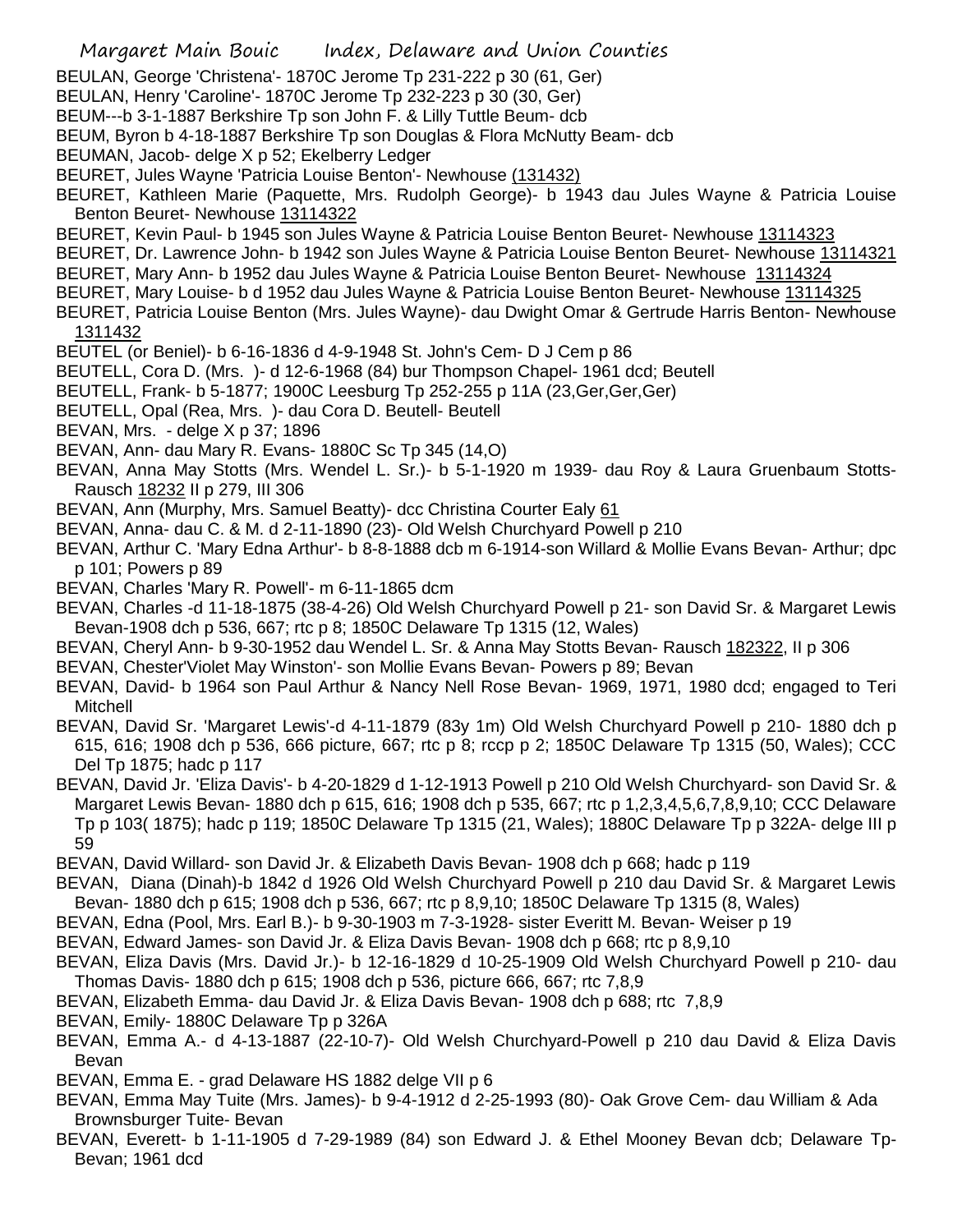- BEVAN, Gladys Aurelia Salada (Mrs. )- b 2-16-1927- Weiser p 339
- BEVAN, Mrs. Henry- delge X p 37
- BEVAN, Henry William- d 2-10-1971 (88) Oak Grove Cem l961, l969 dcd
- BEVAN, Howard- son & Gladys Aurelia Salada Bevan- Weiser p 339
- BEVAN, James- son Chester & Violet May Winston Bevan- Bevan
- BEVAN, James 'Emma May Tuite'- Bevan
- BEVAN, James 'Marguerite Simpson'-b 2-1-1833 Wales m 1879 d 2-28-1903 Asp (2397y-2); 1880 dch p 615; 1908 dch p 536, 667; 1976 dch p 50; dg 3-8-1903; rtc 8; naturalized 3-2-1859, delge VIII p 57; 1880C Delaware Tp p 332A
- BEVAN, Jim- 1976 dch p 47
- BEVAN, John- Pabst 2 p 5, 11
- BEVAN, Joyce Elaine Heilegman (Mrs. Wendel L. Jr.)- b 1941 m 1961- Rausch (182321), III 306
- BEVAN, Margaret Clara- b 5-25-1857 d 4-18-1911 Old Welsh Churchyard Powell p 210 dau David & Eliza Davis Bevan
- BEVAN, Margaret Lewis (Mrs. David Sr)- d 9-15-1861 (66 yrs)Old Welsh Churchyard Powell p 210; 1880 dch p 615, 616; 1908 dch p 535, 667; rtc 8; 1850C Delaware Tp 1315 (50, Wales)
- BEVAN, Margaret- d 4-19-1873 (45-4-3) Old Welsh Churchyard Powell p 21- dau David Sr. & Margaret Lewis Bevan- 1908 dch p 536, 667; rtc 8; 1850C Delaware Tp 1315 (22, Wales)
- BEVAN, Margaret Clara- dau David Jr. & Eliza Davis Bevan- 1908 dch p 667
- BEVAN, Marguerite Simpson (Mrs. James)- dau Edward & Nellie Grant Simpson- Asp 2397y-2;
- BEVAN, Mark- b 1966 dau Paul Arthur & Nancy Nell Rose Bevan- 1969, 1971, 1980 dcd
- BEVAN, Mary Edna Arthur (Mrs. Arthur C.)- m 6-1914 dau Edward Arthur- Arthur
- BEVAN, Mary E. Evans (Mrs. William)(Decker, Mrs. George)- b 1864 m(1) 10-26-1887 d 1946 dau John & Elizabeth Evans- opc 293
- BEVAN, Mary P.- rtc p 10; hadc p 119
- BEVAN, Mary R. Powell (Mrs. Charles)- m 6-11-1865 dcm
- BEVAN, Mary R.- 1880C Scioto Tp 345 p 294A (38,O); hadc p 23; CCC Delaware Tp 1849
- BEVAN, Michael- 1971 dcd
- BEVAN, Mike- delge IX p 16 (1929)
- BEVAN, M. & M. E. J.- Cunningham reunion- delge X p 8
- BEVAN, Mollie Evans (Mrs. )- Powers p 89
- BEVAN, Nancy Nell Rose (Mrs. Paul Arthur)- m 6-5-1960 dau James W. Rose- 1961, 1969, 1971, 1980 dcd ; Bevan
- BEVAN, Naomie Jean- b 11-24-1955 dau Wendel L. Sr. & Anna May Stotts Bevan- Rausch 182323, III p 306
- BEVAN, Paul Arthur 'Nancy Nell Rose'- m 6-5-1960 son Chester & Violet May Winston Bevan- Bevan; 1961, 1969, 1971, 1980 dcd
- BEVAN, Paul Michael 'Susan Marie Richardson'- b 1962 m 11-20-1982 son Paul Arthur & Nancy Nell Rose Bevan- l969, 1971 dcd; Bevan
- BEVAN, Raymond- son & Gladys Aurelia Salada Bevan- Weiser p 339
- BEVAN, Sharon- b 1971 dau Paul Arthur & Nancy Nell Rose Bevan- 1971, 1980 dcd
- BEVAN, Susan Marie Richardson (Mrs. Paul Michael)- m 11-20-1982 dau Carl Richardson- Bevan
- BEVAN, Violet May Winston (Mrs. Chester)- b 5-10-1902 m 3-26-1929 d 1-1-1991 Oak Grove Cem dau Edwin & Nora L. Artz Winston- Bevan; Winston 1515; Freshwater p 190; 1961, 1969, 1971, 1980 dcd
- BEVAN, Wendel L. Sr. 'Anna May Stotts'- b 12-20-1916 m 1939- Rausch (18232), II p 279, III p 306
- BEVAN, Wendel L. Jr. 'Joyce Elaine Heilegman'- b 1-1-1940 m 1961 son Wendell L. Sr. & Anna May Stotts Bevan- Rausch 182321 III p 306
- BEVAN, William- son David Sr. & Margaret Lewis Bevan- 1880 dch p 616; 1908 dch p 388, 535, 536, 667; rtc 1, 7,8,9,10; 1850C Delaware Tp 1315 (15, Wales); 1880C Delaware Tp p 326A
- BEVAN, William- son James Bevan- 1976 dch p 50
- BEVANS, Elizabeth (Mrs. Jonathan)- 1880C Paris Tp 123-126 p 13 (49,O,O,Va)
- BEVANS, Henrietta McCutcheon (Mrs. Jonathan B.)- m 1-1-1862 dcm
- BEVANS, James- 1850C Delaware Town 1092 (18, Wales)
- BEVANS, Jonathan B. 'Henrietta McCutcheon'Elizabeth (Tomlinson?)- m 1-1-1862 dcm 1880C Paris Tp 123-126 p 13 (46, O,Ind,Ind)
- BEVARD, Bernice M. (Mrs. Lee G.)- 1969, 1971, 1980 dcd
- BEVARD, Lee G. 'Bernice M.'- 1969, 1971 dcd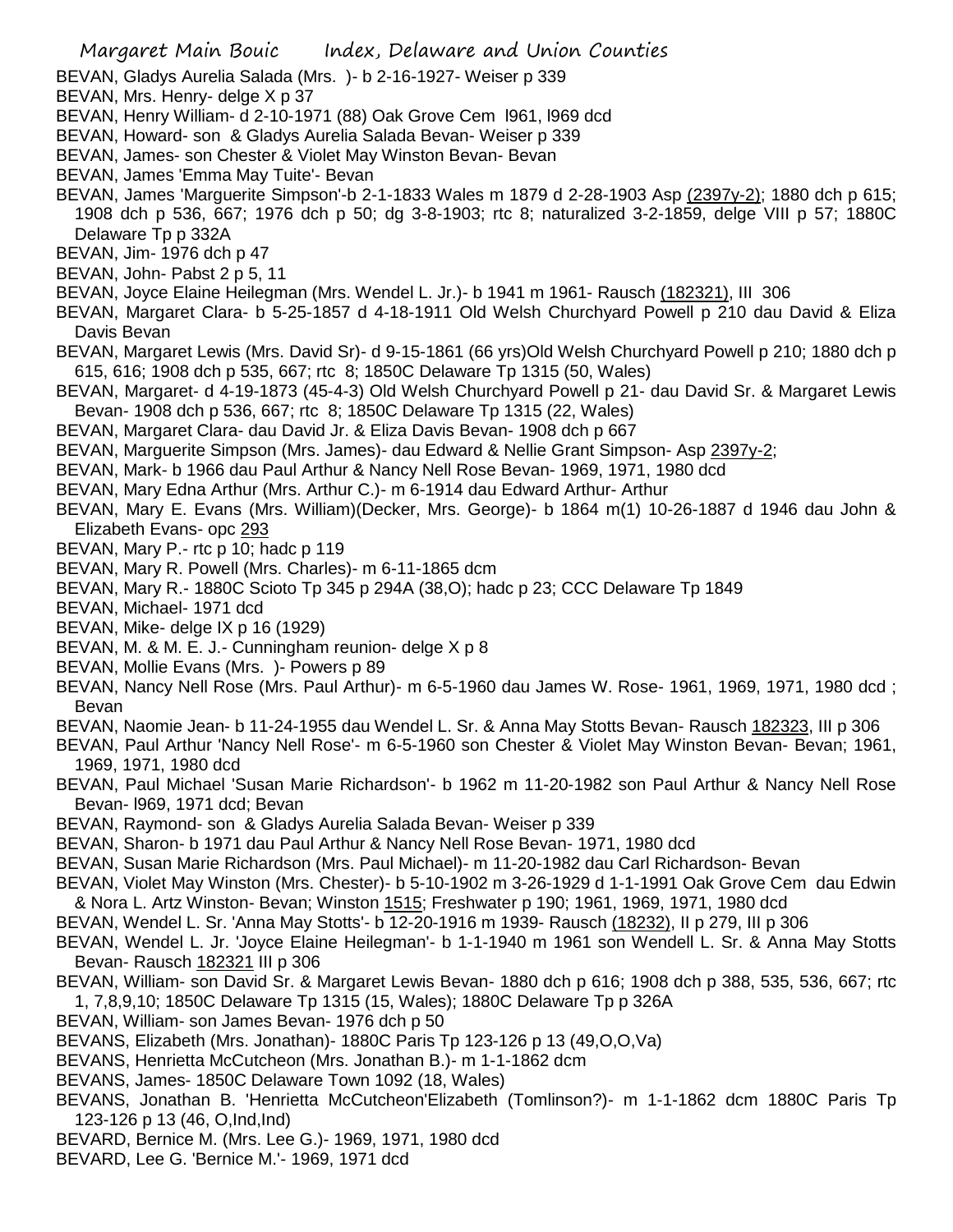Margaret Main Bouic Index, Delaware and Union Counties BEVEIN, George- unclaimed letter- unec X p 54 BEVELHYMER, Alta- 1961 dcd BEVELHYMER, Amanda E.- b 1850 d 1926 Raymond Cem lptw p 39 BEVELHYMER, Amelia C.- d 2-22-1867 (2-3-16) Fancher Cem Powell p 124 dau J. & M. Bevelhymer BEVELHYMER, Bernard E. 'Margaret'- son Orville & Flora Dell Brehm Bevelhymer- 1961, 1969, 1971, 1980 dcd; Bevelhymer BEVELHYMER, Betty (Moore, Mrs. John)- dau Orville & Flora Dell Bevelhymer BENELHYMER, Catharine A. Savage (Mrs. William)- m 7-17-1852 dcm BEVELHYMER, Charles E.- 1961 dcd BEVELHYMER, Christian- d 1-3-1875 (78-8-11) Fancher Cem Powell p 127 BEVELHYMER, Clement L. V.- d 11-26-1866 (2-10-8) Fancher Cem Powell p 124 son J. & M. Bevelhymer BEVELHYMER, Deborah (Mrs. Christian) d 5-30-1840 (40-8-12)or (40-3-19) Fancher Cem Powell p 126, 127 BEVELHYMER, Flora Dell Brehm (Mrs. Orville)-m 4-25-1909 d 3-26-1978 (88) 1961, 1969, 1971 dcd; Bevelhymer BEVELHYMER, Florence- 1961 dcd BEVELHYMER, Hannah (Mrs. Jacob A.)- d 1-9-1877 (27y) Fancher Cem Powell p 127 BEVELHYMER, Hariet- dau G. & M.- d 8-30-1852 (1-5-2) Prospect Cem Powell p 301 BEVELHYMER, Jennifer Lynn- b 12-26-1980 dau Roger Bevelhymer- Bevelhymer BEVELHYMER, Jerry- son Bernard E. & Margaret Bevelhymer- 1961 dcd (15) BEVELHYMER, J. Oreal- d 9-17-1869 (2-2-20) son J. & M. Bevelhymer- Fancher Cem Powell p 124 BEVELHYMER, Judy- dau Bernard E. & Margaret Bevelhymer- 1961 dcd (6), 1980 dcd BEVELHYMER, L.- 1880C Genoa Tp p 407C BEVELHYMER, Margaret (Mrs. Bernard E.)- 1961, 1980 dcd BEVELHYMER, Orville 'Flora Dell Brehm'- m 4-25-1909-1961,1969, 1971 dcd; Bevelhymer BEVELHYMER, Roger- Bevelhymer BEVELHYMER, Ruth- dau Bernard E. & Margaret Bevelhymer- 1961 dcd (12) BEVELHYMER, inf dau J. E. & V. D.- d 4-1-1882 (4d) Fancher Cem Powell p 131 BEVELHYMER, S.- 1908 dch p 455 BEVELHYMER, William 'Catharine A. Savage'- m 6-17-1852 dcm BEVELIN, Pearl- 1971 dcd BEVENSTINE, Betty J. (Stanley, Mrs. Jack)- m 11-11-1939- Weiser p 315 BEVER, ---family of Gale E. Smith- delge X p 41 BEVER, -- Asbury Cem lptw p 67 BEVER, Charles J. 'Minnie Grace Jones'- m 3-22-1899- Graham (12722) BEVER, Helen Charlene (Jenson, Mrs. Signard A.)- b 7-15-1904 dau Charles J. & Minnie Grace Jones Bever-Graham 127221 BEVER, Jacob- Ekelberry Ledger- delge X p 52 BEVER, Mrs. James L.- Powers Pat p 142 BEVER, Minnie Grace Jones (Mrs. Charles J.)- b 8-9-1872 m 3-22-1899 dau John Clark & Mary Lame Jones-Graham 12722 BEVEERIDE, Cadais Beebe- descendant of Roswell Caulkins- Pabst Pion I p 56 BEVERAGE, deborah L.- dau Jack & Roma Beverage- Beverage- engaged to Shon Dorsey BEVERAGE, Jack 'Roma'- Beverage BEVERAGE, Roma (Mrs. Jack)- Beverage BEVERIDGE, David James- b 8-3-1993 son Tracy & Vicki Ruth Beveridge- Beveridge BEVERIDGE, Dixie (Mrs. Kenneth)- Beveridge BEVERIDGE, Kenneth 'Dixie'- Beveridge BEVERIDGE, Tracy 'Vicki Ruth'- son Kennety & Dixie Beveridge- Beveridge BEVERIDGE, Vicki Ruth (Mrs. Tracy)- dau Art & Sue Ruth- Beveridge BEVERLIN, Emberson- d 6-4-1914 (30y) Horseshoe Bapt. Cem Powell p 284 BEVERLIN, Permelia- d 6-19-1914 (73y) Horseshoe Bapt. Cem Powell p 284 BEVERLY, Abby M.- b 5-23-1877 Delaware Town dau George G. & Clara Duyness Beverly- dcb; 1880C Taylor Tp 227-229 p 22 (3,O,O,O) BEVERLY, Ann- b 1970 dau Franklin D. & Janice Beverly- 1980 dcd BEVERLY, Arnold R 'Rhoda'- 1969, 1971, 1980 dcd; Beverly BEVERLY, Debra- b 1965- dau Franklin C. & Janice Beverly- 1980 dcd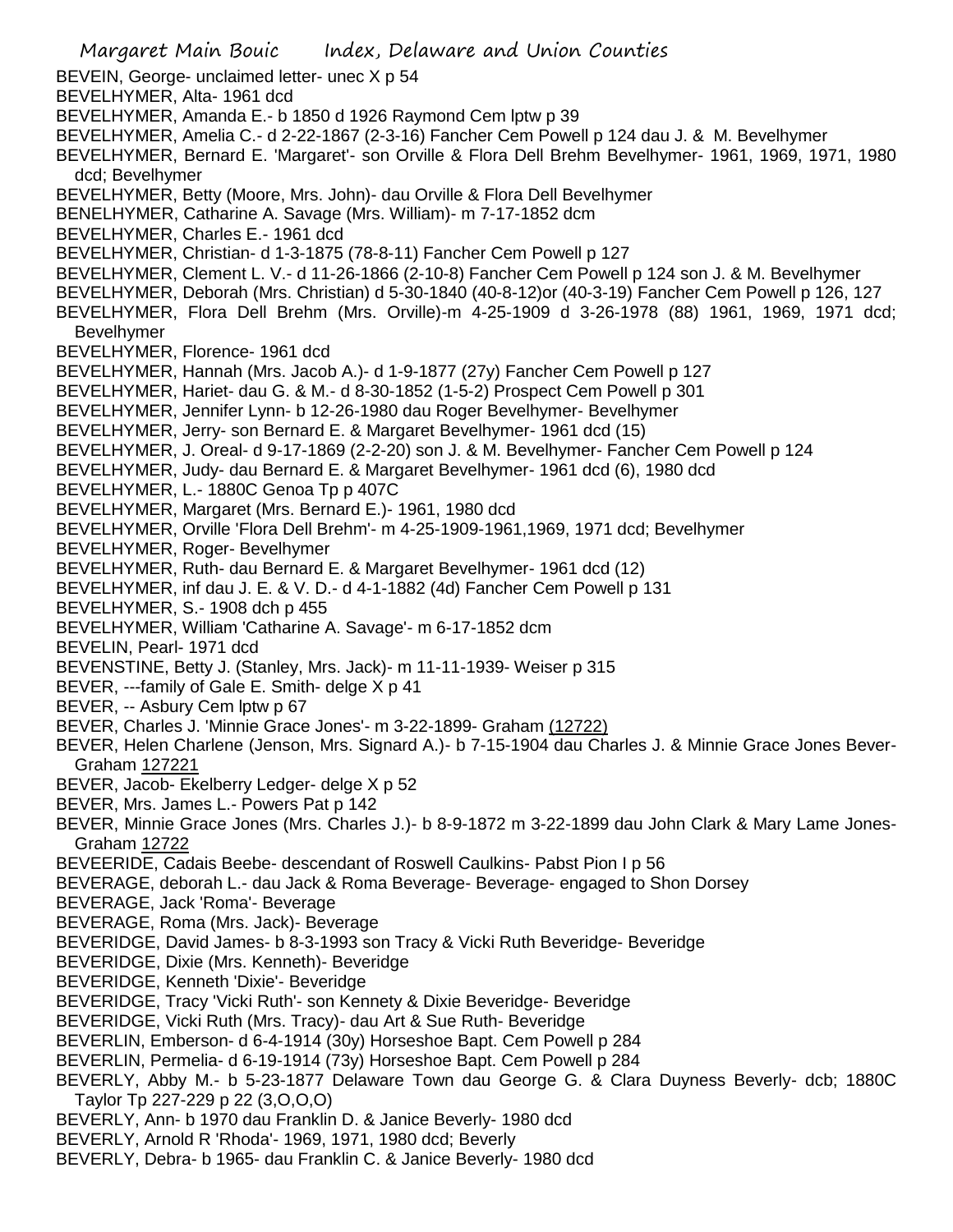- BEVERLY, Cheri- b 1963 dau Franklin D. & Janice Beverly- 1969, 1971, 1980 dcd
- BEVERLY, Clarah (Mrs. George)- 1880C Taylor Tp 227-229 p 22 (36,O,O,NJ)
- BEVERLY, Clark- son Lena Dix Beverly- Beverly
- BEVERLY, Elizabeth J. Chase (Mrs. Dr. P. F.) m 3-20-1855 dcm- dau Ira & Jane Wilcox Chase- 1880 dch p 821; 1908 dch p 636; mt 8-1-1860
- BEVERLY, Ella (Johnson, Mrs. John)- m 6-19-1872 ucm 5109
- BEVERLY, Frank- son George & Clarah Beverly- 1880C Taylor Tp 227-229 p 22 (6,O,O,O)
- BEVERLY, Franklin D. 'Janice'- 1969, 1971, 1980 dcd
- BEVERLY, Fred A.- b 1959 son Arnold R. & Rhonda Beverly- 1969, 1971, 1980 dcd; Beverly
- BEVERLY, George 'Clarah'- 1880C Taylor Tp 227-229 p 22 (24,O,Va,O) p 135A
- BEVERLY, Harold Lloyg- son Herbert J. Sr. & Hazel McVey Beverly- Beverly
- BEVERLY, Harry- b 3-24-1876 Delaware Town son George G. & Clar E. Beverly- dcb
- BEVERLY, Hazel R. McVay (Mrs. Herbert J. Sr.)- b 10-21-1916 d 9-26-1992 (75) bur Amanda Tp. Cem- dau Pearl & Martha Peters McVay- Beverly
- BEVERLY, Helen F. (Reese, Mrs. Tom)- dau Herbert J. Sr. & Hazel McVey Beverly- Beverly
- BEVERLY, Herbert J. Sr. 'Hazel McVey'- d 6-26-1990 (85) bur Amanda- beverly
- BEVERLY, Herbert Jr.- son Herbert J. Sr. & Hazel McVey Beverly- Beverly
- BEVERLY, James- b 1960 lived with Lee W. & Margaret L. Starke- 1971 ucd
- BEVERLY, Jane (Mrs. Arnold R.)- Beverly
- BEVERLY, Janice (Mrs. Franklin D.)- 1969, 1971, 1980 dcd
- BEVERLY, John- b 1962 son Franklin D. & Janice Beverly- 1980 dcd
- BEVERLY, Lawrence E.- son Herbert J. Sr. & Hazel McVey Beverly- Beverly
- BEVERLY, Lena Dix- d 9-1961 (88) bur Mlb.- Beverly
- BEVERLY, Linda M. (Hill, Mrs. George)- dau Herbert J. Sr. & Hazel McVey Beverly- Beverly
- BEVERLY, Mable- b 11-1-1886 Delaware Town du G. G. & Clara Dyner Bevirly dcb
- BEVERLY, Marie Burgess (Mrs. Mark)- Beverly
- BEVERLY, Marie Burgess (Mrs. Mark)- Beverly
- BEVERLY, Mark E.'Marie Burgess'- b 1962 son Arnold R. & Rhonda Beverly- 1969, 1971, 1980 dcd; Beverly
- BEVERLY, Martha (Dicken, Mrs. Richard)- dau Herbert J.,Sr. & Hazel R. McVay Beverly- Beverly
- BEVERLY, Mindy K.- sau Arnold R. Beverly- Beverly
- BEVERLY, Dr. Philander F. 'Elizabeth Jane Chase)- 1880 dch p 821; 1908 dch p 636; hjt p 45, 192, 200; 1915 uch p 169; 1883 uch V p 278; mt 8-1-1860; Lelsey Jones letter
- BEVERLY, Rhonda (Mrs. Arnold R.)- d 1982- 1969, 1971, 1980 dcd
- BEVERLY, Richard- 1880C Allen Tp 116-125 p 13 (25,O,O,O) p 0056
- BEVERLY, Taylor Edward- b 6-28-1988 son Mark & Marie Burgess Beverly- Beverly
- BEVERLY, Timothy Ray- b 1968 d 9-22-1985 (17) bur Berlin Cem- son Arnold R. & Rhoda Beverly- Beverly; 1980 dcd
- BEVERLY, Viola E.- d 7-28-1860 (2 1/2 y) dau Philander F. & Elizabeth Chase Beverly- mt 8-1-1860
- BEVERLY, Wanda M. (Garrett, Mrs. Doyle)- dau Herbert J. Sr. & Hazel McVey Beverly- Beverly
- BEVIER, George 1845 unclaimed letter unec XI p 15
- BEVIER, Lynn H.- d 1-18-1967(28) son William L. & Nancy BeVire- grandson Frank & Effie Holt- bur Marlborough- BeVier
- BEVIER, Nancy (Mrs. William L.)(Wikingstad, Mrs. )- BeVier
- BEVIER, William L. 'Nancy'- BeVier
- BEVIL, Joseph- 1908 dch p 388
- BEVILLMER, Maud E.- b 8-13-1874 Genoa Tp dau Samuel & Mary Mahaffey Bevillmer- dcb
- BEVIN, Ezra 'Phebe Gray'- m 5-13-1842 Madison Co unec IX p 56
- BEVIN, Phebe Gray (Mrs. Ezra)- m 5-13-1842 Madison Co unec IX p 56
- BEVIN, Capt. Phillip D.- Pabst 1 p 1
- BEVIN, Thomas H.- b 1-29-1882 Berkshire Tp son John f. & Lilly J. Tuttle Bevin- dcb
- BEVINGTON, Arlene McMahon (Mrs. Willim Tyler)- b 1-5-1942 m 6-8-1963 d 5-27-1994 (52) Oakdale Cem -
- dau Paul Joseph & Helen Boesch McMahon- Bevington; 1991 ucd
- BEVINGTON, Charlee Hathaway (Mrs. William Tyler)- Bevington
- BEVINGTON, William Tyler 'Arlene M.'- m 6-8-1963- Bevington; 1991 ucd
- BEVINGTON, William Tyler 'Charlee Hathaway'- son William Tyler & Arlene McMahon Bevington- Bevington BEVINS,---family of Russell Sage #307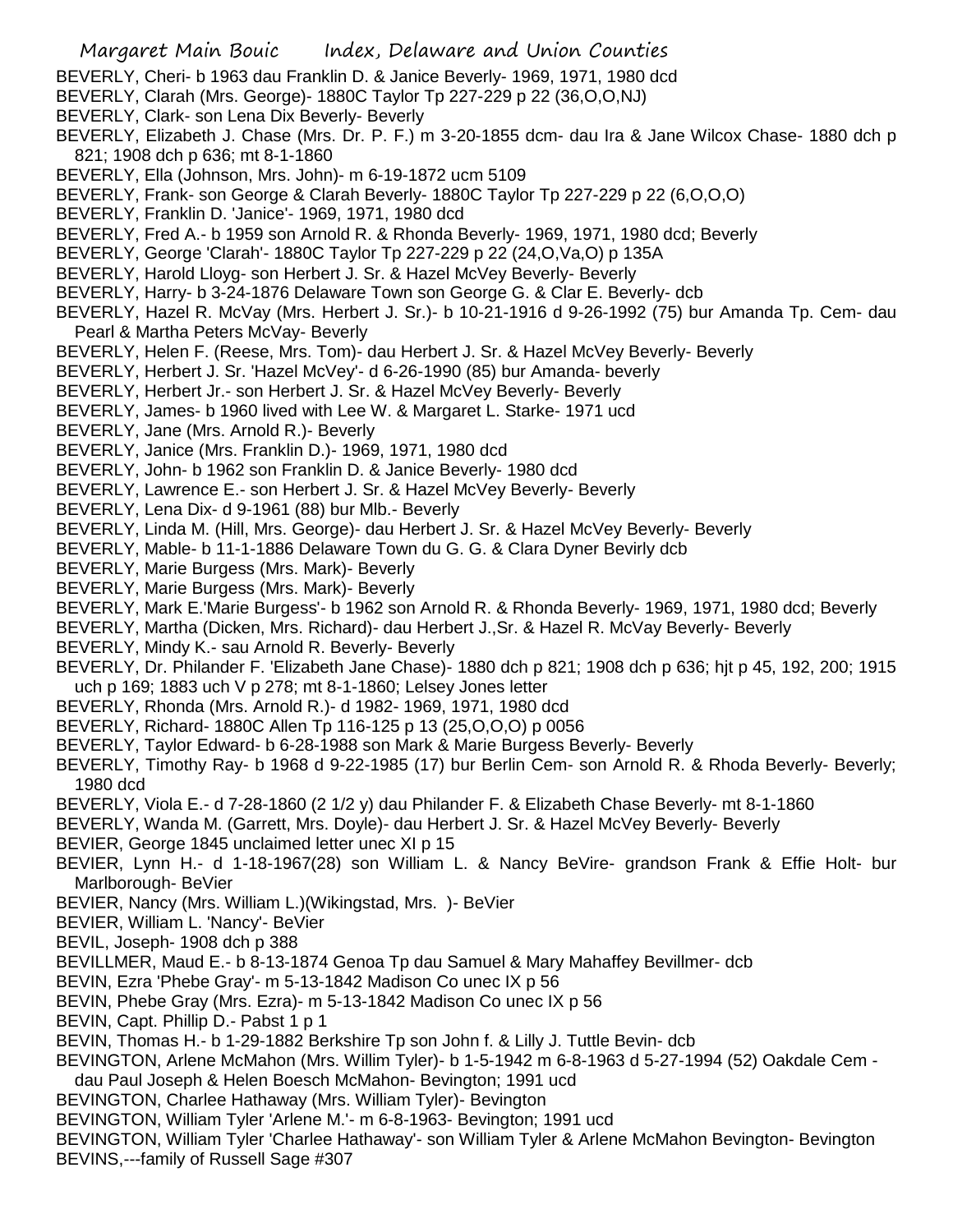BEVINS, Clarence- brother Robert F. Bevins- Bevins

- BEVINS, David Major 'Oma Blanche Ditmars'- b 9-30-1887 m 12-28-1906- Weiser p 117
- BEVINS, Delores Ann (Chaffin, Mrs. )-b 1961 dau Robert F. & Ruth Bevins- 1969 dcd; 1973, 1975, 1979, 1981, 1983 ucd; Bevins
- BEVINS, Herbert- brother Robert F. Bevins- Bevins
- BEVINS, Herbert Gene- b 1958 son Robert F. & Ruth Bevins-1969, 1980 dcd, 1973, 1975, 1979, 1981, 1983 ucd; Bevins
- BEVINS, Ida Lena Amy- b 5-16-1979 dau Herbert Bevins- Bevins
- BEVINS, Kenneth Edward- b 1959 son Robert F. & Ruth Bevins- Bevins; 1969 dcd; l973, 1975, 1979, 1981, 1983 ucd
- BEVINS, Lilly- b 1965 dau Robert F. & Ruth Bevins- 1969, l973, 1975, 1979, 1981, 1983 ucd; Bevins
- BEVINS, Lucy (Mullins, Mrs. )- sister Robert F. Bevins- Bevins
- BEVINS, Marcel (White, Mrs. )- sister Robert F. Bevins- Bevins
- BEVINS, Oma Blanche Ditmars (Mrs. David Major)- b 7-22-1887 m 12-18-1906 dau James Sherman & Mary Burkholder Ditmars- Weiser p 117
- BEVINS, Patricia- b 1963 dau Robert F. & Ruth Bevins- 1969 dcd; 1973, 1975, 1979, 1981, 1983 ucd
- BEVINS, Robert F. 'Ruth.- d 11-4-1983 (49) son Robert & Lilly Miller Bevins- Bevins; 1969 dcd, 1973, 1975, 1979, 1981, 1983 ucd
- BEVINS, Robert F. Jr.- d 5-21-1964- son Robert F. & Ruth Bevins- Bevins
- BEVINS, Ruth (Mrs. Robert F.)- Bevins; 1969 dcd, 1973, 197, 1979, 1981,1983 ucd
- BEVINS, Teresa(Tressa) (Millington, Mrs. )- b 1964 dau Robert F. & Ruth Bevins- Bevins; 1969 dcd; l973, 1975, 1979, 1981, 1983 ucd
- BEVIS, Audrey Emma Trapp (Mrs. Fay Daniel)- b 1923 m 9-5-1940- djlm p 69 dau Henry George & Lola Jane Holt Trapp- Bevis; 1985 uch p 10, 139, 182; 1949,1971, 1973,1975, 1979, 1981, 1991 ucd
- BEVIS, Bessie M. Durfey (Bumgarner, Mrs. Okey)(Mrs. Fred)- b 1-14-1897 d 4-7-1974 dau Otis & Martha Griffith Durfey- 1959, 1971 ucd
- BEVIS, Daisy Biddle (Mrs. Clint)(Hart, mrs. Rev.)- dau William Henry & Eunice Latison Biddle- Sage letter 15093
- BEVIS, Daniel 'Susanna Foos'- b 10-15-1816 m 5-4-1851 dcm d 7-12-900 dcc William Hedges 18; 1985 uch p 100; 1877 uca 87; 1850C Radnor Tp 42 (32, NJ); hadc 48
- BEVIS, inf son D. & E. A.- d 5-29-1845 Radnor Cem Powell p 215
- BEVIS, Derek Joseph- b 1985 son Kenneth Daniel & Teresa Bevis- 1985 uch p 100
- BEYER, Diana- (Warrick, Mrs. Terry) dau John Thomas & Ethel K. Craig Bevis- 1959 ucd (6); 1971 ucd
- BEVIS, Doris- (Fogle, Mrs. Lonnie)- dau John Thomas & Ethel K. Craig Bevis- 1959 ucd (8); Bevis
- BEVIS, Eliza A. (Mrs. Daniel)- d 3-4-1849 (24-4-11) Radnor Cem Powell p 215
- BEVIS, Elizabeth (Davis, Mrs. Watkins)- m 10-15-1846 dcm
- BEVIS, Elizabeth Atkinson (Mrs. William)- m 1831 1850C Radnor Tp 43 (37, NJ)

delge VII p 13

- BEVIS, Elner (Gast, Mrs. John W.)- m 3-15-1863 dcm
- BEVIS, Estella Carter (Mrs. Robert E.)- b 3-23-1908 m 3-22-1953 d 5-6-1993 (85) Price Cem, djlm p 69; dau Mordelia m. & Dora Ann Rice Carter- Bevis; 1959, 1967, 1971, 1975, l979, 1981, 1983 ucd
- BEVIS, Ethel (Fish, Mrs. Amos Emil)- b 10-6-1893 m 10-6-1912 d 3-9-1988- dau Robert & Lillian Otto Bevis-Bevis; Fish (1147); 1985 uch p 51; 1949, 1967, 1971, 1973, 1975, 1979, 1981 ucd; 1900C Claibourne Tp 138-149 p 6A (6,O,O,O)
- BEVIS, Ethel K. Craig (Mrs. John Thomas)- b 1928 djlm p 68; 1959, 1971, 1973, 1975, 1979, 1981, 1983, 1991 ucd
- BEVIS, Fay Daniel 'Audrey Trapp'- b 1-31-1919 m 9-5-1940 d 5-30-1979 djlm p 69- son Fred D. & Sylvia Hoffman Bevis- Price Cem-1985 uch p 139; 1949,1959,1971, 1973, 1975 ucd
- BEVIS, Fred 'Bessie M. Durfey'-1949, 1959 ucd
- BEVIS, Fred Daniel 'Sylvia Hoffman' b 1890 d 1974 Price Cem djlm p 53- son Robert William & Lillian Otto Bevis; 1985 uch p 10; Bevis; 1900C Claibourne Tp 138-149 p 6A (9,O,O,O)
- BEVIS, George- son Daniel Bevis- 1860C Radnor Tp 42 (1,O)
- BEVIS, Glen D.- son Thomas Bevis- 1985 uch p 100
- BEVIS, Huberta (Walsh, Mrs. Jack)- dau Robert Franklin & La Rue Allred Bevis- Bevis
- BEVIS, Huey- lived with Carl & Jeanine Worthington- 1949 ucd
- BEVIS, Jane (Niedermier, Mrs. Richard)- dau Robert Franklin & La Rue Allred Bevis- Bevis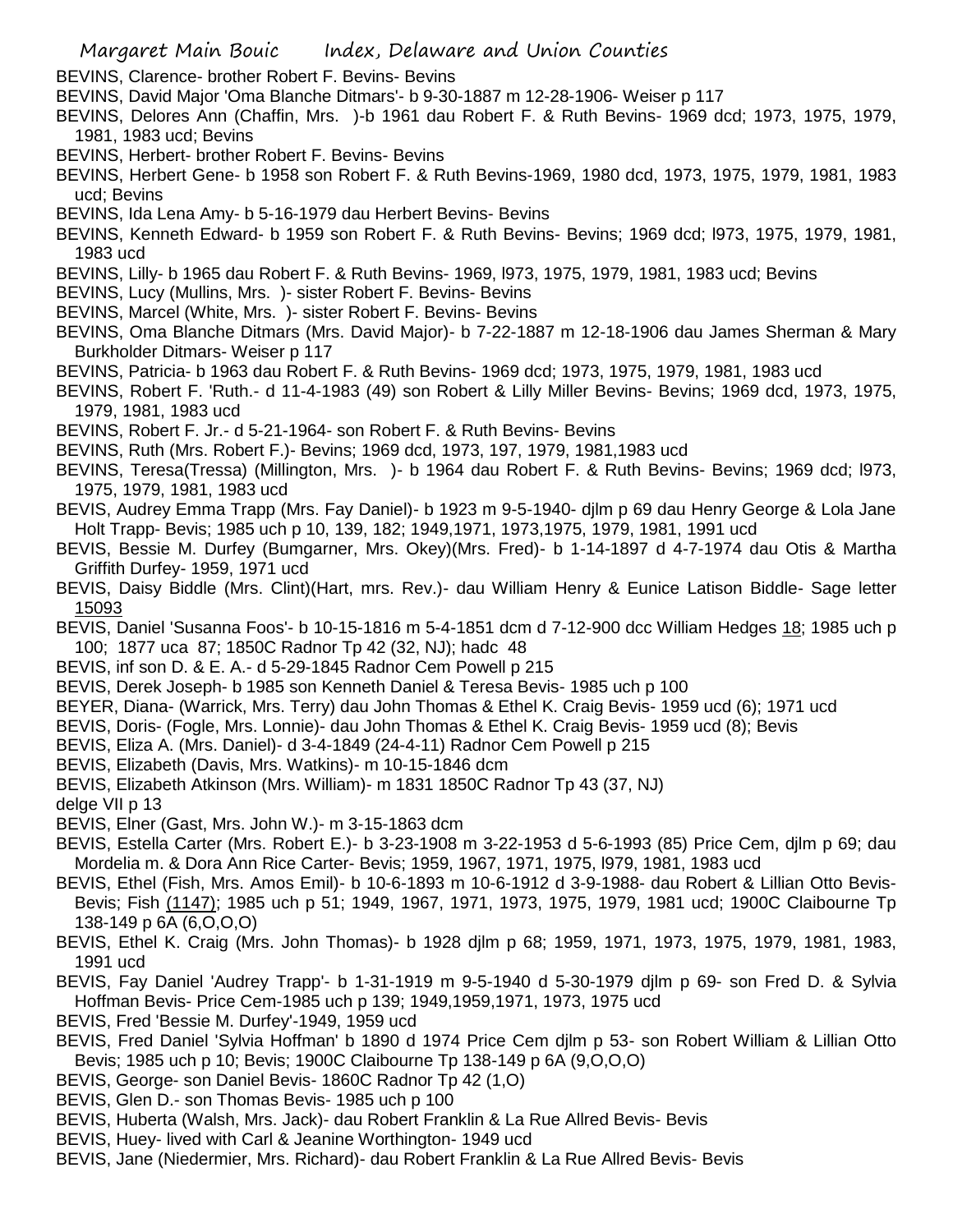BEVIS, Janice E. (Smith, Mrs. Berkeley Mulviane)- m 9-1952 dau Glen D. Bevis- 1985 uch p 100

- BEVIS, Jay Daniel- b 1-31-1919 d 5-30-1979 Price Cem Gr Reg
- BEVIS, Jay- son Fred Daniel & Sylvia Hoffman Bevis- Bevis
- BEVIS, Joe Frederick 'Joie M. Borland'- b 9-25-1921 m 5-10-1942 d 5-19-1994 (72) Price Cem- son Fred & Sylvia Hoffman Bevis-1985 uch p 10; 1949, 1959, 1967, 1971, 1973, 1975, 1979, 1981, 1983, 1991 ucd
- BEVIS, Joie M. Borland (Mrs. Joe F.)- m 5-10-1942 -Bevis; 1949, 1959, 1967, 1971, 1973, 1975, 1979, 1981, 1983, 1991 ucd
- BEVIS, John D. 'Lillian B. Huff'- b 1900 d 1978 Price Cem djlm p 68; 1949, 1959, 1967, 1971, 1973, 1975 ucd
- BEVIS, John Thomas 'Ethel K. Craig'- b 11-30-1927 m 1949 d 8-12-1979 Price Cem djlm p 68; gr reg- Navy; son John D. & Lillian B. Huff Bevis-Bevis; 1949, 1959,1971, 1973, 1975, 1979 ucd
- BEVIS, John W. 'Maria Minerva Barnhart'- m 11-29-1859 dcm; 1850C Radnor Tp 43 (14, O) son William & Elizabeth Bevis
- BEVIS, Joseph- hadc p 48
- BEVIS, Josephus- son Daniel Bevis- 1850C Radnor Tp 42 (4,O)
- BEVIS, Kathy (Rogers, Mrs. Gregory)- dau Robert Franklin & La Rue Allred Bevis- Bevis
- BEVIS, Kenneth Daniel 'Teresa'- b 1958 son Fay Daniel & Audrey Trapp Bevis- Bevis; 1985 uch p 10, 139; 1959, 1971, 1973, 1975, 1979, 1981, 1983, 1991 ucd
- BEVIS, Kenneth 'Lee Hollenbaugh'- Bevis
- BEVIS, Lana Sue (Stierhoff, Mrs. James A.)- b 1941 m 6-25--dau Fay Daniel & Audrey E. Trapp Bevis- 1985 uch p 10, 139; 1959 ucd (17); Bevis
- BEVIS, La Rue Allred (Mrs. Robert Franklin\_- m 10-2-1948- Bevis
- BEVIS, Laura Sue (Stierhoff, Mrs. James)- dau Fay Daniel & Audrey Trapp Bevis- 1949 ucd; Bevis
- BEVIS, Lee Hollenbaugh (Mrs. Kenneth)- Bevis; 1949 ucd
- BEVIS, Lena- b 11-22-1886 Thomson Tp dau William & Esta Herrin Bevis- dcb
- BEVIS, Lillian B. Huff (Mrs. John D.)- b 1-25-1905 m 1924 d 6-14-1978 Price Cem djlm p 68; dau Clint & May Shannon Huff- Bevis; 1949,1959, 1967, 1973, 1975 ucd
- BEVIS, Lillian B. (Mrs. Robert E.)- 1973 ucd
- BEVIS, Lillian Otto (Mrs. Robert)- b 1-1867 Bevis; 1900C Claibourne Tp 138-149 p 6A (33,O,Ger,Penn)
- BEVIS, Lyman Q- son William & Elizabeth Bevis- 1850C Radnor Tp 43 (9/12,O)
- BEVIS, Margaret A. (Dilsaver, Mrs. John E.)- m 7-27-1862 dcm; dau William & Elizabeth Bevis; 1850C Radnor T 43 (8,O)
- BEVIS, Maria Minerva Barnhart (Mrs. John W.)- m 11-29-1859 dcm
- BEVIS, Martha E.- dau William & Elizabeth Bevis- 1850C Radnor Tp 43 (5,O)
- BEVIS, Mary Ellen (Graham, Mrs. Sterling)- b 10-15-1903 m 4-21-1923 d 9-19-1993 (89)- Prospect Cem dau Kenneth & Lee Hollenbaugh Bevis- Bevis; Graham
- BEVIS, Mary Jo (Smith, Mrs. Jack)- b 1942 dau Fay Daniel & Audrey Trapp Bevis- Bevis; 1985 uch p 10, 139; 1949 ucd, 1959 ucd (16)
- BEVIS, Mary (McElroy, Mrs. Bernard)- dau John D. & Lillian B. Huff Bevis- Bevis
- BEVIS, Minerva L. (Perry, Mrs. Robert)- m 11-19-1865 dcm- dau William & Elizabeth Bevis; 1850C Radnor Tp 43 (3,O)
- BEVIS, Nancy Louise (Bowman, Mrs. Edward)-b 1949 dau Fay Daniel & Audrey Trapp Bevis- Bevis; 1985 uch p 10; 1959 ucd (9)
- BEVIS, Nancy L.-1959, 1967 ucd
- BEVIS, Peggy Faye (Spain, Mrs. J. R. Jr.)(Jamison, Mrs. )- b 1947 dau Fay Daniel & Audrey Trapp Bevis-Bevis; 1985 uch p 10, 139, 148; 1949 ucd, 1959 ucd (11)
- BEVIS, Peggy (Wilson, Mrs. Dennis C.)- 1985 uch p 148
- BEVIS, Ralph D.- b 1916 d 1930 Price Cem djlm p 53
- BEVIS, Rebecca Jane (Hedges, Mrs. Otis Jerome)- b 8-8-1853 m 10-9-1878 d 3-11-1929 dau Daniel & Susanna Foos Bevis- dcc William Hedges 9
- BEVIS, Rebecca (Watkin, Mrs. David)- m 9-11-1851 dcm dau Willia m & Elizabeth Bevis; 1850C Radnor Tp 43  $(17, 0)$
- BEVIS, Robert- son Robert Franklin & La Rue Allred Bevis- Bevis
- BEVIS, Robert E. 'Estella'- b 1903 djlm p 69; 1959, 1967, 1971, 1975, 1979, 1981, 1983, 1991 ucd
- BEVIS, Robert E. 'Lillian B.'- 1949, 1973 ucd
- BEVIS, Robert 'Lillian Otto'- b 7-1865 1900C Claibourne Tp 138-149 p 6A (34,o,o,O) m 15y; Bevis
- BEVIS, Robert Franklin 'La Rue Allred'- b 8-3-1914 m 10-2-1948 d 9-7-1977 Price Cem 67; gr reg- son Fred &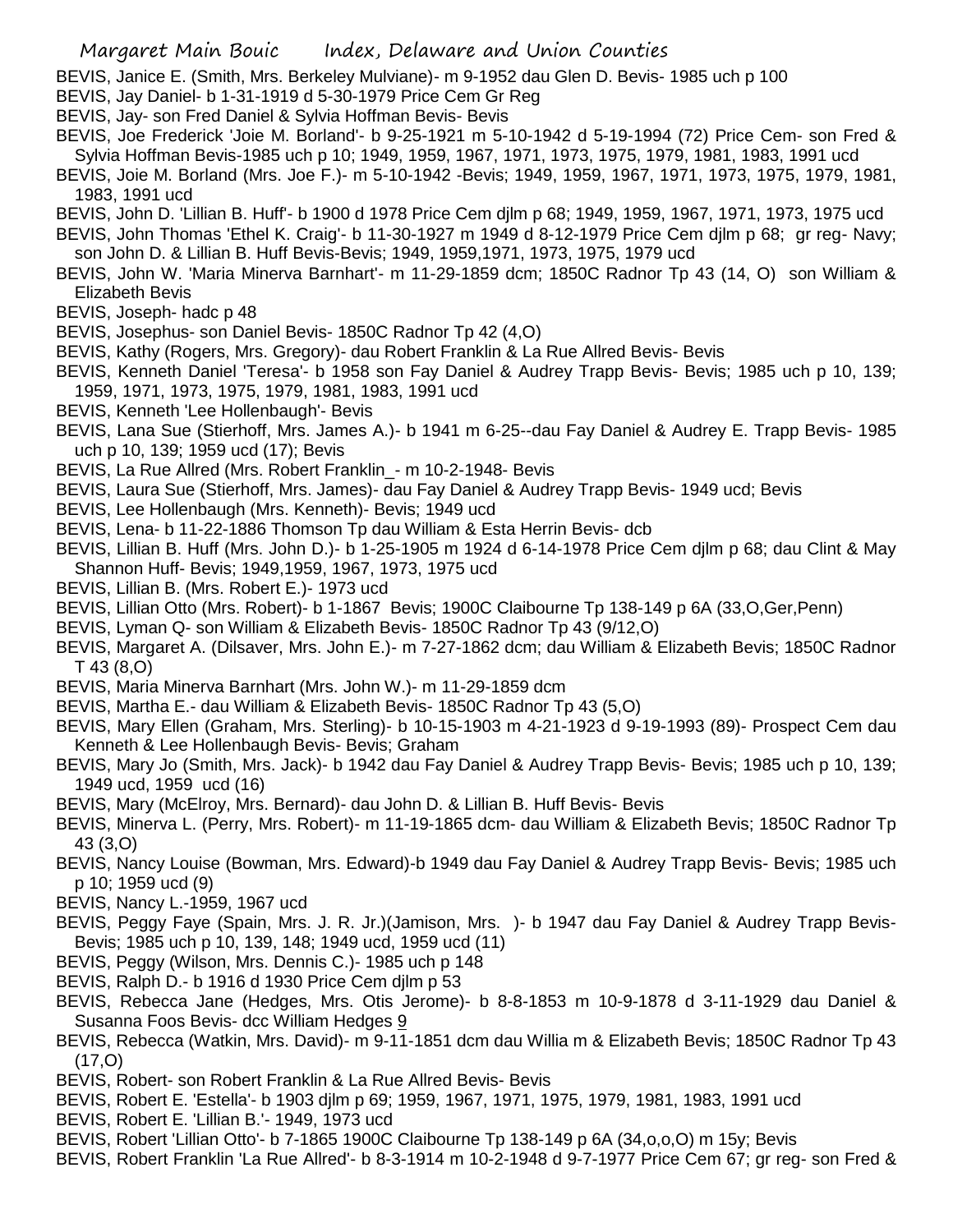## Sylvia Hoffman Bevis- Bevis

- BEVIS, Robert son Robert & Lillian Otto Bevis- Bevis
- BEVIS, Sarah Ann (Atkinson, Mrs. John)- m 3-27-1851 dcm- 1850C Radnor Tp 42 (18,O)
- BEVIS, Sarah Jane Worline (Mrs. William C.)- m 3-15-1860 dcm
- BEVIS, Sharon (Royal, Mrs. Richard)- dau Robert Franklin & La Rue Allred Bevis- Bevis
- BEVIS, Steven- son Robert Franklin & La Rue Allred Bevis- Bevis
- BEVIS, Sue (Winters, Mrs. Robert)- dau Robert Franklin & La Rue Allred Bevis- Bevis
- BEVIS, Susanna Foos (Mrs. Daniel)- b 9-15-1831 m 5-4-1851 dcm d 3-19-1918- dcc William Hedges 19; 1850C Thomson Tp p 81 (19,O)
- BEVIS, Sylvia Hoffman (Mrs. Fred D.)- b 1893 d 1926- Price Cem djlm p 53; 1985 uch p 10; Bevis
- BEVIS, Teresa (Mrs. Kenneth D.)- 1983, 1991 ucd; 1985 uch p 10
- BEVIS, Thomas- son Daniel Bevis- 1985 uch p 100
- BEVIS, Victoria Dale (Wildman, Mrs. Ward)- b 1961 m 10-1990 -dau Fay Daniel & Audrey Trapp Bevis- Bevis; 1985 uch p 10, 139; 1971,1973 1975,1979, 1983 ucd
- BEVIS, William 'Elizabeth Atkinson'- 1850C Radnor Tp 43 (41, NJ); hadc p 48; delge VII p 13
- BEVIS, William- son Robert Franklin & La Rue Allred Bevis- Bevis
- BEVIS, William F.- son William & Elizabeth Bevis- 1850C Radnor Tp 43 (11,O)
- BEVIS, William C. 'Sarah Jane Worline'- m 3-15-1860 dcm
- BEVO, Nellie (Gabriel, Mrs. Horace)- b 7-11-1880 m 10-16-1902- Frey 2,3; Gabriel (1622); 1908 dch p 522
- BEWELHYMER, infant b 10-10-1880 Troy Tp dau Samuel & Mary Mahaffey Bewelhymer- dcb
- BEWELL, Christena Spencer (Mrs. Joshua)- m 8-21-1863 ucm 3460
- BEWELL, Jeremiah- 1835 men 15 #108 p 21 Burlin Tp
- BEWELL, Joshua 'Christena Spencer'- m 8-21-1863 ucm 3460
- BEWIG, Lois (Rausch, Mrs. Harold C. H.)- b 7-17-1927 m 6-22-1947- Rausch (13832), II p 226
- BEWLEY, Bessie- b 12-31-1886 d 3-10-1970 bur Bellefontaine dau Cyrus & Martha Clay Bewley- Bewley
- BEWLEY, Cyrus 'Martha Clay'- Bewley
- BEWLEY, Martha Clay (Mrs. Cyrus)- Bewley
- BEWLEY, Nellie (Rhodes, Mrs. E. S.)- dau Cyrus & Martha Clay Bewley- Bewley
- BEYER, Anita (Salsbury, Mrs. Brian)- dau Gene & Lenora England Beyer- Beyer
- BEYER, Ann Elizabeth- b 7-14-1947 dau Karl & Ruth Dressler Beyer- Weiser p 825
- BEYER, August 'Vera Cooper'- Weiser p 559
- BEYER, Barbara (Weiser, Mrs. John Conrad)- Weiser p 10,11,12,13, 37, 38, 52, 55
- BEYER, Betty- dau August & Vera Cooper Beyer- Weiser p 559
- BEYER, Dorothy Smith (Mrs. Norman)- d 12-12-1965 Glendale Cem- Beyer
- BEYER, Gene 'Lenora England'- m 5-28-1906 Beyer
- BEYER, John B. 'Sharon L.'- 1980 dcd
- BEYER, Karl 'Ruth Dressler'- Weiser p 825
- BEYER, Kathryn (Mrs. Ronald)- 1973, 1975, 1979, 1981, 1983 ucd
- BEYER, Lenora England (Mrs. Gene)- m 5-28-1960 dau Ora R. England- Beyer
- BEYER, Luther Robert- b 7-20-1956 son Richard & Nancy Nadean Weiser Beyer- Weiser p 264
- BEYER, Mary- dau August & Vera Cooper Beyer- Weiser p 559
- BEYER, Maryesther (Mink, Mrs. Gola)- d 12-15-1987 (85) bur Forest Grove- Beyer
- BEYER, Nancy Nadean Weiser (Mrs. Richard)- b 12-16-1936 m 11-27-1955 dau Robert Luther & Elsie Blanche Saville Weiser- Weiser p 264
- BEYER, Norman 'Dorothy Smith'- Beyer
- BEYER, Norman S.- son Norman & Dorothy Smith Beyer- Beyer
- BEYER, Paul Chester- b 11-14-1957 son Richard & Nancy Nadean Weiser Beyer- Weiser p 264
- BEYER, Richard 'Nancy Nadean Weiser'- m 11-27-1955- Weiser p 264
- BEYER, Robert- b 1966 son Ronald & Kathryn Beyer- 1973, 1979, 1983 ucd
- BEYER, Ronald 'Kathryn'- 1973, 1975, 1979, 1981, 1983 ucd
- BEYER, Ruth Dressler (Mrs. Karl)- b 6-21-1908 d 10-26-1948 dau Arthur & Myrl Snyder Dressler- Weiser p 825
- BEYER, Sharon L. (Mrs. John B.)- 1980 dcd
- BEYER, Steven- b 1966 son John B. & Sharon L. Beyer- 1980 dcd
- BEYER, Susan- b 1968 dau John B. & Sharon L. Beyer- 1980 dcd
- BEYER, Vera Cooper (Mrs. August)- dau John L. & Mary Neufer Cooper- Weiser p 558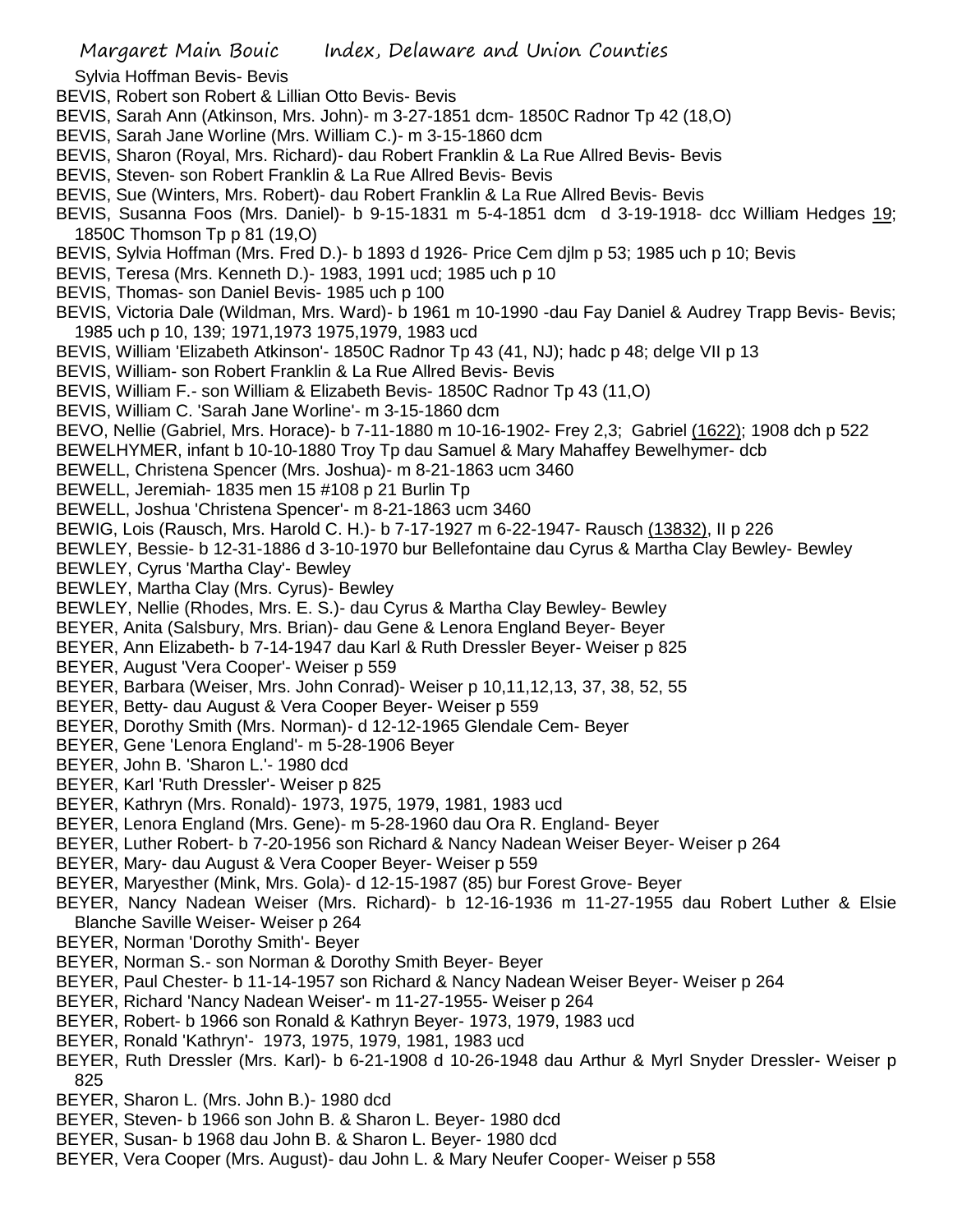Margaret Main Bouic Index, Delaware and Union Counties BEYKE, Anita K. (Mrs. William B.)- 1991 ucd BEYKE, William B. 'Anita K.'- 1991 ucd BEYMER, Asenath (Mrs. William)- Powell p 91 BEYMER, twin sons William & Asenath d infancy 2-27-1825 Bierce Cem, Delaware Tp Powell p 91 BEYMER, William 'Asenath'- Powell p 91 BEYMER, Zenith (Roush, Mrs. Martin J.)- m 5-24-1845 dcm BEZER, John- Genther p 17 BEZILLA, William M.- 1991 ucd BHRESERBERGER, (Hepner, Mrs. Loy)- m 5-23-1923 d 2-16-1943 BIALECKI, Carol (Stinemetz, Mrs. Douglas)- b 1958 m 8-16-1980 -dau Thurlow "Bill"R. & Eula E. Bialecki-Bilecki; 1971, 1973, 1975, 1979 ucd BIALECKI, Eula E. (Mrs. Thurlow F.)- 1971, 1973, 1975, 1979, 1981, 1983, 1991 ucd BIALECKI, Janet- 1979 ucd BIALECKI, John- b 1964 son Thurlow F. & Eula E. Bialecki- 1971, 1973, 1975. 1979, 1981 ucd BIALECKI, John- son William Bialecki- Bialecki BIALECKI, Joseph- b 1956 son Thurlow F. & Eula E. Bialecki- 1971, 1973, 1975 ucd BIALECKI, Thurlow "Bill" F. 'Eula'- Bialecki; 1971, 1973, 1975, 1979, 1981, 1983, 1991 ucd BIALON, Rev. Ed 'Joyce'- Bialon BIALON, Jacob- son Rev. Ed & Joyce Bialon- Bialon BIALON, Joyce (Mrs. Rev. Ed)- Bialon BIALON, Lynda- dau Rev. Ed & Joyce Bialon- Bialon BIAMONTE, Francesco 'Grace Houston'- m 1939 d 9-4-1955- Biamonte BIAMONTE, Grace Huston (Mrs. Francesco)- b 1885 m 1939 d 6-19-1979 Oakdale Cem I p 154 (C-8); dau Alex & Alice Mae Smart Houston; Bianmonte BIANCHI, Barbara- dau Eugene Bianchi- Bianchi BIANCHI, Cynthia Louise (Springer, Mrs. Matthew William)- m 9-5-1981 dau Paul J. & Margaret L. Bianchi-Bianchi BIANCHI, Elizabeth- dau Eugene Jr. & Mary Ann Bianchi- Bianchi BIANCHI, Eugene E.- son Paul & Eva Pruzzo Bianchi- Bianchi BIANCHI, Eugene Jr.'Maryann'- son Eugene E. Bianchi, Sr. BIANCHI, Eva Pruzzo (Mrs. Paul)- m 7-1913 d 1-31-1971 (79) bur St. Marys' BIANCHI, James- son Paul J. & Margaret L. Bianchi- Bianchi BIANCHI, Jennifer S.- Bianchi BIANCHI, Joseph- son Paul & Eva Pruzzo Bianchi- Bianchi BIANCHI, Joseph- son Paul J. & Margaret L. Bianchi-Bianchi BIANCHI, Marcia- Bianchi BIANCHI, Margaret- Bianchi BIANCHI, Maryann (Mrs. Eugene Jr.) BIANCHI, Paul J. 'Margaret L.'- d 6-3-1985 (62) bur St. Marys'- son Eva Pruzzo Bianchi- Bianchi BIANCHI, Rebecca- dau Eugene Jr. & Mary Ann Bianchi- Bianchi BIANCHI, Rita Ann (Whalen, Mrs. Michael James)- m 10-1-1983 dau Paul J. & Margaret Bianchi- Bianchi BIANCHI, Rose Marie (Kaple, Mrs. )- dau Eugene E. Bianchi, Sr.- Bianchi BIANCHI, Staci Marie-b 1-9-1968 dau Joseph & Cochran Bianchi- Bianchi BIANCHI, Susan M. (Walser, Mrs. Thomas E.)- dau Paul J. & Margaret L. Bianchi- Bianchi BIANCHI, Theresa (Stimmel, Mrs. )- dau Eva Pruzzo Bianchi- Bianchi BIANCHI, Theresa- correspondence; Bianchi BIAS, Clara- 1969 dcd BIAS, David 'Phyllis Aileen Hollar'- son Zennie bias- Bias BIAS, Dodie Covrett (Mrs. Grant)- dau Dale & Charlotte Covrett- Bias BIAS, Grant 'Dodie Covrett'- son David & Phyllis Bias- Bias BIAS, Karen- dau Sylvan & Wanda G. Bias- 1961 dcd (11) BIAS, Phyllis Aileen Hollon (Mrs. David)- b 3-21-1938 Ky d 7-9-1994 (56) dau James Horold & Lela Wilksinson (Lane) Hollon- Bias BIAS, Renay- ch Sylvan & Wanda G. Bias- 1961 dcd (5) BIAS, Sylvan 'Wanda G.''Willa'- 1961, 1969, 1971, 1980 dcd

BIAS, Victoria lea- b 2-26-1994 dau Grant & Dodie Covrett Bias- Bias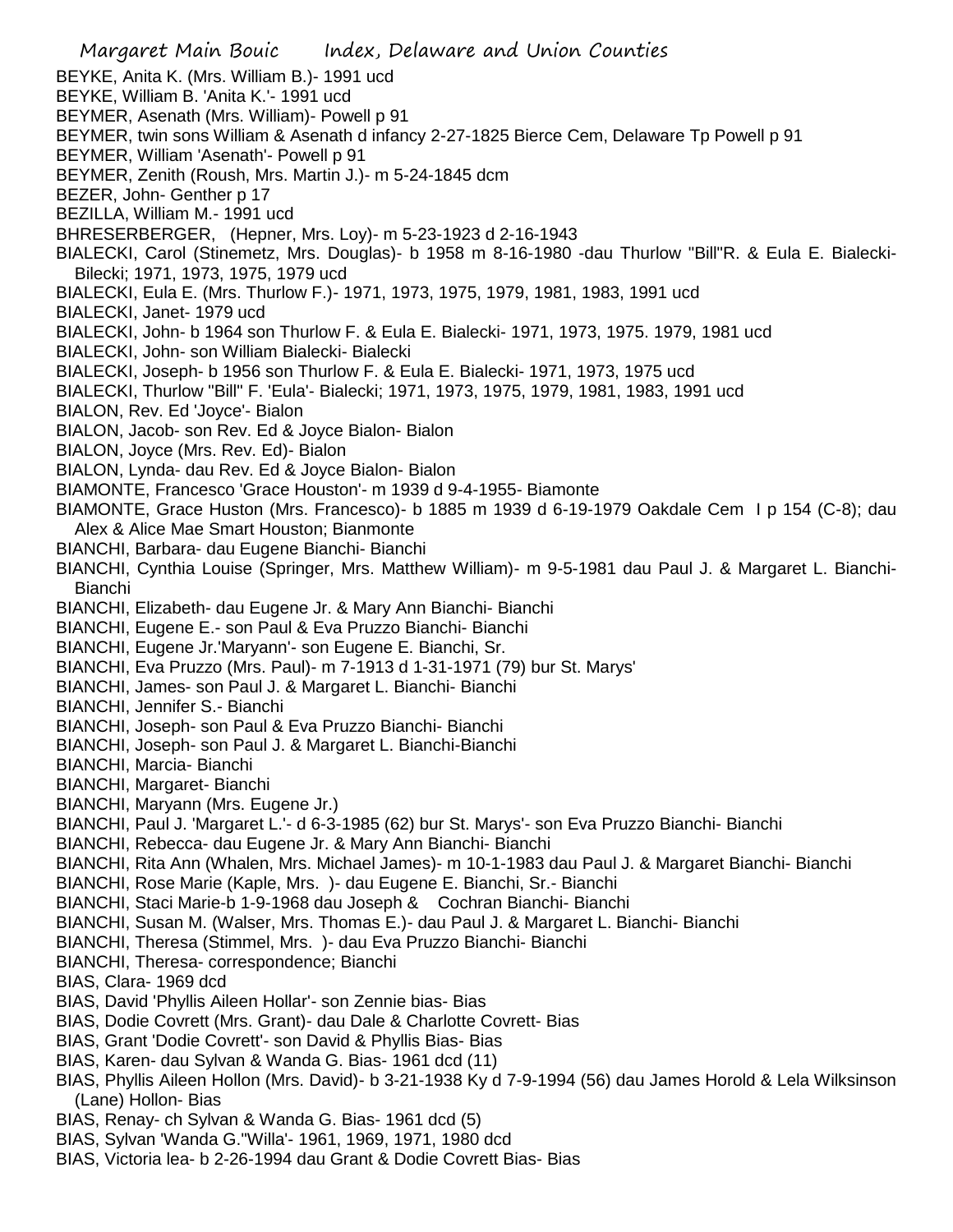Margaret Main Bouic Index, Delaware and Union Counties BIAS, Zennie (Mrs. )- Bias BIAS, Wanda G. (Mrs. Sylvan)- 1961 dcd BIAS, Willa (Mrs. Sylvan)- 1971, 1980 dcd BIATON, Rev. Ed 'Joyce'- Biaton BIATON, Jacob- son Rev. Ed & Joyce Biaton- Biaton BIATON, Joyce (Mrs. Rev. Ed.)- Biaton BIATON, Lynda- dau Rev. Ed & Joyce Biaton- Biaton BIBB, Dana- 1980 dcd BIBEE, Frances- 1835 men 23 #140 p 38 Delaware Tp BIBER, Callie V.- b 5-9-1876 Delaware Tp dau R. R. Beiber- dcb BIBER, Felicja Maria "Junka" (Mrs. Dr. Jackub Jan)- 6-10-1992, cremated- Biber BIBER, Dr. Jackub Jan 'Felicja Maria'"Junka"- b 9-12-1900, Poland d 1-18-1995 (94) Biber; 1976 dch p 297 BIBLELEAM(?), Rebecca- 1850C Delaware Town 1021 (24, Va) BIBLER, Andrea- b 1978 dau Ed E. & Debbie K. Bibler- 1979, 1981 ucd BIBLER, Beatrice- Nash p 346 BIBLER, Beulah Brehm (Mrs. Charles)- Bibler BIBLER, Catherine (Riegle, Mrs. Philip)- b 1814 d 1895 unec II p 44; ped Ellsworth Close13 BIBLER, Charles 'Beulah Brehm'- Bibler BIBLER, Dr. D. D.- son Rose M. Bibler- Bibler BIBLER, Debbie K. (Mrs. Ed E.)- 1979, 1981 ucd BIBLER, Ed(dy) E.'Debbie K.'- son Ernest E. Bibler- Bibler; 1959 ucd (3);1979, 1981 ucd BIBLER, Ernest E.- b 10-17-1921 d 12-24-1986 (65) Claibourne Cem p 100- son Charles & Beulah Brehm Bibler- Bibler BIBLER, Jackie- ch Maxine Bibler- 1959 ucd (5) BIBLER, Elder James 'Margaret Price'- d 7-6-1973 (68)- Bibler BIBLER, Jennie Faye.- dau Maxine Bibler-Bibler; 1959 ucd (3m) l981, l983 ucd BIBLER, Jeri (Terry, Mrs. )- dau Ernest E. Bibler- Bibler BIBLER, Jerry (Barker, Mrs. )- dau Ernest E. Bibler- Bibler BIBLER, Johnathon- b 1972 son Jenny F. Bibler- 1981, 1983 ucd BIBLER, Margaret Price (Mrs. James)- b 10-12-1910 d 8-10-1989 Bibler BIBLER, Matthew Wayne- b 12-31-1981 d 4-12-1984 bur Claibourne son Jenni Faye Bibler- Bibler BIBLER, Maxine (Gibson, Mrs. )- b 1930 d 1978 Claibourne Cem p 99- 1959 ucd BOBLER, Nellie Ann- dau James & Margaret Price Bibler- Bibler BIBLER, Petey- son Maxine Bibler- 1959 ucd (8) BIBLER, Rodney- son Ernest E. Bibler- Bibler BIBLER, Roger- son Ernest E. Bibler- Bibler BIBLER, Rose M.- d 6-25-1970 bur Grand Prairie (85)- Bibler BIBLER, (Beaschler, Mrs. William)- dau Rose M. Bibler- Bibler BIBLER, (Brewer, Mrs. Harry)- dau rose M. Bibler- Bibler BIBLEY, Nathan- 1915 uch p 272 BIBSON, Priscilla Dysert (Mrs. Robert)- ucm 606 BIBSON, Robert 'Priscilla Dysert'- ucm 606 BICE, A.- acting sec of interior- unec III p 21 BICE, Adeline-b 6-13-1860 d 8-25-1870 Hathaway Cem Un Al p 81 dau Sarah & Thomas; 1870C Union Tp 144-143 p 19 (10,O) BICE, Ann E. (Black, Mrs. Robert T.)- m 6-2-1847 d 6-23-1856 ped Mary Cook Saylor 11- delge V p 30 BICE, Becky (Mrs. Calvin)- Bice BICE, Betty J.- b 1922- Jerome IOOF Cem D J p 109 BICE, Bret 'Christina'- Bice BICE, Calvin 'Becky'- Bice BICE, Carl B. 'Lenore I.'- son Eugene & Edna Bice; 1949, 1959, 1967, 1971, 1975,1979, 1981 ucd BICE, Charles- 1973, 1975 ucd BICE, Charles 'Myrtle Bending'- b 5-11-1890 m 1935 d 1-28-1972 Hopewell Cem djlm p 87; son Cyrus & Matilda Redman Bice- 1949, 1971 ucd; 1900C Claibourne Tp 245-261 p 11A (10,O,O,O)

BICE, Charles R. 'Patricia'- 1975 ucd

BICE, Christina "Tina (Mrs. Bret)- b 4-1866 dau ? Lamme- Bice; 1900C Jerome Tp 147-156 p 7A (33,O,O,O) 2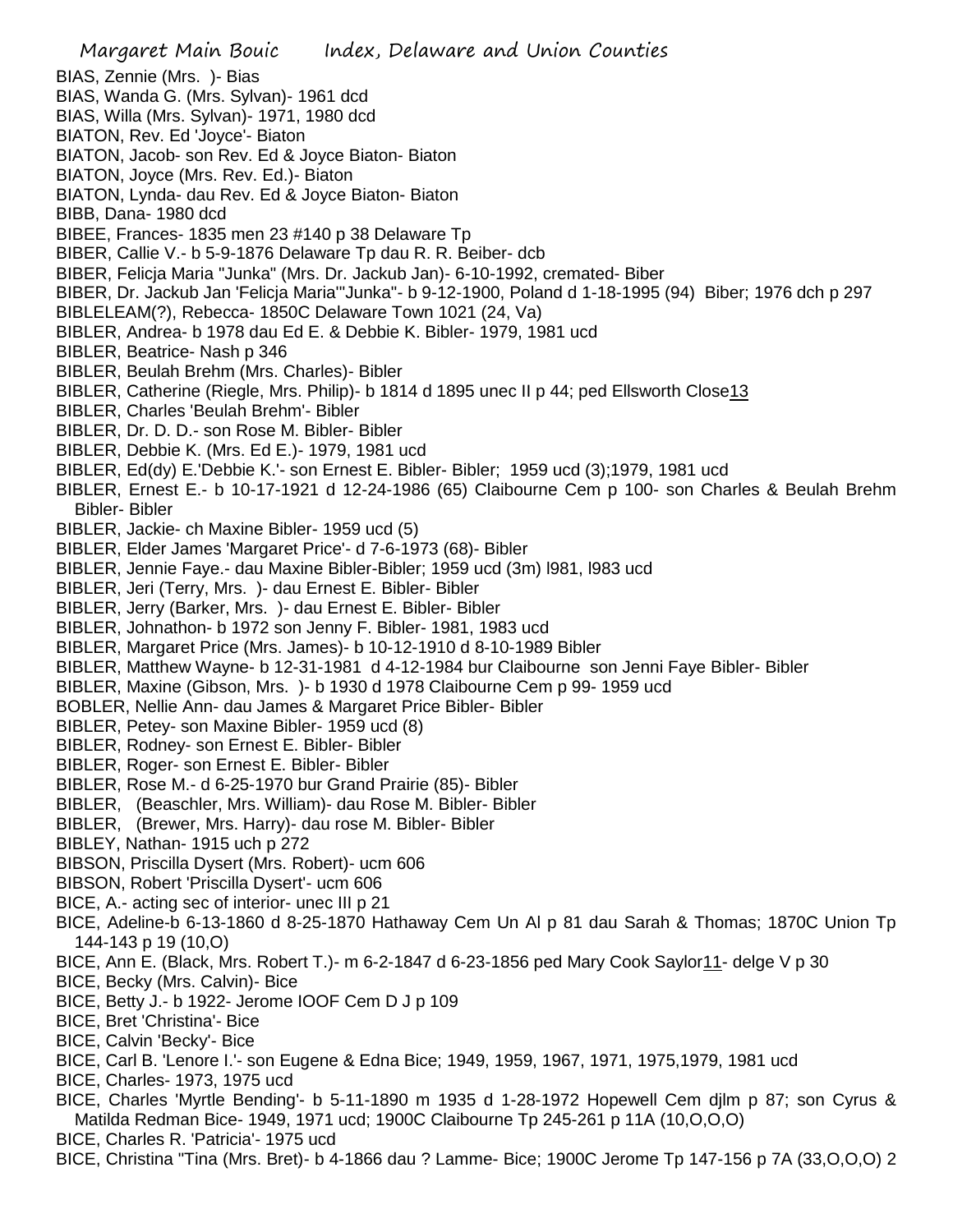ch

BICE, Clyde T.- 1980 dcd

- BICE, Connie Sue Sines (Mrs. Todd L.)- m 3-2-1991 dau Clarence & Yvonne Sines Bice
- BICE, Cyrus 'Matilda Redman'- Bice; l971 ucd
- BICE, Don- son Eugene & Edna Bice- Bice
- BICE, Donald F. 'Estella Mae Covert'- b 8-12-1905 m 12-10-1925 d 3-10-1989 bur Oller Cem- Bice; 1961, 1969, 1971, 1980 dcd
- BICE, Don William (Bill)- d 10-27-1973 (47) bur Oller Cem- son Don F. & Estella Mae Covert Bice- Bice
- BICE, Dorothy Dunlap (Mrs. Homer)- Bice
- BICE, Edna Beard (Mrs. Eugene)- b 1878 d 1953 Jerome IOOF D J p 108; 1949 ucd; Bice
- BICE, Edwin- son Donald F. & Estella Mae Covert Bice- Bice
- BICE, Elizabeth Roberts (Mrs. Nathan)- Bice
- BICE, Ella b 4-1889 (2-1892) Jerome Tp uninf p 7- dau Tina Bice- 1900C Jerome Tp 147-156 p 7A (10,O,O,O)
- BICE, Elmer- b 6-1897 son Cyrus & Matilda Redman Bice- 1900C Claibourne Tp 245-261 p 11A (2,O,O,O)
- BICE, Estella M. Covert (Mrs. Don F.)-m 12-10-1925- d 1-17-1988 (82) bur Oller Cem- Bice; 1969, 1971, 1980 dcd
- BICE. Eugene 'Edna Beard'- b 3-1877 d 1949 Jerome IOOF D J p 108; Bice; 1949 ucd; 1900C Jerome Tp 219- 228 p 10A (23,O,O,O)
- BICE, Evelyn (Worch, Mrs. )- dau Harry & Florence Mable Smith Bice- Bice
- BICE, Florence Mable Smith (Mrs. Harry)- d 1-9-1961 (45) Bice
- BICE, Fred 'Myrtle Irene James'- Bice
- BICE, Gary- son Harry & Florence Mable Smith Bice- Bice
- BICE, Genene- 1961 dcd
- BICE, Harry 'Florence Smith'- Bice
- BIDE, Harry Robert- son Harry & Florence Mable Smith Bice- Bice- Bice; 1980 dcd
- BICE, Hazel- b 1913 d 1913 Jerome IOOF D J p 108
- BICE, Henry- d 7-24-1930 (71-1928) Union Tp uninf p 19
- BICE, Homer (Jack)-'Dorothy Dunlap' b N Dover d 11-4-1979 (69) son Eugene & Edna Bice- Bice
- BICE, Jean- D J p 119
- BICE, John A. 'Sarah'- b 2-2-1875 d 4-28-1929 N. Calif. Cem D J p 94
- BICE, John E. (Bill) (23-1892) d 7-17-1892 Jerome Tp uninf p 7
- BICE, John 'Orinda'- b c 1815 m c 1833- 1835 men 42 #130 p 75 Marlborough Tp- 1840C Marlborough Tp delge IV p 68; dcc Richard Gillette 18
- BICE, Joseph- 1835 men 42 #129 p 75 Marlborough Tp ; delge IV p 55
- BICE, Josephine (Williams, Mrs. )- b 9-19-1907 d 5-4-1994 (86) bur Jerome- dau Eugene & Edna Beard Bice-**Bice**
- BICE, Kayla Nicole- b 11-24-1986 dau Bret & Christina Bice- Bice
- BICE, Lelia- b 1-1892 dau Tina Bice- 1900C Jerome tp 147-156 p 7A (8,O,O,O)
- BICE, Lenore I. (Mrs. Carl B.)- 1959, 1967, 1971, 1975,1979, 1981 ucd
- BICE, Margaret A. Wells (Mrs. Walter)- b 1-4-1943 d 1-2-1988 dau Ossie O. & Margaret Bohan Wells- Bice; **Wells**
- BICE, Margaret Bohan (Mrs. Ossie O.)- Bice
- BICE, Margaret (Gillett, Mrs. Elam V.)- b 9-7-1836 m 10-10-1852 d 9-11-1916 dau John & Orinda Bice- dcc Richard Gillette 9
- BICE, Maria Josephine (Mrs. William Nathaniel)- b 12-18-1855 d 2-20-1926 (70-2-2) Jerome IOOF D J p 108; unec VIII p 70
- BICE, Mary C. (Ebright, Mrs. James H.)- d 12-19-1984 (94) Millcreek Cem- dau Nathan & Elizabeth Robert Bice- Bice; Ebright
- BICE, Matilda Redman (Mrs. Cyrus)- b 6-1859 -Bice; 1900C Claibourne Tp 245-261 p 11A (40,O,O,O)
- BICE, Myrtle Bending (Mrs. Charles)- b 12-2-1897 m 1935 d 11-26-1984 Hopewell Cem djlm p 87- dau Adam & Emma Reasner Bending- 1949, 1971,1979, 1981, 1983 ucd; Bice
- BICE, Mrytle Irene James (Mrs. Fred)- b 4-22-1929 d 12-11-1990 bur Mich- dau Anson & Ora Elliott James-Bice
- BICE, Nathan 'Elizabeth Roberts'- Bice
- BICE, Nell- b 1891 D J p 42, 47 internment 10-28-1955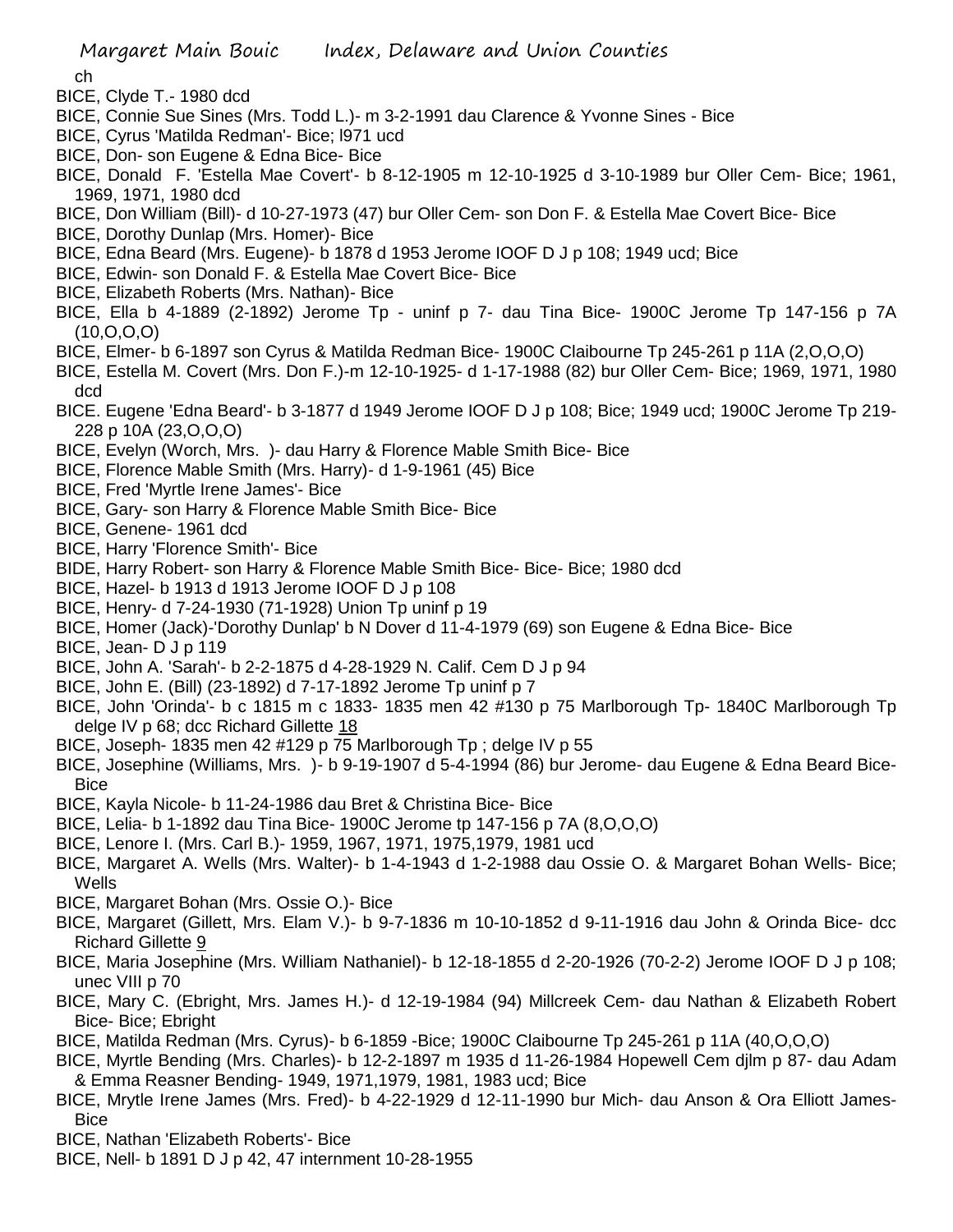- BICE, Nellie (Liggett, Mrs. Orville)- dau John & Tine Lamme Bice- Carr (1143161)
- Thompson 4,5; Rittenhouse 4,5
- BICE, Orinda (Mrs. John)- b c 1813 m c 1833- dcc Richard Gillette 19
- BICE, Ossie O. 'Margaret Bohan'- Bice
- BICE, Patricia (Mrs. Charles R.)- 1975 ucd
- BICE, Ray b 1973 son Charles R. & Patricia Bice- 1975 ucd
- BICE, Ray/Roy- son Donald F. & Estella Mae Covert Bice- Bice
- BICE, Ricky- son Genene Bice- 1961 dcd (6)
- BICE, Robert- son Homer & Dorothy Dunlap Bice- Bice
- BICE, Rosie (Burkepile, Mrs. )- b 6-19-1887 m 1905 d 7-7-1975 bur Claibourne- dau Cyrus & Matilda Redman Bice- Bice; Burkepile; 1900C Claibourne Tp 245-261 p 11A (12,O,O,O)
- BICE, Roy A.- b 1903 d 1979 Jerome IOOF Cem D J Cem p 109, 120
- BICE, Sarah (Mrs. John A.)- D J p 94
- BICE, Sarah (Mrs. Thomas)- Hathaway Cem Un Al p 81; 1880C Union Tp 144-143 p 19 (30)
- BICE, Susan (Bailey, Mrs. )- dau Walter & Margaret A. Wells Bice- Bice
- BICE, Tella (24 on 4-12-1892) Jerome Tp uninf p 7
- BICE, Teresa (Snyder, Mrs. )- dau Walter & Margaret A. Wells Bice- Bice
- BICE, Thomas 'Sarah'- Hathaway Cem Un Al p 81; 1870C Union Tp 144-143 p 19 (50,O)
- BICE, Tina (Hawkins, Mrs. )- b 10-1893 dau Cyrus & Matilda Redman Bice- Bice; 1900C Claibourne Tp 245-261 p 11A (6,O,O,O)
- BICE, Tinnie (24-1892) Jerome Tp uninf p 7
- BICE, Todd 'Connie Sue Sines'- m 3-2-1991 son Calvin & Beckey Bice- Bice
- BICE, Viola (Herriott, Mrs. Pearl)- d 2-11-1913 (20-8-13); unec VIII p 57,58, 70 dau William Nathan & Marion Josephine Roberts Bice- Herriott 3,4
- BICE, Walter L.'Margaret A. Wells'- Bice; 1991 ucd
- BICE, William Nathaniel 'Maria Josephine Roberts- b 4-11-1850 d 1-26-1936 (85-9-15) Jerome IOOF D J p 108; unmec VIII p 70
- BICHEK, Doris Ufferman (Mrs. John)- d 7-19-1966 bur Cleveland dau Fred Ufferman- Ufferman
- BICHER, Henry Ward 'Sarah Weiser'- m 8-23-1858- Weiser p 647
- BICHER, Sarah Weiser (Mrs. Henry Ward)- dau Samuel & Margaret Hart Weiser- Weiser p 647
- BICHSEL, Beth Ann (11-1965) dau Rev. Dale & Josephine Bichsel- Bichsel
- BICHSEL, Rev. Dale E.- Pabst 8 p 30
- BICHSEL, David- (9-1965) son Rev. Dale & Josephine Bichsel- Bichsel
- BICHSEL, Josephine (Mrs. Rev. Dale E.)- Pabst 8 p 30; Bichsel
- BICHSEL, Mary Jo (7-1965) dau Rev. Dale E. & Josephine Bichsel- Bichsel
- BICK, Barbary (Bloomershine, Mrs. Henry)- m 3-18-1869 ucm 4522
- BICK, Samuel un co wills Vol A p 137
- BICKE, Richard- delge VIII p 30, 1840
- BICKEL, Alva Adam 'Kate Orr'- m 1907 W. Brown VI p 769
- BICKEL, Blanche Estella (Hesse, Mrs. Rev. Charles Felder Van Metre)- b 12-16-1881 m 4-2-1913- Weiser p 408
- BICKEL, Charles Ludwig- from Germany, naturalization 11-1-1886, delge VIII p 57
- BICKEL, Christian 'Marietta Heller'- m 12-25-1862 dcm; CCC Delaware Tp 1875; Powell p 103; 1880C Delaware Tp p 320A
- BICKEL, Clarance A.- b 8-22-1874 Orange Tp son Daniel & Nancy J. Lehman Bickel- dcb
- BICKEL, Emma Louisa Moyer (Mrs. Henry Milton)- b 8-28-1860 m 3-18-1880 d 3-19-1917 dau George D. & Sarah Ann Hoffman Moyer- Weiser p 408
- BICKEL, Emma Rose (Foltz, Mrs. Franklin Daniel)- b 11-4-1877 m 2-28-1903- Weiser p 149
- BICKEL, Harold E.- son Nellie Morrow Bickel- Bickel' 1969 dcd
- BICKEL, Henry Milton 'Emma Louisa Moyer'- b 12-14-1858 m 3-18-1880 d 5-25-1930- Weiser p 408
- BICKEL, Kate Orr (Mrs. Alva Adam)- b 1885 m 1907 d 1954 dau Oliver & Rosetta Elizabeth Saxton Orr- W. Brown VI p 769
- BICKEL, Lucille (Brenner, Mrs. Noel Arden)- b 3-24-1915 m 12-21-1940- Weiser p 655
- BICKEL, Marietta Heller (Mrs. Christian\_- m 12-25-1862 dcm
- BICKEL, Mary Louise (Mrs. Ralph Jay) d 8-17-1981 (70) bur Forest Lawn- Bickel; 19080 dcd
- BICKEL, Minnie- b 1-5-1877 Delaware Tp dau Christina Bickel dcg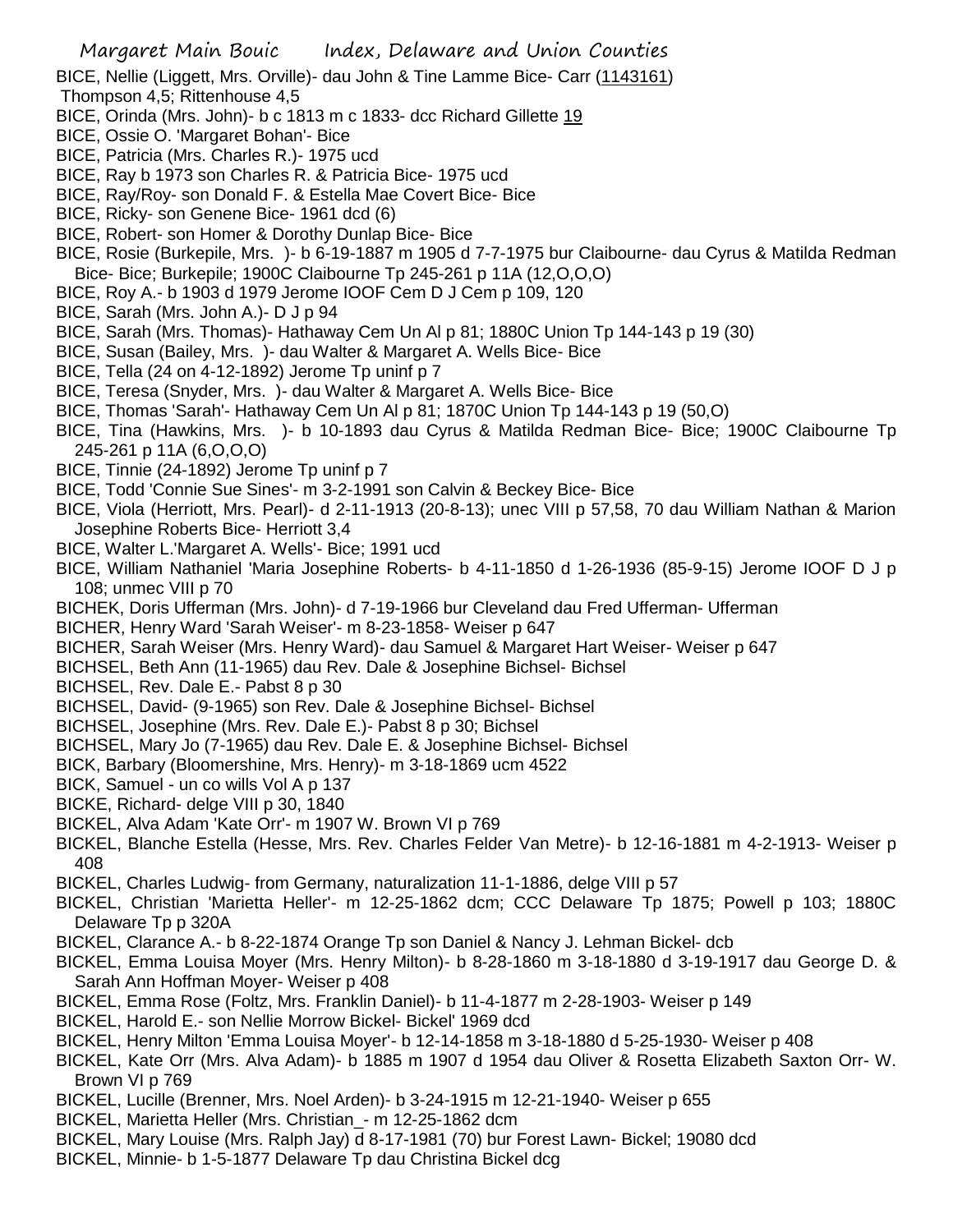- BICKEL, Nellie Morrow (Mrs. )- d 4-4-1971 (85) bur Forest Lawn- Bickel
- BICKEL, Ralph Jay 'Mary Louise Fox'- d 7-17-1975(65) son Nellie Morrow Bickel- Bickel; 1969, 1971 dcd
- BICKEL, Robert- son William H. Bickel- 1961 dcd (8)
- BICKEL, Roxann- dau William H. Bickel- 1961 dcd (16)
- BICKEL, Samuel- b 12-30-1874 Orange Tp son Samuel & Emily Levering Bickel- dcb
- BICKEL, Tobias- Powers p 55
- BICKEL, William- 1961 dcd
- BICKEL, William H.-1961 dcd
- BICKELL, Israel- 1830C Darby Tp 98 (40-50)
- BICKERTON, Richard 'Sarah Arrison'-Pabst 1 p 2; m Liberty Tp Del Co; dcga p 3 Del Pat & Fr Chron 1-21-1822; delge V p 36, 66, VIII p 67
- BICKERTON, Sarah Arrison (Mrs. Richard)- M Liberty Tp Del Co; dcga p 3 Del Pat & Franklin Chron 1-21-1822
- BICKETT, Robert- 1908 dch p 388; 1877 uca p 60; unec VIII p 53
- BICKFORD, Benjamin 'Ruth Decker'- m 9-4-1842 dcm
- BICKFORD, Christine (Holycross, Mrs. Clifton)- d 4-17-1991 (91) bur Milford- Bickford; Holycorss
- BICKFORD, Ruth Decker (Mrs. Benjamin)- m 9-4-1842 dcm
- BICKHAM, Beverly (Gray, Mrs. James)- dau Carl & Julia Hard Bickham- Bickham; Gray
- BICKHAM, Beatrice (Keith, Mrs. Lloyd L.)- m 1-20-1943- Bickham; Keith
- BICKHAM, Carl W. 'Julia E. Hard'- b 1-14-1912 m 4-1936 d 2-4-1994 (82) son Emmanuel & Eva Longbreak Bickham- 1967, 1971,1973, 1975, 1979, 1991 ucd; Bickham
- BICKHAM, Ellen E. (McGhee, Mrs. )- b 2-28-1906 d 10-30-1993 (87) bur Glen Rest- dau Emmanuel & Eva Longbreak Bickham- Bickham
- BICKHAM, Emmanuel 'Eva Longbreak'- Bickham
- BICKHAM, Eva Longbreak (Mrs. Emmanuel)- Bickham
- BICKHAM, Judith Ann (Mantor, Mrs. Donald)- dau Carl & Julia Hard Bickham- Bickham
- BICKHAM, Julia E. Hard (Mrs. Carl)- m 4-1936; 1971, 1973, l975, l979, 1991 ucd; Bickham
- BICKHART, Leon Elbert 'Loretta Joanne Hommel'- b 5-25-1935 m 11-29-1958- Weiser p 358
- BICKHART, Loretta Joanne Hommel (Mrs. Leon Elbert)- b 3-6-1938 m 11-29-1958 dau Erie Palmer & Erma Clare Moyer Hommel- Weiser p 358
- BICKING, Margaret Smith (Mrs. Samuel)- 1985 uch p 128
- BICKING, Samuel 'Margaret Smith'- 1985 uch p 129
- BICKLE, Mr. & Mrs. Benjamin- dg 1-21,22-1908
- BICKLE, Christina Route (Mrs. William)- 1880 dch p 714
- BICKLE, David- 1908 dch p 388; CCC (!875 Orange Tp)
- BICKLE, Effie R.- b 7-4-1872 Orange Tp dau Daniel & Nancy Lehman Bickle- dcb
- BICKLE, Elmira Duncan (Mrs. )- dau William & Frances Elliott Duncan- dumch p 146
- BICKLE, Harold- 1959 ucd
- BICKLE, Israel- 1830C Darby Tp (50); WBrown IV p 448
- BICKLE, Julia Ann (Sheneman, Mrs. Henry)- b 1784 d 1843 pwd Trella Hemmerly Romine- unec VI p 34
- BICKLE, Olive H.- b 6-14-1870 dau Christian & Mary Heller Bickle- dcb
- BICKLE, Sarah (Lehman, Mrs. Joshua)- dau William & Christina Route Bickle- 1880 dch p 714
- BICKLE, T.- 1908 dch p 388
- BICKLE, William 'Christina Route'- 1880 dch p 714
- BICKLE, William F.- b 3-25-1875 Delaware Tp son Christian & Mary Heller Bickle- dcb
- BICKLEY, see Beckley
- BICKMORE, Anna (Mrs. John)- McKitrick p 137
- BICKMORE, Christinia Bagley (Mrs. William)- b 6-19-18? m 1820 d 1888 dau David Bagley- McKitrick p 137
- BICKMORE, David 'Margaret or Martha Dixon'- son John & Anna Bickmore- McKitrick p 137
- BICKMORE, Elizabeth Andrews (Mrs. George)- dau Joseph & Elizabeth Bill(s) Andrews- McKitrick p 137
- BICKMORE, Fidelia (Kidd, Mrs. Alexander)- b 2-3-1835 m 5-3-1852 d 11-16-1915 dau William & Christinia Bagley Bickmore- McKitrick p 136, 138, 163, 164, 165,167,169
- BICKMORE, George 'Elizabeth Andrews'- McKitrick p 137
- BICKMORE, John 'Anna'- b 1731 son George & Elizabeth Andrews Bickmore- McKitrick p 137
- BICKMORE, Lois (Arnold, Mrs. Robert E.)- m 1-10-1947- Weiser p 746
- BICKMORE, Margaret or Martha Dixon or Dickey (Mrs. David)- McKitrick p 137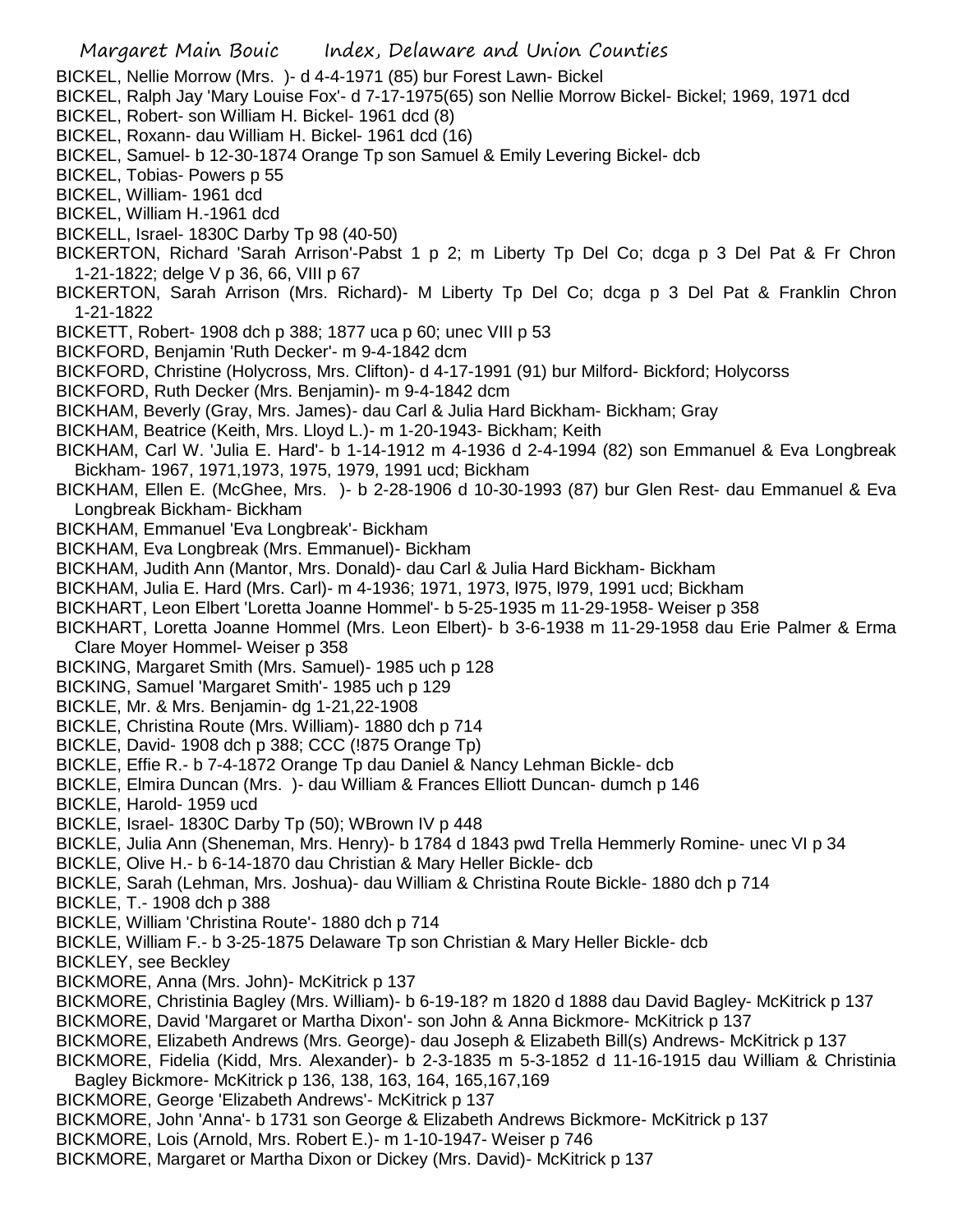BICKMORE, William 'Christinia Bagley'- b 1799 m 1820 d 18? son David & Martha Dixon Bickmore- McKitrick p 137

BICKNELL, Hannah (Shaw, Mrs. Benjamin)- Pabst Pion II p 230

BICKWIRTH, see Beckwith

BICZ, Andrew 'Helen Rasmuson'- Graham(172221)

BICZ, Helen Rasmuson (Mrs. Andrew)- dau Andrew & Ethel Winget Rasmuson- Graham 172221

BIDDE, Joseph- ucc p 25 (Naturalization)

BIDDING, Sarah (Smith, Mrs. A. J.)- m 3-12-1864 ucm 3560

BIDDINGER, Henry- 1877 uca 31

BIDDLE, ----family of Russell Sage #307, unec XI p 3

- BIDDLE, Anice- dau Henry & Eunice Latson Biddle 1860C Claibourne Tp 633 (2,O); 1870C Claibourne 133-131 p 18 (12,O)
- BIDDLE, Anice- dau Richard & Mary Biddle- 1860C Claibourne Tp 634 (7,O)

BIDDLE, Ann Lake (Mrs. George)- m 10-15-1879 sister John Lake- 1883 uch V p 611; 1880C Claibourne Tp 73-78 p 7 (30,O,Vt,Vt)

BIDDLE, Anna Fisher (Mrs. C)- b 10-6-1849 d 12-9-1897 Claibourne Cem p 37

BIDDLE, Annie M. (Hill, Mrs. Nathaniel B.)- m 9-10-1876 ucm 5929 dau Henry & Eunice Latson Biddle- 1883 uch V p 611; Sage letter 15090

BIDDLE, Belva M.- b 9-1886 dau William & Zora Biddle- 1900C Claibourne Tp 193-207 p 8B (13,O,O,O)

- BIDDLE, Benjamin F.- 1883 uch V p 603
- BIDDLE, Bertha Wilsey (Mrs. James Monroe)- Biddle
- BIDDLE, C.'Anna Fisher'- b 3-8-1849 Claibourne Cem p 37- 1880C Claibourne Tp p 0212
- BIDDLE, Carol- dau George D. & Ruth E. Biddle- 1961 dcd (3)
- BIDDLE, Carrie Bell- dau George & Ann Lake Biddle- 1883 uch V p 611
- BIDDLE, Caryl E. (Mrs. Hubert H.)- 1969, 1971 dcd
- BIDDLE, Charles- 1883 uch IV p 510
- BIDDLE, Charles 'Josephine Bee Camp Noro'- Weaver (11251121)

BIDDLE, Charles N. 'Margaret A. Fisher'- b 3-8-1849 m 2-17-1874 ucm 5438 son Thomas & Elizabeth Perry Biddle- 1915 uch p 501, 502; 1883 uch V p 603, 612, 618; 1877 uca p 93, 97

BIDDLE, Clarissa (Stubert, Mrs. John)- 1883 uch V p 652

BIDDLE, Clemens- Pabst 1 p 7

BIDDLE, Clyde 'Elizabeth J. Hole'- b 3-1895 m 6-1921 d 11-1946-Claibourne Cem p 46; Biddle; 1900C Claibourne Tp 193-207 p 8B (5,O,O,O)

BIDDLE, Cora B.- b 1-1882 dau George & Ann Lake Biddle- 1880C Claibourne Tp 73-78 p 7 (18,O,O,O)

BIDDLE, Daisy (Bevis, Mrs. )(Hart, Mrs. Rev.)- dau William Henry & Eunice Latison Biddle- Sage letter 15093 BIDDLE, D 'E'- Claibourne Cem p 5

- BIDDLE, E (Mrs. D.)- Claibourne Cem p 5
- BIDDLE, Elizabeth- d 12-17-1862 (2m29d) Claibourne Cem p 5 dau B. & M.
- BIDDLE, Elizabeth Boulding (Mrs. Thomas)- b 1696 m 1-13-1717- Nash p 100
- BIDDLE, Elizabeth J.Hole (Mrs. Harold)- b 8-3-1898 m 6-1921 d 11-12-1988(90) bur Claibourne p 46- dau Frank & Mary Carey Hole- Biddle; 1949, 1959, 1967,1971, 1973, 1975, 1979, 1981, 1983 ucd
- BIDDLE, Elizabeth Perry (Mrs. Thomas)- 1883 uch V p 612

BIDDLE, Ella/Ellen M. (Lake, Mrs. John)-b 5-5-1853 m 10-1-1873 ucm 5338 d 12-15-1931 dau Richard & Mary Biddle- 1985 uch p 87; 1883 uch V p 638; 1870C Claibourne Tp 208-206 (17,O)

- BIDDLE, Ellen- dau George D. & Ruth E. Biddle- 1961 dcd (7)
- BIDDLE, Emma- dau William Henry & Eunice Latson Biddle- 1883 uch V p 611; 1870C Claibourne Tp 133-131 p 18 (9,O); Sage letter 15091 m Harris?
- BIDDLE, Emma J. (Collins, Mrs. Charles H.)- m 9-9-1877 ucm 6115
- BIDDLE, Emma Vough Mantor- d 12-21-1966 bur Oak Grove Cem sister Grover Mantor- Mantor
- BIDDLE, Emole?- b 3-1833 female- 1900C Claibourne Tp 203-217 p 9A (67, NY,PA,NY)

BIDDLE, Eunice Latson (Mrs. Henry)- b 1832 m 1850- 1860C CLaibourne Tp 633 (28,O); 1870C Claibourne Tp 133-131 p 17 (38, NY); 1880C Claibourne Tp p 0213 (47, NY,Pa,NY) m slip unec VII p 57, XI p 40, 43, 44; ped R. Sage #207 25, Sage letter 15001

BIDDLE, Florence Abagail (Cushman, Mrs. James M.)- b 2-15-1882 m 7-5-1899- Sage letter 15069- dau Thomas H. & Lydia A. Hamilton Biddle- 1883 uch V p 611

BIDDLE, Florence Lucille (McMillan, Mrs. William Howard)- b 12-16-1903 m 12-4-1926 dau Pearl Clifton &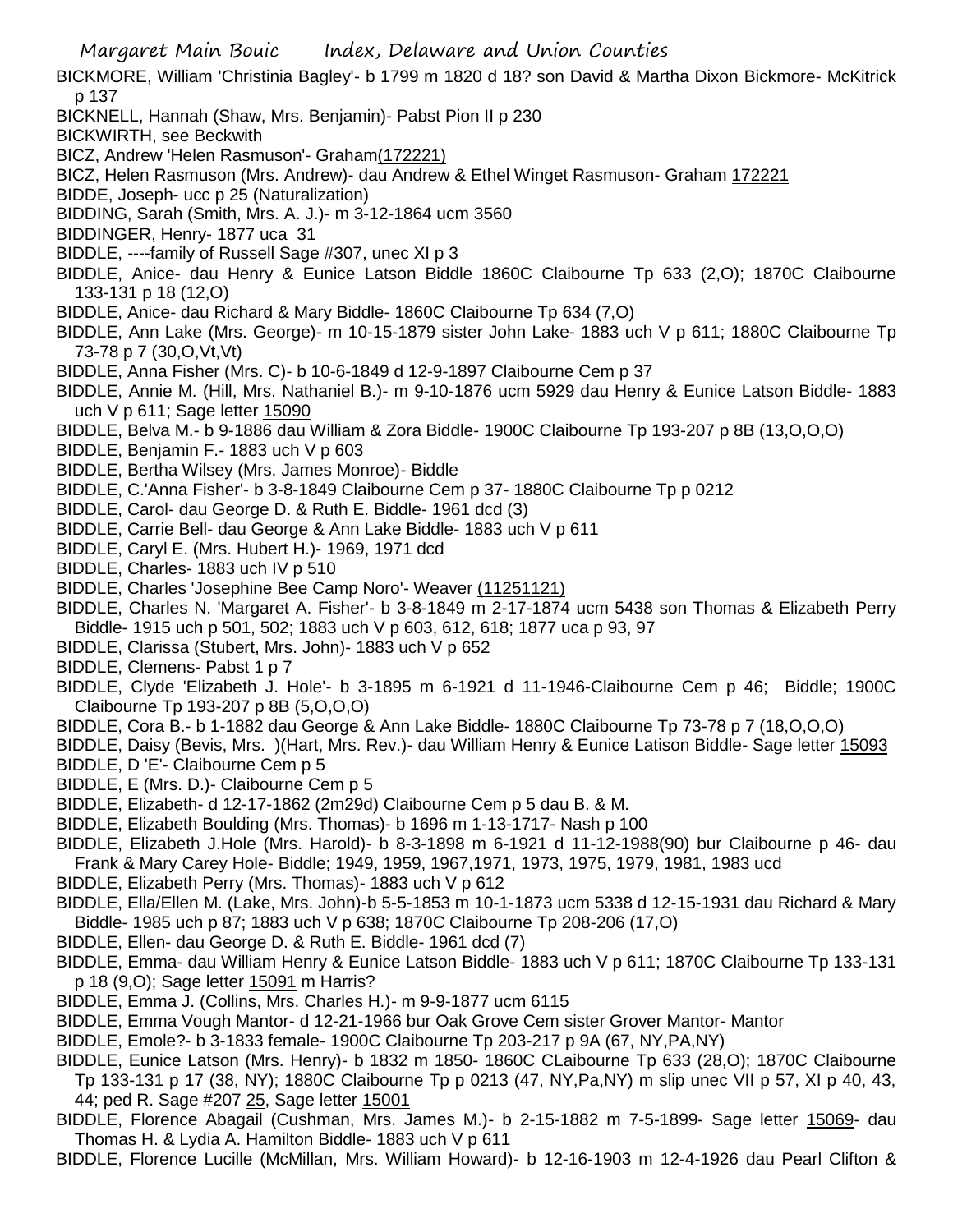Lillie Leana Fuller Biddle- Sage letter 15052

- BIDDLE, George 'Anna Lake'- b 8-10-1852 m 10-15(19)-1879 ucm 6564 son Henry & Eunice Latson Biddle; 1883 uch V p 611; 1860C Claibourne 333 (7,O); 1870C Claibourne Tp 133-131 p 17 (16,O); 1880C Claibourne Tp 73-78 p 7 (28,O,Eng,O); 1900C Richwood 409-440 p 16A (46,O,O,O); 1877 ucd p 92; Sage letter 15089
- BIDDLE, George 'Mary A.'- Claibourne cem p 24
- BIDDLE, George 'Ruthie'- 1961, 1980 dcd
- BIDDLE, Harold E.- son Clyde & Elizabeth J. Hole Biddle- Biddle 1959, 1967,1971, 1973, 1975, 1979, 1981, 1983, 1991 ucd
- BIDDLE, Harry- b 5-1880 son George & Ann Lake Biddle- 1883 uch V p 611; 1900C Richwood 409-440 p 16A (20,O,O,O)
- BIDDLE, Henry- 1908 dch p 388; 1915 uch p 263; 1883 uch V p 594, 595; 1877 uca p 87
- BIDDLE, William Henry 'Eunice Latson'- b 8-27-1829 m 1850 d 12-15-1877 (48-3-18) son Joseph & Maria Williams Biddle- 1883 uch V p 611; 1850C Clabiourne Tp 119 p 19 (21, Wales); 1870C Claibourne Tp 133-131 p 17 (40, England); ped Russell Sage #307 24, m slip unec VII p 57, XI p 24; Sage letter 15000
- BIDDLE, Henry C.-b 9-1869 son Henry & Eunice Latson Biddle- 1870C Claibourne 133-131 p 18 (10/12,O)
- BIDDLE, Herbert R. 'Bertha Kemp''Nola Stidham'- b 11-29-1910 m (2) 6-1-1971 d 2-28-1989 (78) Milford Cemson James monroe & Bertha Wilsey Biddle; 1973, 1975 ucd
- BIDDLE, Hubert H. 'Caryl E.- 1969, 1971 dcd
- BIDDLE, Ida M. (Mrs. Willie)- b 5-1867 1900C Richwood 81-87 p 4A (33,O,O,O) m 9y no ch
- BIDDLE, Iva M.- b 5-1885 dau George & Ann Lake Biddle- 190OC Richwood 409-440 p 16A (15,O,O,O)
- BIDDLE, Jack W.- 1969 dcd
- BIDDLE, James Monroe 'Bertha Wilsey'- Biddle
- BIDDLE, Jennie May- b 1871 dau Henry & Eunice Latson Biddle- 1883 uch V p 611; 1880C Claibourne Tp 74-79 p 7 (8,O,Wales,NY)
- BIDDLE, John- ucc p 31 naturalized 1845; 1830C Darby Tp (50); unec V p 50
- BIDDLE, Joseph- 1840C Concord Tp 125 (30-40)
- BIDDLE, Joseph Sr.'Maria Williams'-b Hartfordshire, Eng. 4-9-1787(?) d 10-21-1857 (71) Powell p 264 Shoup Cem ( d 1856)- 1883 uch V p 611; 1840C Claibourne 46 (50-60); 1850C Claibourne Tp 119 p 19 (62, England); ucc p 30 (naturalized); mt 3 24; Un Co wills Vol A p 137
- BIDDLE, Josephine Bee Camp (Moro, Mrs. Fred)(Mrs. Charles)- dau Russell & Carrie Maria Shreyer Camp-Weaver 1251121
- BIDDLE, Laura- dau Charles & Margaret Anna Fisher Biddle- 1883 uch V p 612
- BIDDLE, L. C.- 1883 uch V p 603
- BIDDLE, Lillie Leona Fuller (Mrs. Pearl Clifton)- b 5-1880 bur Loraine- ped Russell Sage #307 7; unec XI p 43; Sage letter 15721 1900C Richwood 349-373 p 14A (20,O,O,O)
- BIDDLE, Lydia Alona (Leona) Hamilton (Mrs. Thomas H.)- b 5-29-1857 Richwood m 1-6-1876 ucm 5821 d 3-19-1940- dau Benjamin & Abigail Graham Hamilton- 1883 uch V p 611; mt 3 p 21; ped Russell Sage #307 13, unec XI p 44; Sage letter15003
- BIDDLE, Lydia May (Sage, Mrs. Russell Louis)- b 1-5-1912 Richwood m 1-12-1935 dau Pearl Clifton & Lillie Leona Fuller- Sage letter 15068
- BIDDLE, Maggie May (Hill, Mrs. Clarence Morris)- b 11-2-1876 m 2-5-1897 d 11-11-1926- dau Thomas H. & Lydia A. Hamilton Biddle- 1883 uch V p 611; Sage letter 15004 1870C Claibourne Tp 71-76 p 7 (3,O,O,O)
- BIDDLE, Margaret A. Fisher (Mrs. Charles N.)-m 2-17-1874 ucm 5438; 1883 uch V p 618 dau William & Margaret Anna Graham Fisher
- BIDDLE, Maria Williams (Mrs. Joseph)- 1883 uch V p 611;1840C Claibourne 46 (50-60) 1850C Claibourne 119 p 19 (62, Wales); 1870C Claibourne Tp 133-131 p 18 (81, Wales)
- BIDDLE, Maria (Young, Mrs. William)- lic m 1-2-1843 ucm 852; unec VI p 3
- BIDDLE, Mariann- dau George D. & Ruth E. Biddle- 1961 dcd (5)
- BIDDLE, Mary- 1870C Milford 13 p 1 (63,O)
- BIDDLE, Mary A. (Mrs. George)- d 4-30-1889 (41-6-23) Claibourne Cem p 24
- BIDDLE, Mary (Mrs. Richard)- b 12-1826 d 8-9-1901 (74-9-16) Shoup Cem Powell p 264; 1850C Claibourne Tp 191 p 31 (24, Wales); 1860C Claibourne 634 (34, Wales); 1870C Claibourne 208-206 p 26 (44, Wales); 1880C Claibourne Tp 66-71 p 7 (55, Wales,Wales,Wales) p 0213; 1900C Claibourne Tp 193-207 p 8B (73, Wales,W,W)
- BIDDLE, Noble- Nash p 97, 103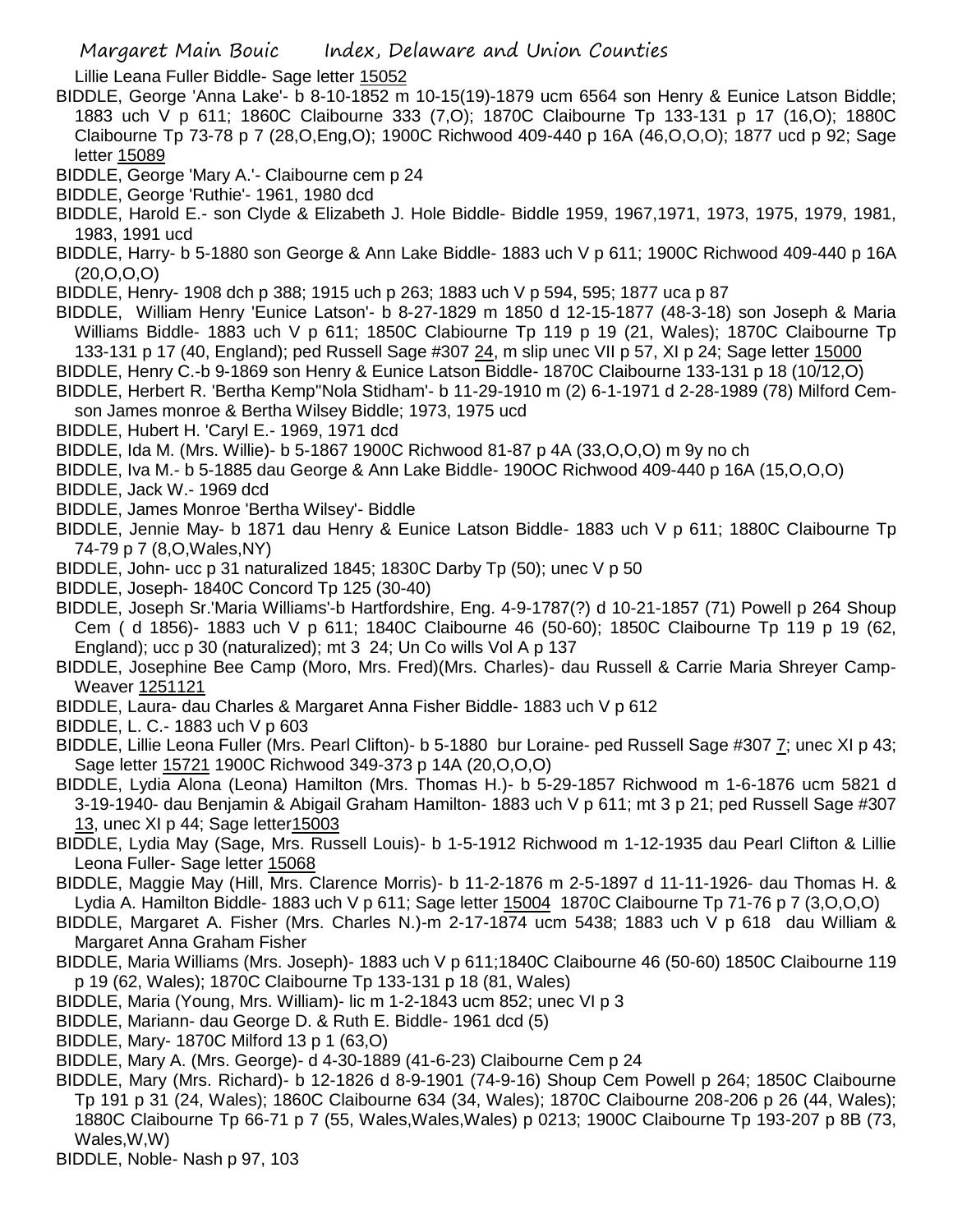- BIDDLE, Nola Stidham (Gregory, Mrs. Thomas J.)(Mrs. Herbert)- b 4-13-1920 m 6-1-1971 dau James E. & Margaret E. Travis Stidham- Biddle; 1973, 1975 ucd
- BIDDLE, Paul- son George D. & Ruth Biddle- 1961 dcd (2)
- BIDDLE, Pearl Clifton 'Lillie Leona Fuller'- b 6-1877 m 12-2-1900 Richwood d 11-3-1951 bur Lorain Co-Thomas H. & Lydia A. Hamilton Biddle- 1883 uch V p 611; ped Russell Sage #307 6, unec IV p 43; Sage letter 15051; 1900C Richwood 349-373 p 14A (22,O,O,O)
- BIDDLE, Richard- 'Mary'- d 3-23-1880 (53y 2d) Shoup Cem Powell p 264; 1915 uch p 263; 1883 uch V p 594, 595, 603, 638; 1850C Claibourne -Richwood 191 p 31 (23, Wales); 1860C Claibourne 634 (33, Wales); 1870C Claibourne Tp 208-206 p 26 (43, Eng)
- BIDDLE, Roy A.- b 3-1893 son George & Anna Lake Biddle- 1900c Richwood 409-440 p 16A (7,O,O,O)
- BIDDLE, Ruthie (Mrs. George)- 1961, 1980 dcd
- BIDDLE, Samuel- b 5-1880 son George & Anna Lake Biddle- 1880C Claibourne ATp 73-78 p 7 (1/12,O,O,O)
- BIDDLE, Sarah Elen -dau Henry & Eunice Latson Biddle- 1883 uch V p 611; 1870C Claibourne Tp 133-131 p 18 (5); 1880C Claibourne Tp 74-79 p 7 (15,O,Wales,NY)
- BIDDLE, Seneca- Aug 1858 dau D. & E. Claibourne Cem p 5
- BIDDLE, Seneca- ch Henry & Eunice Latson Biddle- 1883 uch V p 611
- BIDDLE, Spencer B.- Nash p 103
- BIDDLE, Thomas- Pabst 1 p 17; delge II p 9
- BIDDLE, Thomas 'Elizabeth Boulding'-m 1-13-1717 Nash p 100, 103.
- BIDDLE, Thomas 'Elizabeth Perry'- 1883 uch V p 612
- BIDDLE, Thomas Henry 'Lydia Alona (Leona) Hamilton'- b 12-12-1856 m 1-6-1876 ucm 5821 d 2-5-1902 Claibourne Cem p 44- son Henry & Eunice Latson Biddle- 1883 uch V p 611; ped Russell Sage #307 12, unec XI p 44; 1870C Claibourne 133-131 p 17 (13,O); 1880C Claibourne p 0213; 1900C Richwood 349-372 p 14A (44,O,Eng,O); mt 3 p 21; Biddle; Sage letter 15002
- BIDDLE, Wilbur- b 8-1887 son George & Anna Lake Biddle- 1900C Richwood 409-440 p 16A (12,O,O,O)
- BIDDLE, William- son Charles & Margaret Anna Fisher Biddle- 1883 uch V p 612; 1880C Richwood 50-53 p 5 (5,O,O,O)
- BIDDLE, William G. 'Zora'- b 1863 d 1933 Claibourne Cem p 46; 1900C Claibourne Tp 193-207 p 8B (36,O,Wales,Wales)
- BIDDLE, William- son Richard & Mary Biddle- 1870C Claibourne Tp 208-206 p 26 (6,O); 1880C Claibourne Tp 66-71 p 7 (17,O,Wales,Wales)
- BIDDLE, Willie 'Ida'- b 10-1866- 1900C Richwood 81-87 p 4A (33,O,O,O)
- BIDDLE, Zora (Mrs. William G.)- b 1863 d 1933 Claibourne Cem p 46; 1900C Claibourne Tp 193-207 p 8B (37,O,O,O) 2 ch
- BIDDLEMAN, see Bydleman, Bidleman- Allen- d 8-22-1855 (18) son D. & C Bokescreek Cem 51
- BIDDLEMAN, Catherine (Daniel- d 529-1856 (57-2-21) Bk p 51
- BIDDLEMAN, Daniel 'Catherine'- d 5-31-1853 (67) Bk p 51; 1840C Sc Tp
- BIDDLEMAN, David 'Margaret Jane Craig'- m 4-20-1857 dcm
- BIDDLEMAN, Isabella (Thrasher, Mrs. Jacob C.)- m 8-26-1844 dcm
- BIDDLEMAN, Margaret Jane Craig (Mrs. David)- m 4-20-1857 dcm
- BIDDOW, Irving- 1880C Brown Tp p 383A
- BIDEL, Joseph 'Madeline Csurpek'- d 1978- bidel
- BIDEL, Madeline Csurpek (Mrs. Joseph)- b 12-18-1908 d 12-13-1993 (85) dau Ladislaus & Mary Mikulcza Csurpek- Bidel
- BIDEL, Wanda (Rutherford, Mrs. Wayne)- dau Joseph & Madeline Csurpek Bidel- Bidel
- BIDELSPACH, Annie (Keefer, Mrs. John S.)- b 8-22-1850 m 6-28-1877 d 4-16-1938 Weiser p 423
- BIDENGER, Nancy Tranham (Dunwell, Mrs. Don Francis) div 1976- Maugans Anc p 26
- BIDGOOD, Anna- dau Laurence & Katherine M. Goetz Bidgood- Bidgood
- BIDGOOD, Brad- b 1958 son Donald Bidgood- 1973 ucd
- BIDGOOD, Clara Mae (Clevenger, Mrs. Rex)- dau Laurence & Katherine M. Goetz Bidgood- Bidgood; 1949 ucd
- BIDGOOD, Donald D.- son Laurence & Katherine M. Goetz Bidgood- Bidgood; 1949, 1959, 197, 1991 ucd
- BIDGOOD, Edith (Carrillo, Mrs. )- dau Laurence & Katherine M. Goetz Bidgood- Bidgood
- BIDGOOD, Dr. Herbert- son Laurence & Katherine M. Goetz Bidgood- Bidgood
- BIDGOOD, Katherine Goetz (Mrs. Laurence H.)- b 5-7-1903 m 8-1-1921 d 7-30-1993 (90) bur Clevelanddau Charles W. & Katherine M. Goetz- Bidgood; 1949, 1959, 1979, 1981, 1983 ucd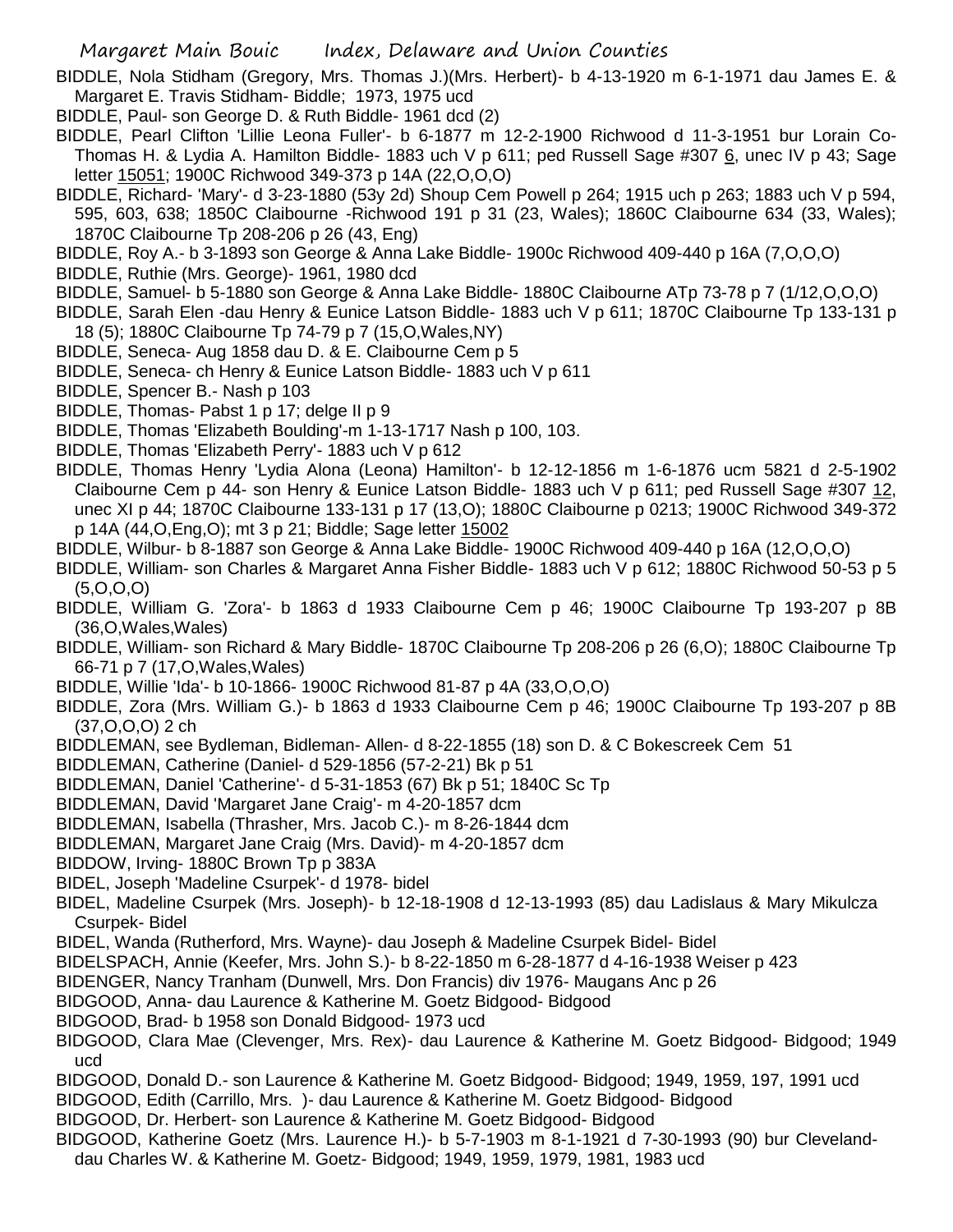- BIDGOOD, Laurence W. 'Katherine Goetz'- m 8-1-1921 Bidgood
- BIDGOOD, Laurence H.- son Laurence H. & Katherine Goetz Bidgood- Bidgood
- BIDGOOD, Phyllis- dau Laurence H. & Katherine Goetz Bidgood- Bidgood; 1949 ucd
- BIDGOOD, Phrania- dau Laurence H. & Katherine Goetz Bidgood- Bidgood; 1949 ucd
- BIDGOOD, Rusty- b 1956 son Donald Bidgood- 1973 ucd
- BIDINGER, Henry- 1883 uch V p 288
- BIDLAC, Martha (Brown, Mrs. Daniel)- m 2-2-1836 dcm
- BIDLACK, for information Bidlack, see Bidlake/Bidlack , periodical by tghe Family Assoc. Issue 9, Dec. 1991 sent to Del. Hist. Soc by Russell Bidlack
- BIDLACK, Alma- dau James & Sarah Bidlack- 1850C Trenton Tp 767 (2,O)
- BIDLACK, Almon C.- son J. & S. d 11-25-1850 (3-11?-13?) Sunbury Cem Powell p 41
- BIDLACK, Amelia Hull (Mrs. Charles F.)- delge VIII p 16
- BIDLACK, Amy Tubbs (Mrs. William W.)- delge VIII p 16
- BIDLACK, Anna Edwards (Mrs. Tillmore)- Bidlack
- BIDLACK, Annor A.- b 11-26-1870 Trenton Tp dau Burton & Mary Jane Bixler Bidlack- dcb
- BIDLACK, Ansel C. 'Vivian Huff'- b 5-27-1910 m 4-23-1923 d 12-14-1982 bur aulding Co son Tillmore & Anna Edwards Bidlack- Bidlack
- BIDLACK, Burton- son James & Sarah Bidlack- 1850C Trenton Tp 767 (4,O); 1880C Trenton Tp p 465C; (Bidlac); Pabst 0
- BIDLACK, Cecil S.'Marie Scheiderer'- b 7-2-1903 Oakdale Cem I p 114 (F-R4-5)
- BIDLACK, Charles F. 'Amelia Hull'- b 7-5-1818 d 2-15-1855 Yuba Co, Cal. Bidlack p 321; delge VIII p 16
- BIDLACK, Christina (Van Fleet, Mrs. George)- b 7-3-1803 d 6-11-1873 dau Philemon Bidlack- dcq Louise Bennett Pinney 13- 1880 dch p 695; Bidlack p 320
- BIDLACK, Daisy- b 6-20-1882 Berkshire Tp dau Burton & Frances Hogle Bidlack- dcb
- BIDLACK, Douglas T.- b 1966 son Thomas D. & Evelyn M. Bidlack- Bidlack; 1971, 1979 ucd
- BIDLACK, E.- b 7-12-1873 Trenton Tp son B. W. & Frances Hogler Bidlack- dcb
- BIDLACK, infants,twins- b 2-17-1880 Trenton Tp dau B. W. & Frances Hogle Bidlack- dcb
- BIDLACK, Elenor (Gilbert, Mrs. John)- m 12-31-1809 onwq I
- BIDLACK, Elizabeth- b 1796/7 d 4-26-1817 Salem Tp, Luzerne Co Pa.- dau Philemon & Sarah Fleming Bidlack- delge VIII p 16
- BIDLACK, Emily E.- dau James & Sarah Bidlack-1850C Trenton Tp 767 (7,O)
- BIDLACK, Esther Lawrence (Ranson, Mrs. Samuel)(Mrs. James)- dau Daniel Jr. & Rachel Kingsbury Lawrence- Asp 32-7
- BIDLACK, Evelyn M. Hissong (Mrs. Thomas)- b 1-27-1936 m 12-31-1960 d 5-22-1979 bur Newark- dau Iden & Georgia Reeder Hissong- Bidlack
- BIDLACK, George Anson- son Phielmon & Sarah Fleming Bidlack- Bidlack p 300; delge VIII p 16; 1835 men 58 #69 p 108 Trenton Tp; 1850C Trenton Tp 748 (37, Pa)
- BIDLACK, Gregory- son Ansel C. & Vivian Huff Bidlack- Bidlack
- BIDLACK, Hannah- dau James & Sarah Bidlack- Pabst O; 1850C Trenton Tp 767 (6,O)
- BIDLACK, Harley v. 'Stella M.'- b 1895 d 1951 Claibourne Cem p 59
- BIDLACK, Harold'Mary Alice Poling'- son Harley V. & Stella McVey Bidlack- Bidlack
- BIDLACK, Hilda (Harrison, Mrs. )- dau Tillmore & Anna Edwards Bidlack- Bidlack
- BIDLACK, James- d 8-5-1849 (52-7-12) Sunbury Cem Powell p 41; 1835 men 58 #68 p 108 Trenton Tp
- BIDLACK, James 'Esther Lawrence'- Asp(32-7)
- BIDLACK, James F. 'Mary Mitchell'- m 1-12-1847 dcm
- BIDLACK, James 1850C Trenton Tp 767 (34, Pa); hadc p 54
- BIDLACK, James 'Sarah Davis'- b 1-5-1795 m 6-29-1841 d 8-25-1850 son Ph8lemon & Sarah Fleming Bidlack- Bidlack p 319; delge VIII p 16
- BIDLACK, Jerald D.- son Ansel C. & Vivian Huff Bidlack- Bidlack
- BIDLACK, John 'Sarah Young'- b 1-22-1807 d 1852 son Philemon & Sarah Fleming Bidlack- Bidlack p 320; delge VIII p 16; Pabst 0; 6 p 53; 1850C Trenton Tp 764 (45, Pa); 1835 men 59 #83 p 109 Trenton Tp
- BIDLACK, Kirk- son Ansel C. & Vivian Huff Bidlack- Bidlack
- BIDLACK, Lauri-b 1962 dau Thomas D. & Evelyn M. Hisson Bidlack- 1971, 1979, 1981 ucd
- BIDLACK, Louisa- Pabst 0
- BIDLACK, Malinda (Young, Mrs. Rodney)- m 3-7-1845 dcm
- BIDLACK, Marie Scheiderer (Mrs. Cecil S.)- b 7-2-1903 Oakdale Cem I p 114 (F-R4-5); unec IX p 7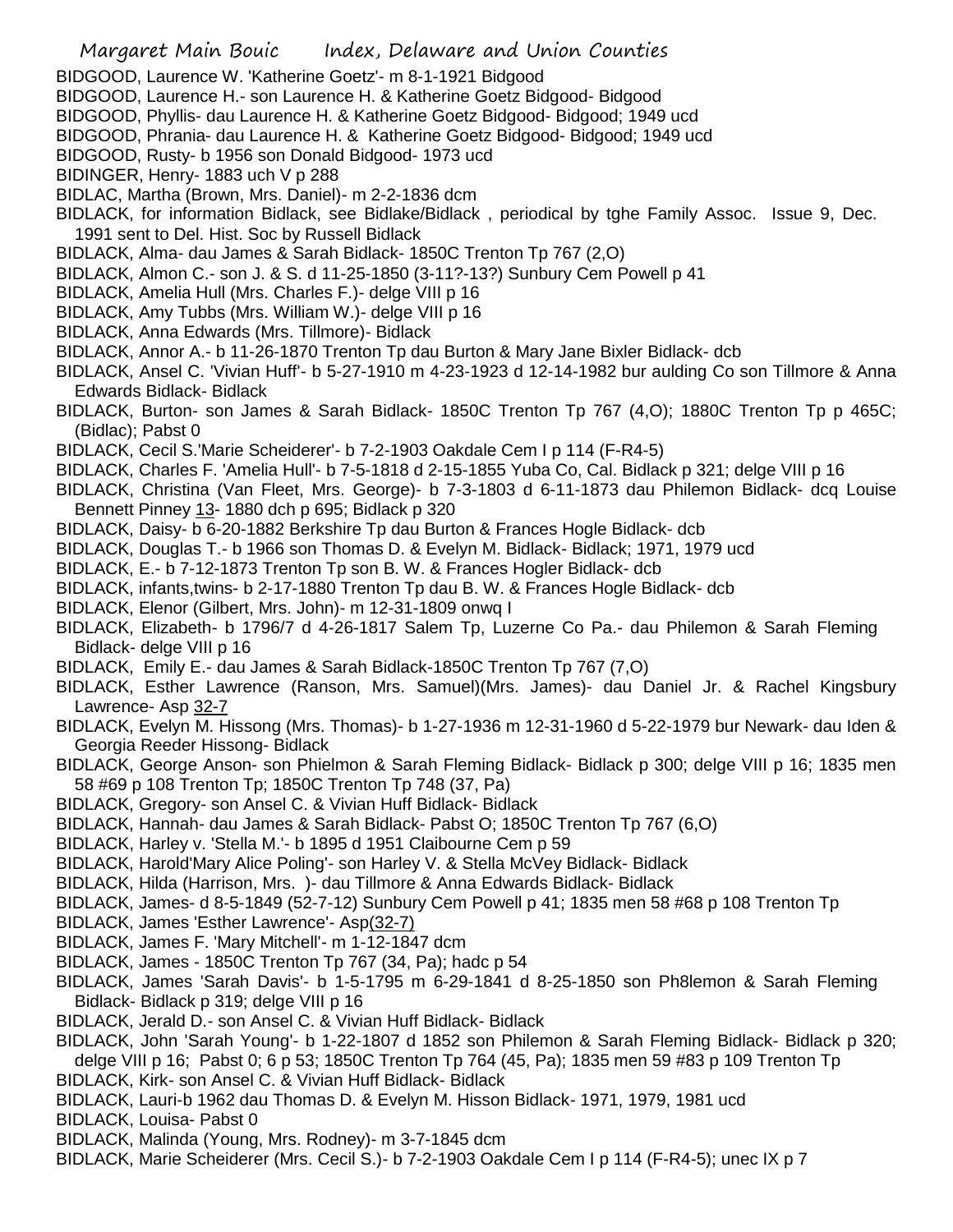BIDLACK, Martha (Brown, Mrs. Daniel)- b 1814 d 1852 dau Philemon & Sarah Fleming Bidlack- dcw Bk 2 p 273; Bidlack p 321; delge VIII p 16

BIDLACK, Mary Alice Poling (Mrs. Harold)- b 10-24-1916 m 12-24-1942 d 9-6-1969 bur Greenlawn dau Hubert & Mary Poling- Bidlack

- BIDLACK, Mary Davis (Mrs. Samuel)- delge VIII p 16
- BIDLACK, Mary Jane- b 1-15-1888 Berkshire Tp dau Burton W. & Frances A. Hogle Bidlack- dcb
- BIDLACK, Mary J. (Mrs. B.)- d 12-6-1870 (21y 16d) Sunbury Cem Powell p 44
- BIDLACK, Mary K. (Mrs. Thomas D. Sr.)- 1983 ucd
- BIDLACK, Mary Mitchell (Mrs. James F.)- m 1-12-1847 dcm
- BIDLACK, Peter- b 1783/1793 son Philemon & Sarah Fleming Bidlack- Bidlack p 319; delge VIII p 16
- BIDLACK, Philemon 'Sarah Fleming'- b 1769 d 8-4-1844 (84) Sunbury Cem Powell p 41; dcq Louise Bennett Pinney 13; 1880 dch p 695; 1908 dch p 378; dcw Bk 2 p 273; hadc p 54; Pabst 5 p 3; rs p 2; Bidlack p 319; delge VIII p 16; 1835 men 58 #67 p 108 Trenton Tp
- BIDLACK, Philena- Pabst 0,; 6 p 53
- BIDLACK, Raymond- son Tillmore & Anna Edwards Bidlack- Bidlack
- BIDLACK, Richard- son Ansel C. & Vivian Huff Bidlack- Bidlack
- BIDLACK, Richard M.- b 11-25-1934 d 12-21-1934 Oakdale Cem I p 122 (F-R6-12) unec IX p 7
- BIDLACK, Russell E.- query- Bedlock, Bidlack- unec XIII p 42
- BIDLACK, Samantha Fellows (Mrs. Samuel)- delge VIII p 16
- BIDLACK, Samuael 'Mary Davis'- b d 1800, Defiance Co 11-1854 son Philemon & Sarah Felming Bidlackdelge VIII p 16; 1835 men 59 #84 p 109 Trenton Tp
- BIDLACK, Sandra (Cititi, Mrs. )- dau Ansel C. & Vivian Huff Bidlack- Bidlack
- BIDLACK, Sarah- 1880c Berkshire Tp p 411A; Pabst 0
- BIDLACK, Sarah Davis (Mrs. James)- b 10-22-1814 m 6-29-1841 d 6-7-1895 Sunbury Cem Powell p 14; Bidlack p 219; delge VIII p 16
- BIDLACK, Sarah Fleming (Mrs. Philemon)- b c 1777 d 1856 -1850C Trenton Tp 744 (77, Pa); rs p 2; dcw Bk 2 p 273; Bidlack p 319; delge VIII p 16hadc p 54; Powell p 41
- BIDLACK, Sarah (Ginn, Mrs. John)- b 5-2-1809 d 3-8-1880 dau Philemon & Sarah Felming Bidlack- delge VIII p 16
- BIDLACK, Sarah (Mrs. James)- 1850C Trenton Tp 767 (37, Pa)
- BIDLACK, Sarah Young (Mrs. John)- delge VIII p 16
- BIDLACK, Stella McVey (Mrs. Harley V.)- b 10-1-1894 m 1916 d 1-18-1961 bur Bethlehem Cem, Richwood, Claibourne Cem p 59- dau Howard & Jane Fish McVey- Bidlack
- BIDLACK, ----(McClintock, Mrs. Calvin)- dau Harley V. & Stella McVey Bidlack- Biclack
- BIDLACK, Tellie M.- b 7-8-1875 Trenton Tp[ dau Burton & Frances Wolfe Bidlack- dcb
- BIDLACK, Thomas D. Sr. 'Mary K.'- 1975, 1983 ucd son Ancel C. & Vivian Huff Bidlack- Bidlack
- BIDLACK, Thomas D 'Evelyn M. Hissong'- m 12-31-1960- 1971, 1979, 1981 ucd
- BIDLACK, Thomas Duane Jr.- b 1961 son Thomas D. & Evelyn M. Hissong Bidlack- Bidlack- 1971, 1979, 1981 ucd; engaged to Jacquelyn Denise Erwin
- BIDLACK, Tillmore 'Anna Edwards- Bidlack
- BIDLACK, Todd- b 1965 son Thomas D. & Evelyn M. Hissong Bidlack- 1971, 1979, 1981 ucd; Bidlack
- BIDLACK, Tracy- ch Thomas D. & Evelyn M. Hissong Bidlack- l971, l979 ucd
- BIDLACK, Vivian Huff (Mrs. Ansel C.)- m 4-23-1933
- BIDLACK, William Howard- son Harley V. & Stella McVey Bidlack- Bidlack
- BIDLACK, William W. 'Samantha Fellows''Amy Tubbs'- son Philemon & Sarah Fleming Bidlack- Bidlack p 320; delge VIII p 16
- BIDLOCK, Richard M.- b 11-25-1937 d 12-21-1934 Oakdale Cem I p 122 (F-R6-12)
- BIDLE, John- 1840C Darby Tp 1000 (40-50)
- BIDLEMAN, Allen- son D & C d 8-22-1856 (18y) Bokescreek owell 239
- BIDLEMAN, Daniel- d 5-31-1853 (67y) Bokescreek Powell p 239 see Biddleman
- BIDLEMAN, ? d 5-19-18? (37y 3m21d) Bokescreeek Powell p 239
- BIDWELL, --unec II p 23
- BIDWELL, Adaline Roby (Mrs. Uriah)- m 3-11-1838 Madison Co unec IX p 6
- BIDWELL, Addison 'Mary Ann Kennedy'-b 6-18-1822 m 9-14-1843 Madison Co unec X p 7 d 1896 Milford Cem Un Al 14 son Elisha & Doratha Willey Bidwell dumch p 125; 1883 uch V p 243, 247, 248; 1877 ucd p 22, 35; 1860C Darby Tp 446-448 p 63 (38,O); 1880C Darby Tp 176 p 0246 (58, O,Vt.Vt)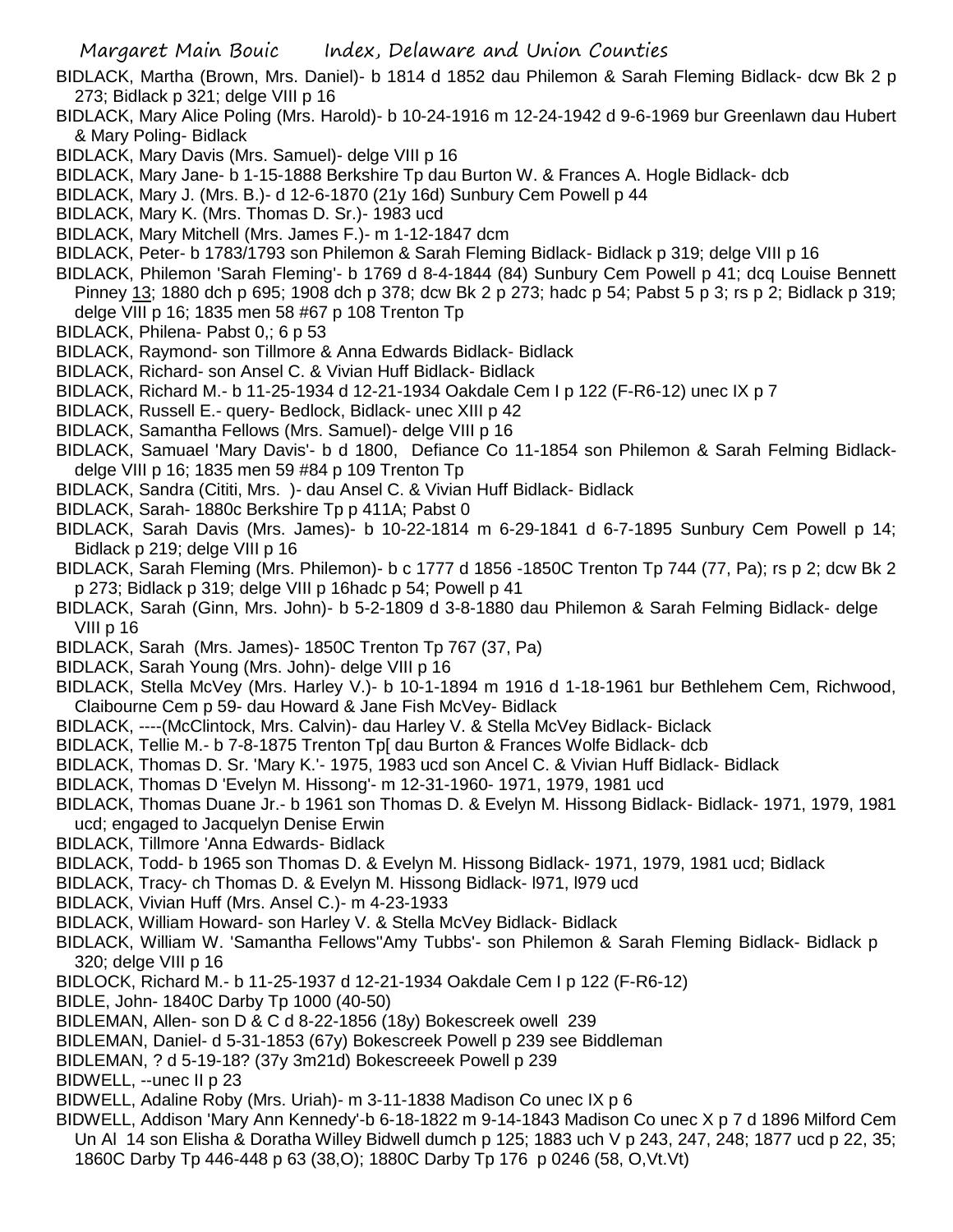- BIDWELL, Alice(Alverna) (Fenner, Mrs. George M.)- m 10-14-1875 ucm 5762 mt 3 p 17 dau Addison & Mary A. Kennedy Bidwell- 1883 uch V p 243; 1860C Darby Tp 446-448 p 63 (9,O); Alvira 1870C Darby Tp 148-136 p 20 (18,O)
- BIDWELL, Annie (Mrs. Howard)- 1880C Darby Tp 176 p 19 (18,O,O,O)
- BIDWELL, Asil- 1959 ucd
- BIDWELL, Asil H. Jr.'Myreda O.'- d 9-1-1981 (61) bur Forest Grove- Bidwell; 1959 ucd
- BIDWELL, Asil III- son Asil H. Jr. & Myreda Bidwell- Bidwell
- BIDWELL, Barbara (Gray, Mrs. Dr. Hamilton)- dau Ellis L.& Ruth Goff Bidwell- Bidwell
- BIDWELL, Benjamin- 1883 uch IV p 453, 533
- BIDWELL, Betty Jane (Creagan, Mrs. )- dau Ellis L. & Ruth Goff Bidwell- Bidwell
- BIDWELL, Betty (McCarty, Mrs. )- dau Claude & Philda Porchet Bidwell- Bidwell
- BIDWELL, Billy Kay (Mrs. Tom)- Bidwell
- BIDWELL, Billy- son Mike D. & Sherri E. Bidwell- 1979 ucd
- BIDWELL, C 'C.L.'- Un Al p 25
- BIDWELL, Carla Jean Carl (Mrs. Rodney Thomas)- m 8-29-1986 dau Eleanor Carl- Bidwell
- BIDWELL, Carolyn (Smith, Mrs. R. B.)- dau Glenn E. & Hazel DeBolt Bidwell- Bidwell
- BIDWELL, Charles 'Judy'- 1969 dcd; 1981 ucd
- BIDWELL, Charles- b 1967 son Charles H. & Judith L. Bidwell- 1981 ucd
- BIDWELL, Charles- son Henry Bidwell- Bidwell
- BIDWELL, Clara Reece (Mrs. Rodney)- Bidwell
- BIDWELL, Claude 'Phileda Porshet'- Bidwell
- BIDWELL, C. L. (Mrs. C)- Un Al p 25
- BIDWELL, Conchita Frenandez (Mrs. Douglas)- m 6-1-1991 Bidwell
- BIDWELL, Dale 'Dottie'- son Asil H. Jr. & Myreda Bidwell- 1959 ucd (15); Bidwell
- BIDWELL, Delilah- b 12-1890 dau Otto & Laura Bidwell- 1900C Jerome Tp 180-189 p 8B (9,O,O,O)
- BIDWELL, Della- b 11-1888 dau Otto & Laura Bidwell- 1900C Jerome Tp 180-189 p 8B (11,O,O,O)
- BIDWELL, Dora Doughty (Mrs. Robert J.)- Bidwell
- BIDWELL, Doratha Willey (Mrs. Elisha)- d 1856- 1883 uch V p 243; unec II p 29; ped Maxine Lombard White 21
- BIDWELL, Dorothy (Ward, Mrs. Stephen)- m 3-24-1836 Madison Co- unec VII p 24
- BIDWELL, Dortha (Gamble, Mrs. )- dau Claude & Phileda Porchet Bidwell- Bidwell
- BIDWELL, Dottie (Mrs. Dale)- Bidwell
- BIDWELL, Doug 'Laura'- son Dale & Dottie Bidwell- Bidwell
- BIDWELL, Douglas Dale 'Conchita Frenandez'- m 6-1-1991 son Dale & Dottie Bidwell- Bidwell
- BIDWELL, E. (Mrs. M)- Un Al p 25
- BIDWELL, Elden/Eldon W. 'Mina Payne'- d 8-1977 (75) bur Forest Grove- son Robert J. & Dora Doughty Bidwell- Bidwell
- BIDWELL, Elisha 'Doratha Willey'- d 9-11-1849- 1883 uch V p 243; unec II p 29 ped Maxine Lombard White 20
- BIDWELL, Eliza A. (Mrs. Nathan)- dau John & Elizabeth Morse Kennedy- dumch p 125
- BIDWELL, Elizabeth A. Mitchell (Mrs. John)- m 10-7-1869 ucm 4611; D J p 17
- BIDWELL, inf son John & Elizabeth Mitchell- Mitchell Cem- D J p 17
- BIDWELL, Elizabeth Ariette (Holycross, Mrs. Samuel Bradofrd)- m 9-3-1865 ucm 3781; 1915 uch p 1105
- BIDWELL, Elizabeth C. (Roleson, mrs. Levi)- m 5-26-1847 dcm
- BIDWELL, Elizabeth (Holycross, Mrs. S.)- dau Addison & Mary A. Kennedy Bidwell-
- 1883 uch V p 243; 1860C Darby Tp 446-448 p 63 (15,O)
- BIDWELL, Ellen (Mrs. James)- b 1-1876; 1900C Jerome Tp 289-298 p 12B (23,O,O,O)
- BIDWELL, Ellen Pooler (Mrs. Lemuel/Lawrence)- m 5-11-1876 d 12-7-1877 unec XI p 14; ped Susan L. Bidwell Williams #315 9, unec XI p 53
- BIDWELL, Ellis L. 'Ruth Goff'-b 1-8-1914 d 7-5-1987 bur Forest Grove son Robert J. & Dora Doughty Bidwell-Bidwell
- BIDWELL, Emiline (Mrs. Malin)- b 1845 d 1928 Milford Cem Un Al p 58; 1880C Union Tp 91 p 15 (35,O,O,O)
- BIDWELL, Ephraim 'Laura Lumburt'- m 11-9-1841 Madison Co unec IX p 56
- BIDWELL, Ernest 'Mattie'- 1900C Jerome Tp 172-181 p 8A (30,O,O,O) m 6y
- BIDWELL, Ethel- b 7-1894 dau Otto & Laura Bidwell- 1900C Jerome Tp 180-189 p 8B (5,O,O,O)
- BIDWELL, Ethel Smith (Mrs. Kenneth)- 1985 uch p 79
- BIDWELL, Evamay- dau Robert J. & Dora Doughty Bidwell- Bidwell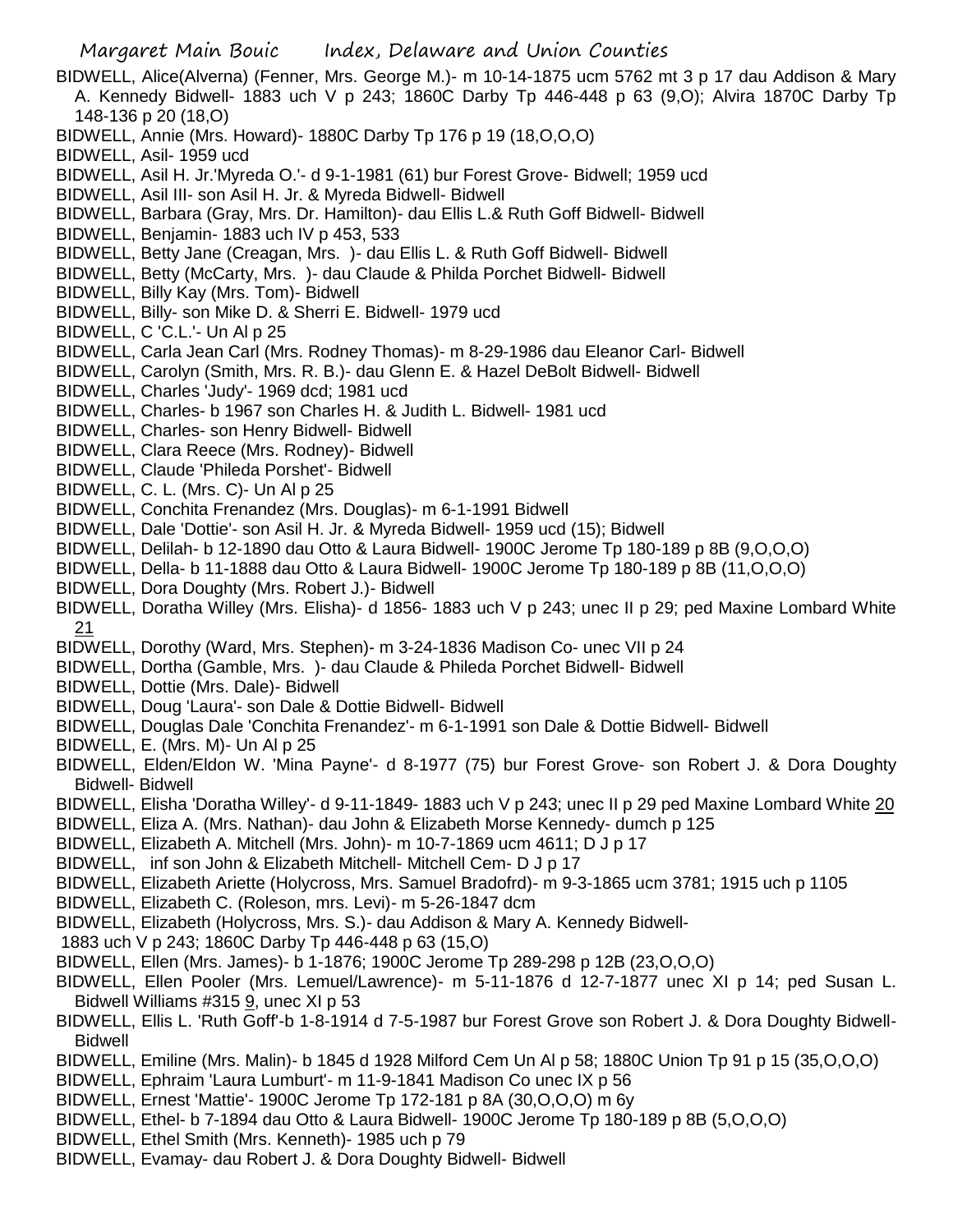BIDWELL, Evangeline- b 11-1893 granddau Vernon & Charlotte Johnson- dau Sadie Johnson Bidwell- 1900C Allen Tp 208-213 p 11A (6,O,O,O)

- BIDWELL, Everett(e) H.- d 1-6-1982 bur Forest Grove- son Robert J. & Dora Doughty Bidwell- Bidwell
- BIDWELL, Frank-d 8-31-1868 (3m) Milford Cem Un Al p 25 son S & C.L.
- BIDWELL, Geneva C. (Mrs. Kenneth R.)- d 8-1-1986 (77) bur Forest Grove- Bidwell
- BIDWELL, Glenn E. 'Hazel DeBolt'- d 12-2-1978 (78) bur Forest Grove- Bidwell; Genther p 183
- BIDWELL, Guy- brother Elden W. Bidwell- Bidwell
- BIDWELL, Harriet (Harper, Mrs. Harrison)- m 12-4-1853 ucm 2044; mt 12-7-1853; m slip unec VIII p 10
- BIDWELL, Hazel DeBolt (Mrs. Glenn E.)-b 7-9-1902 Pl City dau Elton & Nola Hager DeBolt- Genther p 183; Bidwell
- BIDWELL, Helen- dau Robert J. & Dora Doughty Bidwell- Bidwell
- BIDWELL, Henry- m 7-4-1937 Bidwell
- BIDWELL, Horace- son Addison & Mary Ann Kennedy Bidwell- 1870C Darby Tp 148-136 p 20 (8,O); 1880C Darby Tp 176 p 19 (13,O,O,O)
- BIDWELL, Howard 'Annie'- son Addison & Mary A. Kennedy Bidwell- 1883 uch V p 243; 1870C Darby Tp 148-136 p 20 (11,O); 1880C Darby Tp 176 p 19 (22,O,O,O)
- BIDWELL, Isaac- 1985 uch p 13
- BIDWELL, James 'Ellen'- b 10-1873- 1900C Jerome Tp 28-298 p 12B (26,O,O,O) m 1y
- BIDWELL, James- son Robert Guy & Orpha Marie Price Bidwell- Bidwell
- BIDWELL, James- son Robert J. & Dora Doughty Bidwell- Bidwell
- BIDWELL, Jane (Anderson, Mrs. Eldon)- dau Rodney & Clara Reece Bidwell- Bidwell
- BIDWELL, Janice (Hurd, Mrs. Thomas Eugene)- b 11-14-1936 m 3-16-1958-dau Kenneth & Ethel Smith Bidwell- 1985 uch p 79; Rausch (172121), III p 300; Bidwell
- BIDWELL, Jasper N. son Addison & Mary A. Kennedy Bidwell- 1883 uch V p 243; 1860C Darby Tp 446-447 p 63 (13,O); D J p 24
- BIDWELL, Jasper H.- 1860C Darby Tp 446-448 p 63 (1,O)
- BIDWELL, Jennie (Lombard, Mrs. Frank E.)- b 1864 d 1948 unec II p 29, 38; dau Joseph & Lucetta Morse Bidwell- ped Nina Roush Boerger13; ped Maxine Lombard White 5
- BIDWELL, Jerry- son Kenneth R. Bidwell- Bidwell
- BIDWELL, J. N. 'L'- Un Al 14
- BIDWELL, John David 'Virginia Kathryn Rader'- b 1918 d 1987 ped Sue Bidwell Williams 2- unec XI p 53
- BIDWELL, John 'Elizabeth A. Mitchell'- m 10-7-1869 ucm 4611; D J p 17, 24
- BIDDLE, John Q.- son Addison & Mary A. Kennedy Bidwell- 1880 dch p 243; 1860C Darby Tp 446-447 p 63 (11,O)
- BIDWELL, Jonathan- estate uccp p 9 (1832)
- BIDWELL, Joseph 'Lucetta J. Morse'- lic 11-8-1859 ucm 1952; son Elisha & Dorothy Willy Bidwell- ped Nina Rausch Boerger 26; ped Maxine Lombard White 10; 1883 uch IV p 513, 535; unec II p 29, IV p 54
- BIDWELL, Josiah 'Sarah Gutridge'- ped Susan L. Bidwell Williams #315 16, unec XI p 53
- BIDWELL, Joy (Krebs, Mrs. Henry)- sister Asil Bidwell Jr.
- BIDWELL, Judith A. (Mrs. Richard T.)- 1967, 1971 ucd
- BIDWELL, Judy (Judith) (Mrs. Charles)- 1969 dcd; 1981 ucd
- BIDWELL, Kay Setser (Mrs. Thomas)- m 5-26-1961 dau William Setser- Bidwell
- BIDWELL, Kenneth R.'Ethel Smith''Geneva C.'-b 5-8-1904 d Mar. 1987 bur Forest Grove- son Rodney & Clara Reece Bidwell- 1985 uch p 79
- BIDWELL, L.- 1883 uch IV p 496
- BIDWELL, L. (Mrs. J. N.)- Un Al p 14
- BIDWELL, Laura (Mrs. Doug)- Bidwell
- BIDWELL, Laura Lumburt (Mrs. Ephraim)- m 11-9-1841 Madison Co unec IX p 56
- BIDWELL, Laura (Mrs. Otto)- b 10-1867- 1900C Jerome Tpo 180-189 p 8B (32,O,O,O) m 13y, 4 ch, 3 living
- BIDWELL, Lemuel Lawrence 'Ellen Pooler'- b 1850 d 1906 son Josiah & Sarah Guthridge Bidwell- ped Susan Bidwell Williams  $8$ - unec XI p 14, 53
- BIDWELL, Leona (Kramer, Mrs. )- b 1916 d 1971 Milford Cem Un Al p 49
- BIDWELL, Lester- unec X p 24
- BIDWELL, Lincoln- son Henry Bidwell- Bidwell
- BIDWELL, Linda (Cantrell, Mrs. Earl)- dau Asil H. Jr. & Myreda Bidwell- 1959 ucd (15); Bidwell
- BIDWELL, Linda Louise- dau Gertrude Bidwell- Bidwell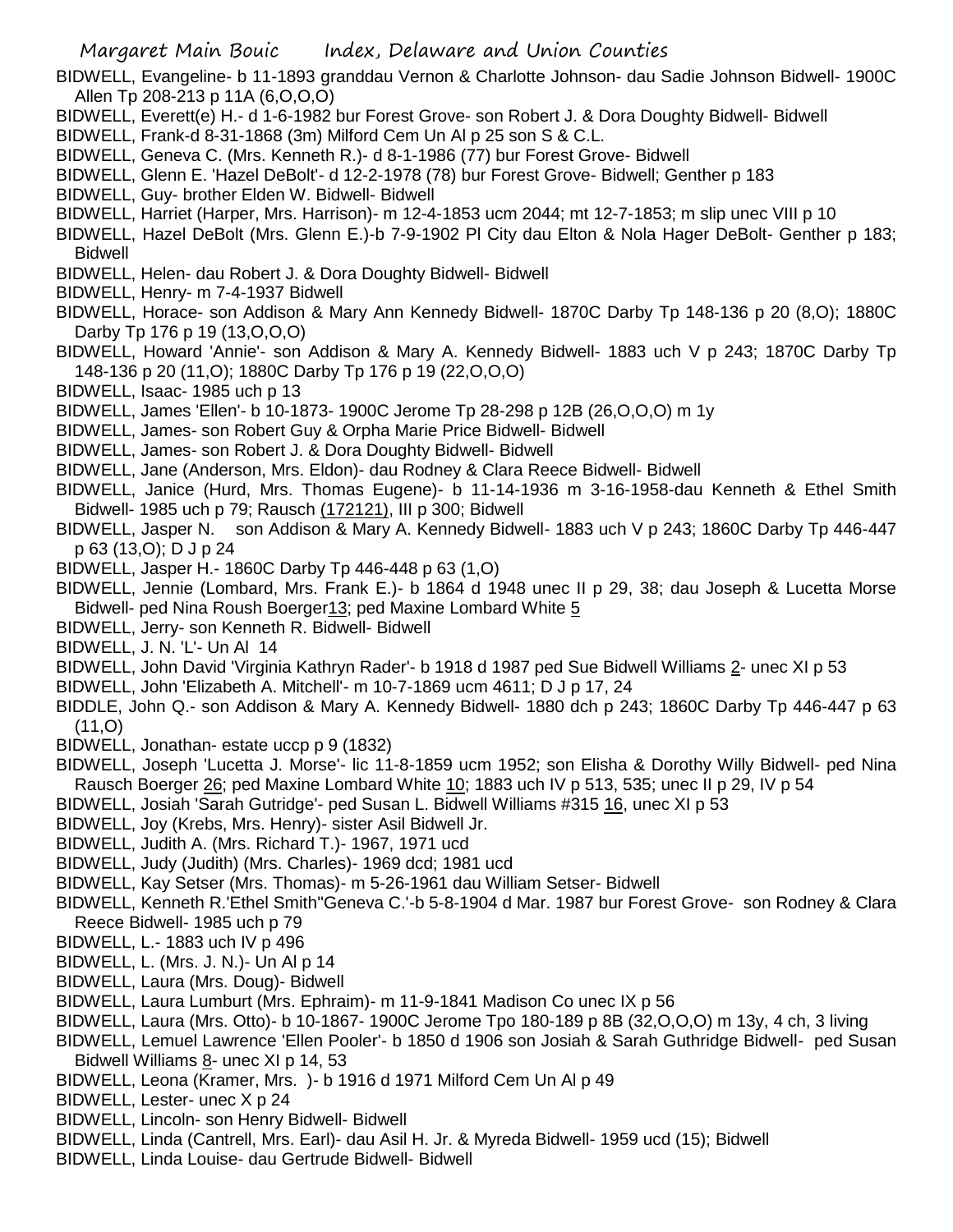- Margaret Main Bouic Index, Delaware and Union Counties
- BIDWELL, Lisa- b 1963 dau Richard T. & Judith A. Bidwell- 1967, 1971 ucd
- BIDWELL, Lou?- b 6-1896 son Ernest & Mattie Bidwell- 1900C Jerome Tp 172-181 p 8A (3,ILL,O,ILL)
- BIDWELL, Louisa May Lippincott (Mrs. Roaley James)- b 2-26-1882 m 11-2-1899 d 4-16-1945 dau Daniel Mullison & Mary Ellen Dunham Lippincott- delge VIII p 48; unec XI p 14
- BIDWELL, Lucetta J. Morse (Mrs. Joseph)- m 1859, consent unec II p 29, IV p 54 dau Isaac A. & Lois Bailey Morse- ped Nina Rausch Boerger 27; ped Maxine Lombard White 11
- BIDWELL, Malon 'Emeline'- b 1846 d 1921 Milford Cem Un Al p 25; 1880C Union Tp 91 p 15 (35,O,O,Vt) p 0071; 1883 uch IV p 475, 526
- BIDWELL, Marston/Marsdon- b 7-1891/2 Un Co d 5-15-1913 (20y10m) Oakdale Cem I p 105 (F-R1-5) 2548 (F5); son Vernon & Charlotte Johnson- 1900C Allen tp 208-213 p 10A (8,O,O,O)
- BIDWELL, Martha B.-b 3-1880 d 2-16-1881 (11m) dau Malin & Emeline- Milford Cem Un Al p 14; 1880C Union Tp 91 p 15 (2/12,O,O,O)
- BIDWELL, Mary A.- dau Malon & Emeline Bidwell- 1880C Union Tp 91 p 15 (11,O,O,O)
- BIDWELL, Mary Ann Kennedy (Mrs. Addison)-b 1825 m 9-14-1843 Madison Co unec X p 7 d 1899 Milford Cem Un Al p 14- dau John & Elizabeth Morse Kennedy- dumch p 125; 1883 uch V p 243, 248; 1860C Darby Tp 446-448 p 63 (37,O); 1870C Darby Tp 148-136 p 20 (44,O); 1880C Darby Tp 176 p 19 (54,O,Vt,O) (Margarett M.)
- BIDWELL, Mary (Mahony, Mrs. John Clement)- m 10-10-1944 Madison Co unec X p 8
- BIDWELL, Mary (Mrs. Reed)- d 10-10-1989 (73) bur Forest Grove- Bidwell
- BIDWELL, Mattie (Mrs. Ernest)- b 4-1874- 1900C Jerome Tp 172-181 p 8A (26,ILL,O,O,) m 6y, 2 ch, l living
- BIDWELL, Mike D. 'Sherrie E.'- 1979 ucd
- BIDWELL, Mildreth (Simons, Mrs. )- dau Claude & Philda Porshet Bidwell- Bidwell
- BIDWELL, Mina Payne (Mrs. Elden W.)- Bidwell
- BIDWELL, Myreda (Mrs. Asil H. Jr.)- 1959 ucd; Bidwell
- BIDWELL, Nathan 'Eliza A. Kennedy'- dumch p 125
- BIDWELL, Orpha Marie Price (Mrs. Robert Guy)- b 9-11-1913 m 1936 d 8-3-1989 (75) bur Forest Grove- dau Landon & Lenora Hunter Price- Bidwell
- BIDWELL, Otto 'Laura'- b 11-1866- 1900C Jerome Tp 180-189 p 8B (33,O,O,O) m 13y
- cBIDWELL, Otto- b 1872 d 1907 Milford Cem Un Al p 58 son Malon & Emeline Bidwell- 1880C Union To 91 p 15 (7,O,O,O)
- BIDWELL, Phileda Porchet (Mrs. Claude)- b 5-23-1897 d 12-2-1944 (97) Oakdale Cem ch Henry & Clara Hutchisson Porchet- Hutchisson p 34
- BIDWELL, Ralph- son Claude & Philda Porchet Bidwell- Bidwell
- BIDWELL, Rawley James- 'Louisa May Lippincott'- b 1876 d 1949 son Lemuel/Lawrence & Ellen Pooler Bidwell- unec XI p 14, 53; delge VIII p 48
- BIDWELL, Rebecca (Donley, Mrs. Robert)- m 10-2-1839 Madison Co unec IX p 18
- BIDWELL, Rhoda- b 1969 dau Charles H. & Judith L. Bidwell- 1981 ucd
- BIDWELL, Richard- b 1961 son Richard T. & Judith A. Bidwell- 1967,1971 ucd
- BIDWELL, Richard T. 'Judith A.'- 1967, 1971 ucd
- BIDWELL, Robert Guy 'Orpha Marie Price'- m 1936 d 1-22-1987 (74) son Robert J. & Dora Doughty Bidwell-Bidwell
- BIDWELL, Robert E. 'Sue'- son Ellis L.& Ruth Goff Bidwell- Bidwell
- BIDWELL, Rodney 'Clara Reece'- Bidwell
- BIDWELL, Rodney- son Henry Bidwell- Bidwell
- BIDWELL, Rodney Thomas 'Carla Jean Carl'- m 8-29-1986 son Tom & Billie Kay Bidwell- Bidwell
- BIDWELL, Rodney 'Zelda Porchet- Hutchisson p 34
- BIDWELL, Rosena (Guy, Mrs. Marshall P.)-m 12-14-1871 ucm 5027- dau Addison & Mary A. Kennedy Bidwell-1883 uch V p 243; 1860C Darby Tp 446-448 p 63 (6,O); 1870C Darby Tp 148-136 p 20 (16,O)
- BIDWELL, Ruth Goff(Mrs. Ellis)- d 5-6-1977 (57) bur Forest Grove- Bidwell
- BIDWELL, Saddie- b 1-1867/6 d 2-16-1938 Oakdale Cem I p 105 (F-R1-5) dau Vernon & Charlotte Johnson 1900C Allen Tp 208-213 p 10A (33,O,O,VT) 2 ch
- BIDWELL, Samuel- 1870C Marysville 65 p 7 (25,O)
- BIDWELL, Sarah E.(Sadie)- b 1875 d 1917 Milford Cem Un Al p 58; 1880C Union T0 91 p 15 (5,O,O,O)
- BIDWELL, Sarah Guthridge (Mrs. Josiah)- ped Susan L. Bidwell Williams #315 17; unec XI p 53
- BIDWELL, Sherrie E. (Mrs. Mike D.)- 1979 ucd
- BIDWELL, Shirley (Evans, Mrs. )- dau Robert J. & Dora Doughty Bidwell- Bidwell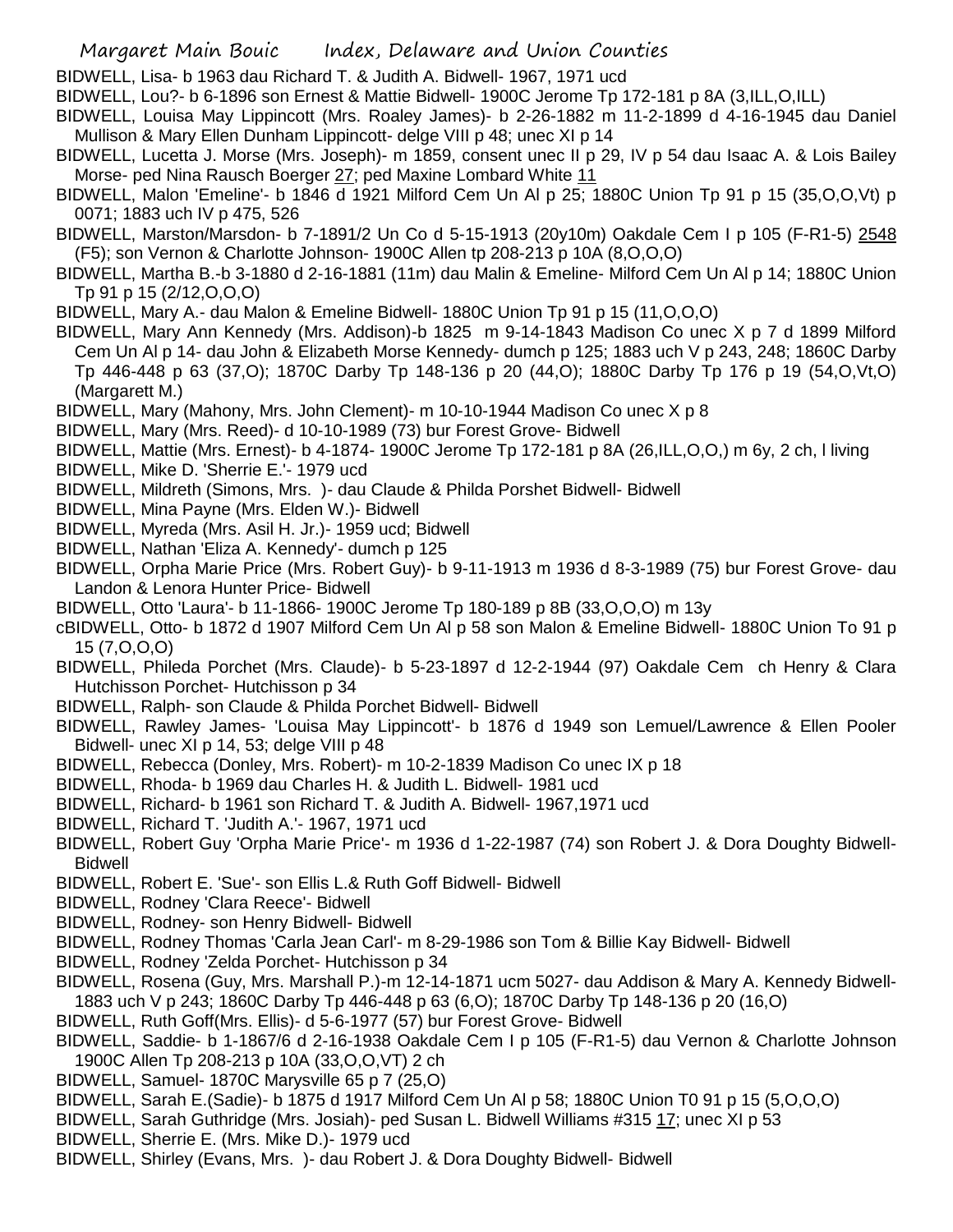BIDWELL, Stephanie Brooke- b 10-9-1987 dau Doug & Laura Bidwell- Bidwell

- BIDWELL-WILLIAMS, Susan- delge VI p 73, VIII p 70
- BIDWELL, Thomas 'Kay Setser'- m 5-26-1961 son Asil H. Jr. & Myreda Bidwell- 1959 ucd (17)- Bidwell
- BIDWELL, Tracey- dau Dale & Dottie Bidwell- engaged to Howard Troyer- Bidwell
- BIDWELL, Uriah 'Adline Roby'- m 3-11-1838 Madison Co unec XI p 6
- BIDWELL, Uriah- d 1856 son Elisha & Dorothy Bidwell- Bidwell
- BIDWELL, Virginia (Garringer, Mrs. James)- dau Glenn E. & Hazel DeBolt Bidwell- Bidwell
- BIDWELL, W.-d 6-14-1883 (6y 1m) Milford Cem Un Al 14 son J. N. & L
- BIDWELL, Washington- b 1856 son Elisha & Dorothy Bidwell- Bidwell
- BIDWELL, William H.- son Addison & Mary A. Kennedy Bidwell- 1883 uch V p 243; Genther p 50, 154
- BIDWELL, Zelda Porchet (Mrs. Rodney)-b 1900 dau Henry & Clara Hutchisson Porchet- Hutchisson p 34; Bidwell
- BIEBER,--family of Leslie L. Church #617, delge X p 38
- BIEBER, --infant b 3-21-1884 Delaware Town son J. R. & A. B Ziegler Bieber- dcb
- BIEBER, Alice B. (Mrs. Harry A.)- Bieber
- BIEBER, Ann Kerr- dau Warren & Hazel Kerr Bieber- Weiser p 17
- BIEBER, Barbara- dau George Bieber- 1880C Sc Tp 3 (5,O)
- BIEBER, Bertha E. Warren (Mrs. Harry)- b 9-1872 d 4-1934 dau Milton F. & Emma Elizabeth Willey Warren-Weiser p 17
- BIEBER, Clara- dau Henry Bieber- Pabst 2 p 98; Bieber
- BIEBER, Earl F.- 1961 dcd
- BIEBER, Frederick- son George Bieber- 1880C Sc Tp 3 (3,O)
- BIEBER, George- b 1803 d 1854 Oak Grove Cem Powell p 427- 1908 dch p 653; Pabst 2 p 93; CCC Delaware Tp 1849
- BIEBER, George 'Margaret- 1880C Scioto Tp 3 p 278A (31, Pa); hadc p 23;
- BIEBER, Harry 'Bertha E. Warren''Alice B.'- d 12-1943 (73) bur Oak Grove- son Henry Bieber- Bieber; Weiser p 17; Pabst 7 p 24
- BIEBER, Hazel Kerr (Mrs. Warren)- Weiser p 17
- BIEBER, Henry 'Susan Sheridan'- m 1-22-1861 dcm d 4-1917 (81); Pabst O, 2 p 103; Pabst Pion II p 259; CCC Delaware Tp 1875
- BIEBER/Beaver infant b 12-8-1870 Delaware Town son Henry & Susan Sharadin Bieber- dcb
- BIEBER, Jacob-Pabst O; 2 p 103
- BIEBER, James- 1880 dch p 422; 1880C Liberty Tp Del Co p 306A
- BIEBER, Dr. J. J. (Biber)- 1976 dch p 297
- BIEBER, John 'Mary Ann Zeigler'- m 10-12-1864 dcm;Pabst 2 p 68, O. 1908 dch p 388
- BIEBER, Lida- b 2-16-1881 Scioto Tp dau Geo. H. & Margrie Decker Bieber- dcb
- BIEBER, Margaret (Mrs. George)- 1880C Sc Tp 3 (32,O)
- BIEBER, Margery- hadc p 117, 121
- BIEBER, Mary A.- b 1833 d 1860 Oak Grove Cem Powell p 427; Pabst
- BIEBER, Mary Ann Zeigler(Mrs. John)- m 10-12-1864 dcm O
- BIEBER, Mary Ellen- Pabst 2 p 93
- BIEBER, Minnie- dau Henry Bieber- Bieber
- BIEBER, Mrs.- CCC Delaware Tp 1875
- BIEBER, Pauline (Scott, Mrs. Bryan)- b 3-27-1897 Delaware Tp-dcb- dau Harry & Bertha E. Warren Bieber-Weiser p 17
- BIEBER, Sarah- Pabst O
- BIEBER, Sarah (Zeigler, Mrs. Fred)- dau George Bieber- 1880 dch p 653; 1908 dch p 738
- BIEBER, Susanna (Mrs. George)- Pabst 2 p 93
- BIEBER, Susan Sheridan (Mrs. Henry)- m 1-22-1861
- BIEBER, Warren 'Hazel Kerr'- b 1-18-1900 Delaware Tp dcb- son Harry & Bertha E. Warren Bieber- Weiser p 17; Bieber
- BIEBERSON, Henry- Pabst 2 p 100; 1976 dch p 330
- BIEBERSON, Mrs. Henry-Pabst 2 p 100
- BIEBL, Elvira (Mrs. Rudy)- 1969 dcd
- BIEBL, Rudy 'Elvira'- 1969 dcd
- BIEBL, Sheila- b 1965 dau Rudy & Elvira Biebl- 1969 dcd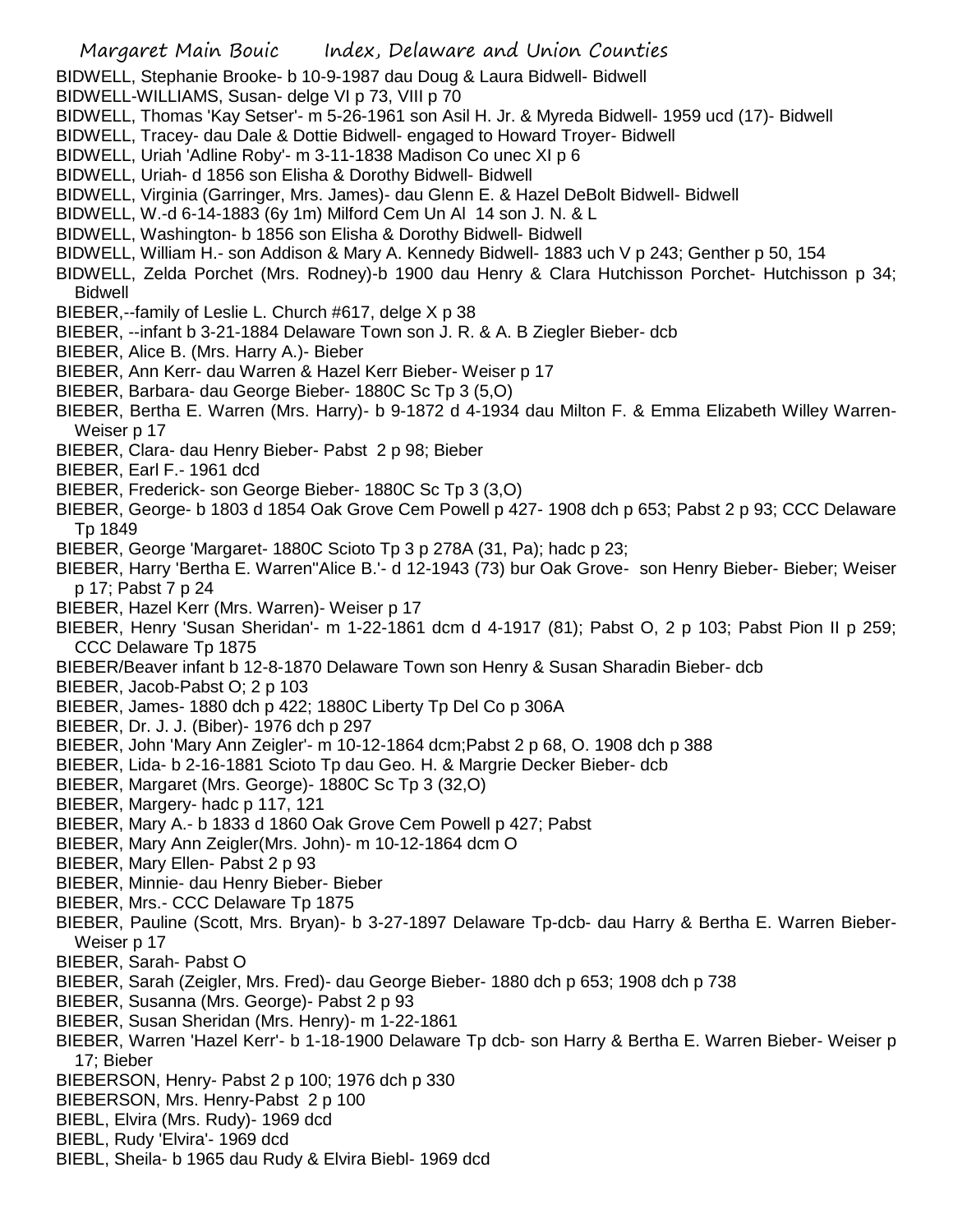BIEBL, Tina- b 1967 dau Rudy & Elvira Biebl- 1969 dcd BIEGGS, Margaret- d 4-27-1892- York Cem p 57 BIEGLHER, Tobias- unclaimed letter 1842, unec XI p 67 see Beightler Biegun, Josephine (Lake, Mrs. Stanley,Sr.)- Lake; Biegun BIEHL, Clyde M. 'Hazel M. Nunley'- Biehl BIEHL, Gary- son Clyde M. & Hazel M. Nunley- Biehl BIEHL, Hazel M. Nunley (Mrs. Clyde M.)- Biehl BIEHL, Linda F. (Mrs. Paul R.)- 1979, 1981, 1983 ucd BIEHL, Mark K. b 1967 ch Paul R. & Linda F. Biehl- Biehl; 1979, 1981, 1983 ucd BIEHL, Paul R. 'Linda F.'- b 8-7-1941 d 10-1-1990 (49) son Clyde M. & Hazel M. Nunley Biehl- Biehl; 1981, 1991 ucd BIEHL, Stephen- b 1970 son Paul R. & Linda F. Biehl- Biehl; 1979, 1981, 1983 ucd BIEHN, Amy L. Brown (Mrs. Gerald)- b 1895 m 1919 dau Adolphus & Margaret Anne Kelly Brown- W. Brown VI p 765 BIEHN, Gerald 'Amy L. Brown'- m 1919- W. Brown VI p 765 BIEL, Esther (Trautmann, Mrs. John)- 1880 dch p 647 BIELSKI, Sarafina (Jamoski, Mrs. Frank)- ped Steven Paul Isakson13- delge V p 69 BIEN, Bill- b 1966 son John A. & Carol J. Bien- 1980 dcd BIEN, Carol J. (Mrs. John A.)- 1980 dcd BIEN, Danny- b 1963 son John A. & Carol J. Bien- 1980 dcd BIEN, Carol J. (Mrs. John A.)- 1980 dcd BIEN, John A. 'Carol J.'- 1980 dcd; Bien BIEN, Linda- dau John Bien- 1980 dcd; Bien BIEN, Sandra- 1980 dcd BIENHARDT, Alberta Miriam (Friedli, Mrs. )- dau Iola Elvira King Bienhardt- Pabst 6 p90 BIENHARDT, Lois Elvira King (Mrs. )(Saunders, Mrs. Frank)- dau Jonathan T. & Maria Jeannette Arnold-Pabst 6 p 90 BIER, Elizabeth- unec II p 13 BIER, J. J.-d 5-2-1863- 1883 uch IV p 490 BIERBACK, Catharine Valkel (Mrs. Christopher)- m 5-3-1845 Madison Co unec V p 17 BIERBACK, Christopher 'Catharine Valkel'- m 5-3-845 Madison Co unec V p 17 BIERBOWER, Elsie Janis (Wilson, Mrs. Gilbert)-b 3-6-1889 m 1930 d 1956- dau John & Josephine Bierbower-Marysville p 34; Bierbauer BIERBOWER, Jane (Mrs. )- 1976 dch p 348 BIERBOWER, John 'Josephine'- Marysville p 34 BIERBOWER, Josephine (Mrs. John)- d 1930- Marysville p 34 BIERCE, ---(Durfey, Mrs. Dexter)- dau Lucius Bierce- delge IX p 59 BIERCE, ---(Miller, Mrs. Minor)- dau Lucius Bierce- delge IX p 59 BIERCE, ---(Plumb, Mrs. Horace)- dau Lucius Bierce- delge IX p 59 BIERCE, Alma (Durphy, Mrs. Dexter)- m June 1831 dcga 54 Ohio State Gazette 6-9-1831; dcw Bk 3 p 270; Pabst 8 p 4; delge I p 30 BIERCE, Almeda (Foote, Mrs. George)- m 12-29-1840 dcm; dau Winslow Bierce- dcw Bk 3 p 270 BIERCE, Alonzo 'Sarah Cunningham'- b 1821 d 1849 Oak Grove Cem Powell p 428- son Winslow Bierce-1908 dch p 498; dcw Bk 3 p 270 BIERCE, Amelia- 1850C Liberty T Del Co 1468 (22,O) BIERCE, Annabelle (Miller, Mrs. )- dau Jesse & Jessie DeGood Bierce- Bierce BIERCE, Arthur Winslow- son Alonzo & Sarah Cunningham Bierce- 1908 dch p 398, 423; dcw Bk 3 p 270; 1850C Delaware Town 1061 (1,O); 1880C Delaware Town p 481A BIERCE, Benjamin F.- 1850C Berkshire Tp 56 (4,O); 1880C Berkshire Tp p 413A BIERCE, Benjamin Franklin 'Doretta Houser'- b 1847 d 1916 Maple Dell Cem djlm p 94; ldcw Bk 3 p 270; Freshwater p 212; 1900C Dover Tp 62-63 p 3A (53,O,Conn,Pa)- m 30y BIERCE, Betty Patricia (Seiter, Mrs. Warren)- b 11-1-1927 m 12-7-1947 dau Elmer & Laura Gail Freshwater Bierce- Freshwater p 213 BIERCE, Brandy- dau Frank W. Jr. & Charlene Jo Thompson Bierce- Bierce BIERCE, Candis/(Candy (Culp, Mrs. )- b 1956 ch Ralph E. & Violet L. Sebring Bierce- 1961, 1969, 1971 dcd BIERCE, Carlotta Beryl (Maynard, Mrs. Dale)- b 2-22-1910 m 8-6-1927 d 11-1-1950- Freshwater p 212;

Margaret Main Bouic Index, Delaware and Union Counties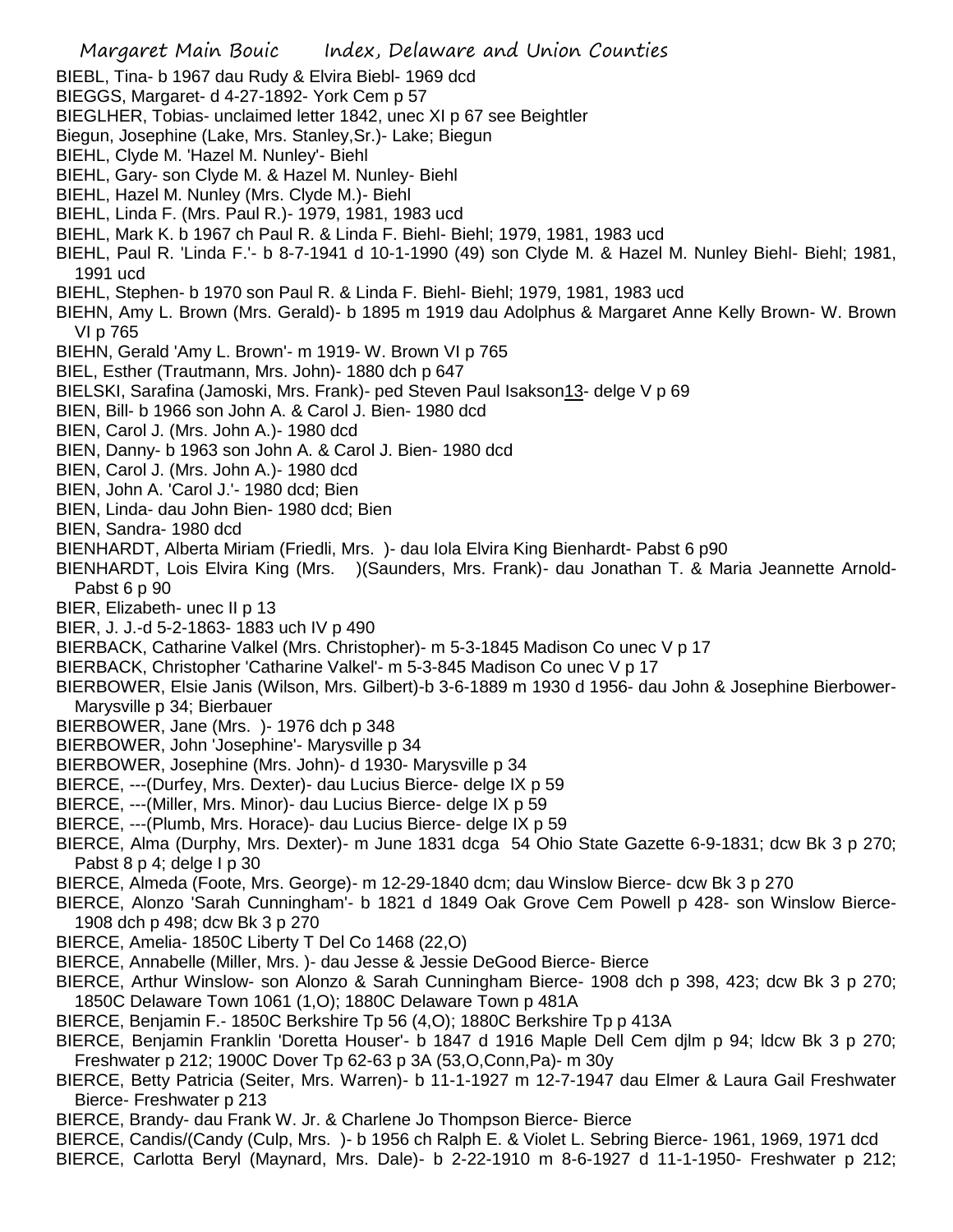Loveless p 8

- BIERCE, Charlene Jo Thompson (Mrs. Frank W. Jr.)(Bowens, Mrs. Matt)- m 2-27-1982 (2) 5-4-1991 dau Charles L. & Margaret Thompson- Bierce
- BIERCE, Charles- d 9-8-1874 (1m 26d) Galena Cem Berkshire Cem Powell p 13 son B. & D
- BIERCE, Doretta Houser (Mrs. Benjamin Franklin)- b 1850 d 1933 Maple Dell Cem djlm p 94; Freshwater p 212; 1900C Dover Tp 62-63 p 3B (50, O,Pa,Ger)- m 30y, 4 ch, 3 living
- BIERCE, Doretta Jeannetta (Brown, Mrs. Basil)(Lee, Mrs. Edson)- b 9-10-1907 m(1) 12-16-1925 (2) 6-29-1929 d 9-1-1953- dau Elmer & Laura Gail Freshwater Bierce- Freshwater p 212; Loveless p 8
- BIERCE, Eliza (Miller, Mrs. Minor W.)- m Dec 1828 dcga p 45 Del Pat & Fr Chron; dcw Bk 3 270
- BIERCE, Elmer 'Laura Gail Freshwater'- b 1-15-1884 m 4-7-1904 d 1-1-1962 son Benjamin F. & Doretta
- Houser Bierce- Loveless p 8; Sbc p 31; Freshwater p 212; 1900C Dover Tp 62-63 p 3B (16,O,O,O)
- BIERCE, Elmo L.- son Ralph & Violet L. Sebring Bierce- Bierce; 1961, 1969, 1971 dcd
- BIERCE, Elsie (Eisenhower, Mrs. )- dau Jesse & Jessie DeGood Bierce- Bierce
- BIERCE, Ernest- son Ralph E. & Violet L. Sebring Bierce- Bierce
- BIERCE, Frank- son Ralph E. & Violet L. Sebring Bierce- Bierce; 1961 dcd (17)
- BIERCE, Frank W. Jr. 'Charlene Jo Thompson'- m 2-27-1982 son Frank W. Bierce- Bierce
- BIERCE, Laura Gail Freshwater (Mrs. Elmer)- b 3-19-1887 m 4-7-1904 d 11-3-1973 dau John & Eva Jeannette Loveless Freshwater- Loveless p 8; Freshwater p 212, 213
- BIERCE, Gary R.- 1969, 1971 ucd
- BIERCE, Gerald- son Ralph E. & Violet L. Sebring Bierce- Bierce; 1961 dcd (13)
- BIERCE, Gertrude Alther (Mrs. Wayne Edwin)- m 4-10-1924- Loveless p 8; Freshwater p 212
- BIERCE, Hannah (Plumb, Mrs. David)- m 12-12-1836 dcm dau Winslow Bierce- dcw Bk 3 270
- BIERCE, Helen Lucille (Rice, Mrs. Robert Norman)(Jordan, Mrs. Kenneth)- b 1-15-1925 m(1) 4-18-1944 (2)
- 6-18-1966 dau Wayne Edwin & Gertrude Alther Bierce- Loveless 8; Freshwater p 212
- BIERCE, Helen Pearl (Witherspoon, Mrs. )- dau Ralph E. & Violet L. Sebring Bierce- 1961 dcd (15)
- BIERCE, Helen (Slane, Mrs. )- dau Jess & Jessie DeGood Bierce- Bierce
- BIERCE, Imogene R.- b 8-26-1904- dau Jesse F. & Jessie DeGood Bierce- Bierce
- BIERCE, Jess- son Ralph E. \* Violet L. Sebring Bierce- Bierce
- BIERCE, Jesse F.'Jessie DeGood'- b 8-23-1876 m 6-30-1904 d 1935 Bokescreek p 58 Cem- son Benjamin F. & Doretta Houser Bierce- Del. Probate; Pabst Pion II p 182
- BIERCE, Jessie DeGood (Mrs. Jesse F.)- b 2-4-1884 m 6-30-1904 d 1936 Bokescreek Cem p 58; dau U. B. & Ella Goodman DeGood- DeGood; Del Co Prob.
- BIERCE, John M.- b 1847 d 1865 Oak Grove Cem Powell p 428
- BIERCE, John Marshall- son Alonzo & Sarah Cunningham Bierce; 1908 dch p 498; dcw Bk 3 270; 1850C Delaware Town 106 (13,O)
- BIERCE, John Prospher- d 12-10-1851 (8-3-3) Bierce Cem Delaware Tp Powell 91 son Winslow & Margaret Hadley Bierce- dcw Bk 3 p 270; 1850C Berkshire Tp 156 (7,O)
- BIERCE, Josephus- d 9-20-1831 (23y 3m)- Bierce Cem Del. Tp Powell p 91; dcga p 55 Ohio State Gaz 9-22-1831
- BIERCE, Lelah (Millington, Mrs. )- dau Jesse & Jessie DeGood Bierce- Bierce
- BIERCE, Linda- b 1951 son Ralph E. & Violet L. Sebring Bierce- Bierce; 1961, 1969 dcd
- BIERCE, Lucius- delge IX p 59
- BIERCE, Margaret Hadley (Mrs. Winslow)-m 12-25-1842 d 11-7-1872 (66y3m) Galena Cem Powell p 13; dcw Bk 3 p 270; 1850C Berkshire Tp 156 (43, NY)
- BIERCE, Matilda Warren- dau Minerva Bierce- dcw Bk 3 p 270
- BIERCE, Maxine (Lancaster, Mrs. )- dau Jesse & Jessie DeGood Bierce- Bierce
- BIERCE, Minerva (Root, Mrs. Sylvester)- m Dec. 1822 dcga 9 Del Pat & Fr Chron 12-18-1822; dcw Bk 3 p 270
- BIERCE, Minerva Evans- dau Minerva Bierce- dcw Bk 3 p 270
- BIERCE, Phebe (Mrs. Winslow)- d 11-16-1829 (47) Bierce Cem Delaware Tp Powell p 91; d Nov. 1829 (50) dcga p 48 Del at & Fr. Chron( This record Mrs. William)
- BIERCE, Ralph E. 'Violet L.Sebring'- b 2-9-1911 d 8-4-1990 (79) bur Bucyrus- son Jesse & Jessie DeGood Bierce- Bierce; 1961, 1969, 1971 dcd
- BIERCE, Ro(d)ger- b 1952 son Ralph E. & Violet L.Sebring Bierce- Bierce; 1961, 1969, 1971 dcd
- BIERCE, Ruth (Rucker, Mrs. George)- d 10-23-1979 dau Jesse & Jessie DeGood Bierce- Bierce
- BIERCE, Sarah A.- 1850C Delaware Town 1061 (22,O)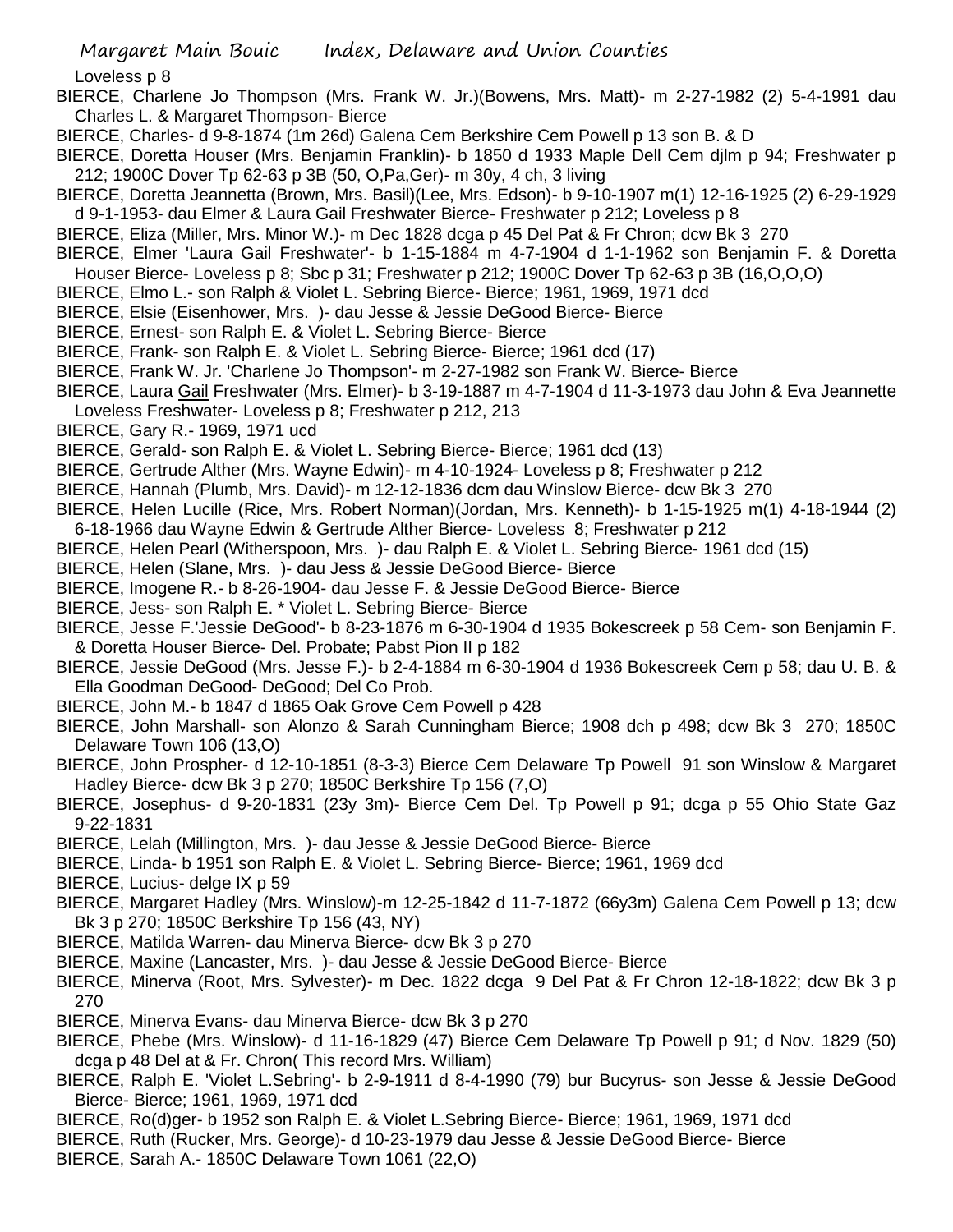BIERCE, Sarah Ann- dau Winslow Bierce- dcw Bk 3 270; 1850C Berkshire Tp 156 (1,O)

- BIERCE, Sarah A. Cunningham (Moore, Mrs. Sidney Jr.)(Mrs. Alonzo)-m 11-14-1865 dcm- dau John & Margery Chain Cunningham- 1908 dch p 423, 498
- BIERCE, Sarah (Beard, Mrs. Truman)- m 1-25-1865 dcm
- BIERCE, Shawn- son Frank W. Jr. & Charlene Jo Thompson Bierce- Bierce
- BIERCE, Violet L. Sebring (Mrs. Ralph E.)- Bierce; 1961, 1969, 1971 dcd
- BIERCE, W.- delge IX p 18 (1849)
- BIERCE, Wayne Edwin 'Gertrude Alther'- b 3-23-1905 dcb Scioto Tp m 4-10-1924- son Elmer & Laura Gail Greshwater Bierce- Loveless p 8; Freshwater p 212
- BIERCE, Winslow 'Phebe'- d 12-20-1855 (81) Bierce Cem Del. Tp Powell p 91; see William dcga p 48 Del Pat & Fr Chron; 1976 dch p 10; 1835 men p 7 #99 p 5 Berkshire Tp; 1840C Berkshire Tp p 184 (60-70); delge IV p 55, V p 34, 66, VI p 55, VII p 8, X p 11
- BIERCE, Winslow 'Margaret Hadley'-m 12-25-1842 dcm; 1880 dch p 319; Pabst O;1850C Berkshire Tp 156 (74, Conn); dcga p 9 Del Pat & Fr Chron; dcw Bk 3 p 270 ; dcw Bk 3 p 270
- BIERCE, inf of Winslow Bierce- d Dec. 1822 dcga 9 Del at & Fr. Chron 12-25-1822
- BIERI, Chris 'Elizabeth Bauman'- ped Shirley Gilbert Mapes 26 unec VI p 35
- BIERI, Elizabeth Bauman (Mrs. Chris)- ped Shirley Gilbert Mapes 27 unec VI p 35
- BIERI, Margaret (Hohn, Mrs. Henry Johannes)- d 1853 d 1936 dau Chris & Elizabeth Bauman Bieri- ped Shirley Gilbert Mapes 13 un co gen soc#76- unec VI p 35
- BIERLEIN, Julia Beth (Adelsburger, Mrs. Brian Lynn)- dau Grafton A. Bierlein,Jr.- Adelsburger; Bierlein
- BIERLY, Ada Weber (Mrs. Charles C.)- b 4-24-1877- Weiser p 615
- BIERLY, Alverta (Brungart, Mrs. Norman E.)- m 11-5-1921 d 12-15-1930 dau J. Edwin & Ellen Snyder Bierly-Weiser p 529, 607
- BIERLY, Anabel May- b 5-30-1925 d 1-16-1926- dau Robert W. & Madaline Cabel Bierly- 613
- BIERLY, Barry Lynn- b 4-26-1947 son Donald Eugene & Maudella Rockey Bierly-Weiser p 613
- BIERLY, Bruce Allen- b 9-27-1925 d 6-8-1927 son Curtis Melancthon & Mayme Wolfe Bierly- Weiser p 616
- BIERLY, Candace Mariette- b 4-19-1946 dau Clarence Willis & Lois Jeannette Neff Bierly- Weiser p 613
- BIERLY, Catherine Irene (Meyer, Mrs.Philip)- b 3-18-1927- dau Robert W. & Madline Cabel Bierly- Weiser p 614
- BIERLY, Charles C. 'Ada Weber'-b 7-3-1875 d 5-12-1934 son Reuben D. & Pauline Frank Bierly- Weiser p 615 BIERLY, Charles H. 'Vernie S. Sholl'- Weiser p 592
- BIERLY, Clarence Willis 'Lois Jeannette Neff'- b 8-9-1919 son Robert W. & Madaline Cabel Bierly- Weiser p 613
- BIERLY, Clarissa Willow- b 1-30-1945 dau Clarence Willis & Lois Jeannette Neff Bierly- Weiser p 613
- BIERLY, Corrien Burd (Mrs. Palmer)- m 7-20-1942- Weiser p 615
- BIERLY, Curtis Melancthon 'Mayme Wolfe'- b 4-22-1880 son Reuben D. & Pauline Frnk Bierly- Weiser p 615
- BIERLY, Cynthia D.- b 12-6-1956 dau Woodrow W. & Phyllis Deal Bierly- Weiser p 616
- BIERLY, Darryl Wayne- b 4-5-1939 son Palmer & Neta Smull Bierly-Weiser p 615
- BIERLY, Daunn- ch Charles H. & Vernie S. Sholl Bierly- Weiser p 592
- BIERLY, David- b 7-10-1934, d 7-10-1934 son Palmer & Neta Smull Bierly- Weiser p 615
- BIERLY, David Derek- b 7-27-1952 son Clarence Willis & Lois Jeannette Neff Bierly- Weiser p 613
- BIERLY, Dean Jacob- b 8-15-1928 d 8-18-1928- Weiser p 615
- BIERLY, Donald Eugene 'Maudella Rockey'- b 3-1-1923 son Robert W. & Madaline Cabel Bierly- Weiser p 613
- BIERLY, Donald Eugene Jr.-b 6-9-1957 son Donald Eugene & Maudella Rockey Bierly- Weiser p 613
- BIERLY, Donna (Bowersox, Mrs. Harold)- b 9-8-1937 dau Robert W. & Madaline Cabel Bierly- Weiser p 614
- BIERLY, Dorothea- b 5-17-1907 d 9-15-1934 dau Charles C. & Ada Weber Bierly- Weiser p 615
- BIERLY, Douglas- b 3-9-1945 son Paul W. & Evalyn Gingrich Bierly- Weiser p 615
- BIERLY, Edith I. (Kreamer, Mrs. Charles Franklin)- dau Curtis Melancthon & Mayme Wolfe Bierly- Weiser p 616
- BIERLY, J. Edwin 'Ellen Snyder'- Weiser p 529
- BIERLY, Edwin S. 'Sarah Catherine Erhard'- Weiser p 585
- BIERLY, Elizabeth (Lee, Mrs. Eugene)- b 1-17-1912 m 9-6-1933 dau Samuel A. & Lydia Pearl Shaffer Bierly-Weiser p 616
- BIERLY, Ellen Snyder (Mrs. J. Edwin)- dau J. Wesler & Sophia Kehl Snyder- Weiser p 529
- BIERLY, Eugene- son Curtis Melancthon & Mayme Wolfe Bierly- Weiser p 616
- BIERLY, Evalyn Gingrich (Mrs. Paul W.)- b 7-7-1920- Weiser p 615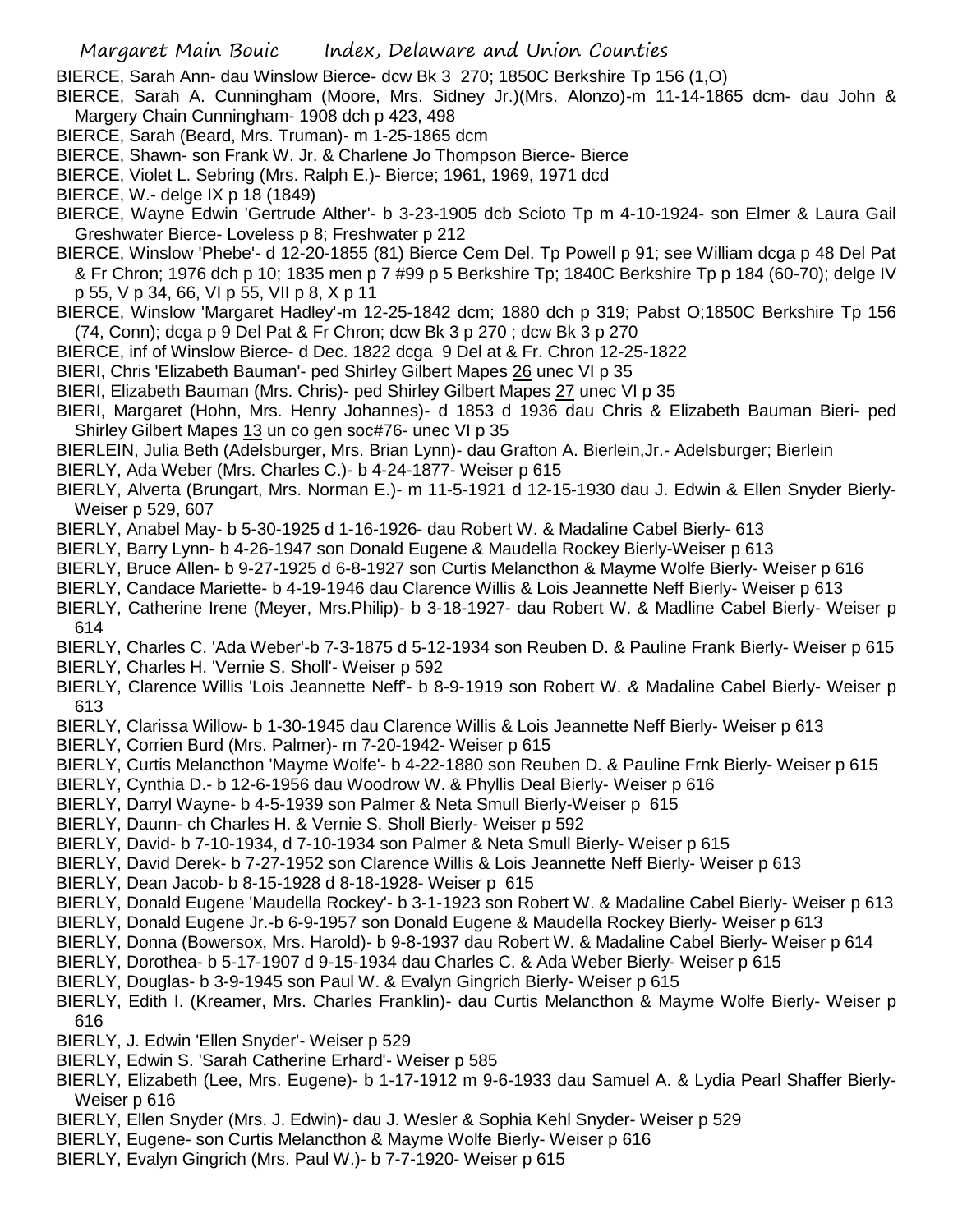BIERLY, Evelyn Irene (Weiser, Mrs. Henry Kurtz)- b 10-16-1921 dau Norman R. & Maire Leister Bierly- Weiser p 614, 768

- BIERLY, Frank 'Sallie Minnig'- son J. Edwin & Ellen Snyder Bierly- Weiser p 529
- BIERLY, Glenn Eugene- son Frank & Sallie Minnig Bierly- Weiser p 529
- BIERLY, Harold 'Iris DeGarmo'- b 1-12-1934 son Robert W. & Madline Cabel Bierly- Weiser p 614
- BIERLY, Harold W.- b 12-2-1954 son Woodrow W. & Phyllis Deal Bierly-Weiser p 616
- BIERLY, Hazel (Zerby, Mrs. Robert)- b 4-3-1929- dau Robert W. & Madaline Cabel Bierly- Weiser p 614
- BIERLY, Helen (Cory, Mrs. F. C.)- Cowgill p 42
- BIERLY, Helen (Schultz., Mrs. Harry C.)- dau J. Edwin & Ellen Snyder Bierly- Weiser p 529
- BIERLY, Henrietta (Mrs. Willard S.)- 1961 dcd
- BIERLY, Herbert Eugene- b 4-21-1945 son Stanley C. & Phyllis W. Wagner Bierly- Weiser p 615
- BIERLY, Hilda Pauline (Ocker, Mrs. John)- b 9-23-1903- dau Willis F. Bierly- Weiser p 615
- BIERLY, Iris DeGarmo (Mrs. Harold)- b 4-28-1935- Weiser p 614
- BIERLY, James- son Willard S. & Henrietta Bierly- 1961 dcd (16)
- BIERLY, James Devon- b 11-14-1954 son Harold & Iris DeGarmo Bierly- Weiser p 614
- BIERLY, Janie- b 1-9-1948 dau Robert W. & Madaline Cabel Bierly- Weiser p 614
- BIERLY, Jeffrey- b 2-12-1950 son Paul W. & Evalyn Gingrich Bierly- Weiser p 615
- BIERLY, Joanna- b 1908 d 1909 dau Samuel & Lydia Pearl Shaffer Bierly- Weiser p 616
- BIERLY, Jonathan Michael- b 6-16-1947 son Clarence Willis & Lois Jeannette Neff Bierly- Weiser p 613
- BIERLY, Jon Russell- b 4-8-1955 son Clarence Willis & Lois Jeannette Neff Bierly- Weiser p 613
- BIERLY, Karen Melanie- b 2-26-1942 dau Clarence Willis & Lois Jeannette Neff Bierly- Weiser p 613
- BIERLY, Linda R. (Bailey, Mrs. Oliver D.)- m 9-12-1982 dau Mr. & Mrs. Harland Pinney- Bierly
- BIERLY, Lois Jeannette Neff (Mrs. Clarence Willis)- b 7-9-1920- Weiser p 613
- BIERLY, Loris Louise (Korman, Mrs. Robert)- b 4-10-1925 dau Samuel A. & Lydia Pearl Shaffer Bierly- Weiser p 616
- BIERLY, Lucille Loraine (Bohn, Mrs. Carl)- b 11-27-1925 dau Norman R. & Marie Leister Bierly- Weiser p 614
- BIERLY, Lydia Pearl Shaffer (Mrs. Samuel A.)- b 7-20-1890 d 1950- Weiser p 616
- BIERLY, Madaline Cabel (Mrs. Robert W.)- b 1-3-1903- Weiser p 613
- BIERLY, Madaline Ruth- b d 1915- dau Samuel A. & Lydia Pearl Bierly- 616
- BIERLY, Margaret Ruth (Beaver, Mrs. Franklin)- b 6-6-1921 dau Robert W. & Madaline Cabel Bierly- Weiser p 613
- BIERLY, Marie Leister (Mrs. Norman R.)- b 9-27-1903- Weiser p 613
- BIERLY, Mark Stehen- b 7-4-1951 son Clarence Willis & Lois Jeannette Neff Bierly- Weiser p 613
- BIERLY, Mary Ann (Kehl, Mrs. Michael)- b 11-15-1793 d 9-14-1861- Weiser p 526
- BIERLY, Maudella Rockey (Mrs. Donald Eugene)- b 8-27=1920- Weiser p 613
- BIERLY, Mayme Wolfe (Mrs. Curtis Melancthon)- b 3-24-1893 d 9-7-1958- Weiser p 615
- BIERLY, Melvin Clyde- b 5-7-1878 d 6-10-1882 son Reuben D. & Pauline Frank Bierly- Weiser p 615
- BIERLY, Meyer- b 7-21-1900 d 4-21-1919 ch Edwin S. & Sarah Catherine Erhard Bierly- Weiser p 585
- BIERLY, Minnie (Auman, Mrs. Alton)- dau J. Edwin & Ellen Snyder Bierly- Weiser p 530
- BIERLY, Nancy Eichman (Mrs. Robert Jr.)- b 10-13-1935- Weiser p 614
- BIERLY, Nancy (Foust, Mrs. Charles)- b 1-12-1944 dau Robert W. & Madaline Cabel Bierly- Weiser p 614
- BIERLY, Neta Smull (Mrs. Palmer)- Weiser p 615
- BIERLY, Norman R. 'Marie Leister'- b 12-4-1899 son Willis F. Bierly- Weiser p 614
- BIERLY, Palmer 'Neta Smull''Corrien Burd'- b 7-3-1906- son Willis F. Bierly- Weiser p 615
- BIERLY, Palmer K. Jr.- b 3-22-1949 son Palmer & Corrien Burd Bierly- Weiser p 615
- BIERLY, Paul W. 'Evalyn Ginrich'- b 12-15-19 son Curtis Melancthon & Mayme Wolfe Bierly- Weiser p 615
- BIERLY, Pauline Frank (Mrs. Reuben D.)- b 3-22-1846 d 4-13-1923- dau Samuel & Sarah Brungart Frank-Weiser p 612
- BIERLY, Peter Kipling- b 12-6-1949 son Clarence Willis & Lois Jeannette Neff Bierly- Weiser p 613
- BIERLY, Phyllis Deal (Mrs. Woodrow W.)- b 10-26-1925- Weiser p 616
- BIERLY, Phyllis W. (Mrs. Stanley C.)- b 11-26-1913- Weiser p 615
- BIERLY, Ray Spurgeon- b 2-3-1893 d 4-5-1919 son Reuben D. & Pauline Frank Bierly- Weiser p 617
- BIERLY, Reuben D. 'Pauline Frank'- b 2-3-1844 d 7-8-1912- Weiser p 612
- BIERLY, Richard W.- b 8-21-1955 son Paul W. & Evalyn Gingrich Bierly- Weiser p 615
- BIERLY, Robert Jr. 'Nancy Eichman'- b 7-14-1931 son Robert W. & Madaline Cabel Bierly- b 7-14-1931- Weiser p 614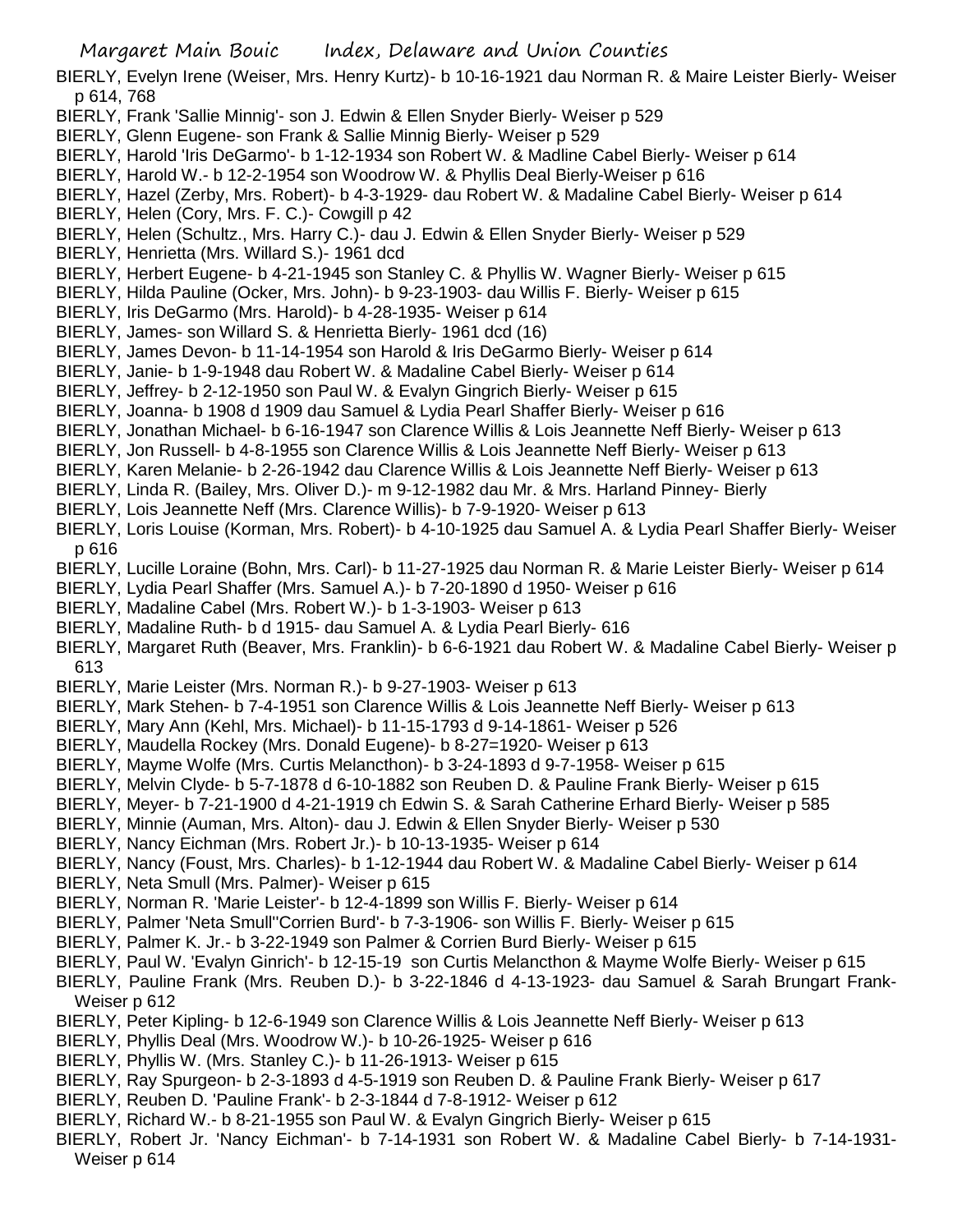- BIERLY, Robert Mark- b 8-8-1958 son Robert Jr. & Nancy Eichman Bierly- Weiser p 614
- BIERLY, Robert W. 'Madaline Cabel'-b 12-11-1896 son Willis F. Bierly- Weiser p 613
- BIERLY, Roger A.- b 6-1943 son Palmer & Corrien Burd Bierly- Weiser p 615
- BIERLY, Ruth (Gray, Mrs. John)- b 11-14-1921 m 12-22-1940 dau Curtis Melancthon & Mayme Wolfe Bierly-Weiser p 616
- BIERLY, Ruth Madaline- b d 1915 dau Samuel A. & Lydia Pearl Shaffer Bierly- Weiser p 616
- BIERLY, Sallie J. (Auman, Mrs. Thomas A.)-- b 9-27-1868 d 9-29-1916 dau Reuben D. & Pauline Frank Bierly-Weiser p 612
- BIERLY, Sally Minnig (Mrs. Frank)- Weiser p 529
- BIERLY, Samuel- b 12-8-1942 son Robert W. & Madaline Cabel Bierly- Weiser p 614
- BIERLY, Samuel A. 'Lydia Pearl Shaffer'- b 5-12-1883 d 1-19-1958 son Reuben D. & Pauline Frank Bierly-Weiser p 616
- BIERLY, Sandra (McGovern, Mrs. Patrick)- b 7-23-1939 dau Robert W. & Madeline Cabels- Weiser p 614
- BIERLY, Sarah Catherine Erhard (Mrs. Edwin S.)- b 1972 dau Cyrus Erhard & Catharine Brungart Erhard-Weiser p 585
- BIERLY, Sarah E. (Brungart, Mrs. Meyer C.)- dau J. Edwin & Ellen Snyder Bierly- Weiser p 530
- BIERLY, Simone Adette- b 9-26-1938 dau Clarence Willis & Lois Jeannette Neff Bierly- Weiser p 613
- BIERLY, Stanley C. 'Phyllis W.'- b 10-4-1908 m 6-13-1936 son Curtis Melancthon & Mayme Wolfe Bierly-Weiser p 615
- BIERLY, Stanley Curtis- b 12-6-1941 son Stanley C. & Phyllis W. Wagner Bierly- Weiser p 615
- BIERLY, Steven Kirk- b 3-25-1957 son Harold & Iris DeGarmo Bierly- Weiser p 614
- BIERLY, Susan (Benner, Mrs. Glenn)- b 9-8-1935 dau Robert W. & Madaline Cabel Bierly- Weiser p 614
- BIERLY, Susan Kay-b 9-29-1953- dau Donald Eugene & Maudella Rockey Bierly- Weiser p 613
- BIERLY, Timothy Richard- b 8-13-1948 son Clarence Willis & Lois Jeannette Neff Bierly- Weiser p 613
- BIERLY, Tina Louise- b 8-15-1959 dau Harold & Iris DeGarmo Bierly- Weiser p 614
- BIERLY, Vernie S. Sholl (Mrs. Charles H.)- dau Jacob & Alice Brungart Scholl- Weiser p 592
- BIERLY, Willard S. 'Henrietta'- 1961 dcd
- BIERLY, William Charles- b 9-18-1929 d 2-25-1948 son Palmer & Neta Smull Bierly- Weiser p 615
- BIERLY, William F.- 1961 dcd
- BIERLY, Willis F.- b 8-31-1873 d 12-5-1948 son Reuben D. & Pauline Frank Bierly- Weiser p 613
- BIERLY, Woodrow W. 'Phyllis Deal'- b 12-8-1917 son Curtin Melancthon & Mayme Wolfe Bierly- Weiser p 616 BIERMAN, Wm. H.- 1908 dch p 388; 1880C Delaware Tp p 323C
- BIESECKER, Anna M.- b 8-3-1907 d 11-18-1994 Oak Grove Cem- dau Milton & Sara R. Biesecker- Biesecker BIESECKER, Catharine (Smith, Mrs. )- dau Milton & Sara R. Biesecker- Biesecker
- BIESECKER, Irene (Smith, Mrs. )- dau Milton & Sara R. Biesecker- Biesecker
- BIESECKER, Milton 'Sara R.'- Biesecker
- BIESECKER, Mary (Fowler, Mrs. )- dau Milton & Sara R. Biesecker- Biesecker
- BIESECKER, Rhea (Maddock, Mrs. )- dau Milton & Sara R. Biesecker- Biesecker
- BIESECKER, Sara R. (Mrs. Milton)- d 3-22-1968 (87) bur Oak Grove Cem- Biesecke
- BIESEE, Jessie- b 8-23-1876 Berkshire Tp dau B. F. & Dorella Houser Biesee- dcb
- BIESELT, Jurgen Edward- d 3-1-1962 (5 wks) Alaska- son Jurgen & Patty Thomas Bieselt- Bieselt
- BIESELT, Jurgen 'Patty Thomas'- Bieselt
- BIESELT, Patty Thomas (Mrs. Jurgen)- dau Leroy Thomas- Bieselt
- BIESELT, Steven Ray (2-1962) son Jurgen & Patty Thomas Bieselt- Bieselt
- BIESTER, Jeff- son Jerry P. & Kathryn Allemang Biester- Biester
- BIESTER, Jerry P. 'Kathryn Allemang'- Biester
- BIESTER. Kathryn Allemang (Mrs. Jerry P.)- Biester
- BIETERMAN, Caren Anne- b 12-12-1981 dau Charles A. & Janet Monroe Bieterman- Bierterman
- BIETERMAN, Charles A. 'Janet Monroe'- Bieterman
- BIETERMAN, Janet Monroe (Mrs. Charles A.)- Bieterman
- BIETSCH, Andrew 'Anna M.'- b 1865 d 1956 Trinity Lutheran Cem D J p 77
- BIETSCH, Anna M. (Mrs. Andrew)- b 1871 d 1963- Trinity Lutheran Cem D J p 77
- BIETSCH, Anna M. Nicol (Mrs. Philipp A.'- b 1-30-1862 d 7-1-1905 D J 58 St. John's Luth. Cem
- BIETSCH, Anna Maggie- b 5-13-1885 d 5-23-1901 Trinity Luth. Cem DJ p 82
- BIETSCH, Johann A. 'Katharina'- b 2-7-1823 d 4-12-1910 St. John's Luth.- D J 59
- BIETSCH, Katharina (Mrs. Johann A.) b 1-4-1827 d 4-12-1916 (87-2-5) St. John's Lutheran D J p 59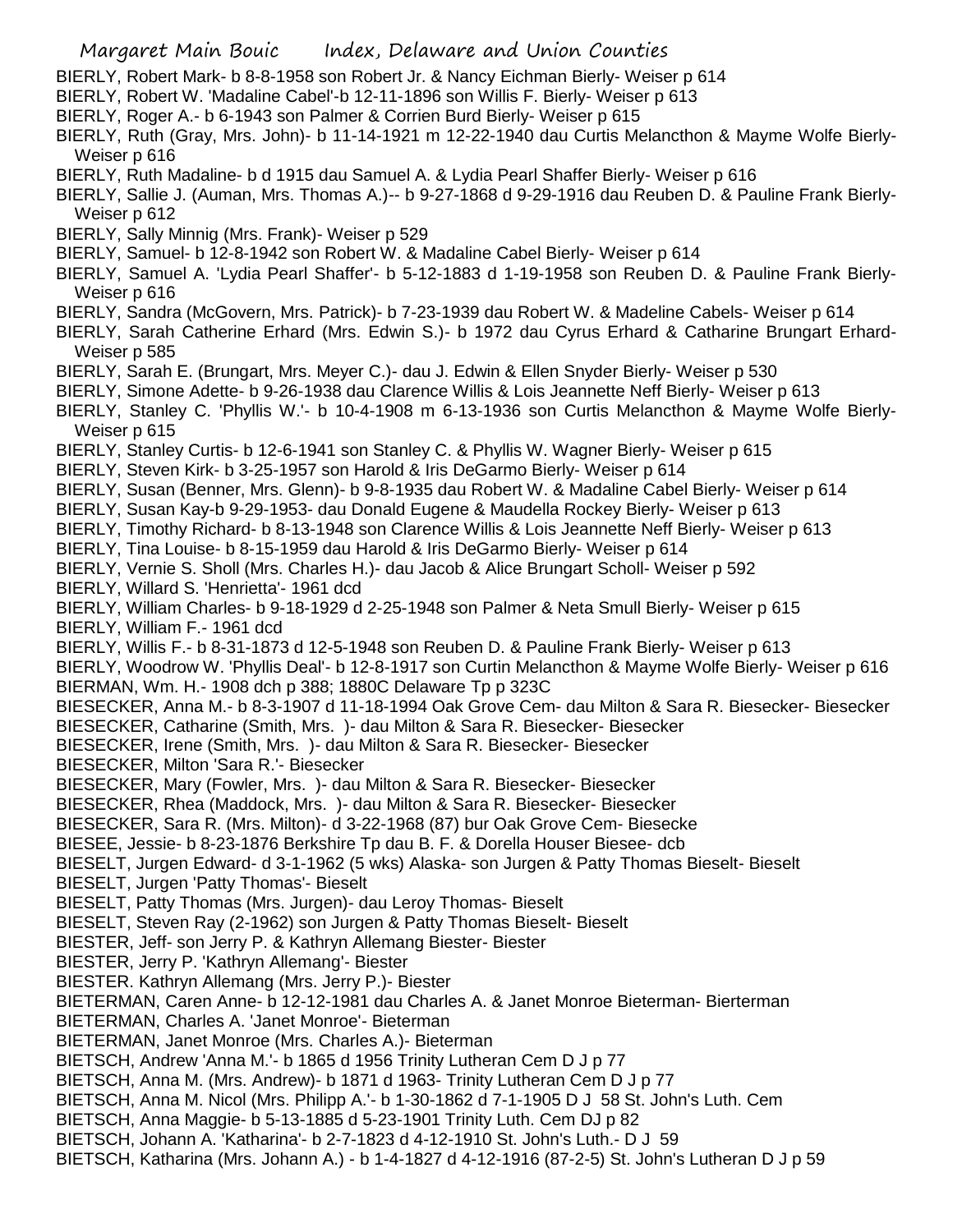- BIETSCH, M. (Mrs. A.)- D J p 77
- BIETSCH, Philipp A. 'Anna M. Nicol'- b 5-11-1854 St. John's Luth. Cem D J 58
- BIETSCH, Walter- son A. & M.- b 10-26-1905 d 7-16-1907 Trinithy Lutheran D J p 77
- BIGALOW, Diana Moon (Mrs. Osbert)- m 6-6-1850 Madison Co, unec XI p 45
- BIGALOW, Capt. John- delge IV p 2 (Rev. War)
- BIGALOW, Osbert'Diana Moon/- m 6-6-1850 Madison Co, unec XI p 45
- BIGARD, William S.- 1980 dcd
- BIGBELOW, Juliett, miss- unec XI p 16, 1845
- BIGELOW Cem- unec V p 56
- BIGELOW, --d 6-12-1857 (16y1m( --of M.C. & R. C.
- BIGELOW,----family of Sarie Bartow #283 unec X p 37
- BIGELOW, Abigail (Harrington, Mrs. Benjamin)- b 2-4-1663/4 m 12-10-1684 dau John & Mary Warren Bigelow-Genther p 2299
- BIGELOW, Abigail- dau Russell Bigelow- 1883 uch V p 172
- BIGELOW, Aileen H.- d 9-27-1971 (75) bur Forest Grove- Bigelow
- BIGELOW, Alpheas/Alphens- 1835 men 6 #56 p 3 Berkshire Tp; 1840C Berkshire Tp p 186 (40-50)
- BIGELOW, Alpheus- son Alpheus & Jane Bigelow- 1850C Berkshire Tp 6 (9,O)
- BIGELOW, Dr. Alpheus ' Case'-'Ursula''Harrit' d 9-27-1849 (54y 8m) Galena Cem Powell p 15- 1820C Union Tp;1850C Berkshire Tp 126 (9,O); 1880 dch p 233, 564; Pabst 0; 3 p 23; 6 p 21, 23, 36, 38, 40, 44, 46; Cherrington p 6; Fowler p 39 son Russell C. & Hannah Bigelow- 1883 uch V p 172; will (1849) dcw Bk 2 p 434 'Jane Ann'; unec XI p 54; delge VIII p 29
- BIGELOW, Alpheus Russell 'Hattie Parthemor'- b 10-29-1851 m 8-9-1871 ucm 4953 d 4-11-1908 Milford Cem Un Al 39 son Alpheus Bigelow Sr.- dumch p 177, 354; dcw Bk 2 p 434; 1880C Union Tp 60 p 10 (28,O,O,O); ped Ruth Bigelow Stewart 4
- BIGELOW, Alpheus R. Sr. 'Melinda Converse'-m 8-24-1848 Madison Co, d 8-28-1851(23) Bigelow Cem- son Eliphas & Miriam McCloud Bigelow-1840C Union Tp 603 (10-15); 1850C Union Tp 1313-1331 p 196 (22, Vt)- dumch p 177, 354; unec II p 39, III p 50, V p 57, XI p 8; ped Ruth Bigelow Stewart 8; delge II p 26
- A. R.- 1877 uca 25, 39
- BIGELOW, Amor C.- d 1-9-1875 (6m12d) Plain City Cem unec VII p 51, VIII p 38
- BIGELOW, Amy Rosalie- b 1874 not m d 1963 Milford Cem Un Al p 39- dau Alpheus Russell & Hattie Parthemor Bigelow- dumch p 177; Bigelow
- BIGELOW, Anna- dau Alpheus & Melinda Derby Bigelow- 1850C Union Tp 1313-1331 p 196 (1,O)
- BIGELOW, Anna (Hager, Mrs. Nathan)- m 1-1-1771- Genther p 162
- BIGELOW, Anna (Irwin, Mrs. Gen. William Brisband)- dau Russell Bigelow- 1883 uch V p 166,172
- BIGELOW, Anna Neiglick (Mrs. Maurice A.)- Bigelow
- BIGELOW, Ann Vollrath (Mrs. Roger Lee)- m 9-20-1969- Bigelow
- BIGELOW, Annie- dau Alpheus Russel & Hattie Prthemore Bigelow- 1880C Union Tp 60 p 10 (5,O)
- BIGELOW, Arpe Angelia- b 12-3-1856 d 5-20-1863 (6-5-17) Plain City Cem- dau L. L. & E. E.- unec VII p 66
- BIGELOW, Atthena Green (Mrs. Isaac Jr.)- m 12-6-1817 Madison Co unec IV p 30
- BIGELOW, Baxter Blaney- b 8-5-1918 d 2-27-1976 Jerome IOOF D J p 118
- BIGELOW, B. D.- 1915 uch p 501
- BIGELOW, Benjamin A.- d 2-6-1837 (1 m) son Alpheus & Harriet Bigelow- Galena Cem Powell p 15
- BIGELOW, Benjamin- son Russell& Lucy Bigelow-d 9-12(14)-1819 (12) Bigelow Cem unec V p 57; 1883 uch V p 172
- BIGELOW, Bertha Alice Robinson (Mrs. Merle Emerson)- b 3-8-1901 d 12-31-1966- Milford Cem Un Al p 49 dau James & Irene Laughrey Robinson; unec II p 39 ped Ruth Bigelow Stewart 3; 1985 uch p 134; delge II p 26
- BIGELOW, Betsey A. Smith (Mrs. I/J. C.)- b 1828 m 7-28-1847 ucm 1232 d 1914 Plain City- unec VII p 24, 51
- BIGELOW, Catharine A. (Dominy, Mrs. Silas C.)- m 12-24-1845 Madison Co unec X p 64
- BIGELOW, Cebeus- son Eliphus & Eliza Bigelow- 1850C Berkshire Tp 34 (6,O)
- BIGELOW, Chamberlin C.- 1880C Berkshire Tp p 424C
- BIGELOW, Charlene Milagros- b 6-27-1974 dau Russell Allen & Maritza Sanchez Perez Bigelow- Bigelow
- BIGELOW, Charles- son Eliphus & Eliza Bigelow- 1850C Berkshire Tp 34 (6/12,O)
- BIGELOW, Charlie- d 3-13-1874 child of I. E. & B. M.- Plain City Cem- unec VII p 51, VIII p 38
- BIGELOW, C. L. (60-1894) Taylor Tp uninf p 7
- BIGELOW, Cynthia Ann- dau Rosemary Bigelow- Bigelow- engaged to Raymond Berry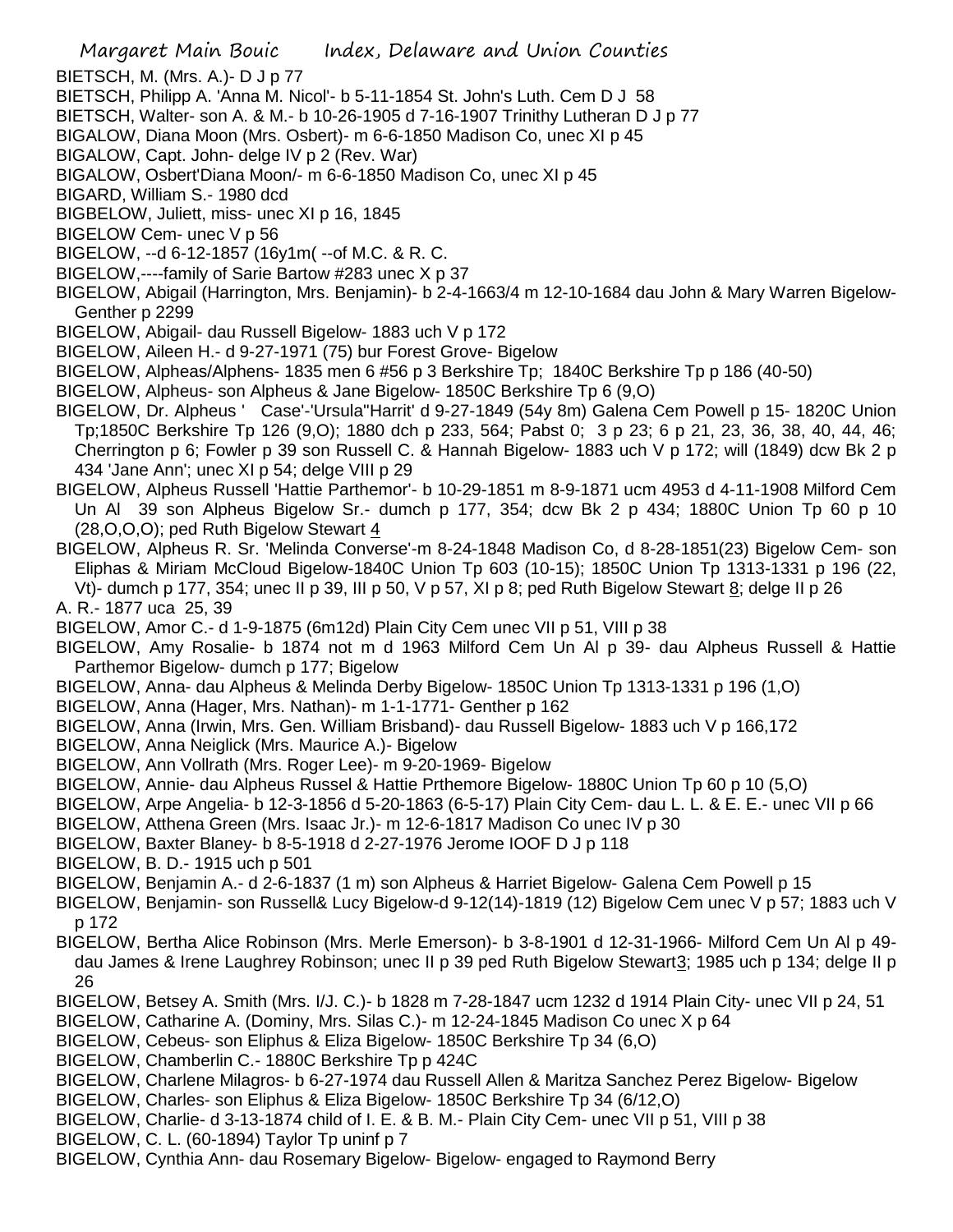- BIGELOW, inf dau d 9-12-1872 child of I. E. & B. M.- Plain City Cem unec VII p 51
- BIGELOW, inf son d 7-29-1854 (3m25d) of I. E. & B. M.- Plain City Cem unec VII p 51
- BIGELOW, Daniel R.- Jerome Tp delinquent land 1844 unec X p 65, XII p 41
- BIGELOW, Daniel A. 'Phebe G. Dominy'- m 9-11-1850 Madison Co, unec XI p 46, 1870C Claibourne Tp 165-163 p 21 (40, Penn); 1880C Claibourne Tp 124-131 p 196A (49, Penn,NY,Penn)
- BIGELOW, Daniel H. 'Elizabeth'- b 6-1830 1900C Richwood 348-370 p 14A (69, Penn,NY,Penn)
- BIGELOW, Daniel- b 12-1-1650 son John & Mary Warren Bigelow- Genther p 229
- BIGELOW, Daniel 'Lulu Campbell'- 1985 uch p 12
- BIGELOW, D. A.- 1883 uch V p 567; 1877 uca p 8
- BIGELOW, David- b 11-15-1976 son Ann Vollrath- St. Paul p 102
- BIGELOW, David 'Hannah Bradford'-m 11-29-1827 Madison Co unec V p 28
- BIGELOW, Dr. D. K. 'Lydia'- d 11-10-1850 (49-7-18) Plain City Cem unec VIII p 7; 1915 uch p 424
- BIGELOW, Delilah- d 3-14(11)-1854(4y) dau Alpheus Sr. & Malinda Converse Bigelow- dumch p 177l unec V p 57
- BIGELOW, Dessie H. (Mitchell, Mrs. Guy)- b 8-11-1882 Calif. m 1903 d 7-19-1965 dumch p 177
- BIGELOW, Diana (King, Mrs. William F.)- m 2-9-1840 Madison Co unec IX p 18
- BIGELOW, Dimis- b 10-12-1814 d 10-9-1821 Bigelow Cem unec V p 57- ch Russell & Ursula Bigelow- 1883 uch V p 172
- BIGELOW, Donald Emerson 'Mary Louise Coder'- b 7-7-1919 m 4-9-1939 son Merle Emerson & Bertha Robinson Bigelow- Bigelow; 1985 uch p 134; 1949, 1967, 1971, 1973, 1975, 1979, 1981, 1983 ucd
- BIGELOW, Dorothy Busch (Mrs. Edmond L.)- Bigelow
- BIGELOW, D. R.- unec IV p 33
- BIGELOW, Dulana- dau A. & A.- d 2-16-1844 (17y 6m) Galena Cem Powell p 15
- BIGELOW, E.- 1883 uch III 328
- BIGELOW, Edmond L.'Dorothy Busch'- d 10-13-1993 (89) bur Fla.- son Walter R. & Sally Wiat Bigelow-Bigelow
- BIGELOW, E. Jane- dau Russel C. & Hannayh Bigelow- 1850C Berkhsire Tp 126 (1,O)
- BIGELOW, Electa- dau Dr. Israel Bigelow- unec XI p 55
- BIGELOW, Elihu- 1883 uch V p 237
- BIGELOW, Eliphas 'Eliza'- son Alpheus Bigelow- dcw Bk 2 p 434; 1850C Berkshire Tp 34 (26,O); 1883 uch V p 184; 1877 uca p 39; uccp p 49 (l849)
- BIGELOW, Eliphas'Miriam McCloud'-m 1-9-1824 Madison Co unec IV p 64- son Russell Bigelow;1830C Union Tp 158 (20-30);1840C Union Tp 601 (30-49); 1850C Union Tp 1313-1331 p 196 (48, Vt); 1860C Union Tp 556-559 p 78 (58, Vt); 1883 uch V p 172; unec II p 39; delge II p 26; ped Ruth Bigelow Stewart 16; Un Co wills Vol A. p 332
- BIGELOW, Dr. Elisha- d 11-9-1821 Licking Co dcga p 1 Del Pat & Fr Chron
- BIGELOW, Eliza (Mrs. Eliphus)- 1850C Berkshire Tp 34 (26,O)
- BIGELOW, Elizabeth (Mrs. Daniel H.)- b 10-1846 1900C Richwood 348-370 p 14A (53,O,-,-)
- BIGELOW, Elizabeth (Shrider, Mrs. W. E.)- dau William F. Bigelow- Bigelow
- BIGELOW, Elizabeth (Stearns, Mrs. Lieut John Jr.)- b 6-15-1657 dau John & Mary Warren Bigelow- Genther p 229
- BIGELOW, Ella- 1870C Darby Tp 170-158 p 22- lived with Eleazer & Catharine Smith
- BIGELOW, Elle S.- 1880C Davty Tp 145 p 243A (16,O,O,O)
- BIGELOW, Elphaz- d 12-2-1864 (62-9-17) Bigelow Cem unec V p 57
- BIGELOW, Emily m Rosa W. Mooney- 1883 uch V p 322
- BIGELOW, Emma (Ferris, Mrs. Frank C.)- m 5-23-1878 ucm 6266
- BIGELOW, Eunice- Pabst O
- BIGELOW, Forest 'Grace'- b 1890 m 1913- son Daniel & Lulu Campbell Bigelow- 1985 uch p 10
- BIGELOW, Fredom 'Nancy Gallant'- m 8-1821 Madison Co unec IV p 52
- BIGELOW, George- Pabst O; 1 p 23
- BIGELOW, George 'Gertrude Hunt'-Newhouse p 78 (13614)
- BIGELOW, George 'Harriet Almira Vining' m 10-26-1854 dcm
- BIGELOW, George T.- Powers Pat p 67
- BIGELOW, Gertrude Hunt (Mrs. George)- dau Henry & Ann Newhouse Hunt- Newhouse p 78 13614
- BIGELOW, Grace Crayton (Mrs. Forest)- m 1913 dau Nelson A. & Martha J.Turvy Crayton- 1985 uch p 10
- BIGELOW, Grace (Hager, Mrs. Joseph)- m 1-1-1729/30- Genther p 163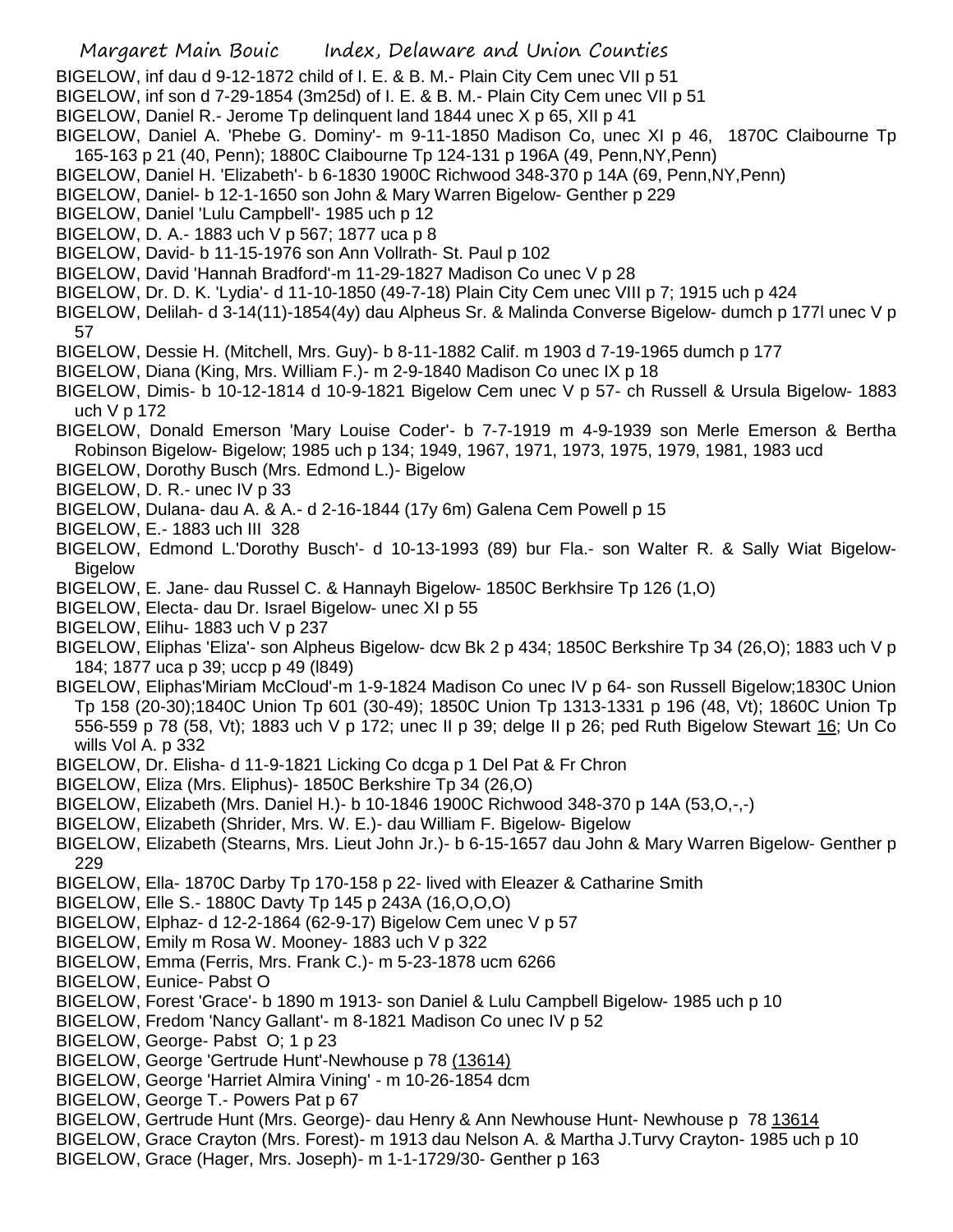- BIGELOW, Grace (Wells, Mrs. M. Guy)- b 11-19-1885 m 12-24-1905- McKitrick p 278
- BIGELOW, Grata- ch Russell & Lucy Bigelow- d 4-15-1818(18) Bigelow Cem unec V p 57; 1883 uch V p 172
- BIGELOW, Hannah Bradford (Mrs. David)- m 11-29-1827 Madison Co unec V p 28
- BIGELOW, Hannah D. (Mrs. R. C.)- d 3-22-1873? (32y10m) Claibourne Cem p 29
- BIGELOW, Hannah- b d March 1665/6 dau John & Mary Warren Bigelow- Genther p 229
- BIGELOW, Hannah Marshall (Mrs. Timothy)- m 3-22-1837 ucm 488 unec III p 30
- BIGELOW, Hannah (Mrs. Russel C.)- 1850C Berkshire Tp 126 (31,O); 1861C Claibourne Tp 631 (41,O); 1870C Leesburg Tp 81-83 p 10 (51,O)
- BIGELOW, Harriet Almira Vining (Mrs. George)- m 10-26-1854 dcm
- BIGELOW, Harrit (Mrs. Alpheus)- d 5-4-1840 (25y 10m) Galena Cem Powell p 15
- BIGELOW, Henry C- son James Bigelow- 1850C Berkshire Tp 6 (6,O)
- BIGELOW, Hattie R. Parthemore (Mrs. Alpheus Russell Jr.)- b 7-5-1852 m 8-9-1871 ucm 4953 d 6-27-1939(7) Milford Cem Un Al p 39- dau Frederick & Permelia Parthemore; dumch p 177; 1880C Union Tp 60 p 10 (27,O,Pa,RI)
- BIGELOW, Helen Rosetta (Phipps, Mrs. Harry Willis)- b 8-17-1924 m 1-13-1945 dau Donald Emerson & Mary Louise Coder Bigelow- Bigelow; 1985 uch p 134
- BIGELOW, Helen Smart (Mrs. )- b 6-14-1902 d 11-19-1990 (88) dau Joseph Clay & Martha Blair Smart-Newhouse 13256-; Smart
- BIGELOW, Henry C.- d 9-28-1863 (20y)- Galena Cem Powell p 15
- BIGELOW, Hungbloy(?)- heir of Alpheus Bigelow- dcw Bk 2 p 434
- BIGELOW, I/J. C.'Betsey A. Smith'- b 1825 m 7-28-1847 ucm 1232 d 1896 Plain City Cem unec VII p 25, 51
- BIGELOW, Irena- d 9-24-1870 (22-1-24) Plain City Cem- dau I. E. & B. S.- unec VII p 51
- BIGELOW, Irena (Mitchell, Mrs. Joseph)- dau Russell Bigelow- 1908 dch p 172
- BIGELOW, Irena (Morford, Mrs. Robert F.)- m 10-23-1878 ucm 6348
- BIGELOW, Isaac- 1820C Union Tp 85 (26-45); 1915 uch p 424; 1985 uch p 29, 164, 166; delinquent land Jerome Tp 1844 unec  $X$  p 65,  $XI$  p 69
- BIGELOW, Isaac Jr. 'Atthena Green- m 12-6-1817 Madison Co unec IV p 30
- BIGELOW, Dr. Isaac 'Mary Chamberlain'- b 1737 ped David Patrick by Dianne Wood #242- unec X p 60
- BIGELOW, Isaac 'Polly Bigelow'- m 7-14-1816 Madison Co unec IV p 29, VIII p 52
- BIGELOW, Dr. Israel B.- unec XI p 55
- BIGELOW, Israel E.- 1915 uch p 424, 425; unec XIV p 35
- BIGELOW, Itlia 'Mary Hyzer'- m 7-8-1830 unec V p 40
- BIGELOW, James- son John & Mary Warren Bigelow- Genther p 229
- BIGELOW, James S.- d 2-5-1837 (11m16d)- son Alpheus & Harriet Bigelow- Galena Cem Powell p 15
- BIGELOW, Jane- dau Russell C. & Hannah Bigelow- 1860C Claibourne Tp 631 (11,O)
- BIGELOW, Jane Ann (Mrs.Dr. Alpheus)-d 6-8-1851 (40y) dcw Bk 2 p 434; 1850C Berkshire Tp 6 (38, NY)
- BIGELOW, Jannie (Cannan or Canan, Mrs. Charles E.)- m 11-17-1869 ucm 4644
- BIGELOW, J. E.- b 1825 d 1896 Plain City Cem- unec VIII p 7, 53
- BIGELOW, Jeremiah- son Daniel & Phebe Bigelow- 1870C Claibourne Tp 165-163 p 21 (18,O); 1880c Claibourne Tp 124 p 12 (26,O,O,O)
- BIGELOW, Jerry- 1883 uch V p 595
- BIGELOW, Jerry O.- b 7-2-1852 d 6-21-1895 (42-11-19) Claibourne Cem p 16
- BIGELOW, Joannah- b 5-11(14)-1820 d 12-6-1821 Bigelow Cem unec V p 57
- BIGELOW, John- dumch p 176; Powers Pat p 68
- BIGELOW, John 'Mary Warren''Sarah Bemis'- b c 1617 m(1) 10-30-1642 (2) 10-2-1694 d 7-14-1703 (86) Genther p 229
- BIGELOW, John 'Rebecca Butler'- b 10-27-1643 will dated 1707 son John & Mary Warren Bigelow- Genther p 229
- BIGELOW, Jonathan- b 12-11-1646 son John & Mary Warren Bigelow- Genther p 229
- BIGELOW, Jonathan 'Polly Hines'- m 7-12-1827 Madison Co unec V p 28
- BIGELOW, Joshua- b 11-5-1655 son John & Mary Warren Bigelow- Genther p 229; unec V p 57
- BIGELOW, Julia Ann- b 5-8-1822 d 9-1822 dau Alpheus & Ursula Bigelow- Bigelow Cem unec V p 57
- BIGELOW, Julia Ann dau Russel C. & Hannah Bigelow- 1850C Berkshire Tp 126 (7,O);; 1860C Claibourne Tp 631 (17,O)
- BIGELOW, Laura- 1870C Marysville 37 p 5 (9,O)
- BIGELOW, Lida T. (Jordan, Mrs. Lester R.)- m 2-24-1875 ucm 5648 mt 3 p 10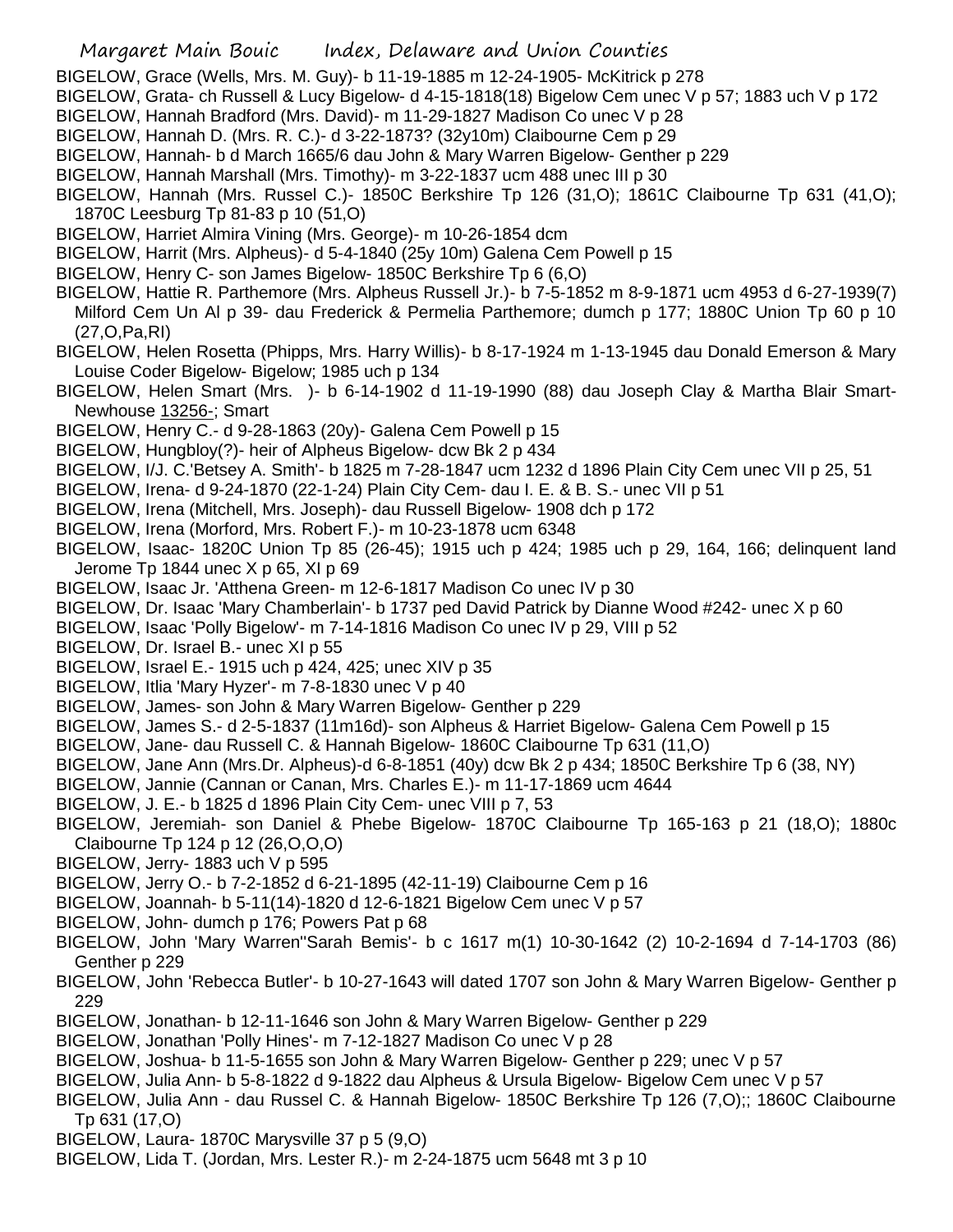- Margaret Main Bouic Index, Delaware and Union Counties
- BIGELOW, Lizzie- b 1863 d 1888 Plain City Cem- unec VII p 52
- BIGELOW, Lorenzo- son Orrin & Melinda Bigelow- 1850C Oxford Tp 2732 (9,O)
- BIGELOW, Louise (Bugg, Mrs. George W.)- d 2-22-1967 (70) bur Forest Grove- sister Forest & Paul Bigelow-Bugg; 1985 uch p 20
- BIGELOW, Lucy- d 11-24-1817 (28) Bigelow Cem unec V p 57- dau Russell & Lucy Bigelow- Bigelow
- BIGELOW, Lucy (Peasly, Mrs. James)- m 4-1-1815 Madison Co unec VII p 10
- BIGELOW, Lucy Sanger (Mrs. Russel,Sr.)- d 5-12-1824 (57) Powell p 28; Galena Cem; Bigelow Cem unec V p 57; delge IX p 64
- BIGELOW, Lulu Campbell (Mrs. Daniel)- 1985 uch p 10
- BIGELOW, Lydia- dau Daniel & Phebe Bigelow- 1870C Claibourne Tp 165-163 p 21 (15,O)
- BIGELOW, Lydia (Mrs. D. K.)- d 11-14-1854 (48-6-20) unec VIII p 7 Plain City Pharm.
- BIGELOW, Lydia E.- d 4-23-1846 (13-8-17 dau D. K. & Lydia Bigelow- Plain City Pharm. unec VIII p 7
- BIGELOW, Lydia (Jordan, Mrs. Lester(- b 10-1-1854 d 6-18-1896 Claibourne Cem p 16
- BIGELOW, Margaret (Dunham, Mrs. T. Chad)- dau William F. Bigelow- Bigelow
- BIGELOW, Maritza Sanchez Perez (Mrs. Russell Allen)- m 1-20-1971- Bigelow
- BIGELOW, Martha (Woods, Mrs. John or Obadiah)- b 4-1-1662 dau John & Mary Warren Bigelow- Genther p 229
- BIGELOW, Mary- dau Alpheus Bigelow- dcw Bk 2 p 434
- BIGELOW, Mary (Mrs. C. E.)- d 11-26-1874 (22-9-18) Plain City Cem unec VII p 51
- BIGELOW, Mary Chamberlain (Mrs. Isaac)- b 1738 ped David Patrick by Dianne Wood- unec X p 60
- BIGELOW, Mary (Flagg, Mrs. Michael)- b 3-18-1648/9 m 6-3-1674 d 9-3-1704 dau John & Mary Warren Bigelow- Genther p 229, 230
- BIGELOW, Mary G. (Duden, Mrs. William)- m 3-30-1852 ucm 1789; m slip- unec VII p 58
- BIGELOW, Mary Hyzer (Mrs. Itlia)- m 7-8-1830 Madison Co unec V p 40
- BIGELOW, Mary Louise Coder (Mrs. Donald Emerson)- Bigelow;1949, 1967, 1971, 1973, 1975, 1979, 1981, 1983 ucd
- BIGELOW, Mary M. 6-12-1890 Claibourne Cem p 29
- BIGELOW, Mary (Tulley, Mrs. Addison)- m 9-20-1830 Madison Co unec V p 40
- BIGELOW, Mary Warren (Mrs. John) m 10-30-1642 d 10-19-1691 dau John Warren Sr.- Genther p 229, 231
- BIGELOW, Maurice Alpheus 'Anna Neiglick'- b 12-8-1872 d 1956 son Alpheus Russell Jr. & Hattie R. Parthemore Bigelow- Bigelow; dumch p 177; 1880C Union Tp 60 p 10 (7,O,O,O)
- BIGELOW, Mary Aileen (Gruenbaum, Mrs. )- dau Aileen H. Bigelow- Bigelow
- BIGELOW, Melinda Converse (Mrs. Alpheus Sr.)(McCloud, Mrs. James)-b 7-12-1830 m(1) 8-24-1848 Madison Co (2) 8-21-1854 ucm 2161 dau Jeremiah & Melinda Derby Converse- mt 8-23-1854; dumch p 177, 354; unec II p 39, VIII p 19, XI p 8; ; ped Ruth Bigelow Stewart 9
- 1850C Union Tp 1313-1331 196 (22,Vt); delge II p 26
- BIGELOW, Melinda (Mrs. Orrin)- 1850C Oxford Tp 2732 (27,O)
- BIGELOW, Merle Emerson 'Bertha Robinson'- b 8-21-1889 m 6-8-1918 d 11-18-1958-Milford Cem Un Al p 49 son Alpheus Russell Jr. & Hattie R. Parthemore Bigelow- Bigelow; dumch p 177; 1985 uch p 134; ped Ruth Bigelow Stewart 2; unec II p 39
- BIGELOW, Miriam (Cress, Mrs. Richard V.)- dau William F. Bigelow- Bigelow
- BIGELOW, Miriam McCloud (Mrs. Eliphas)- m 1-19-1824 Madison Co- unec IV p 64- dau Charles & Sallie Taylor McCloud- 1883 uch V p 226; 1883 uch V p 172; 1830C Union Tp 158 (20-30); 1840C Union Tp 603 (40-50); 1850C Union Tp 1313-1331 p 196(46, Vt); 1860C Union Tp 556 (56, Vt); ped Ruth Bigelow Stewart 17 unec II p 39
- BIGELOW, Miriam (Mrs. Elihu)- 1883 uch V p 237
- BIGELOW, Nancy Gallant (Mrs. Fredon)- m 8-1821 Madison Co unec IV p 52
- BIGELOW, O. A. 'Phoebe G.'- b 6-23-1830 d 7-7-1908 (78y14d) Claibourne Cem p 16
- BIGELOW, Oliver- Pabst 6 p 30
- BIGELOW, Orrin 'Melinda'- 1850C Oxford Tp 2732 (30,O)
- BIGELOW, Phebe (Mrs. Daniel)- 1870C Claibourne Tp 165-163 p 21 (37,O); 1880C Claibourne Tp 124-131 p 12 (46,O,NJ,O)
- BIGELOW, Philena (Welch, Mrs. Augustus Aspinwall)- b 1814 m 1834 d 2-16-1836 bur Blenden O- Powers Pat p 278
- BIGELOW, Phoebe G. (Mrs. O. A.)- d 5-16-1889 (56y15d) Claibourne Cem p 16
- BIGELOW, Phebe G. Dominy (Mrs. Daniel A.)- m 9-11-1850 Madison Co, unec XI p 46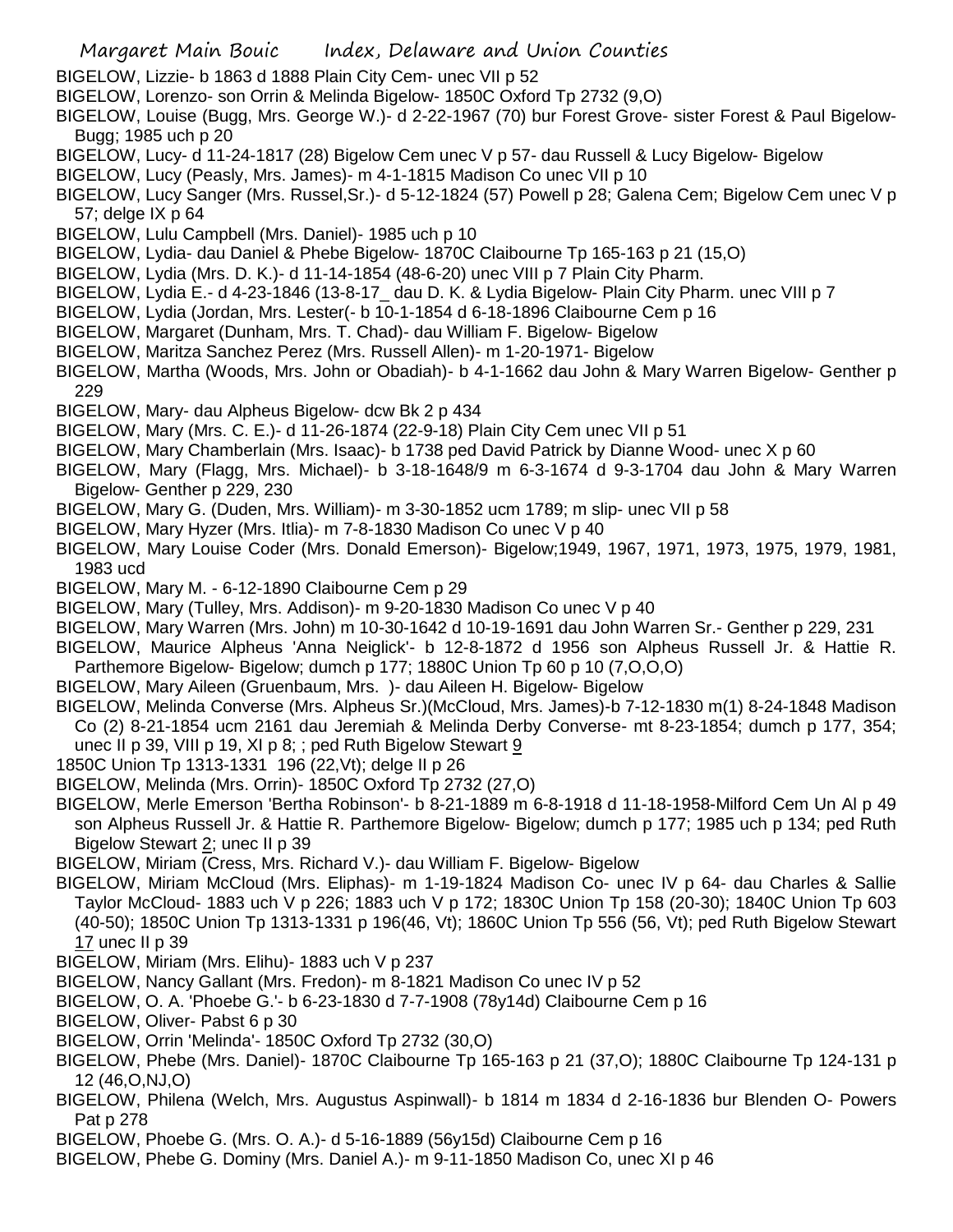BIGELOW, Polly Ann (Fares, Mrs. Henry)- b 4-27-1845 Madison Co unec X p 18

- BIGELOW, Polly (Bigelow, Mrs. Isaac)- m 7-14-1816 Madison Co unec IV p 29, IX p 38
- BIGELOW, Polly Hines (Mrs. Jonathan)- m 7- 12-1827 unec V p 28
- BIGELOW, Polly- heir of Mary M. Hess- dcw Bk 3 p 297
- BIGELOW, Polly- d 12-10-1817 (15) unec V p 57- dau Russell & Lucy Bigelow- 1883 uch V p 172

BIGELOW, Polly (Tarpenning, Mrs. Samuel)- b 1776 d 1857 dau Isaac & Mary Chamberlain Bigelow- ped David Patrick by Dianne Wood #242 7- unec X p 59

- BIGELOW, Rebecca- heir of Alpheus Bigelow- dcw Bk 2 p 434; l850C Kingston Tp 3303 (12,O); Pabst O
- BIGELOW, Rebecca Butler (Mrs. John)- dau Jonathan Butler- Genther p 229
- BIGELOW, Rebecca dau James Stark- dcw Bk 4 p 1
- BIGELOW, Retta Koch (Mrs. William Frederick)- Bigelow
- BIGELOW, R. C.- Claibourne Cem p 6; 1915 uch p 263; 1883 uch III p 283; V p 594, 602; 1877 ucd 23, 75
- BIGELOW, Richard Alan- b 9-7-1932 son Edmond L. & Dorothy Busch Bigelow- Bigelow
- BIGELOW, Roger Lee 'Ann Vollrath'-b 2-3-1948 m 9-20-1969 son Donald Emerson & Mary Louise Coder Bigelow- Bigelow; 1949, 1967 ucd; engaged to Debra Ann Meyer
- BIGELOW, Rosaltha (Keyes, Mrs. Burley)- m 8-17-1865 ucm 3762
- BIGELOW, Rosetta J.- dau Eliphus & Eliza Bigelow- 1850C Berkshire Tp 34 (3,O)
- BIGELOW, Russel- 1880C Berkshire Tp p 423A
- BIGELOW, Russel- 1880c Leesburg Tp 300 p 189B (54,O,Va,Va)
- BIGELOW, Russell- son Alpheus Bigelow- dcw Bk 2 p434
- BIGELOW, Russell Allen 'Maritza Sanchez Perez'- b 11-2-1946 m 1-30-1971- son Donald Emerson & Mary Louise Coder Bigelow- Bigelow; 1971 ucd
- BIGELOW, Rev. Russell- ' Erwin','Lucy Sanger'- b 11-26-1763 d 6-13-1836 Galena Cem Powell p 15 1820C Union Tp 17 (45+); 1830C Union Tp 157 (60-70); 1835 men 8 #151 p 7 Berkshire Tp; 1880 dch p 397, 398, 507; 1908 dch p 244, 285, 346; Pabst 6 p 21;Cherington p 6; rs p 1; wsc Grah p 24, 54; Fowler p 39; dcga p 55;brother Dr. Alpheus Bigelow; 1915 uch p 392; 1883 uch V p 171, 172, 184; 1883 uch V p 171, 172; 1985 uch p 166; unec II p 13; unvmec p 38
- BIGELOW, Russell 'Hattie Parthemore'- 1985 uch p 134 see Alpheus Russell
- BIGELOW, Russell- son Orrin & Melinda Bigelow- 1850C Oxford Tp 2732 (6,O)
- BIGELOW, Russell C. 'Hannah'- 1850C Berkshire Tp 126 (35, Pa); 1860C Claibourne Tp 631 (43, Pa); 1870C Leesburg Tp 81-83 p 10 (51, Pa)
- BIGELOW, Ruth Irene (Stewart, Mrs. Delbert M.)- b 6-18-1922 m 11-17-1946 dau Merle Emerson & Bertha Robinson Bigelow- Bigelow; Graham (175311); Bell; 1985 uch p 134; Ped 1 uc co gen soc #13; unec II p 39; delge II p 26
- BIGELOW, Ruth Maxwell (Mrs. Sam)- m 1927- Bigelow
- BIGELOW, Sallie M. (Mrs. Walter R.) d 5-14-1964 Oak Grove Cem
- BIGELOW, Samuel- b 10-28-1853 son John & Mary Warren Bigelow- Genther p 229
- BIGELOW, Sam 'Ruth Maxwell'- Bigelow
- BIGELOW, Sarah Bemis (Mrs. John)- m 10-2-1694 Genther p 229
- BIGELOW, Sarah (Ingalls, Mrs. Thomas)- d age 45 1908 dch p 627; dumch p 324
- BIGELOW, Sarah (Learned, Mrs. Isaac)- b 9-29-1659 m 7-23-1679 dau John & Mary Warren Bigelow- Genther p 229
- BIGELOW, Shirley Ann (Korporski, Mrs. Henry)- b 9-16-1942 m 9-20-1969 or 9-26-1964- dau Donald Emerson & Mary Louise Coder Bigelow- Bigelow; 1949 ucd
- BIGELOW, Thomas Jones- heir of Alpheus Bigelow- dcw Bk 2 434; 1850C Berkshire Tp 6 (2,O); Pabst O
- BIGELOW, Timothy 'Hannah Marshall'- m 3-22-1837 ucm 488; unec III p 30
- BIGELOW, Ursula (Mrs. Alpheus)- d 10-7-1833 (37y) Galena Cem Powell p 15
- BIGELOW, Ursula- dau Russel C. & Hannah Bigelow- 1850C Berkshire Tp 126 (13,O); Pabst 6 p 23
- BIGELOW, Walter R. 'Sally Wiat'- b 7-18-1877 d 3-26(22)-1966 Oak Grove Cem son Alpheus Russell Jr. &
- Hattie R. Parthemore Bigelow- Bigelow; dumch p 177; 1880C Union Tp 60 p 10 (2,O,O,O); 1900C Darby Tp 128-134 p 6B (22,O,O,O)
- BIGELOW, William Emmitt- d 11-24-1863 (18-11-29) Look-Out Me. Plain City Cem; Bigelow
- BIGELOW, William Frederick 'Retta Koch'- b 8-14-1879 d 3-5-1966 (88) Oak Grove Cem son Alpheus Russell Jr. & Hattie R. Parthemore Bigelow- dumch p 177; 1976 dch p 210; 1880C Union Tp 60 p 10 (9/12,O,O,O)
- BIGELOW, William 'Mary;- Genther p 142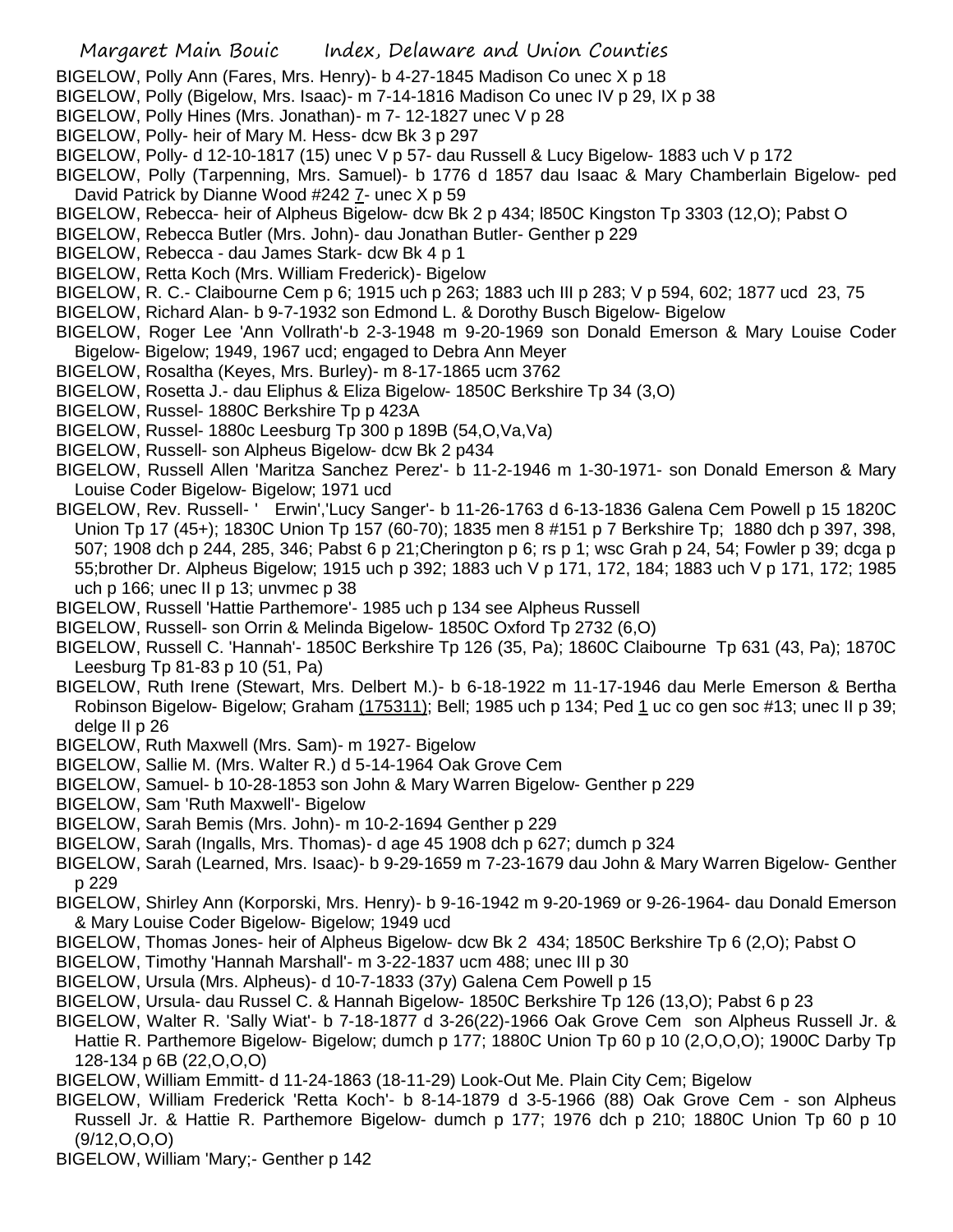BIGGART, Margaret White (Mrs. William)- m 11-25-1836 Madison Co unec VIII p 68

- BIGGART, William 'Margaret White'- m 11-25-1836 Madison Co unec VIII p 68
- BIGLOW, E.- 1915 uch p 144
- BIGLOW, Falenia (Welch, Mrs. A. A.)- 1880 dch p 651
- BIGLOW, Harriet (Gregg, Mrs. John)- m 1-12-1865 dcm
- BIGLOW, Henry C.- 1908 dch p 388, 409
- BIGLOW, James S. 'Mary Jane Osborn'- m 10-24-1853 dcm
- BIGlOW, Mary Jane Osborn (Mrs. James S.)- m 10-24-1853 dcm
- BIGLOW, O. S.- 1908 dch p 388
- BIGGER, --hjt p 10, 38; 1915 uch p 414; Mrs.- unec III p 61
- BIGGER, Francis- 1860C Jerome Tp 254-255 p 36(42,O)
- BIGGER, Joanna- dau William & Nancy Law Bigger-1883 uch V p 292; 1840C Jerome Tp 1137 p 50 (-5); 1850C Jerome Tp 1931-1952 p 282 (13,O) 1860C Jerome Tp 254-255 p 36(23,O)
- BIGGER, John- 1883 uch III 349, V 73,237, 286, 415
- BIGGER, Mary (Mrs. William)- 1883 uch V p 321; Genther p 142
- BIGGER, Mary E.- dau William Bigger- 1840C Jerome Tp 1137 p 50 (-5); 1850C Jerome Tp 1931-1952 p 282 (16,O); 1860C Jerome Tp 255-256 p 36 (25,O)
- BIGGER, Mary Elizabeth ( McCullough, Mrs. John T.)- b 11-21-1833 m 10-30-1860 d 6-25-1878 dau William & Mary Bigger- 1883 uch V p 292, 321; Genther p 142; Mitchell (11323); ped Marianne Ferguson Garn #147 13- unec IX p 9
- BIGGER, Nancy Bain (Mrs. William)- m 6-23-1825 d 6-14-1834 dau James & Sarah Fleming Bain- 1883 uch V p 135, 292; 1840C Jerome Tp 1137 p 50 (20-30); 1850C Jerome Tp 1931-1952 p 282 (34,O); 1860C Jerome Tp 255-256 p 36(43,O)
- BIGGER, Nancy Law (Mrs. William)- m 4-14-1835- 1883 uch V p 292
- BIGGER, Rebecca (Roney, Mrs. James Hamilton)- m 9-27-1853 ucm 2003- dau William & Nancy Bain Bigger-1883 uch V p 135, 292; 1840C Jerome Tp 1137 p 50 (5-10); 1850C Jerome Tp 1931-1952 p 282 (20,O); 1860C Jerome Tp 255-256 p 36 (29,O); unec VIII p 10
- BIGGER, Samuel 'Sarah'- 1883 uch V p 292
- BIGGER, Sarah (Mrs. Samuel)- 1883 uch V p 292
- BIGGER, Sarah- dau William & Nancy Bain Bigger- 1883 uch V p 292
- BIGGER, William 'Mary'- Genther p 142
- BIGGER, William 'Nancy'- 1840C Jerome Tp 1137 p 50 (30-40); 1850C Jerome Tp 1931-1952 p 282 (40, Ky); uccp p 37 (ap, 1948)
- BIGGER, William 'Nancy Bain''Nancy Law- b 6-26-1881 m 6-23-1825 ucm 144 (2) 4-14-1835 d 7-6-1879- hjt p 37, 52; 1915 uch p 212, 246, 429;1883 uch III p 329. V p 135 283, 292, 321; mt 12-17-1856, 4-6-1859
- BIGGERS, Clark Barton 'Hulda Truesdell'- b 1799 Penn M c 1821 NY d 1878 Ill- ped Shirley Whitehead Wiese 25 delge II p 25
- BIGGERS, Hulda Truesdell (Mrs. Clark Barton)- b c 1807 d 1853 Ill ped Shirley Whitehead Wiese 19 delge II p 25
- BIGGERSTAFF, Charles- delge I p 28
- BIGGERSTAFF, Charlotte K. (Morrison, Mrs. )- dau Harold A. & Dorothy J. Harrell Biggerstaff- Biggerstaff
- BIGGERSTAFF, Dorothy J. Harrell (Mrs. Harold A.)- b 1-30-1921 m 11-10-1937 d 7-31-1983 dau Virgil & Sarah Kidwell Harrell bur Prospect- Biggerstaff
- BIGGERSTAFF, Dorothy M. Storer (Mrs. William A.)(Grauman, Mrs. William F.)- b 112-1925 m(2) 8-30-1948 Oakdale Cem Cem- dau Leslie L. & Frankie M. McGovney Storer- Grauman; Biggerstaff
- BIGGERSTAFF, Florence- delge I p 28
- BIGGERSTAFF, George- delge I p 28
- BIGGERSTAFF, Harold A. 'Dorothy J. Harrell'- b 2-8-1913 m 11-10-1937 d 1-16-1988 bur Prospect- son Samuel & Lucia Augenstine Biggerstaff- Biggerstaff
- BIGGERSTAFF, Harold Leroy- son Harold A. & Dorothy J. Harrell Biggerstaff- Biggerstaff
- BIGGERSTAFF, Hubert- son Samuel & Lucia Augenstine Biggerstaff- Biggerstaff
- BIGGERSTAFF, Hugh- dec'd adm. not. dcga 56 Ohio State Gazette 1-5-1832
- BIGGERSTAFF, Joan (Johnson, Mrs. )- dau Harold A. & Dorothy J. Harrell Biggerstaff- Biggerstaff
- BIGGERSTAFF, Lucia Augenstine (Mrs. Samuel)- Biggerstaff
- BIGGERSTAFF, Mary- b 9-3-1899 Radnor Tp dau George & Nellis Hughes Biggerstaff- dcb
- BIGGERSTAFF, Ray- delge I p 28